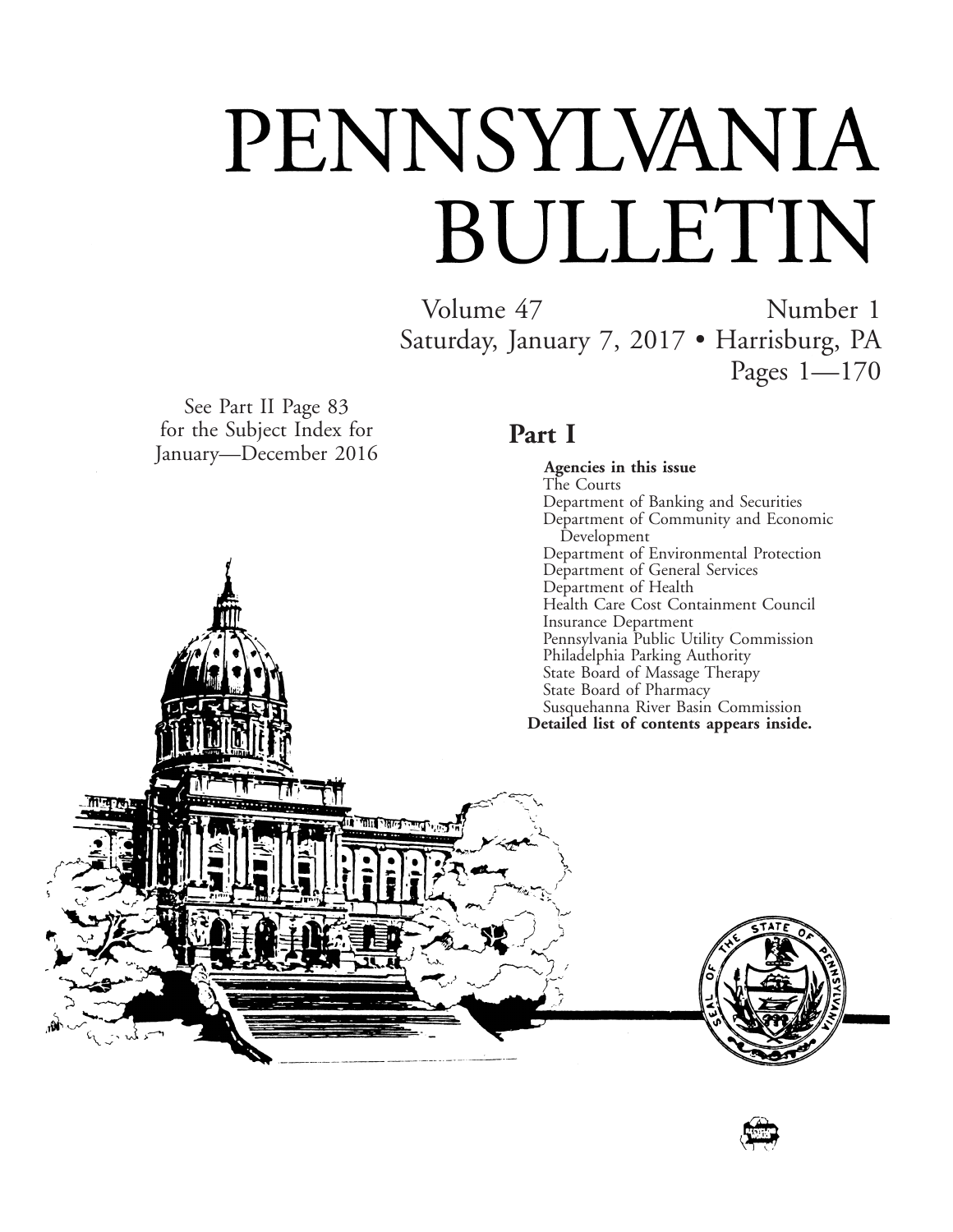|                                                                                           | If information on mailing label is incorrect, please email changes to info@pabulletin.com or mail to:<br><b>CHANGE NOTICE/NEW SUBSCRIPTION</b><br>Mechanicsburg, PA 17055-3198<br>CUT ON DOTTED LINES AND ENCLOSE IN AN ENVELOPE<br>FRY COMMUNICATIONS, INC.<br>Attn: Pennsylvania Bulletin<br>800 W. Church Rd. | (Zip Code<br>CUSTOMER NUMBER (6 digit number above name on mailing label)<br><b>LEGIBL</b> |
|-------------------------------------------------------------------------------------------|------------------------------------------------------------------------------------------------------------------------------------------------------------------------------------------------------------------------------------------------------------------------------------------------------------------|--------------------------------------------------------------------------------------------|
| Latest Pennsylvania Code Reporter<br>(Master Transmittal Sheet):<br>No. 506, January 2017 |                                                                                                                                                                                                                                                                                                                  | <b>YPE OR PRINT</b><br>(State)                                                             |
|                                                                                           |                                                                                                                                                                                                                                                                                                                  | ADDRESS (Number and Street)<br>NAME OF INDIVIDUAL<br><b>OFFICE NAME-TITLE</b><br>City)     |

### **PENNSYLVANIA**



# **BULLETIN**

(ISSN 0162-2137)

The *Pennsylvania Bulletin* is published weekly by Fry Communications, Inc. for the Commonwealth of Pennsylvania, Legislative Reference Bureau, 641 Main Capitol Building, Harrisburg, Pennsylvania 17120, under the policy supervision and direction of the Joint Committee on Documents under 4 Pa.C.S. Part II (relating to publication and effectiveness of Commonwealth documents). The subscription rate is \$82.00 per year, postpaid to points in the United States. Individual copies are \$2.50. Checks for subscriptions and individual copies should be made payable to "*Fry Communications, Inc.*" Periodicals postage paid at Harrisburg, Pennsylvania.

Orders for subscriptions and other circulation matters should be sent to:

Fry Communications, Inc. Attn: *Pennsylvania Bulletin* 800 West Church Road Mechanicsburg, Pennsylvania 17055-3198

Postmaster send address changes to:

FRY COMMUNICATIONS, Inc. Attn: *Pennsylvania Bulletin* 800 West Church Road Mechanicsburg, Pennsylvania 17055-3198 (717) 766-0211 ext. 2340 (800) 334-1429 ext. 2340 (toll free, out-of-State) (800) 524-3232 ext. 2340 (toll free, in State)

Copyright © 2017 Commonwealth of Pennsylvania

Editorial preparation, composition, printing and distribution of the *Pennsylvania Bulletin* is effected on behalf of the Commonwealth of Pennsylvania by FRY COMMUNICATIONS, Inc., 800 West Church Road, Mechanicsburg, Pennsylvania 17055-3198.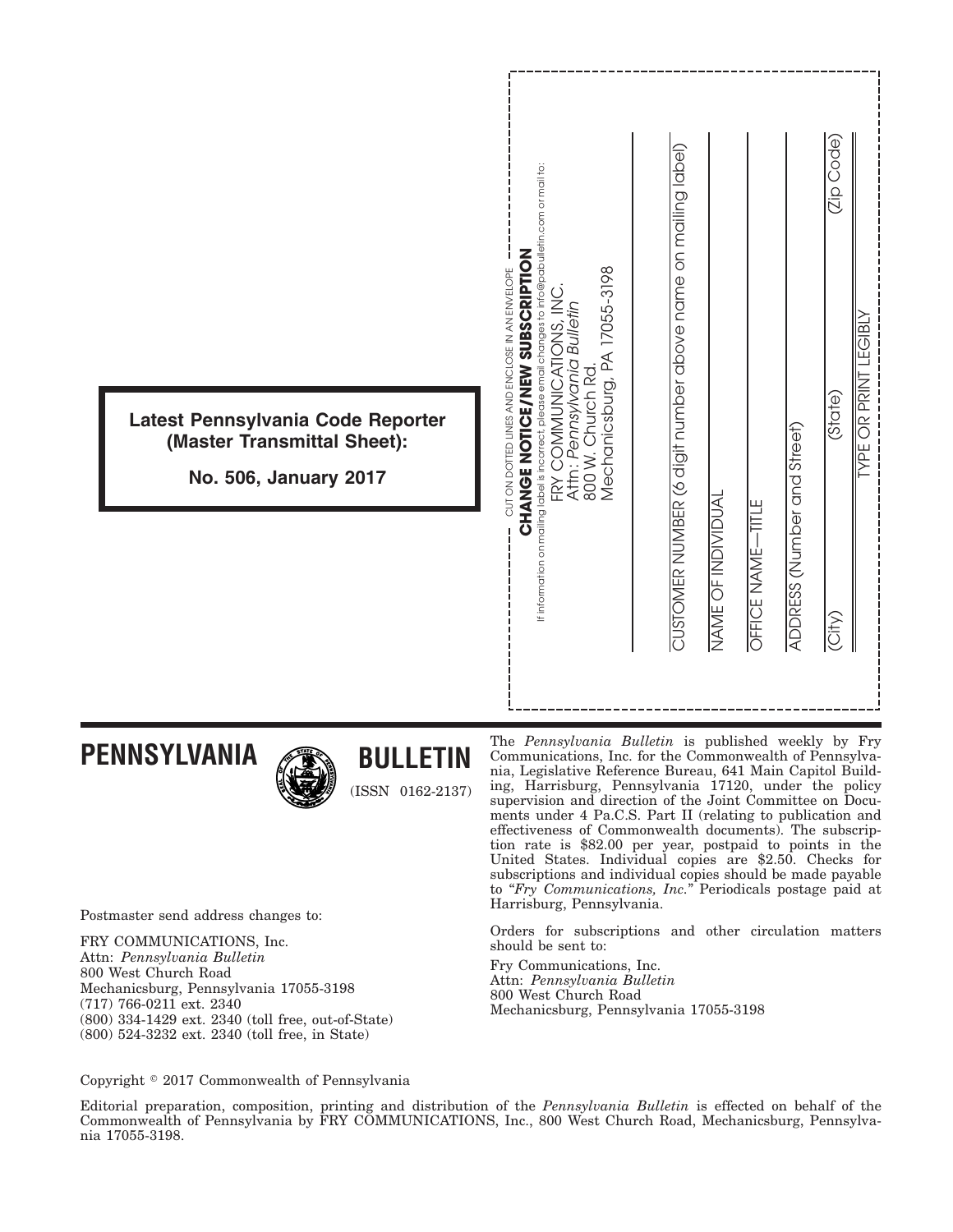# **CONTENTS**

### **THE COURTS**

#### **APPELLATE PROCEDURE**

| <b>LOCAL COURT RULES</b> |  |
|--------------------------|--|
| <b>Beaver County</b>     |  |

| Deaver County<br>Local rules of administration governing court re-                                                             |
|--------------------------------------------------------------------------------------------------------------------------------|
| <b>Berks County</b><br>Rule of judicial administration; No. 4000; No. 16-94<br>prothonotary; No. CP-06-AD-41-2016 clerk of     |
| <b>Blair County</b><br>Administrative order; No. 2016 MD 146 12                                                                |
| <b>Fayette County</b><br>Clerk of courts fee bill; 42 PCS 1725.4 (pursuant to                                                  |
| <b>Lawrence County</b><br>Adoption of local rules of judicial administration<br>governing court reporting and transcripts; No. |
|                                                                                                                                |

#### **Mifflin County**

|  |  |  |  | Local rule 4007 and local rule 4008 of judicial |  |
|--|--|--|--|-------------------------------------------------|--|
|  |  |  |  |                                                 |  |

#### **Pike County**

Promulgation of local rules of judicial administration No. 4007 and No. 4008; No. 1595-2016-Civil. . . . 17

#### **York County**

Amendment of local rules of judicial administration; CP-67-AD-33-2016; 2016-MI-000558. . . . . . . . . . . . . . . . 18

#### **DISCIPLINARY BOARD OF THE SUPREME COURT**

Notice of suspension (3 documents) . . . . . . . . . . . . . . . . 18

#### **EXECUTIVE AND INDEPENDENT AGENCIES**

#### **DEPARTMENT OF BANKING AND SECURITIES Notices**

| DEPARTMENT OF COMMUNITY AND ECONOMIC. |  |
|---------------------------------------|--|

#### **DEPARTMENT OF COMMUNITY AND ECONOMIC DEVELOPMENT**

#### **Notices**

Manufactured Home Community Rights Act; maximum relocation fees payable in the event of community closure . . . . . . . . . . . . . . . . . . . . . . . . . . . . . . . . 34

#### **DEPARTMENT OF ENVIRONMENTAL PROTECTION Notices**

| Technical Advisory Committee on Diesel-Powered |  |
|------------------------------------------------|--|
|                                                |  |

| <b>DEPARTMENT OF GENERAL SERVICES</b>                                                                                                                                                                                   |
|-------------------------------------------------------------------------------------------------------------------------------------------------------------------------------------------------------------------------|
| <b>Notices</b>                                                                                                                                                                                                          |
|                                                                                                                                                                                                                         |
| DEPARTMENT OF HEALTH                                                                                                                                                                                                    |
| Notices                                                                                                                                                                                                                 |
| Medical Marijuana Program; availability of permit<br>applications, number and locations of permits to<br>be issued in Phase I<br>73<br>Medical Marijuana Program; establishment of med-<br>ical marijuana regions<br>74 |
| HEALTH CARE COST CONTAINMENT COUNCIL                                                                                                                                                                                    |
| Notices                                                                                                                                                                                                                 |
|                                                                                                                                                                                                                         |
| <b>INSURANCE DEPARTMENT</b>                                                                                                                                                                                             |
| <b>Notices</b>                                                                                                                                                                                                          |
| Appeal of Transamerica Life Insurance Company;<br>74                                                                                                                                                                    |
| Fernando Arturo Suarez; license denial appeal; doc.<br>75                                                                                                                                                               |
| Increase in the accident surcharge dollar threshold<br>75<br>Review procedure hearings under the Unfair Insur-                                                                                                          |
| 75<br>Walter R. Johnson; order to show cause; doc. No.                                                                                                                                                                  |
| 76<br>PENNSYLVANIA PUBLIC UTILITY COMMISSION                                                                                                                                                                            |
| <b>Proposed Rulemaking</b>                                                                                                                                                                                              |
| Standards for changing a customer's natural gas<br>supplier; advance notice of proposed rulemaking  19                                                                                                                  |
| <b>Notices</b>                                                                                                                                                                                                          |
| Electric generation supplier license cancellations of<br>companies with an expired financial security  76<br>Service of notice of motor carrier applications 77                                                         |
|                                                                                                                                                                                                                         |
| PHILADELPHIA PARKING AUTHORITY                                                                                                                                                                                          |
| <b>Notices</b>                                                                                                                                                                                                          |
|                                                                                                                                                                                                                         |
| Service of notice of motor carrier applications in the                                                                                                                                                                  |
|                                                                                                                                                                                                                         |
| <b>STATE BOARD OF MASSAGE THERAPY</b><br><b>Notices</b>                                                                                                                                                                 |
| Bureau of Professional and Occupational Affairs v.                                                                                                                                                                      |
| <b>STATE BOARD OF PHARMACY</b>                                                                                                                                                                                          |
| <b>Notices</b>                                                                                                                                                                                                          |
| Bureau of Professional and Occupational Affairs v.                                                                                                                                                                      |

| <b>Notices</b>                               |  |
|----------------------------------------------|--|
| <b>SUSQUEHANNA RIVER BASIN COMMISSION</b>    |  |
| Osaru Chiamaka Okoro, RPh; doc. No. 2241-54- |  |

#### Projects approved for consumptive uses of water . . . . . . 80

### **Available Online at http://www.pabulletin.com**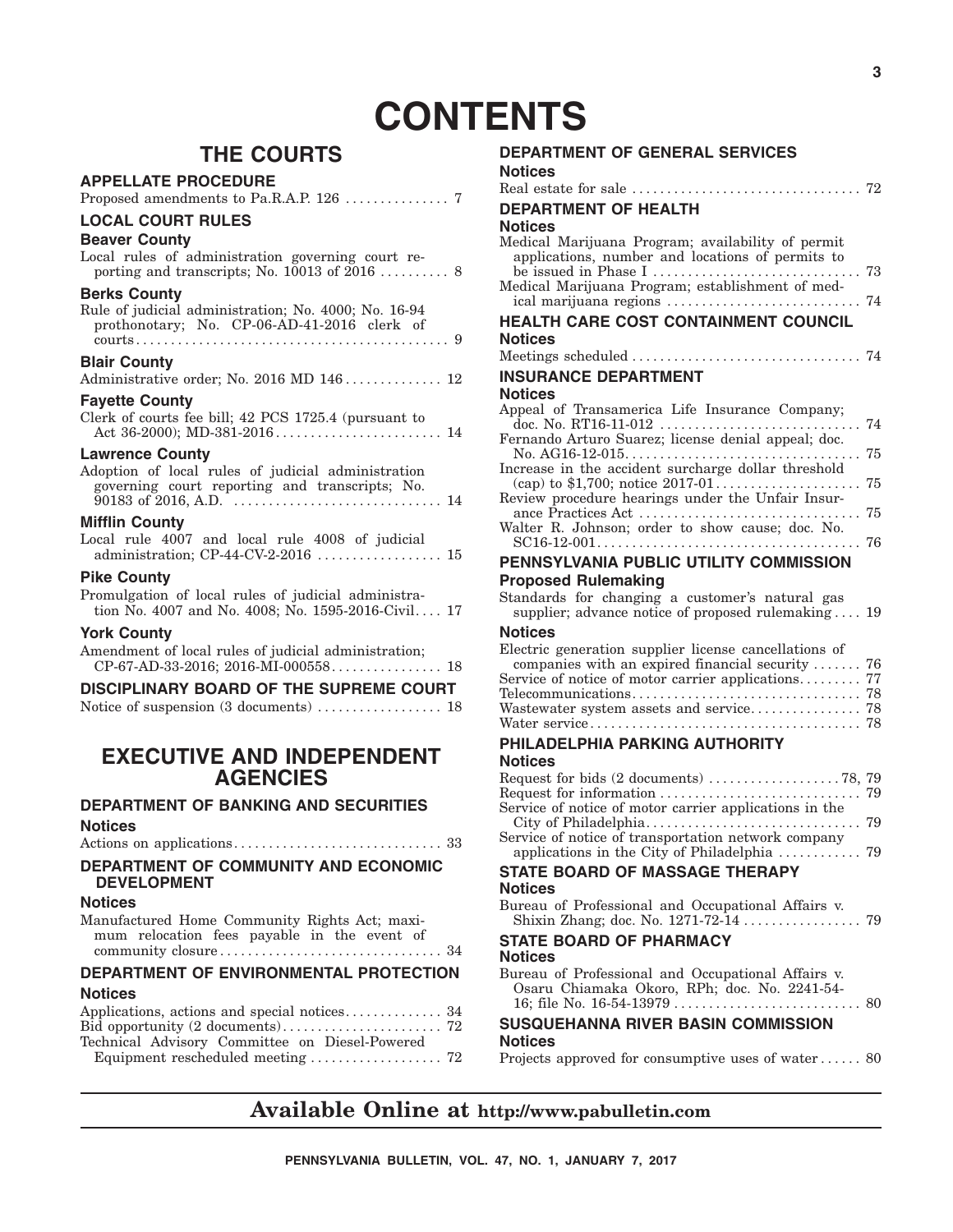# **READER'S GUIDE TO THE** *PENNSYLVANIA BULLETIN* **AND THE** *PENNSYLVANIA CODE*

#### *Pennsylvania Bulletin*

The *Pennsylvania Bulletin* is the official gazette of the Commonwealth of Pennsylvania. It is published every week and includes a table of contents. A cumulative subject matter index is published quarterly.

The *Pennsylvania Bulletin* serves several purposes. First, it is the temporary supplement to the *Pennsylvania Code*, which is the official codification of agency rules and regulations and other statutorily authorized documents. Changes in the codified text, whether by adoption, amendment, repeal or emergency action must be published in the *Pennsylvania Bulletin*. Further, agencies proposing changes to the codified text do so in the *Pennsylvania Bulletin*.

Second, the *Pennsylvania Bulletin* also publishes: Governor's Executive Orders; State Contract Notices; Summaries of Enacted Statutes; Statewide and Local Court Rules; Attorney General Opinions; Motor Carrier Applications before the Pennsylvania Public Utility Commission; Applications and Actions before the Department of Environmental Protection; Orders of the Independent Regulatory Review Commission; and other documents authorized by law.

The text of certain documents published in the *Pennsylvania Bulletin* is the only valid and enforceable text. Courts are required to take judicial notice of the *Pennsylvania Bulletin*.

#### **Adoption, Amendment or Repeal of Regulations**

Generally an agency wishing to adopt, amend or repeal regulations must first publish in the *Pennsylvania Bulletin* a Notice of Proposed Rulemaking. There are limited instances when the agency may omit the proposal step; it still must publish the adopted version.

The Notice of Proposed Rulemaking contains the full text of the change, the agency contact person, a fiscal note required by law and background for the action.

The agency then allows sufficient time for public comment before taking final action. An adopted proposal must be published in the *Pennsylvania Bulletin* before it can take effect. If the agency

wishes to adopt changes to the Notice of Proposed Rulemaking to enlarge the scope, it must repropose.

#### **Citation to the** *Pennsylvania Bulletin*

Cite material in the *Pennsylvania Bulletin* by volume number, a page number and date. Example: Volume 1, *Pennsylvania Bulletin*, page 801, January 9, 1971 (short form: 1 Pa.B. 801 (January 9, 1971)).

#### *Pennsylvania Code*

The *Pennsylvania Code* is the official codification of rules and regulations issued by Commonwealth agencies and other statutorily authorized documents. The *Pennsylvania Bulletin* is the temporary supplement to the *Pennsylvania Code*, printing changes as soon as they occur. These changes are then permanently codified by the *Pennsylvania Code Reporter*, a monthly, loose-leaf supplement.

The *Pennsylvania Code* is cited by title number and section number. Example: Title 10 *Pennsylvania Code*, § 1.1 (short form: 10 Pa. Code § 1.1).

Under the *Pennsylvania Code* codification system, each regulation is assigned a unique number by title and section. Titles roughly parallel the organization of Commonwealth government. Title 1 *Pennsylvania Code* lists every agency and its corresponding *Code* title location.

#### **How to Find Documents**

Search for your area of interest in the *Pennsylvania Code*. The *Pennsylvania Code* is available at www.pacode.com.

Source Notes give the history of regulations. To see if there have been recent changes, not yet codified, check the List of *Pennsylvania Code* Chapters Affected in the most recent issue of the *Pennsylvania Bulletin*.

A chronological table of the history of *Pennsylvania Code* sections may be found at www.legis.state. pa.us/cfdocs/legis/CH/Public/pcde\_index.cfm.

The *Pennsylvania Bulletin* also publishes a quarterly List of Pennsylvania Code Sections Affected which lists the regulations in numerical order, followed by the citation to the *Pennsylvania Bulletin* in which the change occurred. The *Pennsylvania Bulletin* is available at www.pabulletin.com.

#### **SUBSCRIPTION INFORMATION: (717) 766-0211 GENERAL INFORMATION AND FINDING AIDS: (717) 783-1530**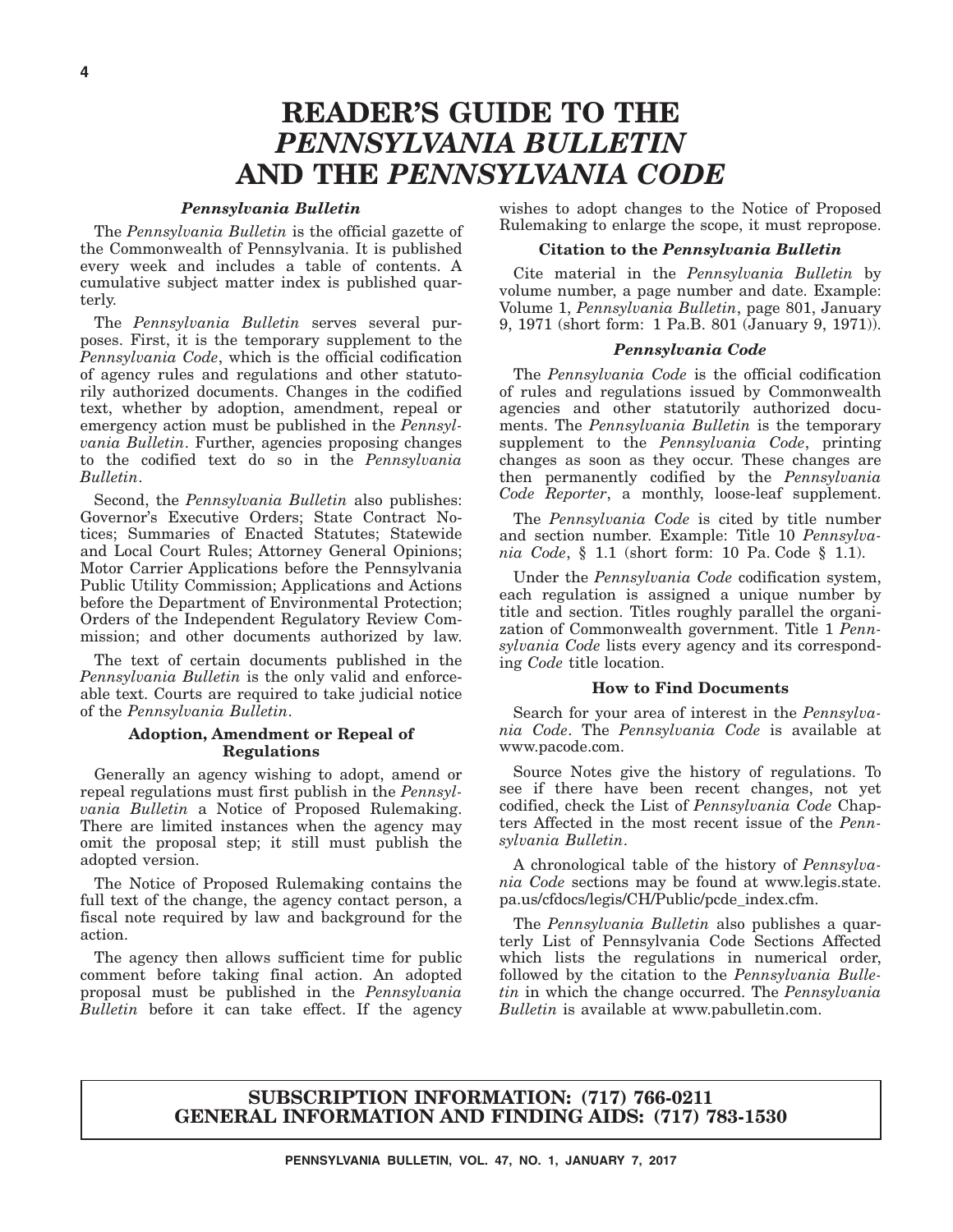#### **Printing Format**

Material proposed to be added to an existing rule or regulation is printed in **bold face** and material proposed to be deleted from a rule or regulation is enclosed in brackets **[ ]** and printed in **bold face**. Asterisks indicate ellipsis of *Pennsylvania Code* text retained without change. Proposed new or additional regulations are printed in ordinary style face.

#### **Fiscal Notes**

Section 612 of The Administrative Code of 1929 (71 P. S. § 232) requires that the Office of Budget prepare a fiscal note for regulatory actions and administrative procedures of the administrative departments, boards, commissions or authorities receiving money from the State Treasury stating whether the proposed action or procedure causes a loss of revenue or an increase in the cost of programs for the Commonwealth or its political subdivisions; that the fiscal note be published in the *Pennsylvania Bulletin* at the same time as the proposed change is advertised. A fiscal note provides the following information: (1) the designation of the fund out of which the appropriation providing for expenditures under the action or procedure shall be made; (2) the probable cost for the fiscal year the program is implemented; (3) projected cost estimate of the program for each of the 5 succeeding fiscal years; (4) fiscal history of the program for which expenditures are to be made; (5) probable loss of revenue for the fiscal year of its implementation; (6) projected loss of revenue from the program for each of the 5 succeeding fiscal years; (7) line item, if any, of the General Appropriation Act or other appropriation act out of which expenditures or losses of Commonwealth funds shall occur as a result of the action or procedures; (8) recommendation, if any, of the Secretary of the Budget and the reasons therefor.

The required information is published in the foregoing order immediately following the proposed change to which it relates; the omission of an item indicates that the agency text of the fiscal note states that there is no information available with respect thereto. In items (3) and (6) information is set forth for the first through fifth fiscal years; in that order, following the year the program is implemented, which is stated. In item (4) information is set forth for the current and two immediately preceding years, in that order. In item (8) the recommendation, if any, made by the Secretary of Budget is published with the fiscal note. See 4 Pa. Code § 7.231 *et seq.* Where "no fiscal impact" is published, the statement means no additional cost or revenue loss to the Commonwealth or its local political subdivision is intended.

#### **Reproduction, Dissemination or Publication of Information**

Third parties may not take information from the *Pennsylvania Code* and *Pennsylvania Bulletin* and reproduce, disseminate or publish such information except as provided by 1 Pa. Code § 3.44. 1 Pa. Code § 3.44 reads as follows:

#### **§ 3.44. General permission to reproduce content of** *Code* **and** *Bulletin***.**

Information published under this part, which information includes, but is not limited to, cross references, tables of cases, notes of decisions, tables of contents, indexes, source notes, authority notes, numerical lists and codification guides, other than the actual text of rules or regulations may be reproduced only with the written consent of the Bureau. The information which appears on the same leaf with the text of a rule or regulation, however, may be incidentally reproduced in connection with the reproduction of the rule or regulation, if the reproduction is for the private use of a subscriber and not for resale. There are no other restrictions on the reproduction of information published under this part, and the Commonwealth hereby consents to a reproduction.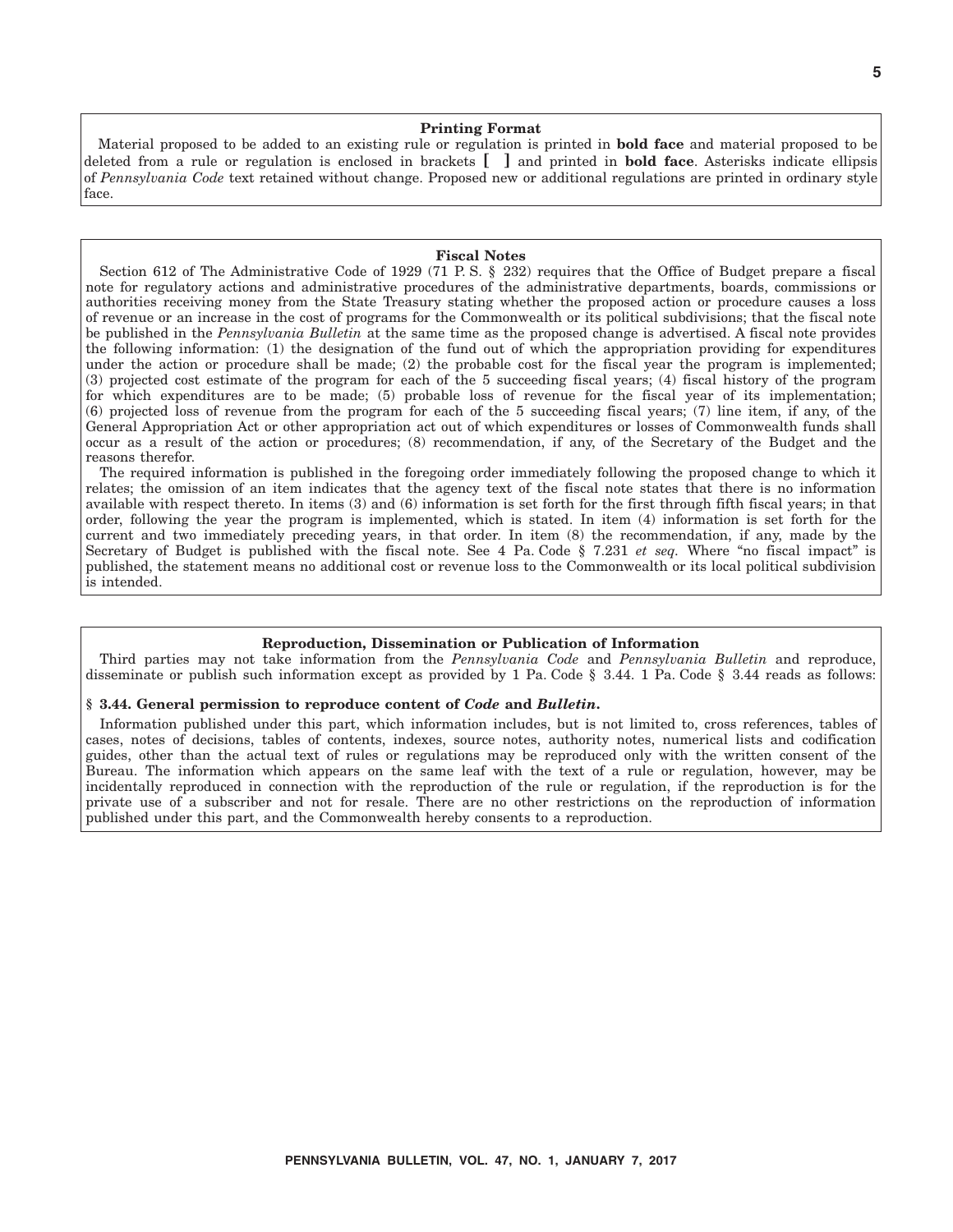# **List of Pa. Code Chapters Affected**

The following numerical guide is a list of the chapters of each title of the *Pennsylvania Code* affected by documents published in the *Pennsylvania Bulletin* during 2017.

**52 Pa. Code (Public Utilities) Proposed Rules** 59 . . . . . . . . . . . . . . . . . . . . . . . . . . . . . . . . . . . . . . . . . . . . . . . . . 19 **210 Pa. Code (Appellate Procedure) Proposed Rules** 1 ................................................... 7 **255 Pa. Code (Local Court Rules)** Unclassified . . . . . . . . . . . . . . . . . . . . . .8, 9, 12, 14, 15, 17, 18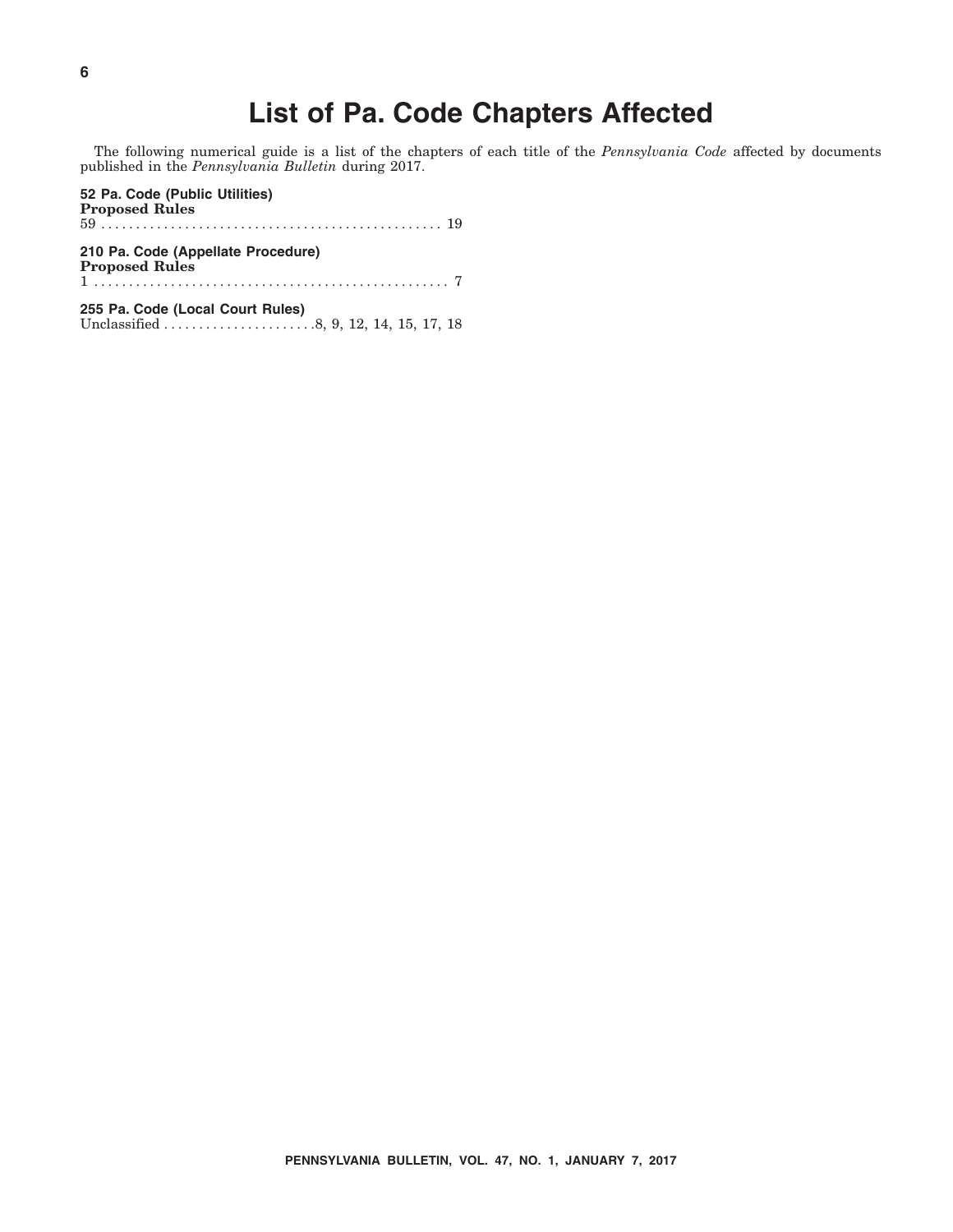# **THE COURTS**

# **Title 210—APPELLATE PROCEDURE**

#### **PART I. RULES OF APPELLATE PROCEDURE [ 210 PA. CODE CH. 1 ]**

#### **Proposed Amendments to Pa.R.A.P. 126**

The Appellate Court Procedural Rules Committee seeks comments on its proposal to amend generally applicable Rule of Appellate Procedure 126 to permit citation to unpublished memorandum decisions of Pennsylvania's appellate courts for persuasive value only, and to locate citation practices and conventions for citation of authorities in a single rule of general application rather than in court-specific rules or internal operating procedures, for the reasons contained in the accompanying Explanatory Comment. If adopted by the Supreme Court, the proposal would change the current practice in the Superior Court that prohibits citation to unpublished memorandum decisions and standardize practices for the citation of authorities in all three appellate courts.

The Committee invites all interested persons to submit comments, suggestions, or objections.

Comments should be provided to:

Appellate Court Procedural Rules Committee Pennsylvania Judicial Center 601 Commonwealth Ave., Suite 6200 P.O. Box 62635 Harrisburg, Pennsylvania 17106-2635 FAX: (717) 231-9551 appellaterules@pacourts.us

All communications in reference to the proposal should be received by February 9, 2017. E-mail is the preferred method for submitting comments, suggestions, or objections; any emailed submission need not be reproduced and resubmitted via mail. The Committee will acknowledge receipt of all submissions.

An Explanatory Comment follows the proposed amendments and has been inserted by this Committee for the convenience of the bench and bar. It will not constitute part of the rule nor will it be officially adopted or promulgated.

*By the Appellate Court Procedural Rules Committee*

> KEVIN J. McKEON, *Chair*

#### **Annex A**

### **TITLE 210. APPELLATE PROCEDURE PART I. RULES OF APPELLATE PROCEDURE ARTICLE I. PRELIMINARY PROVISIONS CHAPTER 1. GENERAL PROVISIONS DOCUMENTS GENERALLY**

#### **Rule 126. Citations of Authorities.**

**(a)** *General Rule***.—**A party citing authority that is not readily available **and any unpublished nonprecedential memorandum decision or unreported opinion** shall attach the authority as an appendix to its filing. When citing authority, a party should direct the

court's attention to the specific part of the authority on which the party relies **and, if the authority is an unpublished non-precedential memorandum decision or unreported opinion, the party must identify it as such when citing it**.

**(b)** *Memorandum Decisions and Unreported Opinions***.—Except as provided in paragraph (d), an unpublished non-precedential memorandum decision of the Superior Court filed after ### and an unreported opinion of the Commonwealth Court filed after January 15, 2008 may be cited to any court but only for its persuasive value.**

**(c) Single judge opinions of the Commonwealth Court may be cited only for persuasive value, except that a reported opinion of a single judge filed after October 1, 2013, in an election law matter may be cited as the court's binding precedent in an election law matter only.**

**(d)** *Law of the Case and Related Doctrines***.—Any unpublished non-precedential memorandum decision or unreported opinion may be cited if relevant to the doctrine of law of the case,** *res judicata***, or collateral estoppel, or when the authority is relevant to a criminal action or proceeding because it recites issues raised and reasons for a decision affecting the same defendant in a prior action or proceeding.**

*Official Note***:** Pa.R.A.P. 126 is intended to ensure that cited authority is readily available to the court and parties. **[ This rule is not intended to supersede any internal operating procedure of an appellate court regarding the citation to memorandum decisions or unreported opinions.** *See, e.g.***, Superior Court Internal Operating Procedure § 37, 210 Pa. Code § 65.37; Pa.R.A.P. 3716 and Commonwealth Court Internal Operating Procedure § 414, 210 Pa. Code § 69.414. ]**

The second sentence of the rule encourages parties to provide pinpoint citations for cases and section or subsection citations for statutes or rules.

Although the rule does not establish rules for citation, the following guidelines regarding the citation of Pennsylvania cases and statutes are offered for parties' benefit:

Regarding cases, the rule does not require parallel citation to the National Reporter System and the official reports of the Pennsylvania appellate courts. Parties may cite to the National Reporter System alone.

Regarding statutes, Pennsylvania has officially consolidated only some of its statutes. Parties citing a statute enacted in the Pennsylvania Consolidated Statutes may use the format "1 Pa.C.S. § 1928." Parties citing an unconsolidated statute may refer to the Pamphlet Laws or other official collection of the Legislative Reference Bureau, with a parallel citation to *Purdon's Pennsylvania Statutes Annotated*, if available, using the format, "Act of February 14, 2008, P.L. 6, 65 P.S. §§ 67.101—67.3104" or "Section 3(a) of the Act of May 16, 1923, P.L. 207, *as amended*, 53 P.S. § 7106(a).'' Parties are advised that *Purdon's* does not represent an official version of Pennsylvania statutes. *In re Appeal of Tenet HealthSystems Bucks Cnty., LLC*, 880 A.2d 721, 725-26 (Pa. Cmwlth. 2005), appeal denied, 897 A.2d 1185 (Pa. 2006).

**PENNSYLVANIA BULLETIN, VOL. 47, NO. 1, JANUARY 7, 2017**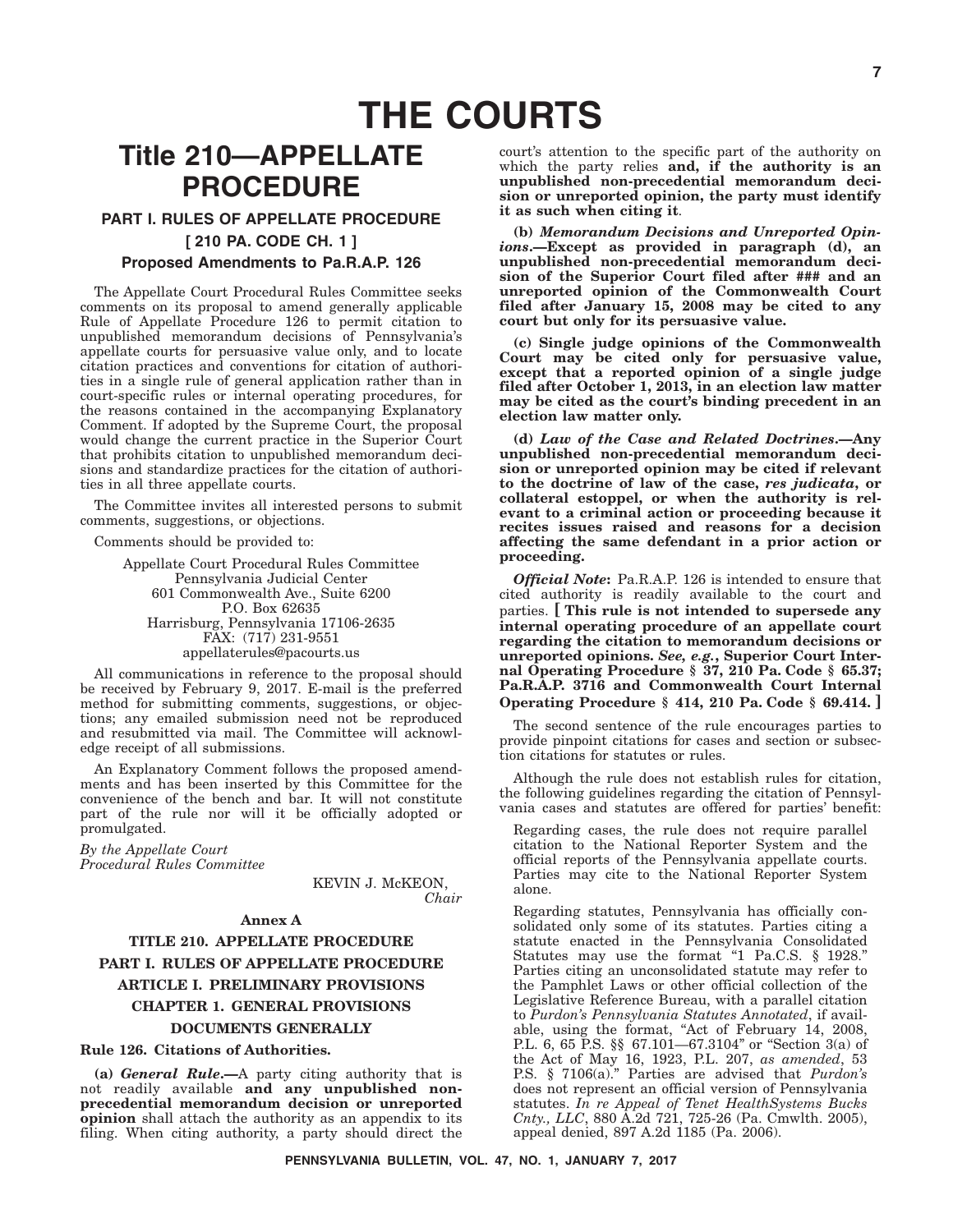Prior to Pa.R.A.P. 126, the format for citation was discussed only in Pa.R.A.P. 2119(b), a rule applicable to briefs. The format guidelines above are not mandatory, and a party does not waive an argument merely by failing to follow the format. The guidelines above do, however, provide assistance to parties looking for generally acceptable citation format in Pennsylvania.

#### **EXPLANATORY COMMENT**

The Committee is proposing to amend Pa.R.A.P. 126 to permit citation of all panel or full-court decisions after the effective date of the rule. Any decision designated as "non-precedential memorandum" or "unpublished" would, however, be citable only for the persuasive value that the court chooses to attribute to it. Commonwealth Court would continue to allow citation from 2008 forward, and would continue to restrict citation to single-judge opinions, but the Committee is proposing to integrate the Commonwealth Court's practice, currently found at Pa.R.A.P. 3716, into Pa.R.A.P. 126, in order to have a single rule that governs the citation of authority in the appellate courts.

Prior to 2015, the only rule of appellate procedure that addressed the citation of authorities was Pa.R.A.P. 2119(b), which by its terms addressed only the argument section of briefs. The only other discussions of authority were in the internal operating procedures of the Superior and Commonwealth Courts. That year, however, Rules 126 and 3716 were adopted. Pa.R.A.P. 126 made the principles that had applied to arguments in briefing applicable whenever authority is cited to an appellate court. Pa.R.A.P. 3716 took what had been an internal operating procedure and made it a rule.

When Pa.R.A.P. 126 was adopted, there was a conscious decision not to address the differences among the appellate courts. The Committee now proposes to amend Pa.R.A.P. 126 to establish a more uniform protocol for the citation of decisions in the appellate courts. This proposal reflects several value judgments as to which the Committee desires the input of the bench and bar:

*First*, there is a value in being able to cite unpublished memorandum decisions. At the least, it is important to be able to draw to the attention of the appellate courts matters that have been addressed in unpublished memorandum decisions but not in published opinions, or matters that appear to have been resolved inconsistently in unpublished memorandum decisions.

*Second*, the value of the opportunity to cite to unpublished memorandum decisions is somewhat offset by the determination of the panel that the decision did not warrant a published opinion; accordingly, the intermediate appellate courts should be able to decide for themselves whether to give an unpublished memorandum decision no weight, some weight, or persuasive weight.

*Third*, given the volume of decisions and the longstanding tradition of non-citation in the Superior Court, the method that the Commonwealth Court employed—*i.e.*, making citation available going forward from the date of adoption of the rule permitting citation—is sensible.

*Fourth*, the bar (and the bench of the Court of Common Pleas) should be able to look to a rule and not to an internal operating procedure to understand how and when they can cite decisions.

*Fifth*, there should be a single rule that governs the citation of authorities.

The current proposal attempts to balance several competing values. On the one hand, the current proposal recognizes that it is important that lawyers and Courts of Common Pleas have the opportunity to raise to the appellate courts unpublished memorandum decisions that appear to answer the question presented, or that appear to have reached a conclusion contrary to another opinion of the same court. On the other, the current proposal seeks to accommodate the desire for courts to be able to write less and other panels of that court to pay correspondingly less attention to decisions that a panel thinks do not warrant published opinions.

[Pa.B. Doc. No. 17-1. Filed for public inspection January 6, 2017, 9:00 a.m.]

# **Title 255—LOCAL COURT RULES**

#### **BEAVER COUNTY**

**Local Rules of Administration Governing Court Reporting and Transcripts; No. 10013 of 2016**

#### **Administrative Order**

It is hereby Ordered and Directed that, effective thirty (30) days following publication in the *Pennsylvania Bulletin*, the Court of Common Pleas of Beaver County adopts the following Local Rules Governing Court Reporting and Transcripts for the 36th Judicial District.

The Beaver County District Court Administrator is Ordered and Directed to:

1. file one (1) copy of the Local Rules with the Administrative Office of Pennsylvania Courts via email to adminrules@pacourts.us.

2. file two (2) paper copies and one (1) electronic copy of the Local Rules in a Microsoft Word format only to bulletin@palrb.us with the Legislative Reference Bureau for publication in the *Pennsylvania Bulletin*.

3. publish the Local Rules on the Court of Common Pleas of Beaver County website at http://www. beavercountypa.gov/courts.

4. incorporate the Local Rules into the Local Rules of this Court within thirty (30) days after publication of the Local Rules in the *Pennsylvania Bulletin*.

5. file one (1) copy of the Local Rules in all appropriate filing offices and the Beaver County Law Library for public inspection and copying.

#### **Local Rules of Judicial Administration**

#### **LR4007. Requests for Transcripts.**

A. Rough draft transcripts shall not be available in this Court.

B. In accordance with Pa.R.J.A. 4007, the party requesting either a full or partial transcript of any proceeding shall file the original request, on the ''Transcript Request Form'' which has been adopted by the Court Administrator of Pennsylvania, with the District Court Administrator's Office, and the requesting party is also required to serve copies of the completed ''Transcript Request Form'' on:

1. Chambers of the Judge who presided over the proceeding to be transcribed;

2. the office of the Court Reporters;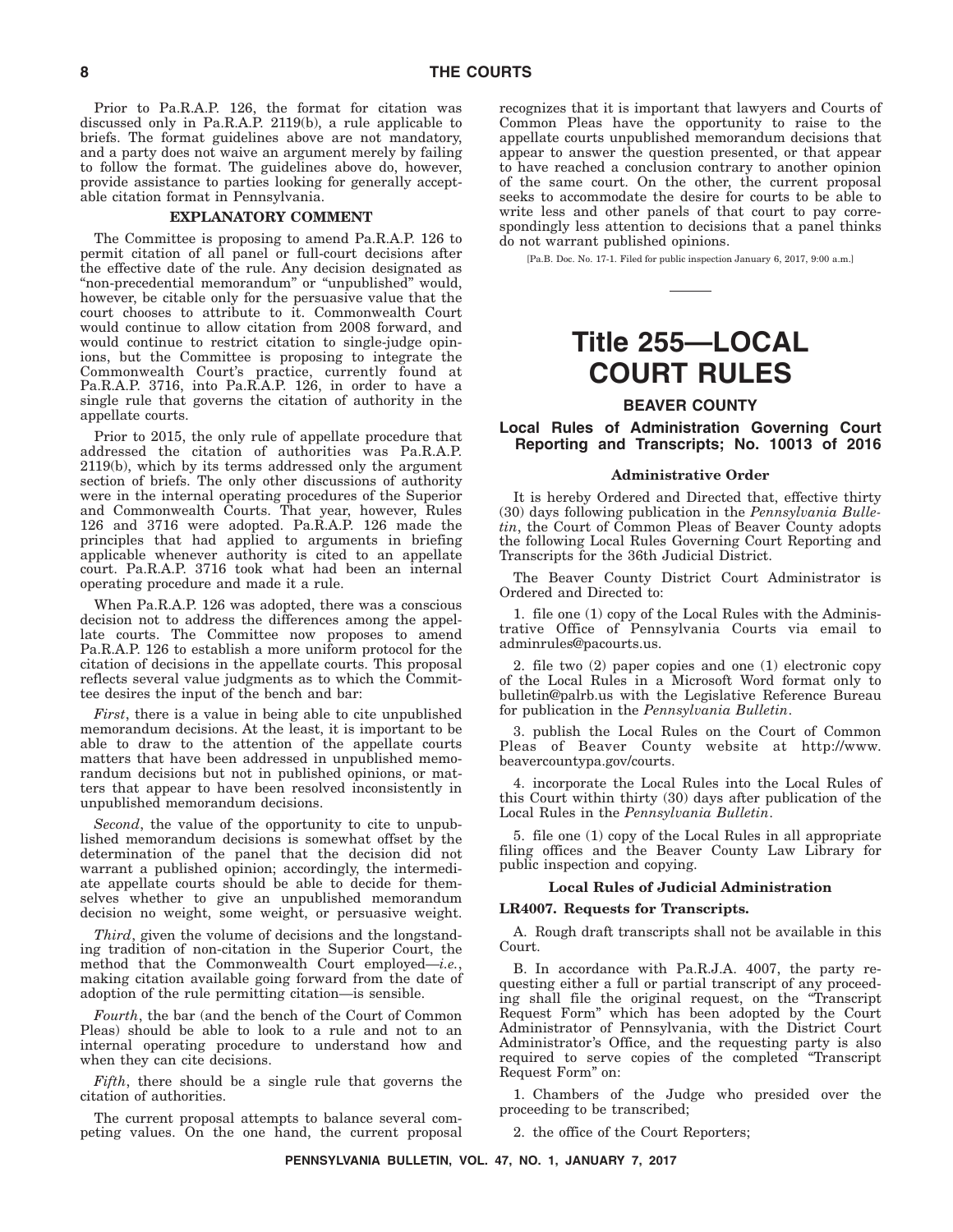3. all counsel involved in the proceeding, and

4. all parties who were not represented by counsel in the proceeding, who appeared as self-represented litigant(s).

C. Any request for transcript shall only be processed and approved by Order of the presiding Judge.

D. Upon receipt of a Transcript Request Form approved by the presiding Judge, the District Court Administrator shall obtain an estimate of transcription costs from the Court Reporters and shall communicate the estimated costs of transcription to the requesting party. The requesting party shall be required to deposit a partial payment representing ninety (90%) percent of the estimated cost, which shall be totally nonrefundable. Payments shall be made payable to and shall be delivered to the appropriate filing office involved in the proceeding (i.e., Prothonotary, Clerk of Courts, Register of Wills, Clerk of the Orphans' Court) for deposit.

E. Upon receipt of the required deposit, the appropriate filing office will notify the office of the Court Reporters. The Court Reporters' Supervisor will then direct preparation of the transcript.

F. The office of the Court Reporters will notify the requesting party and the office Supervisor upon completion of the transcript, together with the balance due, if any.

G. Final balance due shall be made payable to and shall be delivered to the appropriate filing office. Upon payment of the balance owed, the Court Reporter will obtain the signature of the presiding Judge on the original transcript and file the original transcript in the appropriate filing office with the original Court records. The Court Reporter shall then deliver copies as required by Local Rule 4008.1.

H. Any requests for a transcript pursuant to Local Rule  $4008.1(\overrightarrow{B})$  alleging an inability to pay, in full or in part, due to economic hardship, must be directed to the presiding Judge for determination, as set forth at Local Rule 4008.1(B).

#### **LR4008. Transcript Costs Payable by the Commonwealth or a Subdivision Thereof.**

- A. *Costs payable (paper format only)*
- 1. For an ordinary transcript—\$1.75 per page;
- 2. For an expedited transcript—\$2.75 per page; and
- 3. For a daily transcript—\$3.75 per page.

#### **LR4008.1. Transcript Costs Payable by Requesting Party, Other Than the Commonwealth or a Subdivision Thereof.**

- A. *Costs payable (paper format only)*
- 1. For an ordinary transcript—\$2.75 per page;
- 2. For an expedited transcript—\$3.75 per page; and
- 3. For a daily transcript—\$4.75 per page.
- B. *Economic hardship—minimum standards*

1. Transcript costs for ordinary transcripts, in matters under appeal or where the transcript is necessary to advance the litigation, shall be waived for a litigant who has been permitted by the Court to proceed in forma pauperis or whose income is less than 125 percent of the poverty line as defined by the U.S. Department of Health and Human Services (HHS) poverty guidelines for the current year.

2. Transcript costs for ordinary transcripts, in matters under appeal or where the transcript is necessary to advance the litigation, shall be reduced by one-half (1/2) for a litigant whose income is less than 200 percent of the poverty line as defined by the HHS poverty guidelines for the current year.

3. Transcript costs for ordinary transcripts in matters that are not subject to an appeal, where the transcript is not necessary to advance the litigation, may be waived at the Court's discretion for parties who qualify for economic hardship under subdivision  $(B)(1)$  or  $(B)(2)$ , but only upon good cause shown.

4. The application to waive all or a portion of costs for ordinary transcripts shall be supported by an affidavit substantially in the form required by Rule 240(h) of the Pennsylvania Rules of Civil Procedure. Such application should be prepared in the form of a Petition to Waive All or a Portion of the Transcript Costs, submitted with the Request for Transcript and approved by the presiding Judge.

C. *Assignment and allocation of transcripts costs*

1. *Assignment of costs.* The requesting party, or party required by general rule to file a transcript, shall be responsible for the cost of the transcript. Costs shall not be assessed against any party for transcripts prepared at the initiation of the Court.

2. *Allocation of costs.* When more than one party requests the transcript, or are required by general rule to file the transcript, the cost shall be divided equally among the parties.

D. *Copies of transcript*

A request for a copy of any transcript previously ordered, transcribed and filed of record shall be provided at a cost of \$0.75 per page, paper format only.

Said Local Rules of Judicial Administration shall be effective in the 36th Judicial District of the Commonwealth of Pennsylvania thirty (30) days after publication in the *Pennsylvania Bulletin* and upon publication on the Beaver County website.

*By the Court*

JOHN D. McBRIDE,

*President Judge*

[Pa.B. Doc. No. 17-2. Filed for public inspection January 6, 2017, 9:00 a.m.]

#### **BERKS COUNTY**

**Rule of Judicial Administration; No. 4000; No. 16-94 Prothonotary; No. CP-06-AD-41-2016 Clerk of Courts**

#### **Order**

*And Now*, this 7th day of December, 2016, Berks County Rule of Judicial Administration No. 4000 is hereby ordered to read as set forth in the following form and made a part hereof. Said Rule as set forth is hereby approved and adopted for use in the Court of Common Pleas of Berks County, Pennsylvania, and shall become effective thirty (30) days after publication in the *Pennsylvania Bulletin*. Berks County Rule of Judicial Administration Rule No. 5000.7 is rendered null, void, deleted, and replaced by the following Berks County Rule of Judicial Administration No. 4000.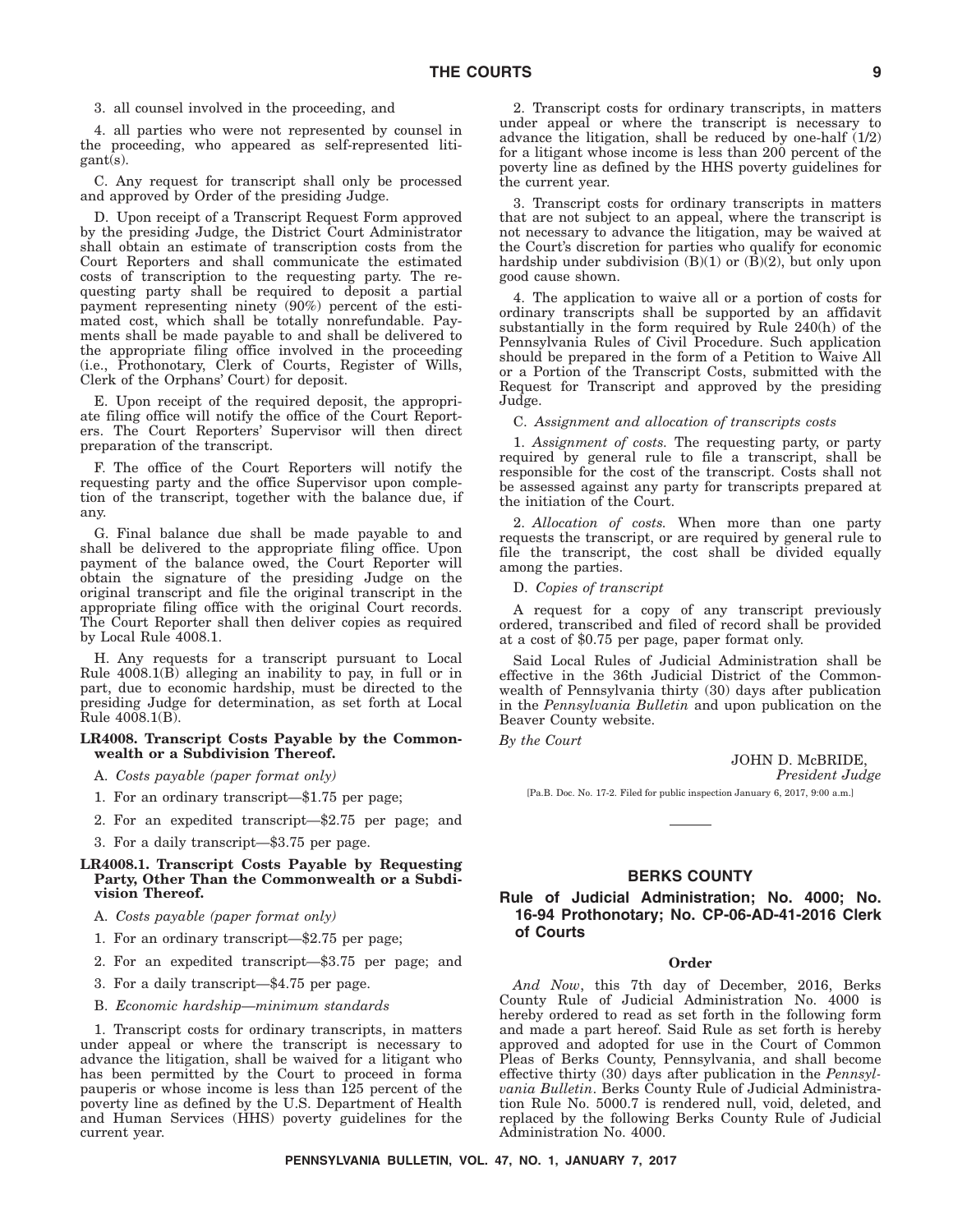The District Court Administrator is *Ordered* and *Directed* to:

1. File one (1) copy of this Order, including the newly adopted rules, with the Administrative Office of Pennsylvania Courts.

2. File two (2) paper copies of this Order, including the newly adopted rules, and one (1) electronic copy with the Legislative Reference Bureau for publication in the *Pennsylvania Bulletin*.

3. File one (1) copy of this Order, including the newly adopted rules, with the Rules Committee of the Supreme Court of Pennsylvania.

4. File one (1) copy of this Order, including the newly adopted rules, with the Berks County Law Library.

5. Keep continuously available for public inspection and copying one (1) copy of this Order, including the newly adopted rules, in the Office of the Prothonotary, Clerk of Courts, Office of the Register of Wills/Clerk of the Orphans' Court of Berks County.

The County of Berks is *Ordered* and *Directed* to keep a copy of the newly adopted rules posted on the County's official website.

*By the Court*

#### HONORABLE PAUL M. YATRON, *President Judge*

#### **Berks County Rule of Judicial Administration**

#### **No. 4007.1. Requests for Transcripts.**

(A) Obtain a Transcript Request Form from any courtroom, from Court Administration, from the Official Court Reporters' Office, or online at www.co.berks.pa.us.

(B) For an ordinary transcript, the party requesting a full or partial transcript of a trial or other proceeding shall file the original Transcript Request Form with the appropriate filing office of the court. The requesting party shall also serve copies of the request to the judge presiding over the matter, the court reporter, the district court administrator, and opposing counsel, but if not represented, the opposing party.

(C) Where daily, expedited, same day, or rough draft transcripts are requested, requests for these transcripts shall be filed in writing in the appropriate filing office at least 10 days prior to the proceeding. Copies of the written request shall be delivered as required by Subsection (B). In the event of an emergency, a party may request by oral motion a daily, expedited, or rough draft transcript.

 $(D)(1)$  When a litigant requests a transcript, the litigant ordering a transcript shall make payment in the amount of one-half payment to the appropriate filing office of the court;

(2) Upon authorization by the court, the court reporter shall prepare the transcript;

(3) Upon completion of the transcript, the court reporter shall notify the ordering party of the completion of the transcript with a notice of the balance due and lodge and file the original and one (1) copy of the transcript (if a copy was requested) to the appropriate filing office and a copy to the presiding judge.

(4) Upon payment of any balance due and owing by the ordering party, the appropriate filing office shall deliver the copy of the transcript to the ordering party. Checks for the final balance due shall be delivered to and made payable to the appropriate filing office.

(E) When a litigant requests a transcript but cannot pay for the transcript because of alleged economic hardship, the court shall determine economic hardship pursuant to the procedure set forth in Rule 4008.2.

(F) When a transcript is requested for which the court or county is responsible for the cost, the court reporter shall prepare the transcript without the necessity of a deposit.

#### **No. 4008.1. Transcript Costs Payable by a Requesting Party Other Than the Commonwealth or a Subdivision Thereof.**

(A) Where a person or entity other than the Commonwealth or a subdivision thereof has requested an ordinary original transcript:

(1) Any person or entity who obtains a Transcript Request Form shall pay to the appropriate filing office one-half the estimated cost for the transcript calculated at the rate of \$2.75 for each page of bound ordinary transcript and shall pay the balance upon completion of the transcript. The court reporter shall not be required to start the transcription until such one-half advance payment has been made.

(2) Upon completion of the transcript, the court reporter shall lodge and file the ordinary original transcript with the filing office along with a notice of the balance due to the person or entity who obtained the Transcript Request Form. Checks for the final balance due shall be made payable to the filing office and shall be delivered to the filing office.

(3) Where any person or entity other than the Commonwealth or a political subdivision thereof requests a copy of the transcript previously ordered, transcribed, and filed of record, such person or entity must complete a Request for Copy of Transcript form and may purchase the same by paying the filing office \$0.75 for each page of bound paper format. Where any person or entity other than the Commonwealth or a political subdivision thereof requests a copy of the transcript in electronic format (if available), such person or entity must complete a Request for Copy of Transcript form and may purchase the same by paying the filing office \$0.50 for each page of transcript.

(4) Where the Commonwealth or any political subdivision requests a copy of the transcript, the court reporter shall provide the Commonwealth or any political subdivision thereof with a copy without charge.

(5) Where a litigant requests a copy of the transcript and has been approved for representation by a legal aid service, the court reporter shall provide the legal aid client with a copy without charge.

(B) The filing office shall pay the monies received for original transcript and for copies to the county promptly. The county shall thereupon pay therefrom:

(a) to the court reporter, the sum of \$2.75 for each page of bound ordinary original transcript;

(b) to the court reporter, the sum of \$.0.75 for each page of copy in bound paper format or \$0.50 for each page of copy in electronic format;

(c) to the court reporter, the sum of \$3.75 for each page of bound original expedited transcript;

(d) to the court reporter, the sum of \$4.75 for each page of bound original daily transcript;

(e) to the court reporter, the sum of \$6.75 for each page of bound original same-day delivery transcript.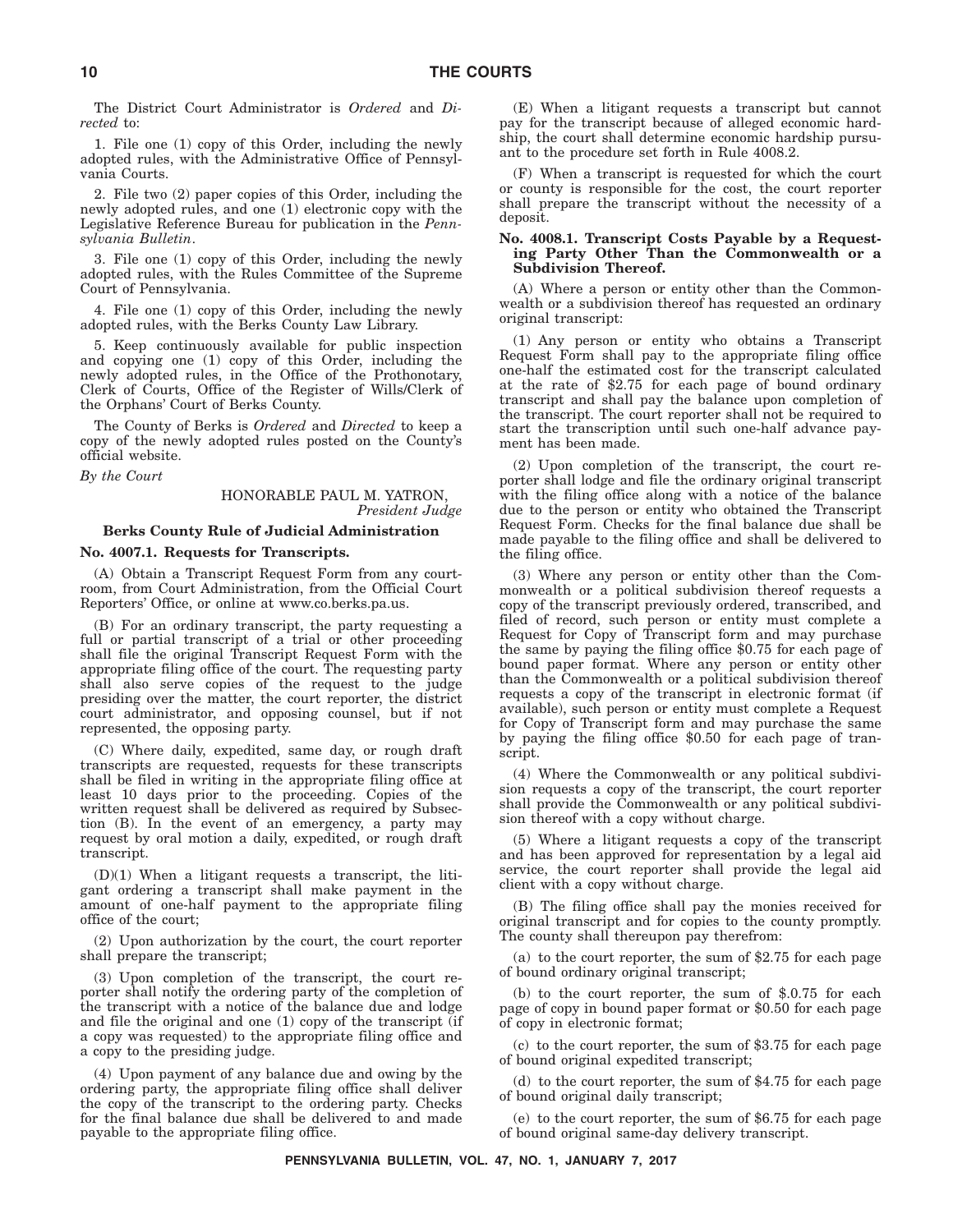#### **Rule 4008.2. Economic hardship—minimum standards.**

#### (A) Transcript costs for ordinary original transcripts in matters under appeal or where the transcript is necessary to advance the litigation shall be waived for a litigant who has been permitted by the court to proceed in forma pauperis or whose income is less than 125 percent of the poverty line as defined by the U.S. Department of Health and Human Services (HHS) poverty guidelines for the current year.

(B) Transcript costs for ordinary original transcripts in matters under appeal or where the transcript is necessary to advance the litigation shall be reduced by one-half for a litigant whose income is less than 200 percent of the poverty line as defined by the HHS poverty guidelines for the current year.

(C) Transcript costs for ordinary original transcripts in matters that are not subject to an appeal, where the transcript is not necessary to advance the litigation, may be waived at the court's discretion for parties who qualify for economic hardship under (A) or (B) and upon good cause shown.

(D) The application to waive all or a portion of costs for ordinary transcripts shall be supported by an affidavit substantially in the form required by Rule 240(h) of the Pennsylvania Rules of Civil Procedure.

#### **No. 4008.3. Transcript Costs Payable by the Commonwealth (including the County of Berks) or a Subdivision Thereof.**

(A) Where the Commonwealth or a subdivision thereof is liable for the cost of an ordinary original transcript:

(1) Upon receipt of the Transcript Request Form, the court reporter shall immediately begin the transcription of his or her notes as directed by the Transcript Request Form without the necessity of a deposit.

(2) Upon completion of the transcript, the court reporter shall lodge and file the ordinary original transcript and shall deliver one (1) complete copy to each of the following:

(a) to the District Attorney of Berks County if said District Attorney of Berks County is a party to the action or is representing the Commonwealth in said action;

(b) to the County Solicitor of Berks County if the County Solicitor is a party to the action or is representing the County in said action;

(c) to any party proceeding in forma pauperis;

(d) to any person or entity, including but not limited to the Commonwealth or any of its political subdivisions.

(B) Upon completion of the transcript, the County of Berks shall pay to the court reporter the sum of \$2.25 for each page of ordinary original transcript.

(C) Any judge of the Court of Common Pleas, the District Attorney, and the County Solicitor shall each be entitled to request an ordinary original transcript in any proceeding upon request without charge. In such case, the County of Berks shall be liable for the cost of preparing the ordinary original transcript whenever no other person or entity is otherwise liable for the cost therefor and shall pay to the court reporter the sum of \$2.25 for each page of ordinary original transcript.

Nothing in this rule shall authorize delivery of an ordinary original transcript, or a copy thereof, in a proceeding where the record is sealed to any person or entity not otherwise entitled to the same.

#### **No. 4008.4. Additional costs.**

(A) In cases such as mass tort, medical malpractice, or other unusually complex litigation where there is a need for court reporters to significantly expand their dictionary, a trial judge may impose a surcharge of \$0.50 per page for ordinary original transcript.

(B) In cases of a non-technical nature where a secure electronic feed is requested to instantaneously deliver the translated notes from the court reporter to a laptop or other portable electronic device via cable, wifi, router, or Bluetooth to the parties, a fee of \$1.00 per page per hookup shall be charged. There shall be no charge to the court for such a connection.

(C) In cases such as mass tort, medical malpractice, or other unusually complex litigation where a secure electronic feed is requested to instantaneously deliver the translated notes from the court reporter to a laptop or other electronic device via cable, wifi, router, or Bluetooth to the parties, a fee of \$1.50 per page shall be charged. There shall be no charge to the court for such a connection.

(D) In cases where a rough draft transcript is requested by the court and/or the parties of all or part of a proceeding while utilizing a secure electronic feed, a fee of \$1.50 per page of rough draft shall be charged.

#### **Rule 4009.1. Fees and Procedures.**

(A) All transcripts of official court proceedings shall be prepared only upon written authorization or order of Court. No transcript of any official court proceeding may be prepared without the written consent of the Common Pleas Court judge assigned to the respective case. In the event that the assigned judge cannot be contacted by all exhaustive means, the authorization must be made by the respective Administrative Judge or the President Judge of the Court of Common Pleas.

(B) The following are step-by-step guidelines for ordering transcripts from the Official Court Reporters of the Court of Common Pleas of Berks County, Pennsylvania:

(a) Obtain a Transcript Request Form from any courtroom, from Court Administration, from the Official Court Reporters' Office, or online at www.co.berks.pa.us;

(b) Contact the official court reporter that was present at the proceeding that you desire to have transcribed and request the amount of the estimated cost of one-half payment of the transcript. If you don't know the name or contact number of the official court reporter, contact the chief court reporter at 610-478-6467;

(c) Fill out the Transcript Request Form Sections I, II, III, and IV. Sign and date the Transcript Request Form. YOU MUST MAKE ADDITIONAL COPIES OF THE TRANSCRIPT REQUEST FORM FOR DISTRIBUTION;

(d) Take the unauthorized Transcript Request Form and all copies along with a check payable to the appropriate office (not the official court reporter) in the amount of the estimated cost of one-half payment of transcript to one of the following offices: Criminal to the Clerk of Courts, Civil/Family/Equity to the Prothonotary, Orphans' Court to the Register of Wills. NEITHER THE CLERK OF COURTS' OFFICE, THE PROTHONOTARY'S OF-FICE, NOR THE REGISTER OF WILLS' OFFICE WILL ACCEPT THE TRANSCRIPT REQUEST FORM IF THE APPROPRIATE PAYMENT IS NOT INCLUDED AT THE TIME OF FILING;

(e) The Clerk of Courts' Office, Prothonotary's Office, and the Register of Wills' Office will forward the unau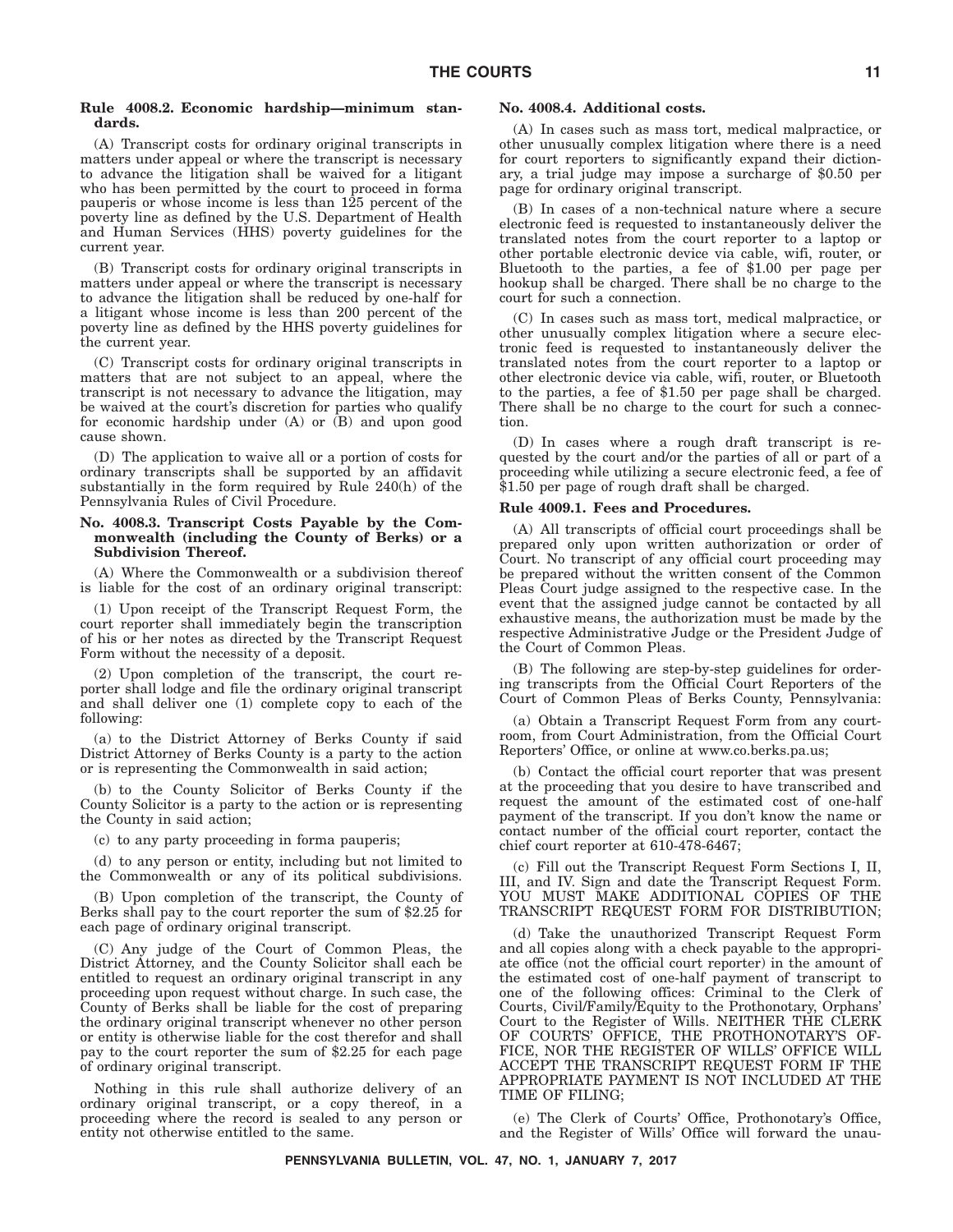thorized Transcript Request Form to the appropriate Court of Common Pleas judge for authorization and signature and will make the appropriate distribution of the copies of the Transcript Request Form.

#### **Rule 4010.1. Format of Transcript.**

(A) All paper transcripts except orders dictated from the bench are prepared as follows:

(1) No fewer than 25 typed lines on standard 8  $1/2$ <sup>"</sup>  $\times$ 11" paper;

(2) No fewer than nine or ten characters to the typed inch;

 $(3)$  Left-hand margin to be set at no more than  $1\frac{3}{4}$ ;

 $(4)$  Right-hand margin to be set at no more than  $3/8$ "

(5) Each question and answer to begin on a separate line;

(6) Each question and answer to begin no more than five spaces from the left-hand margin with no more than five spaces from the Q and A to the text;

(7) Carry-over Q and A lines to begin at the left-hand margin;

(8) Colloquy material to begin no more than 15 spaces from the left-hand margin, with carry-over colloquy to the left-hand margin;

(9) Quoted material to begin no more than 15 spaces from the left-hand margin, with carry-over lines to begin no more than 10 spaces from the left-hand margin;

(10) Parentheticals and exhibit markings to begin no more than 15 spaces from the left-hand margin, with carry-over lines to begin no more than 15 spaces from the left-hand margin.

(B) Electronic transcripts shall comply with the format standards set forth in Rule 4010(A)(3) through (10) for paper transcripts and, in addition, shall be in PDF format with the following settings:

(1) functions disabled: content changes; and

(2) functions enabled: search, select, copy, paste, and print.

#### **Rule 4011.1. Deadline for Delivery of Transcript.**

(A) Unless otherwise ordered by the court, the official court reporter shall deliver the transcript for those cases under appeal within 14 days of receiving notice from the District Court Administrator or the court's designee as required by Pa.R.A.P. 1922(a).

(B) Unless otherwise ordered by the court, the official court reporter shall deliver transcripts for all other requests within thirty (30) calendar days of receiving notice from the District Court Administrator or the court's designee.

(C) For requests made by a party required to post a deposit under Rule  $4009.1(B)(d)$ , the 14-day period for those cases under appeal or the 30-day period for delivery of the transcript shall not commence until the deposit is received by the court. In those cases involving economic hardship, the 14-day period for those cases under appeal or the 30-day period for delivery of the transcript shall not commence until disposition of the application for waiver or reduction of costs. In cases where a reduction of costs is granted, the time frame commences once the reduced deposit is received by the court.

(D) The court reporter, upon showing of good cause to the president judge, may request an extension of the deadline for a period of time not to exceed an additional 30 days. In no case shall more than one extension be granted.

(E) Transcripts prepared pursuant to the Children's Fast Track Appeal program shall be given priority.

(F) Requests for transcripts unrelated to cases under appeal or in cases where no court order has been entered directing transcription shall not be given priority. However, such transcripts shall be filed and delivered within 45 days, absent an extension for good cause approved by the president judge.

[Pa.B. Doc. No. 17-3. Filed for public inspection January 6, 2017, 9:00 a.m.]

#### **BLAIR COUNTY**

#### **Administrative Order; No. 2016 MD 146**

#### **Order**

*And Now*, this 21st day of December, 2016 it is hereby Ordered, Directed and Decreed, the Blair County Court of Common Pleas adopts the following local rules governing court reporting and transcripts for the 24th Judicial District.

The Blair County District Court Administrator is Ordered and Directed to do the following:

1. File one (1) copy of the local rules with the Administrative Office of Pennsylvania Courts via e-mail to adminrules@pacourts.us;

2. File two (2) paper copies and one (1) computer diskette containing the text of the local rules to the Legislative Reference Bureau for publication in the *Pennsylvania Bulletin*;

3. Publish these Rules on the Blair County website at www.blairco.org;

4. Incorporate these rules into the set of local rules on www.blairco.org within thirty (30) days after the publication of the local rule in the *Pennsylvania Bulletin*;

5. File a copy of the local rules, which shall be continuously available for inspection and copying, in the Office of the Prothonotary.

6. These local rules shall become effective not less than 30 days after the date of publication in the *Pennsylvania Bulletin*.

*By the Court*

ELIZABETH A. DOYLE, *President Judge*

#### **Blair County Local Rules of Judicial Administration 4007.1 and 4008.1**

#### **Rule 101. Title and Citation.**

These Rules shall be known as the Blair County Local Rules of Judicial Administration and may be cited as  $"B1.C.L.R.J.A. . . . ."$ 

#### **Rule 4007.1. Requests for Transcripts.**

(A) All requests for transcripts shall be submitted on a form provided by the Court Administrator which will include rates charged for transcripts. The form can be downloaded from the Blair County website at www. blairco.org.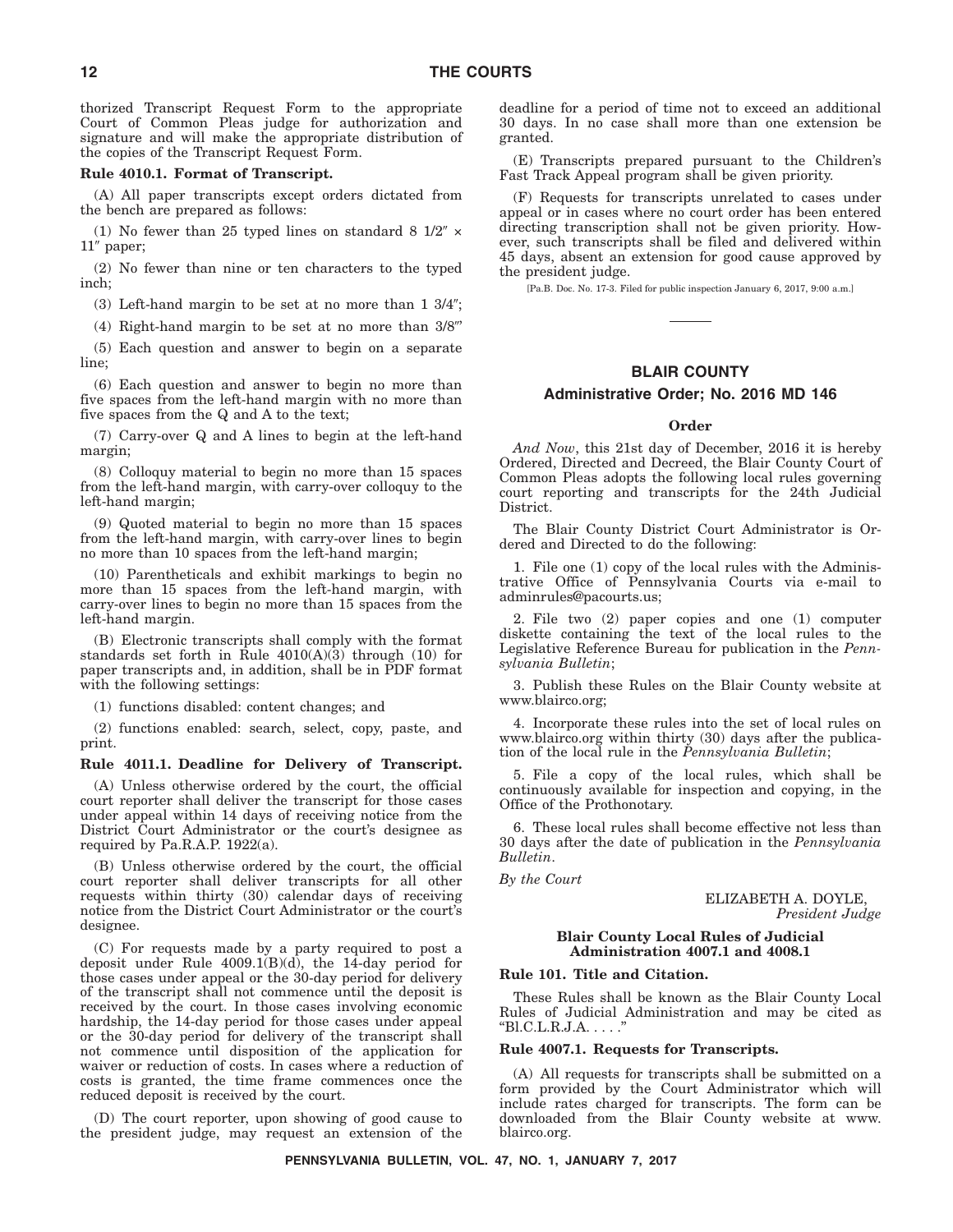(B) For an ordinary transcript, defined as necessary for an appeal or to otherwise advance litigation, the party requesting the full or partial transcript of a trial or other proceeding shall file the original request with the District Court Administrator's Office at 423 Allegheny Street, STE 239, Hollidaysburg, PA 16648.

(C) Requests for daily, expedited or same day transcripts shall be filed in the District Court Administrator's Office at least 10 days prior to the proceeding. Copies of the written request shall be delivered as required by subsection (B). In the event of an emergency, a party may request by oral motion a daily or expedited transcript.

(D) When a litigant requests a transcript,

(1) The litigant ordering the transcript shall make payment in the amount of 90% of the estimated total cost of the transcript which will be communicated to them by the court reporting personnel or District Court Administrator's Office within 10 days of the request. Payment by self-represented litigants shall be made by money order only.

Checks or money orders are to be made payable to the County of Blair and shall be delivered to the District Court Administrator's Office. Cash shall not be accepted by the District Court Administrator's Office.

(2) The court reporting personnel assigned to the proceeding shall be directed by the District Court Administrator or designee to prepare the transcript.

(3) The court reporting personnel shall notify the ordering party and the District Court Administrator or designee upon completion of the transcript and shall indicate the balance due if any.

(4) Checks or money orders for the final balance are to be made payable to the County of Blair and shall be delivered to the District Court Administrator's Office.

Upon payment of the balance owed, the court reporting personnel shall file the original transcript in the appropriate filing office with copies made and delivered to the appropriate litigants.

(E) When a litigant requests an ordinary transcript, but cannot pay for the transcript because of alleged economic hardship, the President Judge shall determine economic hardship pursuant to Bl.C.L.R.J.A. 4008.1(B). In cases of economic hardship where there is no appeal pending or a transcript is not needed to advance litigation, the requesting party must demonstrate reasonable need before the court shall waive or adjust the cost of obtaining the transcript.

#### **Rule 4008.1. Transcript Costs Payable by a Requesting Party Other Than the Commonwealth or a Subdivision Thereof.**

(A) *Costs Payable*

(1) *Electronic Format.* The costs payable by the initial ordering party for a transcript delivered via electronic format shall be:

(a) For an ordinary transcript, \$2.50 per page;

(b) For an expedited transcript, \$3.50 per page, if the court reporter is able to accommodate within seventy-two (72) hours of an official request, not including weekends or official court holidays;

(c) For a daily transcript, \$4.50 per page, if the court reporter is able to accommodate within eighteen (18) hours of an official request, not including weekends or official court holidays; and

(d) For same-day delivery, \$6.50 per page, if the court reporter is able to accommodate the request within 6 hours of the close of the court session.

(2) *Paper Format.* The costs payable by the initial ordering party for a transcript delivered via paper format shall be:

(a) For an ordinary transcript, \$2.75 per page;

(b) For an expedited transcript, \$3.75 per page, if the court reporter is able to accommodate within seventy-two (72) hours of an official request, not including weekends or official court holidays;

(c) For a daily transcript, \$4.75 per page, if the court reporter is able to accommodate within eighteen (18) hours of an official request, not including weekends or official court holidays;

(d) For same-day delivery, \$6.75 per page, if the court reporter is able to accommodate the request within 6 hours of the close of the court session.

*Comment*: When a condensed paper transcript, meaning that more than one page of transcript is included on a single sheet of paper, is ordered by a party, the cost will be per sheet of paper, regardless of the number of pages of transcript on the sheet.

#### (B) *Economic Hardship*

(1) Transcript costs for ordinary transcripts in matters under appeal or where the transcript is necessary to advance the litigation shall be waived for a litigant who has been permitted by the court to proceed in forma pauperis or whose income is less than 125 percent of the poverty guidelines as defined by the U.S. Department of Health and Human Services (HHS) poverty guidelines for the current year.

(2) Transcript cost for ordinary transcripts in matters under appeal or where the transcript is necessary to advance the litigation shall be reduced by one-half for a litigant whose income is less than 200 percent of the poverty line as defined by the HHS poverty guidelines for the current year.

(4) Any request to waive all or a portion of costs for ordinary transcripts based on economic hardship must be attached to the request for transcript and in the form of a fully completed In Forma Pauperis Petition pursuant to Pennsylvania Rule of Civil Procedure 240.

Counsel for a represented party must provide the President Judge with a letter of certification verifying, as provided in Pa.R.J.A. 4008(B), that the client meets financial eligibility and that the matter is under appeal or that the transcript being requested is necessary to advance the current litigation.

(C) *Assignment and allocation of transcript costs*

(1) *Assignment of costs.* The requesting party, or party required by general rule to file a transcript, shall be responsible for the costs of the transcript. Costs shall not be assessed against any party for transcripts prepared at the initiation of the court.

(2) *Allocation of costs.* When more than one party requests the transcript, or are required by general rule to file the transcript, the cost shall be divided equally among the parties.

(D) *Copies of Transcripts*

A request for a copy of any transcript previously ordered, transcribed and filed of record shall be provided according to the following schedule: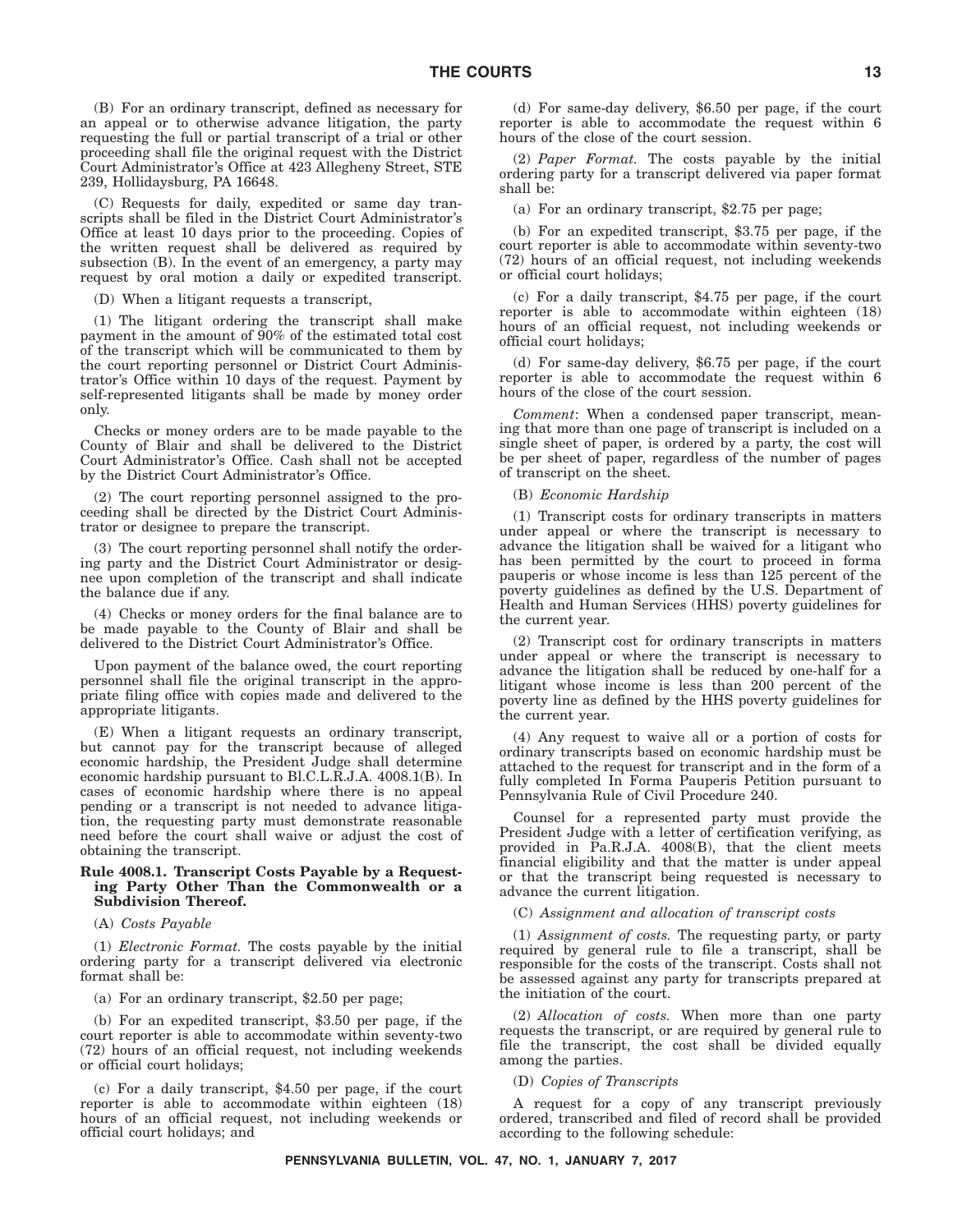(1) No more than \$0.75 per page bound, paper format; and

(2) No more than \$0.50 per page electronic copy.

Any requests for copies shall be addressed to and produced by the Blair County Prothonotary Office, Clerk of Courts or Blair County Orphans Court as applicable at 423 Allegheny Street, STE 144, Hollidaysburg, PA 16648.

#### (E) *Additional Costs*

The presiding judge may impose a reasonable surcharge for transcripts in cases of mass tort, medical malpractice, or any other complex litigation, where there is a need for a court reporter to expand their dictionary. Such determination is at the discretion of the presiding judge.

[Pa.B. Doc. No. 17-4. Filed for public inspection January 6, 2017, 9:00 a.m.]

#### **FAYETTE COUNTY**

#### **Clerk of Courts Fee Bill; 42 PCS 1725.4 (Pursuant to Act 36-2000); MD-381-2016**

Effective January 1, 2017, the fees to be charged and collected by the Clerk of Courts in counties of the second class A and the third through eighth, or equivalent officer in home rule counties of the same class, shall be as listed on the following Fee Bill.

The amount of any fee or charge increased pursuant to paragraph (1) of 42 PCS section 1725.4 may be increased every three years, provided that the amount of the increase may not be greater than the percentage of increase in the Consumer Price Index for Urban Workers for the immediate three years preceding the increase in the fee or charge.

In addition to any other fee authorized by law, an automation fee of not more than \$5.00 may be charged and collected by the Clerk of Courts of counties of the second class A and the third through eighth class, including home rule counties of the same class, for the initiation of any action or legal proceeding. The automation fee shall be deposited into a special Clerk of Courts automation fund established in each county. Monies in the special fund shall be used solely for the purpose of automation and continued automation updates of the Office of the Clerk of Courts.

| JOHN F. WAGNER, |                 |
|-----------------|-----------------|
|                 | President Judge |

#### **Fayette County Clerk of Courts Fee Bill Effective January 1, 2017**

#### **Criminal Case Filings**

| Felony, Misdemeanor                | 154.00 |
|------------------------------------|--------|
| PFA Indirect Criminal Contempt     | 138.00 |
| Non-Jury, Plea, ARD, PWOV          | 138.00 |
| Summary                            | 51.00  |
| Out of County Courtesy Supervision | 45.50  |
| Summary Appeal                     | 45.50  |

#### **Bail Bonds**

| Percentage Cash Bail Administrative Fee 30% on |       |
|------------------------------------------------|-------|
| amount paid                                    |       |
| Agent Qualifying Power of Attorney             | 52.00 |
| Bail Piece (Application and Order)             | 16.50 |
| Bail Forfeitures                               | 28.50 |
| Posting Property Bond                          | 25.50 |

#### **Filings**

| Appeals (Higher Court: state fee not included)       | 57.00  |
|------------------------------------------------------|--------|
| Issuance of Bench Warrants                           | 19.00  |
| Constable Bond/Oath/Card                             | 22.00  |
| Deputy Constable Appointment/Card                    | 22.00  |
| Expungement (Miscellaneous Cases)                    | 52.00  |
| ARD Motion and Expungement                           | 67.00  |
| Miscellaneous Matters                                | 22.00  |
| Municipal School Tax Report                          | 18.00  |
| Petitions/Motions generally (following dispositions) | 22.00  |
| Petitions for Parole/Release etc.                    | 22.00  |
| Private Detective (Individual) Bond/License—         |        |
| 2 years                                              | 227.00 |
| Private Detective (Corporate) Bond/License—          |        |
| 2 years                                              | 327.00 |
| Revocation of ARD, PWOV, Probation/Parole            | 22.00  |
| Roads (Including Certification)                      | 22.00  |
| Summary Appeal (Non-refundable filing fee)           | 45.50  |
| Tax Collector Bond/Oath                              | 22.00  |
| Tax Collector Report                                 | 18.00  |
| <b>Miscellaneous Fees</b>                            |        |
| Certification                                        | 10 OO  |

| Certification                    | 10.00 |
|----------------------------------|-------|
| Copies (per page)                | .25   |
| Clerk of Courts Automation Fee   | 5.00  |
| Computer Printouts               | 1.00  |
| Exemplification                  | 22.00 |
| Fax Fees (per page)              | 1.75  |
| License Suspension/Reinstatement | 22.00 |
| Postage (per case)               | 15.25 |
| Record Search                    | 11.00 |
| Subpoena (sign/seal)             | 5.50  |

[Pa.B. Doc. No. 17-5. Filed for public inspection January 6, 2017, 9:00 a.m.]

#### **LAWRENCE COUNTY**

#### **Adoption of Local Rules of Judicial Administration Governing Court Reporting and Transcripts; No. 90183 of 2016, A.D.**

#### **Administrative Order**

*And Now*, this 8th day of December, 2016, it is hereby *Ordered* and *Decreed* that effective January 1, 2017, the Lawrence County Court of Common Pleas adopts the following local rules governing court reporting and transcripts for the Fifty-Third Judicial District.

The Lawrence County District Court Administrator is *Ordered* and *Directed* to do the following:

1. File one (1) copy to the Administrative Office of Pennsylvania Courts via email to adminrules@pacourts. us.

2. File two (2) paper copies and one (1) electronic copy in a Microsoft Word format only to bulletin@palrb.us with the Legislative Reference Bureau for publication in the *Pennsylvania Bulletin*.

3. Publish these rules on the Lawrence County Court website at www.co.lawrence.pa.us.

4. Incorporation of the local rule into the set of local rules on www.co.lawrence.pa.us within thirty (30) days after publication of the local rule in the *Pennsylvania Bulletin*.

**PENNSYLVANIA BULLETIN, VOL. 47, NO. 1, JANUARY 7, 2017**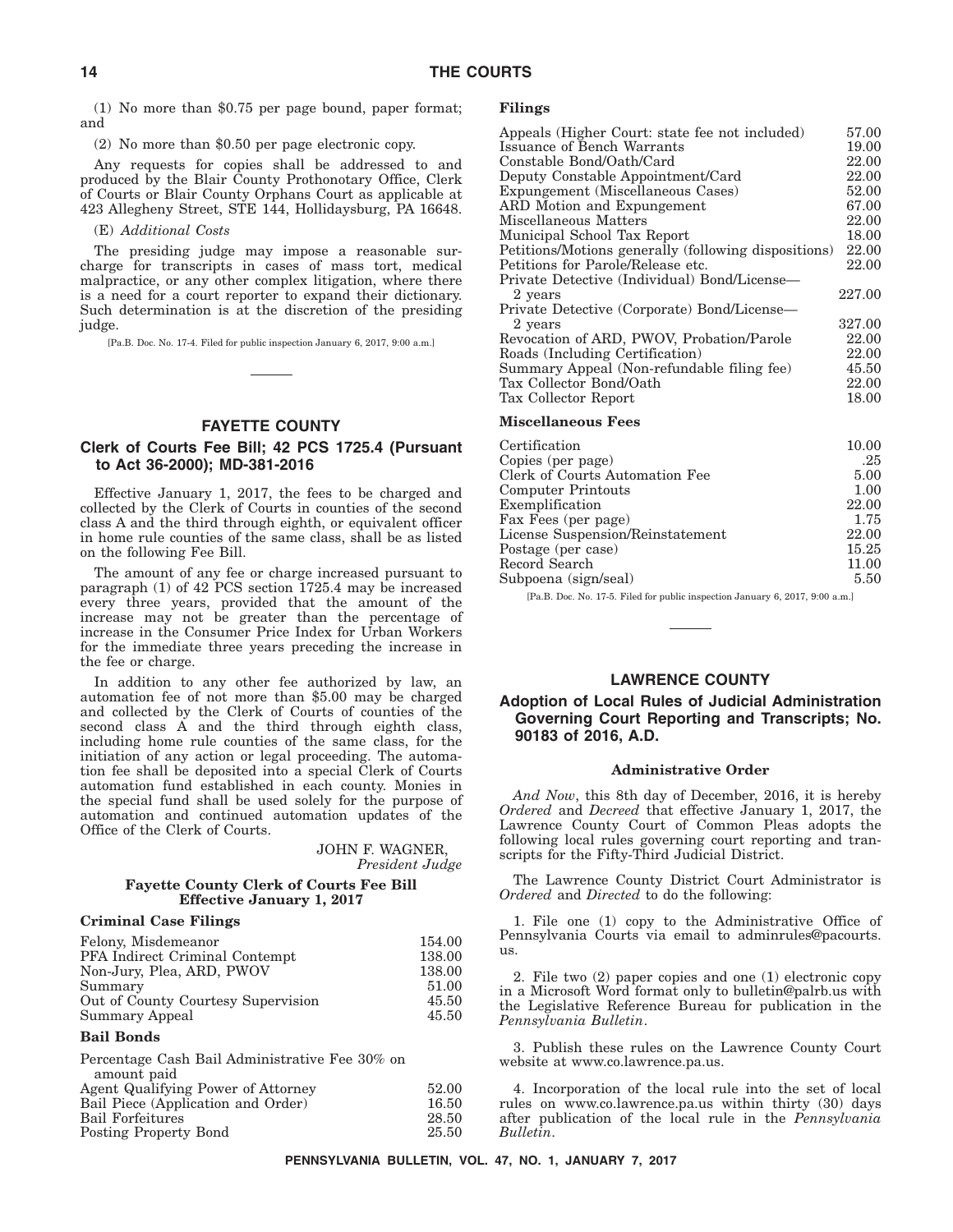5. File one (1) copy of the local rule in the appropriate filing office for public inspection and copying.

*By the Court*

DOMINICK MOTTO, *President Judge*

#### **Local Rules of Judicial Administration**

#### **Rule L101.**

These rules shall be known as the Lawrence County Rules of Judicial Administration and may be cited as ''L.C.R.J.A. . .'' and shall be effective January 1, 2017.

#### **Rule L4007. Request for Transcripts.**

(B) For an ordinary transcript, the party requesting the full or partial transcript of a trial or other proceeding shall file the original request with the Clerk of Courts, Prothonotary, or Orphans Court.

The requesting party shall serve copies of the formal request to:

1. The Presiding Judge.

2. The Court Reporter assigned to the proceeding.

3. The District Court Administrator

4. Opposing counsel or party, if party is unrepresented.

(D) Private litigant requests & payment of costs.

1. The litigant ordering the transcript shall make payment in the amount of 95% of the estimated total cost of the transcript.

Deposit checks are to be made payable to the County of Lawrence and shall be delivered to the District Court Administrator.

2. Upon receipt of the 95% deposit, the Court Reporter(s) assigned to the proceeding shall be directed by the District Court Administrator to prepare the transcript.

3. The Court Reporter(s) shall notify the ordering party and the District Court Administrator upon completion of the transcript and shall indicate the balance due.

4. Checks for the final balance are to be made payable to the County of Lawrence and shall be delivered to the District Court Administrator.

Upon payment of the balance owed, the Court Reporter(s) shall obtain the signature of the Presiding Judge on the original transcript and shall deliver the original transcript to the appropriate filing office. After the original transcript has been delivered to the appropriate filing office, copies shall be delivered to all parties pursuant to Pa.R.J.A. 4007(D)(4).

(E) Any request by a litigant for a transcript pursuant to Pa.R.J.A. 4007(E) alleging inability to pay due to economic hardship must be directed to the President Judge for determination as provided in L.C.R.J.A. 4008(B).

#### **Rule L4008.**

Transcript Costs Payable by private-party litigants and by the Commonwealth or a subdivision thereof, shall be governed as follows:

#### (A) *Costs payable.*

1. For an ordinary transcript: \$2.75 per page (paper); \$2.50 per page (electronically filed).

2. For an expedited transcript \$3.75 per page (paper); \$3.50 (electronically filed).

3. For a daily transcript: \$4.75 per page (paper); \$4.50 per page (electronically filed).

4. For same-day delivery with court approval: \$6.75 per page (paper); \$6.50 (electronically filed).

#### **Rule L4009. Fees and Procedures.**

(A) The fees to be paid for all Court Reporters for all court reporting products shall be the fees above set forth in L.C.R.J.A.L. 4008.

(B) Transcripts requested in accordance with Pa.R.J.A. 4008(B)(1) shall have fees and costs and waived for the requesting party and imputed to the Court for payment.

(C) For transcripts requested in accordance with Pa.R.J.A. 4008(B)(2) the cost of the transcript to the requesting party shall be one-half of the costs above set forth in L.C.R.J.A. 4008 but with the Court Reporter to be paid the full fee as set forth in L.C.A.R.P. 4008, the balance of the fee being imputed to the Court for payment. Unless a party has been granted in forma pauperis status, requests for waiver or reduction of costs shall be made by motion to the Presiding Judge of record.

(D) The original of a transcript requested by the Commonwealth through the Office of the District Attorney or Attorney General in a criminal proceeding shall be paid by the county with the copy to be paid by the requesting party.

(E) Legal aid services must provide the Presiding Judge with a letter of certification verifying, as provided in Pa.R.J.A. 4008(B) that the client meets financial eligibility and that the matter is under appeal or that the transcript being requested is necessary to advance the current litigation.

(F) Any requests for copies of filed transcripts shall be directed to the Court Administrator and produced by the Court Reporter. The charge for copies of the transcript shall be as set forth in Pa.R.J.A. 4008(D), and payable to Lawrence County. The Court Reporter shall be paid for the production of the copies at the same rate as set forth in Pa.R.J.A. 4008(D).

[Pa.B. Doc. No. 17-6. Filed for public inspection January 6, 2017, 9:00 a.m.]

#### **MIFFLIN COUNTY**

#### **Local Rule 4007 and Local Rule 4008 of Judicial Administration; CP-44-CV-2-2016**

#### **Order of Court**

And now, December 19th, 2016, the Court hereby adopts the following new Local Rules of Judicial Administration:

#### **Rule 4007. Requests for Transcripts.**

(A) All requests for transcripts shall be submitted on a form provided by the District Court Administrator which will include the current rates charged for transcripts.

(B) The request for transcript form may be downloaded from the Mifflin County Court website at www.co.mifflin. pa.us/dept/courts. A copy may also be obtained from the Office of Court Administration. For an ordinary transcript, the party requesting a full or partial transcript of a trial or other proceeding shall file the original request with Court Administration. The requesting party shall also serve copies of the formal request upon the:

**PENNSYLVANIA BULLETIN, VOL. 47, NO. 1, JANUARY 7, 2017**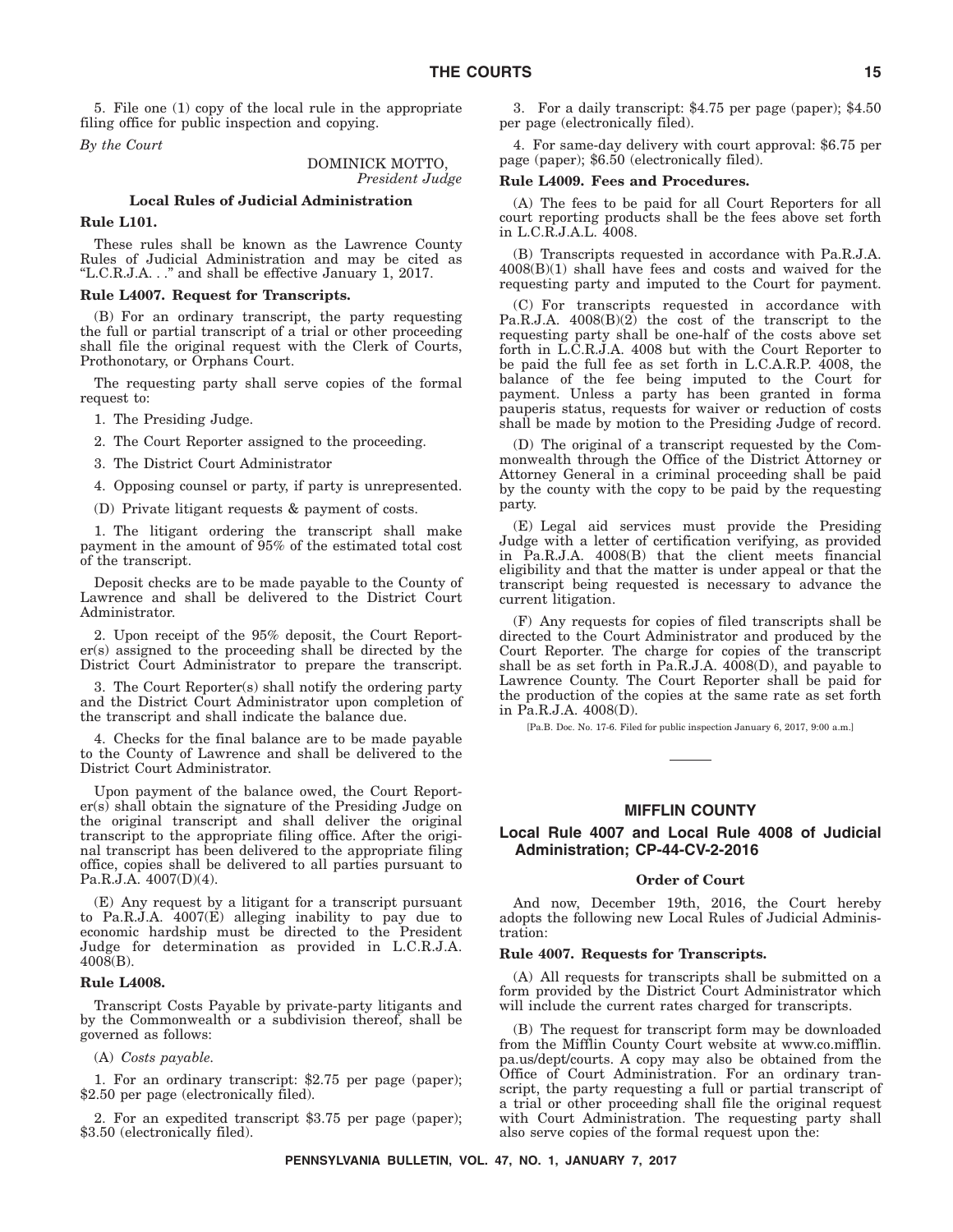(1) Judge presiding over the matter;

(2) District Court Administrator;

(3) Court Reporter or transcriptionist;

(4) Opposing counsel, but if not represented, the opposing party.

(C) Daily, expedited, same day or rough-draft transcripts are not available except in extreme circumstances approved by the presiding Judge.

(D) When a litigant requests a transcript:

(1) the litigant ordering a transcript shall make payment of the estimated transcript cost. Payments are to be made payable to County of Mifflin and shall be delivered to the Office of Court Administration. Court Administration staff will forward same to the Prothonotary/Clerk of Court. Payment by private parties shall be made by money order or cashier's check. Personal checks and cash shall NOT be accepted by the Office of Court Administration.

(2) the Court Reporter or transcriptionist shall prepare the transcript upon direction of the District Court Administrator after approval by the presiding Judge.

(3) the Court Reporter or transcriptionist shall notify the ordering party and the Office of Court Administration of the completion of the transcript and deliver the original to the presiding Judge for approval of the transcript.

(4) the Court Reporter or transcriptionist shall deliver the original transcript to the Prothonotary/Clerk of Court for filing with copies for distribution to the requesting party and any other parties who may have requested copies. Copies of the transcript and filing of the original will be made upon payment in full.

(E) When a litigant requests a transcript but cannot pay for the transcript because of alleged economic hardship, the Court shall determine economic hardship pursuant to the procedure set forth in Rule 4008(B). In cases of economic hardship, where the matter is under appeal or a transcript is necessary to advance the litigation, the costs of procuring the transcript shall be waived or otherwise adjusted by the Court. In cases of economic hardship where there is no appeal pending or there exists no obvious need for the transcript to advance the litigation, the requesting party must demonstrate reasonable need before the Court shall waive or adjust the cost of obtaining the transcript.

(F) When a transcript is requested for which the Court or County is responsible for the cost, the Court Reporter or transcriptionist shall prepare the transcript at the direction of the District Court Administrator after approval by the presiding Judge who will determine the priority of the request.

#### **Rule 4008. Transcript Costs Payable by a Requesting Party Other Than the Commonwealth or a Subdivision Thereof.**

(A) *Costs*:

(1) The costs payable by a requesting party, other than the Commonwealth or a subdivision thereof, for a transcript in an electronic format shall be:

(a) ordinary transcript, \$2.50 per page;

(b) expedited transcript, \$3.50 per page, if the court reporter is able to accommodate;

(c) daily transcript, \$4.50 per page, if the court reporter is able to accommodate;

(d) same day delivery, \$6.50 per page, if the court reporter is able to accommodate.

(2) When the transcript is prepared in bound paper format, the costs shall be in accordance with paragraph (1) relating to electronic format plus a surcharge of \$0.25 per page.

#### (B) *Economic hardship—minimum standards*:

(1) Transcript costs for ordinary transcripts in matters under appeal or where the transcript is necessary to advance the litigation shall be waived for a litigant who has been permitted by the Court to proceed in forma pauperis or whose income is less than 125 percent of the poverty line as defined by the U.S. Department of Health and Human Services (HHS) poverty guidelines for the current year.

(2) Transcript costs for ordinary transcripts in matters under appeal or where the transcript is necessary to advance the litigation shall be reduced by one-half for a litigant whose income is less than 200 percent of the poverty line as defined by the HHS poverty guidelines for the current year.

(3) Transcript costs for ordinary transcripts in matters that are not subject to an appeal, where the transcript is not necessary to advance the litigation, may be waived at the Court's discretion for parties who qualify for economic hardship under subdivision  $(B)(1)$  or  $(B)(2)$  and upon good cause shown.

(4) The application to waive all or a portion of costs for ordinary transcripts shall be supported by an affidavit substantially in the form required by Rule 240(h) of the Pennsylvania Rules of Civil Procedure. Such application should be prepared in the form of a Petition to Waive All or a Portion of the Transcript Costs and submitted with the request for transcript.

(C) *Assignment and allocation of transcripts costs*:

(1) *Assignment of costs.* The requesting party, or party required by general rule to file a transcript, shall be responsible for the cost of the transcript. Costs shall not be assessed against any party for transcripts prepared at the initiation of the court.

(2) *Allocation of costs.* When more than one party requests the transcript, or are required by general rule to file the transcript, the cost shall be divided equally among the parties.

#### (D) *Copies of transcript*:

A request for a copy of any transcript previously ordered, transcribed and filed of record shall be provided according to the following schedule:

- (1) \$0.75 per page bound, paper format; and,
- (2) \$0.50 per page electronic copy.
- (E) *Additional Costs*:

A trial judge may impose a reasonable surcharge in cases such as mass tort, medical malpractice or other unusually complex litigation, where there is a need for court reporters to significantly expand their dictionary. Such surcharges are at the discretion of the trial judge.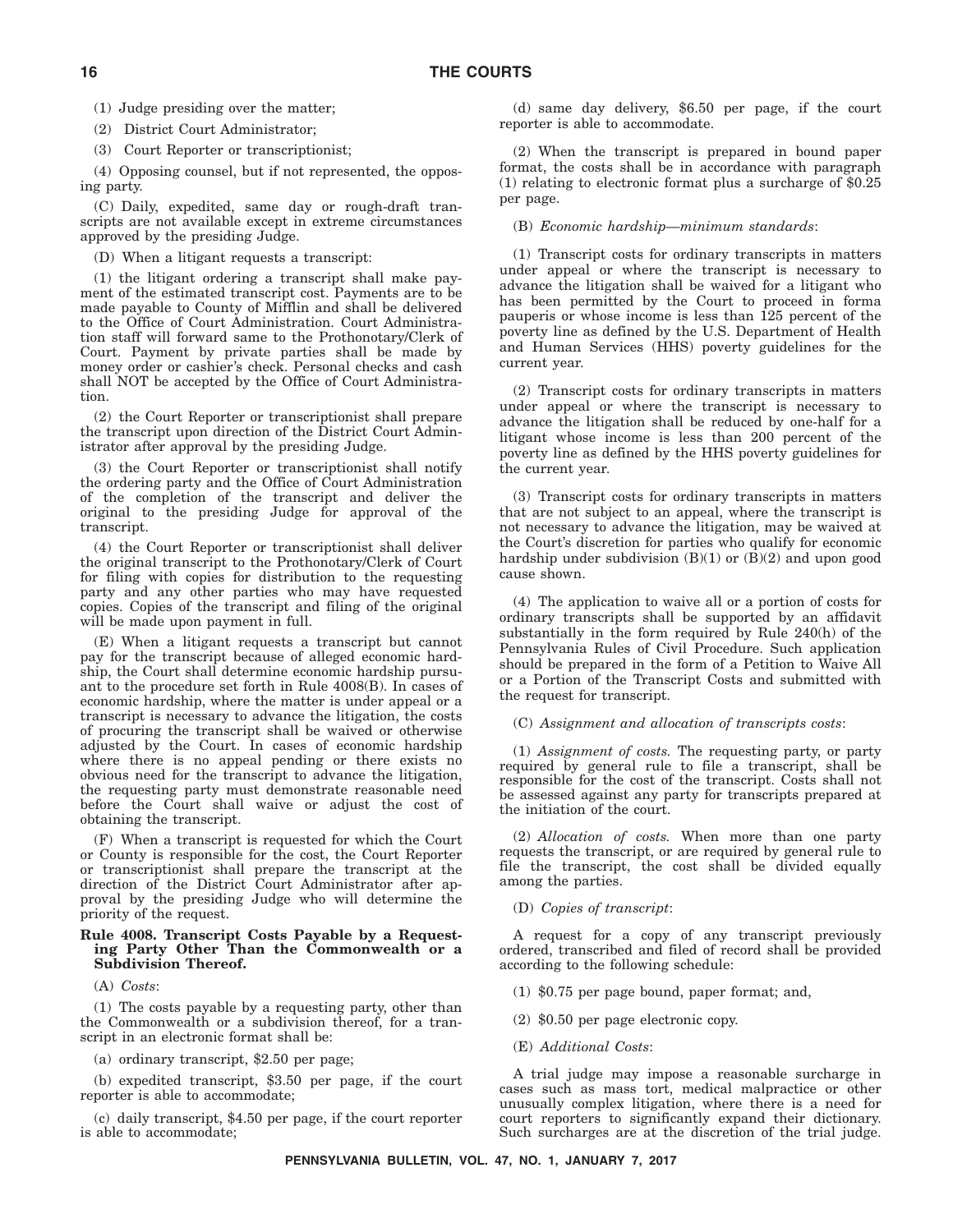Said Local Rules of Judicial Administration shall be effective in the 58th Judicial District of the Commonwealth of Pennsylvania thirty (30) days after publication in the *Pennsylvania Bulletin* and upon publication on the Mifflin County website.

*By the Court*

DAVID W. BARRON, *President Judge*

[Pa.B. Doc. No. 17-7. Filed for public inspection January 6, 2017, 9:00 a.m.]

#### **PIKE COUNTY**

#### **Promulgation of Local Rules of Judicial Administration No. 4007 and No. 4008; No. 1595-2016- Civil**

#### **Order**

*And Now*, this 16th day of December 2016, the Court *Orders* the following:

1. Local Rules of Judicial Administration 4007 and 4008, is hereby adopted effective January 1, 2017.

2. The Court Administrator of the 60th Judicial District is hereby *Ordered* to do the following:

a. File one (1) copy of this *Order* and the pertinent Rules with the Administrative Office of Pennsylvania Courts via email at adminrules@pacourts.us;

b. File two (2) paper copies and one (1) electronic copy to bulletin@palrb.us with the Legislative Reference Bureau for publication in the *Pennsylvania Bulletin*;

c. Publish on the Pike County Court website at court.pikepa.org

d. Incorporate into the set of local rules located at court.pikepa.org within thirty (30) days of the publication of the local rule at the *Pennsylvania Bulletin*.

e. Provide one (1) copy to each member of the Pike County Bar Association who maintain an active practice in Pike County; and

f. File and keep continuously available for public inspection, copies of this Order and the Local Rules.

*By the Court*

#### HONORABLE JOSEPH F. KAMEEN, *President Judge*

#### **Local Rules of Judicial Administration**

#### **Local Rule 4007. Request for Transcripts.**

A. All requests for transcripts shall be set forth on a standardized form provided by the Pike County Court Administrator. The form shall be found at court.pikepa. org

B. For an ordinary transcript, the party requesting a full or partial transcript of a trial, Hearing or other proceeding shall file the original request with the Prothonotary, Clerk of Court or Clerk of the Orphans' Court. Copies of the formal request shall be delivered to:

(1) the judge presiding over the matter;

(2) the court reporters' Office;

(3) the district court administrator; and

(4) opposing counsel, but if not represented, the opposing party.

#### D. *Private Litigants*

(1) the litigant ordering a transcript shall make payment in the amount of 50% of the estimated cost of the transcript as deposit. Deposit checks are to be made payable to the County of Pike and delivered to the Pike County Court Administrator.

(2) Upon receipt of the 50% deposit, the assigned court reporter or court transcriptionist shall be directed by the Pike County Court Administrator to prepare the transcript.

(3) The court reporter or court transcriptionist shall notify the ordering party and the Pike County Court Administrator of the completion of the transcript and shall indicate the balance due. Checks for the final balance are to be made payable to the County of Pike.

(4) Upon payment of the final balance owed, the court reporter or court transcriptionist shall deliver the original transcript to the appropriate filing office and copies to the parties pursuant to L.R.J.A 4008.

E. When a transcript is requested by the Court, the Commonwealth or a County agency, the court reporter or court transcriptionist shall prepare the transcript upon receipt of the request form, at no cost.

#### **Local Rule 4008. Transcript Costs Payable by the Requesting Party.**

(A) *Costs*

(1) When a transcript is requested by the Court, the Commonwealth or a County agency, no cost shall be assessed.

(2) The costs payable by the initial requesting party for a paper copy transcript shall not exceed:

(a) for an ordinary transcript, \$2.50 per page;

(b) for an expedited transcript, \$3.50 per page; and

(c) for a daily transcript, \$4.50 per page.

(B) *Economic hardship*

(1) Transcript costs for ordinary transcripts shall be waived for a litigant who has been permitted by the court to proceed in forma pauperis. Self-Represented litigants claiming economic hardship, who have not been previously granted in forma pauperis status, must attach to their transcript request form, a fully and In Forma pauperis Petition.

(C) *Assignment and allocation of transcript costs*

(1) *Assignment of costs.* The requesting party shall be responsible for the cost of the transcript.

(2) *Allocation of costs.* When more than one party requests the transcript, the cost shall be divided equally among the parties.

(D) *Copies of transcript*

(1) A paper copy of the transcript shall be provided to all parties other than the requesting party at a rate of \$0.25 per page

[Pa.B. Doc. No. 17-8. Filed for public inspection January 6, 2017, 9:00 a.m.]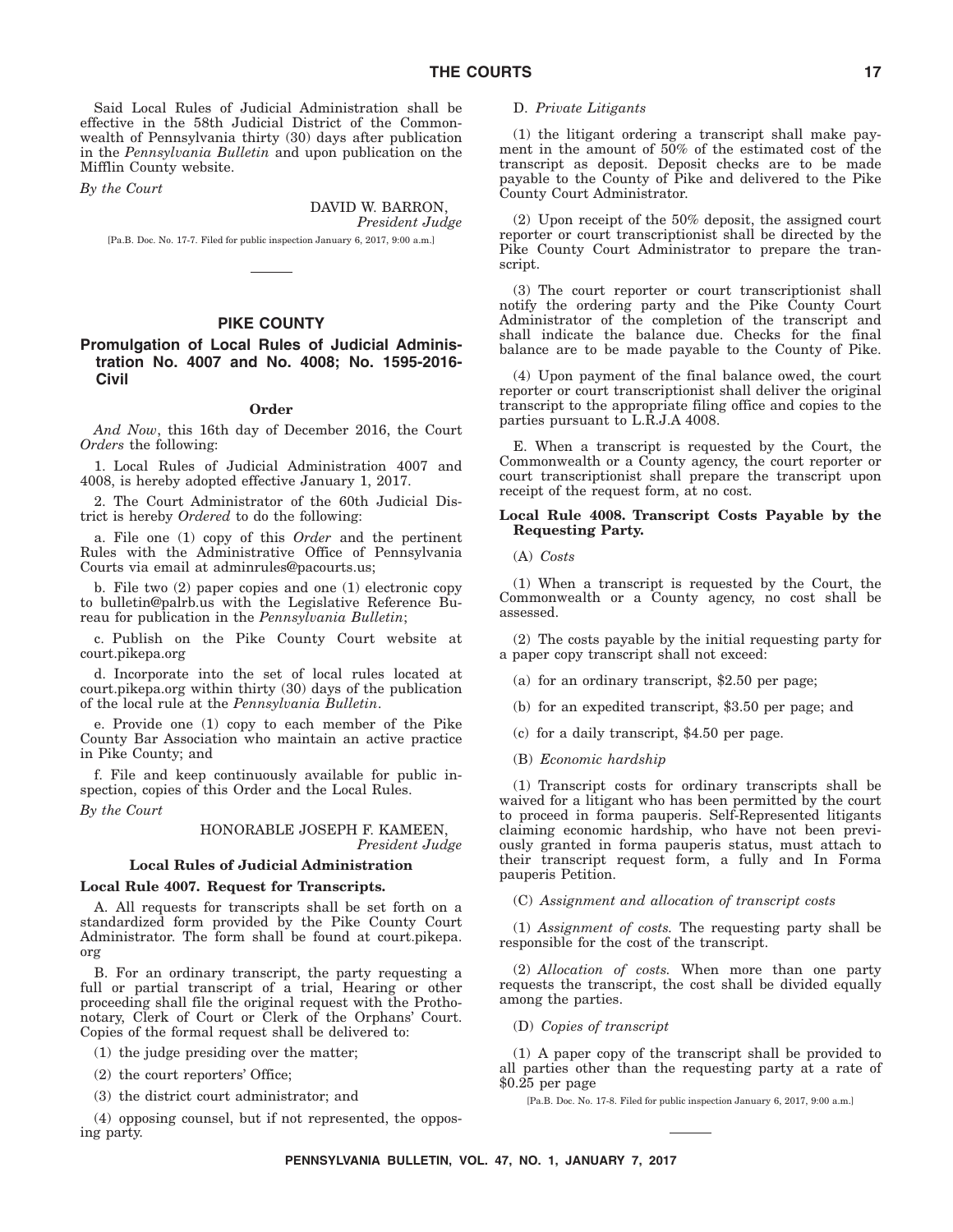#### **YORK COUNTY**

#### **Amendment of Local Rules of Judicial Administration; CP-67-AD-33-2016; 2016-MI-000558**

#### **Administrative Order Amending York County Local Rules of Judicial Administration**

*And Now*, this 12th day of December, 2016, it is *Ordered* that York County Local Rule of Judicial Administration 4007 is amended as indicated, effective January 1, 2017.

The District Court Administrator shall publish this order as may be required.

*By the Court*

...

JOSEPH C. ADAMS, *President Judge*

#### **York R.J.A. 4007. Requests for Transcripts.**

(A) All requests for transcripts shall be submitted to the appropriate filing office utilizing a form prescribed by the district court administrator, which shall include all elements required in the form provided by the state court administrator. **The district court administrator may adopt an alternative procedure for use by the district attorney, public defender and courtappointed counsel since no costs will be charged to those parties.**

(C) Any required costs for transcripts, including deposits, shall be paid by or on behalf of the requestor to the appropriate filing office. All checks, money orders and other non-cash conveyances shall be made payable **[ to the ''County of York'' ] as directed by the appropriate filing office in accordance with their standard business procedures for collecting other costs and fees**. All collected costs shall become the property of the County of York for deposit to the county's general fund **and shall be transferred from the filing offices to the county no less frequently than once each month**.

... (E) Upon completion of the transcript, the court reporter shall provide the transcript to the presiding judge. The court reporter shall calculate final total costs and notify the filing office of the amount.

(1) If no balance is due from the requestor, the court reporter shall provide the transcript to the filing office. The filing office shall provide copies of the transcript to the requestor **[ and all other parties to the case, ]** and shall return to the requestor any refund due from deposit.

(2) If a balance is due from the requestor, the filing office shall notify the requestor. Upon receipt of payment from the requestor, the filing office shall notify the court reporter, who shall provide the transcript to the filing office. The filing office shall provide copies of the transcript to the requestor **[ and all other parties to the case ]**. If the requestor fails to pay any remaining balance due, the court reporter shall not file the transcript and the filing office shall not refund any deposit.

[Pa.B. Doc. No. 17-9. Filed for public inspection January 6, 2017, 9:00 a.m.]

# **DISCIPLINARY BOARD OF THE SUPREME COURT**

#### **Notice of Suspension**

Notice is hereby given that Marc D'Arienzo (# 68625), having been suspended from the practice of law for a period of three months by Order of Supreme Court of New Jersey dated July 20, 2016, the Supreme Court of Pennsylvania issued an Order dated December 21, 2016 suspending Marc D'Arienzo from the practice of law in this Commonwealth for a period of three months, effective January 20, 2017. In accordance with Rule 217(f), Pa.R.D.E., since this formerly admitted attorney resides outside the Commonwealth of Pennsylvania, this notice is published in the *Pennsylvania Bulletin*.

JULIA M. FRANKSTON-MORRIS, Esq.,

*Secretary The Disciplinary Board of the Supreme Court of Pennsylvania*

[Pa.B. Doc. No. 17-10. Filed for public inspection January 6, 2017, 9:00 a.m.]

#### **Notice of Suspension**

Notice is hereby given that Adam David Gelof (# 77390), having been suspended from the practice of law for a period of thirty days by Order of Supreme Court of the State of Delaware decided June 10, 2016, the Supreme Court of Pennsylvania issued an Order dated December 21, 2016 suspending Adam David Gelof from the practice of law in this Commonwealth for a period of thirty days, effective January 20, 2017. In accordance with Rule 217(f), Pa.R.D.E., since this formerly admitted attorney resides outside the Commonwealth of Pennsylvania, this notice is published in the *Pennsylvania Bulletin*.

JULIA M. FRANKSTON-MORRIS, Esq.,

*Secretary The Disciplinary Board of the Supreme Court of Pennsylvania*

[Pa.B. Doc. No. 17-11. Filed for public inspection January 6, 2017, 9:00 a.m.]

#### **Notice of Suspension**

Notice is hereby given that Eva L. Plum a/k/a Eva Lavonne Stephenson Plum (# 73629) having been suspended from the practice of law in the State of Virginia by Order of the Virginia State Bar Disciplinary Board dated September 26, 2008; the Supreme Court of Pennsylvania issued an Order dated December 21, 2016 suspending Eva L. Plum a/k/a Eva Lavonne Stephenson Plum from the practice of law in this Commonwealth for a period of one year and one day, effective January 20, 2017. In accordance with Rule 217(f), Pa.R.D.E., since this formerly admitted attorney resides outside the Commonwealth of Pennsylvania, this notice is published in the *Pennsylvania Bulletin*.

#### JULIA M. FRANKSTON-MORRIS, Esq.,

*Secretary The Disciplinary Board of the Supreme Court of Pennsylvania* [Pa.B. Doc. No. 17-12. Filed for public inspection January 6, 2017, 9:00 a.m.]

**PENNSYLVANIA BULLETIN, VOL. 47, NO. 1, JANUARY 7, 2017**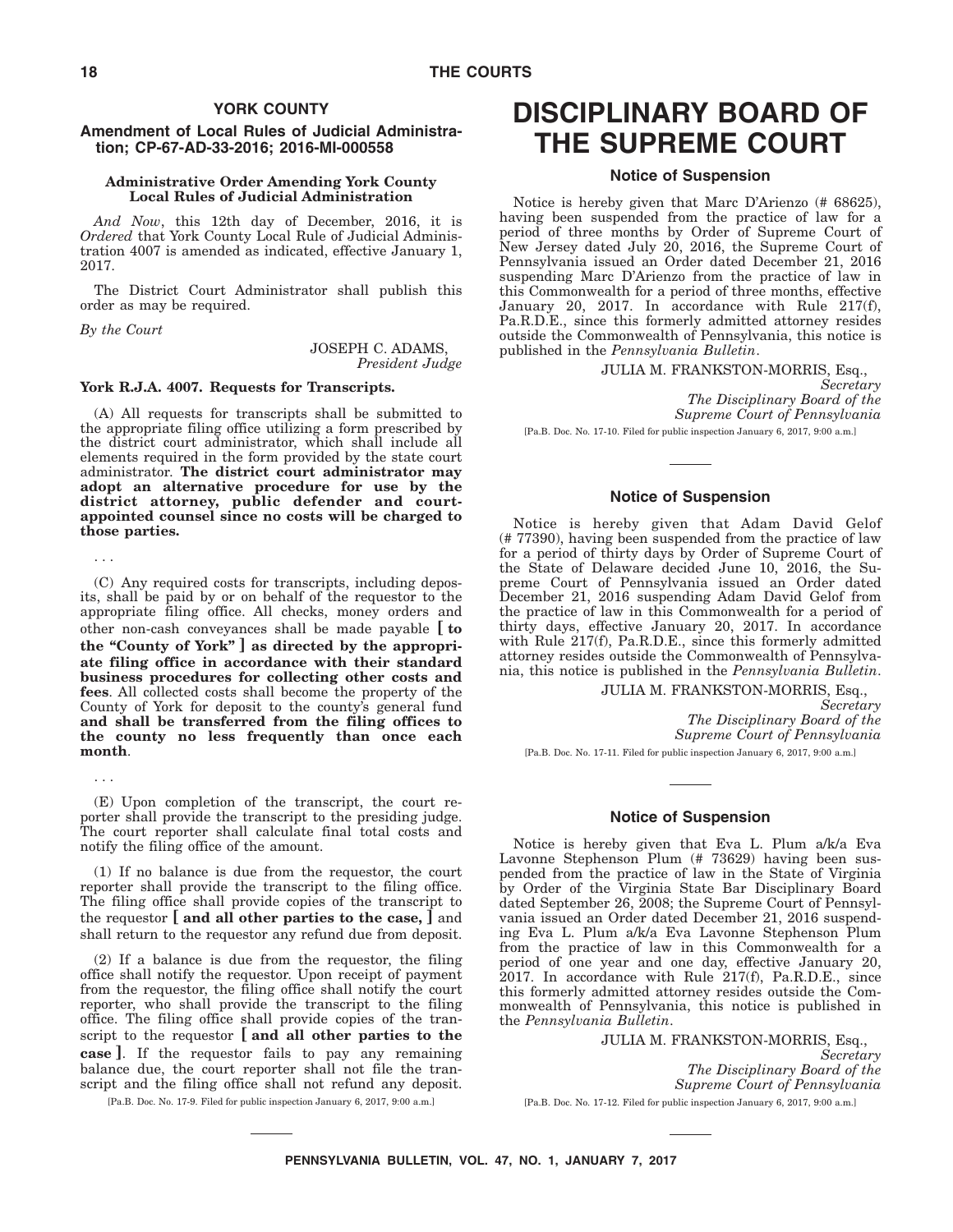# **PROPOSED RULEMAKING**

# **PENNSYLVANIA PUBLIC UTILITY COMMISSION**

#### **[ 52 PA. CODE CH. 59 ]**

#### **Standards for Changing a Customer's Natural Gas Supplier; Advance Notice of Proposed Rulemaking**

Public Meeting held December 22, 2016

*Commissioners Present*: Gladys M. Brown, Chairperson; Andrew G. Place, Vice Chairperson; John F. Coleman, Jr.; Robert F. Powelson; David W. Sweet

*Rulemaking to Amend the Provisions of 52 Pa. Code, Chapter 59 Regulations Regarding Standards For Changing a Customer's Natural Gas Supplier; L-2016-2577413*

#### **Advance Notice of Proposed Rulemaking Order**

#### *By the Commission*:

The Commission adopts this Advance Notice of Proposed Rulemaking Order to solicit comments about amending and adding to our regulations at 52 Pa. Code §§ 59.91—59.99. These regulations address the process for transferring a customer's account from a service of last resort (SOLR) provider to a competitive natural gas supplier (NGS or supplier), from one supplier to another supplier and from a supplier to SOLR service. The proposed regulatory changes are intended to accelerate this process while preserving safeguards to prevent the unauthorized switching of a customer's account, also known as "slamming."

The current NGS switching regulations were adopted on July 7, 2000 and became effective July 8,  $2000$ .<sup>1</sup> Due to changes in the competitive retail gas and electric markets since the adoption of these regulations, the Commission has reviewed these regulations, previous relevant orders, and comments from interested parties regarding an accelerated switching process. With this Order, the Commission seeks comments on its proposals to revise its regulations to facilitate accelerated switching without endangering safeguards to protect customers against unauthorized switching.

#### *Background*

The Commission's statutory authority for the existing switching regulations arises from Section 2206(b) of the Public Utility Code, 66 Pa.C.S. § 2206(b). This Section requires:

The commission shall, by order or regulation, establish procedures to ensure that a natural gas distribution company does not change a retail gas customer's natural gas supplier without direct oral confirmation from the customer of record or written evidence of the customer's consent to a change of supplier.

#### 66 Pa.C.S. § 2206(b).

Following this statutory directive, the Commission promulgated regulations in 2000 to address the supplier switching process and to guard against "slamming." These regulations are found at 52 Pa. Code §§ 59.91—59.99 (relating to standards for changing a customer's natural gas supplier) and set forth the following timeframes for the switching process:

• Section 59.93(1) requires the NGS to notify the NGDC of the customer's selection ''by the end of the next business day following completion of the application process.''

• Section 59.93(2) requires the NGDC to mail a 10-day confirmation letter to the customer ''by the end of the next business day following the receipt of the notification of the customer's selection of a NGS.'' This regulation also states that "[t]he 10-day waiting period shall begin on the day the letter is mailed.'' Id. This 10-day waiting period is intended to give the customer time to contact the NGDC to cancel the switch of supplier in cases where the customer did not authorize the switch of supplier. Notably, this 10-day waiting period is made available to cancel switches in instances of slamming and not intended to act as a contract rescission period. See Re: Nor Am Energy Management, Inc., Docket No. P-00981625, 1999 WL 632769 (Order entered Feb. 12, 1999). As explained in more detail later, this 10-day waiting period was reduced to 5 days by the Commission through the Final Order in the October 2012 Interim Guidelines, Docket M-2011- 2270442.

• Section 59.94 requires the NGDC to ''make the change at the beginning of the first feasible billing period following the 10-day waiting period.''

Customer information regulations at 52 Pa. Code §§ 62.75 (relating to disclosure statement for residential and small business customers) also include timeframes that can affect the switching process for residential and small commercial customers:

• Section 62.75(d) requires that customers be provided "a 3-day rescission period following receipt of the disclosure statement.''

• Sections  $62.75(d)(1)$  and  $(2)$  state that the 3-day rescission period is "3 business days" and "begins when the customer receives the disclosure statement from the NGS.''

The Commission's supplier marketing regulations at 52 Pa. Code §§ 111.1—111.14 also include guidance as to the disclosure statement and the relevant timeframesspecifically 111.11 (relating to receipt of disclosure statement and right to rescind transaction):

(a) When a transaction is completed by a customer without the presence of or interaction with an agent and is not submitted to the verification process, a supplier shall provide the customer with a copy of its disclosure statement as soon as it is practical. A customer shall have the right to rescind the transaction within 3 business days after receiving the disclosure statement. See  $\S$  54.5(d) (relating to disclosure statement for residential and small business customers), which applies to EGSs, and § 62.75(d) (relating to disclosure statement for residential and small business customers), which applies to NGSs.

(b) After a transaction that involved an agent has been completed and verified, a supplier shall provide the customer with a copy of its disclosure statement.

<sup>1</sup> See Final Rulemaking Order re: Rulemaking Establishing Procedures to Ensure Customer Consent To A Change of Natural Gas Supplier, Docket L-00990145 (Order entered May 12, 2000).

<sup>2</sup> See Interim Guidelines Regarding Standards For Changing A Customer's Electric-ity Generation Supplier, Docket M-2011-2270442 (Order entered October 25, 2012).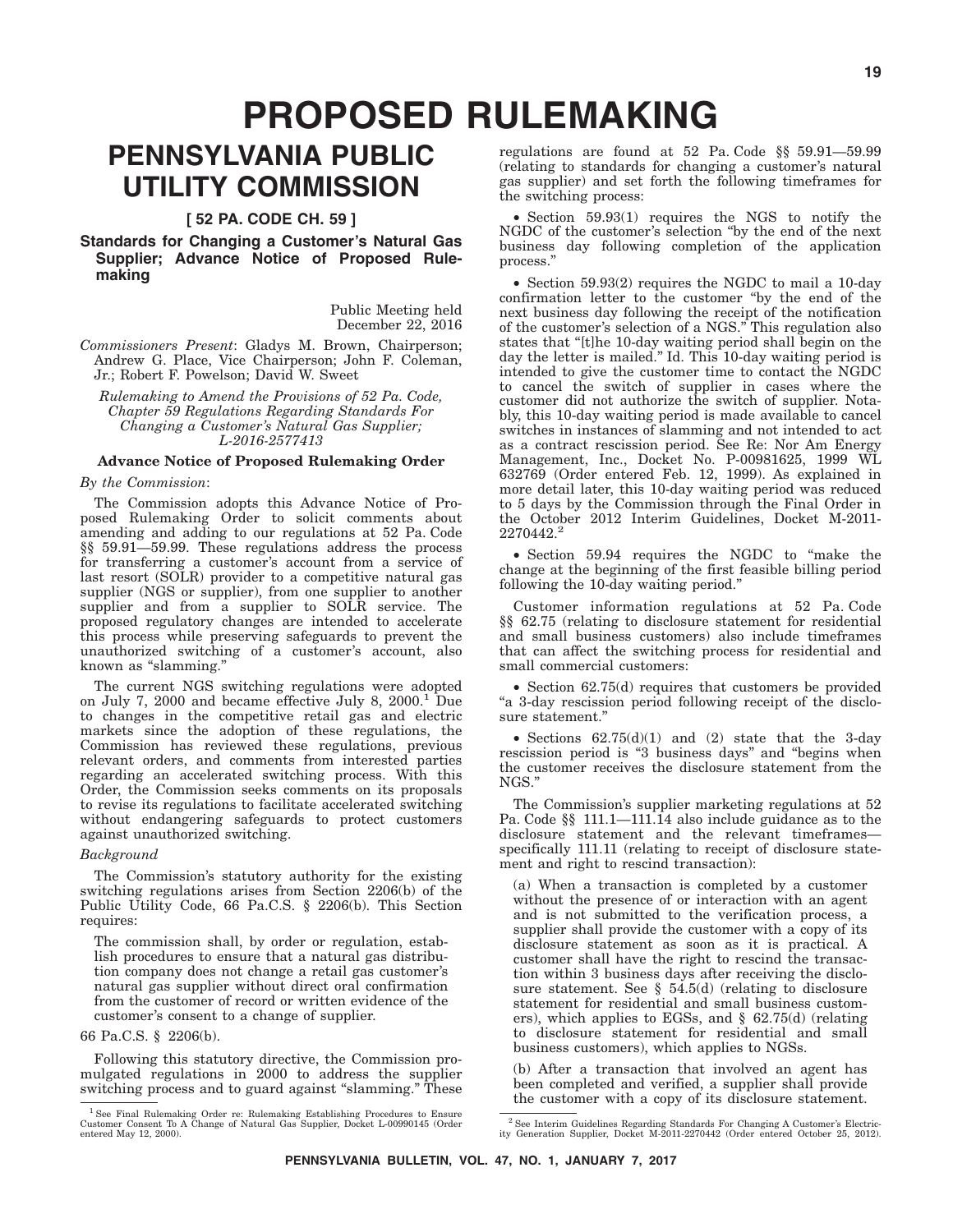The disclosure statement may be provided in-person or by United States mail. The disclosure statement may be provided electronically if the customer consents to electronic delivery. A customer shall have the right to rescind the transaction within 3 business days after receiving the disclosure statement.

(c) There shall be a rebuttable presumption that a disclosure statement correctly addressed to a customer with sufficient first class postage attached shall be received by the customer 3 days after it has been properly deposited in the United States mail. If delivered in-person, the disclosure will be considered received by the customer on the date of delivery. If delivered electronically, the disclosure will be considered received by the customer on the date it was transmitted electronically.

All of the above requirements can impact the time it takes a consumer to switch suppliers and must be taken into account when establishing switching procedures.

#### *History Of The Commission's Review Of Its Supplier Switching Regulations*

Our efforts to accelerate NGS switching begins with reviewing our past efforts to accelerate EGS and NGS switching. Based on customer complaints and supplier concerns and at the request of the Commission, in 2011 the Office of Competitive Market Oversight (OCMO) started exploring options to shorten the timeframe for switching a customer to another supplier. Switching timeframes were the result of a variety of Commission regulations as noted above, as well as supplier and utility procedures that were established in large part to guard against slamming. The delay in transferring a customer's account has been perceived by consumers to be a lost "savings opportunity" that results in customer frustration, disappointment, and a less than favorable opinion of the competitive retail market. Because customer satisfaction is key to the success of any retail market, OCMO became concerned that the length of the switching timeframes had become an impediment to achieving an effective competitive retail energy market in Pennsylvania.

To understand the mechanics behind the current switching process, OCMO had informal discussions with a number of utilities. OCMO also consulted informally with regulators from Texas and Maryland to learn about their enrollment timeframes and any steps they have taken to accelerate the switching process. Finally, OCMO pre-<br>sented this topic to the CHARGE<sup>3</sup> working group on March 24, 2011, in order to obtain the perspectives of the suppliers, OCA, and other interested parties. With the initiation of the Electric Retail Markets Investigation (Electric RMI) in 2011, it was decided to bring this issue to that forum as well and to give Electric RMI participants an opportunity to present their perspectives and concerns.4 OCMO's working group met 19 times between March 24, 2011 and February 7, 2013 to discuss, among other topics, the issue of accelerating supplier switching timeframes.<sup>5</sup>

OCMO examined utility procedures, some of which were adopted to comply with the above-cited regulations but also impact the time needed for a customer to switch

suppliers. Supplier switches were traditionally executed based on meter read dates according to the customer's regular meter-reading schedule for billing purposes. The possibility of using mid-cycle, off-cycle, or estimated meter reads was considered as a means to shorten the switching timeframe. The diversity of metering capabilities and practices among utilities complicates any attempt to develop a mid-cycle read protocol. Some utilities have advanced metering systems,<sup>6</sup> while others still utilize traditional basic meters that require field visits and manual readings to obtain metering information. In fact, some utilities only read customer meters on a bi-monthly basis and issue estimated bills during the non-read months. In the electric industry, the implementation of smart meter technology offers the ability to support off-cycle reads and short-period bills.

Supplier procedures were also examined by OCMO to determine if changes could be made to shorten the switching timeframe. Some supplier practices may adversely affect the switching process timeframes. For example, the practice of batching enrollments before sending them to the utility instead of sending enrollments to the utility one at a time may unnecessarily delay transfers.

#### *Shortening the 10-Day Confirmation Period to 5-Days in 2011:*

OCMO's initial exploration of these issues culminated in a November 10, 2011 Tentative Order, which proposed several options to accelerate switching timeframes. Interim Guidelines Regarding Standards For Changing a Customer's Electricity Generation Supplier, Docket M-2011-2270442 (Order entered Nov. 14, 2011). In the Tentative Order we declared that changing the 3-business day rescission period at 52 Pa. Code § 54.5 is not feasible because it reflects existing Pennsylvania consumer contract law. Id. at 9; see Unfair Trade Practices and Consumer Protection Law, 73 P.S. §§ 201-1—201-9.3. Federal law also requires a 3-business day "cooling off period'' for door-to-door transactions. Rule Concerning Cooling-Off Period for Sales Made at Homes or at Certain Other Locations, 16 CFR Part 429. Further, we saw no point in changing the "first feasible billing period" language in 52 Pa. Code § 57.174 unless we first changed all of the other timeframes and requirements that necessitate the current switching timeline.

Instead, we focused on the confirmation waiting period during which the utility holds the enrollment request in order to give the customer an opportunity to respond to the confirmation letter. In our November 10, 2011 Tentative Order, we proposed to eliminate the 10-day waiting period. We also raised the possibility of off-cycle meter readings to effectuate switching.

Seventeen parties filed comments in response to the Tentative Order.<sup>7</sup> In the comments to this Order, the parties generally supported reducing customer wait time for switching suppliers. Utilities commented that enacting changes would be better facilitated through the rule-

<sup>3</sup> CHARGE (Committee Handling Activities for Retail Growth in Electricity) participants include EDCs, EGSs, industry trade organizations, consumers, the Office of Corsumer Advocate (OCA), and the Office of Small Business Advocate (OSBA).<br>Consumer Advocate (OCA), and the Office of Small Business and salu

consumer representatives and other interested parties. For more information on the Commission's RMI, see the Commission's web page at http://www.puc.pa.gov/<br>utility\_industry/electricity/retail\_markets\_investigation.aspx.<br>i

Master\_List.pdf.

 $^6$  Note that these advanced meters are generally not classified as "smart meter technology" as defined at 66 Pa.C.S. § 2807(g) (relating to duties of electric distribution companies), but have a capability to be read re

Energy Supply Inc. (DTE Energy); Duquesne Light Company (Duquesne); Energy<br>Association of Pennsylvania (EAP); FirstEnergy Solutions Corp. (FE Solutions);<br>Industrial Customer Groups; Metropolitan Edison, Pennsylvania Electr Energy Marketers Coalition (PEMC); PECO Energy Company (PECO); Philadelphia<br>Gas Works (PGW); PPL Electric Utilities (PPL); Retail Energy Supply Association<br>(RESA); Verde Energy USA (Verde Energy); and Washington Gas Energy (WGES).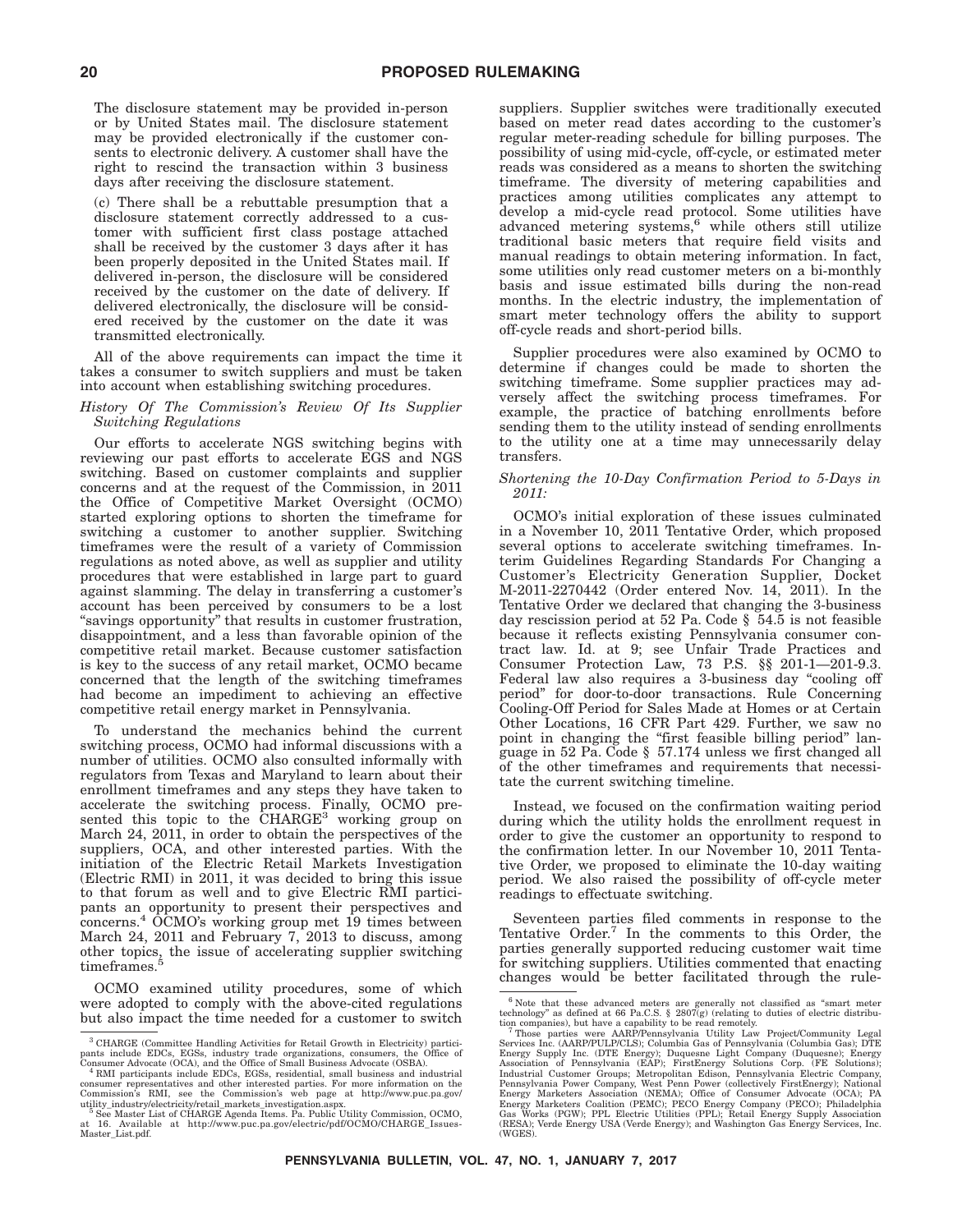making process (as we are doing here) instead of through guidelines issued via Commission order. Suppliers noted that shortening the switching timeframe is important because the current switching process is out of line with standards for service in other industries.

After careful review and consideration of the comments, we decided that instead of the complete elimination of the 10-day confirmation period at 52 Pa. Code § 57.17, we would retain the confirmation period but shorten it to five days. We would then gauge the impact of this change before considering the elimination of the confirmation period altogether. We also decided not to require the use of off-cycle readings at that time. As such, we issued a Final Order<sup>8</sup> (Interim Guidelines Final Order) that provided interim guidelines to shorten the confirmation waiting period from 10 to 5 days. Id. at 12—14. We believed that a 5-day period provided sufficient notice for customers while also shortening supplier switching timeframes. At the same time, we reserved taking more substantial actions until after we observed the impact of the change from 10 to 5 days.

Also in the Interim Guidelines Final Order, concerning the natural gas industry, we agreed that the operational differences between the two industries warranted a separate proceeding involving the broader issues that will be focused solely on that industry. However, at the same time, we saw no reason not to apply to the natural gas industry the shortened 5-day confirmation period. This also made sense in that it kept the rules for electric and gas as similar as possible—especially important for suppliers and utilities that sell both electric and gas—and for their customers who shop for both electric and gas. Having a 10-day confirmation period for gas and a 5-day period for electric would simply invite confusion and frustration. Accordingly, we waived 52 Pa. Code § 59.93(2) to the extent necessary to provide for a 5-day waiting period instead of a 10-day period:

Upon receipt of the notification required by 52 Pa. Code § 59.93(1), the NGDC shall send the NGDC ratepayer of record a confirmation letter noting the proposed change of NGS. This letter should include notice of a 5-day waiting period in which the order may be canceled before the change of the NGS takes place. The notice shall include the date service with the new NGS will begin unless the customer contacts the NGDC to cancel the change. The 5-day waiting period shall begin on the day the letter is mailed. The letter shall be mailed by the end of the next business day following the receipt of the notification of the customer's selection of a NGS.

By an October 5, 2015 Final Order,<sup>9</sup> these guidelines were extended for the natural gas industry for an additional three years (through October 25, 2018) with the waivers of  $52$  Pa. Code  $\S$ §  $59.93(2)$  and  $59.94$  remaining in place as to allow the five-day waiting period to continue. It was envisioned that this extended waiver would allow time for permanent changes to the natural gas switching rules to be promulgated via a formal rulemaking process.

#### *Accelerating EGS Switching in 2014*

The next initiative in the Commission's ongoing efforts to accelerate supplier switching occurred in the wake of the January 2014 Polar Vortex. At its February 20, 2014

Public Meeting, the Commission opened a proceeding<sup>10</sup> to examine current rules, policies and consumer education measures regarding variable rate retail electric products. (Variable Rate Order). In the Variable Rate Order, the Commission expressed particular concern for customers receiving their electric supply service from an EGS under a contract with a monthly adjusted variable rate. Therefore, the Commission sought to learn about and facilitate mid-cycle supplier switching so that customers could respond more rapidly to retail market price offers and mitigate potential price increases associated with variable-priced contracts.

In an effort to obtain more feedback from stakeholders on proposed changes to the standards for changing a customer's electric generation supplier, the Commission issued a Secretarial Letter on March 18, 2014, alerting affected parties of the Commission's intent to promulgate a Final-Omitted Rulemaking that would amend the existing EGS switching regulations at 52 Pa. Code, Chapter 57. In an Annex attached to the Secretarial Letter, the Commission included proposed language changes to 52 Pa. Code §§ 57.172—57.179.

In an April 3, 2014 Final-Omitted Rulemaking Order<sup>11</sup> that followed careful review and consideration of the comments filed in response to the Secretarial Letter,<sup>12</sup> the Commission adopted revised regulations that require EDCs to accelerate switching time frames through offcycle meter readings that will allow consumers to switch suppliers in as little as three business days once the EDC has been notified. The revisions to the EGS switching regulations included the following:

• § 57.172: An exception was created allowing for the EDC to change a customer's EGS in the context of a Commission-approved program (the Standard Offer Program, for example). Language was also added clarifying that the customer can contact the default service provider directly to drop from an EGS to default service.

• § 57.173: The EGS is now directed to submit the customer's enrollment to the EDC at the expiration of the 3-day rescission period provided for by 52 Pa. Code § 54.5(d). However, the EGS can submit sooner, or later, with the consent of the customer. The EDC still sends the customer a confirmation letter—but the confirmation letter no longer includes a "waiting period."

• § 57.174: The EDC is now expected to switch the customer's EGS within three business days of receiving the enrollment from the EGS. The EDC is to obtain a meter reading to effectuate the switch. If the EDC does not have advanced metering capability, the EDC has the option of obtaining a meter reading; or using an estimated meter reading; or obtaining a meter reading from the customer to effectuate the switch.

• § 57.179: The EDC has to maintain for three years slamming dispute records concerning switching to both EGSs and to default service.

EDCs were required to implement the changes within six months of the new regulations becoming final. Cost

<sup>8</sup> See Final Order on Interim Guidelines Regarding Standards For Changing a Customer's Electricity Generation Supplier. Docket No. M-2011-2270442 (Public Meet-

ing of October 24, 2012).<br><sup>9</sup> See Investigation of Pennsylvania's Retail Natural Gas Supply Market—Interim<br>Guidelines Regarding Standards For Changing a Customer's Natural Gas Supplier,<br>Docket No. I-2013-2381742, (Order en

<sup>10</sup> See Review of Rules, Policies and Consumer Education Measures Regarding Variable Rate Retail Electric Products, Docket No. M-2014-2406134 (Order entered

March 4, 2014).<br>
<sup>11</sup> See Rulemaking to Amend the Provisions of 52 Pa. Code, Chapter 57 Regulations<br>
Regarding Standards For Changing a Customer's Electricity Generation Supplier,<br>
Docket No. L-2014-2409383 (entered April

Utility Law Project (PULP); UGI Utilities, Inc.—Electric Division (UGI Electric); NRG<br>Retail Northeast (NRG); RESA; EAP; PPL; OCA; the Electronic Data Exchange<br>Working Group (EDEWG); WGES; Citizens' Electric Company of Lew County); Duquesne; and Anna Perederina.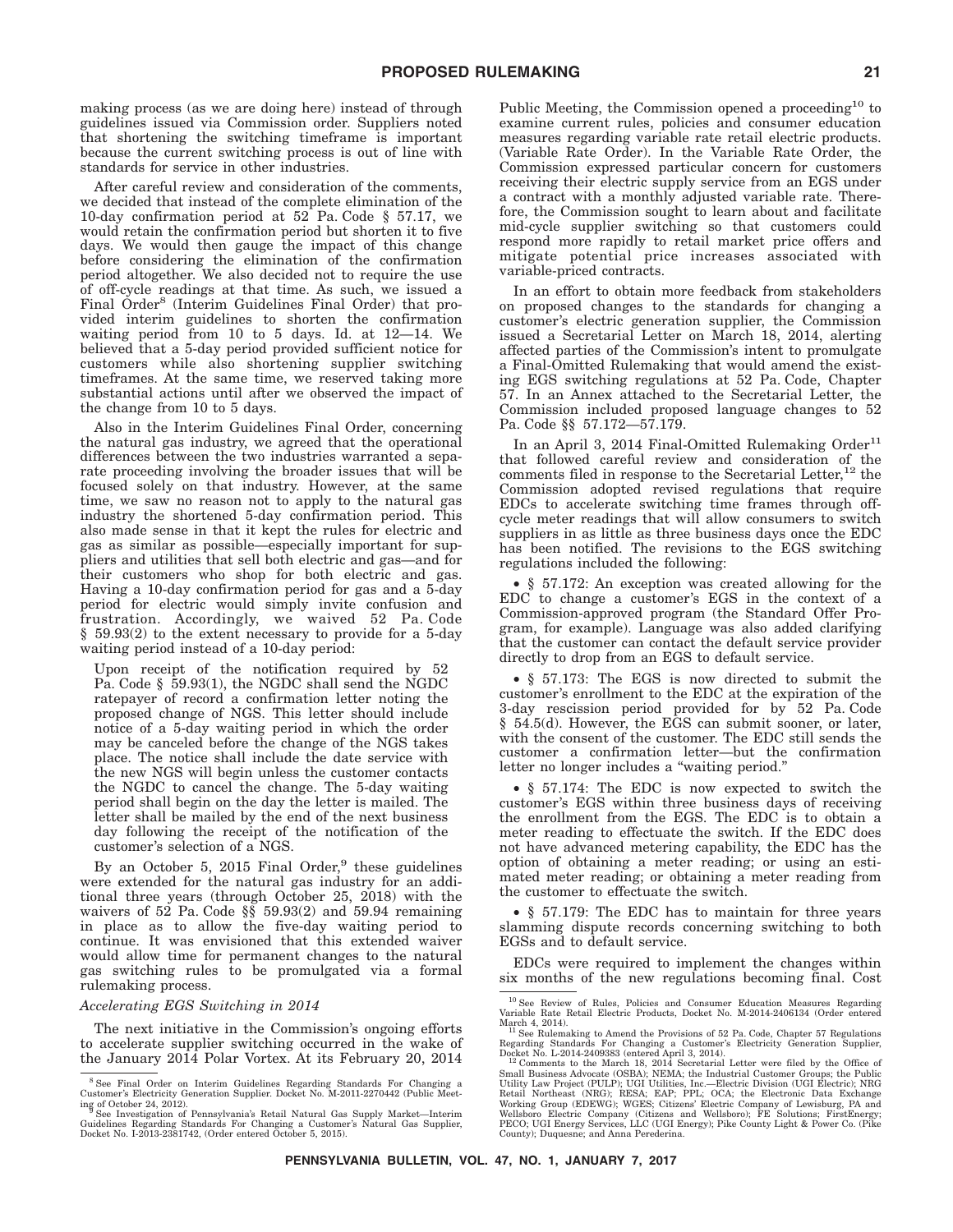recovery for implementation was to be addressed in each EDC's subsequent base rate proceeding.

In December of 2014, the Commission issued a series of Orders<sup>13</sup> addressing various waiver requests filed by the EDCs seeking to delay and/or modify elements of the revised switching regulations. In general, the EDCs were permitted an extended period of time to implement fully compliant 3-business day switching on the condition that they had some limited 3-business day switching available to customers in the interim. These interim capabilities usually consisted of making available one on-cycle and/or off-cycle switch per billing period; plus the ability to drop to default service upon customer request. Throughout the course of 2015, most of the major EDCs implemented fully compliant 3-day switching—and as of July 2016, 3-business day switching is available for all but a limited handful of customers at the major EDCs.

#### *Natural Gas Retail Markets Investigation:*

On December 18, 2014, the Commission issued the Final Order in the Investigation of Pennsylvania's Retail Natural Gas Supply Market (Gas RMI Final Order)<sup>14</sup> announcing specific topics and issues that were to be the focus of the investigation (Natural Gas RMI). The investigation was intended to examine several aspects of the competitive natural gas market to see what can be done to improve the market for the ultimate benefit of consumers. Through the Natural Gas RMI Final Order, we outlined our priorities and finalized specific action plans to be undertaken by OCMO, including the establishment of working groups and our intent to propose regulations on specific issues. Included in these priorities was a review of natural gas switching timeframes. OCMO was directed to explore this issue and provide recommendations to the Commission.15

In the summer of 2015, OCMO invited interested parties to participate in an Accelerated Switching Working Group (Working Group). On August 31, 2015, OCMO distributed to the Working Group a discussion document and invited parties to file informal comments in response. The document asked nine specific questions, plus a tenth question where the parties were free to raise any issue not specifically addressed in the nine questions provided. The questions included:

• Should 52 Pa. Code § 59.92 be revised to create an exception for Commission-approved programs that requires the NGDC to initiate a change in NGS service (for example—Standard Offer Programs)? Should we also create an exception for when a customer wants to return to SOLR (upon a reminder to the customer from the SOLR provider of possible early-termination penalties from their current supplier)?

• Should 52 Pa. Code § 59.93 be revised to create an exception for the NGS to hold the enrollment for the 3-business day rescission period under 52 Pa. Code § 62.75 unless the customer insists otherwise? Should we create an exception for, with customer consent, the NGS to hold the enrollment for a distant, future start date?

• Noting that the 10-day confirmation period has already been shortened to five days (See Investigation of Pennsylvania's Retail Natural Gas Supply Market— Interim Guidelines Regarding Standards For Changing a Customer's Natural Gas Supplier, Order Entered October 5, 2015. Docket No. I-2013-2381742.), should this confirmation period be shortened further or eliminated altogether? Should we make this requirement similar to the electric requirement at 52 Pa. Code  $\S$  57.173(2)—which requires a confirmation letter—but no confirmation ''hold'' period? Or is this contingent upon how much we are able to shorten the gas switching process?

• Should 52 Pa. Code § 59.94 be revised to be more specific than "first feasible billing period?" Should a specific number of days be required—analogous to the ''3-business days'' in the electric rules at 52 Pa. Code § 57.173—even if that means switching suppliers offcycle? If we maintain on-cycle switching only, should new rules and timeframes be required? How many days prior notice before the "next billing period" are needed? Are there utility tariff provisions regarding ''blackout dates'' or ''monthly enrollment deadlines'' that are inconsistent with the desire to accelerate the switching process?

• Should 52 Pa. Code § 59.95 be removed since it is not relevant to current NGS switching protocols (NGDCs do not "police" the switching process—they simply act on the directions they receive from NGSs via electronic protocols. They are not expected to, nor do they, screen supplier enrollments for "authorization.")?

• We noted that 52 Pa. Code § 59.97 has been questioned in that it does not designate which party is responsible for switching the customer ''back to the original NGS.'' Under current protocols, one NGS cannot "switch" a customer to another NGS. In keeping with the rules requiring that customers have to authorize their switch of supplier—it is the customer who has to initiate this—by either contacting their preferred NGS or the default supplier. We asked if this section should be removed or revised for better clarity.

Nine parties submitted informal comments in response to the discussion document.16 In addition to the Working Group discussion document and comments, OCMO had informal one-on-one discussions with various NGSs and NGDCs about the switching process and the possibility of making it faster for consumers.

As apparent from the above questions to the Working Group, there are several issues involved in NGS switching to address, but the fundamental issue remains the use of off-cycle switching to accelerate the process. An off-cycle switch is a switch where the NGDC makes a switch effective at any point in the billing cycle, not just at the usual monthly billing point. To accelerate NGS switching to be anywhere analogous with the timeframes in the electric industry, off-cycle switching would be necessary.

In general, NGDCs expressed strong objections to offcycle switching. They discussed differences in metering technology, back office systems and the gas nomination process that they suggested will limit the extent to which accelerated supplier switching regulations in the electric and natural gas industries can be aligned. Many of the objections concerned the manner in which wholesale gas markets operate. NGDCs opined that off-cycle switching for gas is inefficient from a market perspective as it runs counter to the rest of the business that operates on a

 $^{13}$  See Petition of PECO Energy Company for Temporary Waiver of Regulations Related to the Required Days In a Billing Period, Docket P-2014-2446292 (Order entered December 4, 2014); Petition of PPL Electric Utilities C 57.179, Docket P-2014-2445072 (Order entered December 4, 2014); Joint Petition of<br>Metropolitan Edison Company, Pennsylvania Electric Company, Pennsylvania Power<br>Company and West Penn Power Company for Temporary Waiver of December 4, 2014). <sup>14</sup> See Investigation of Pennsylvania's Retail Natural Gas Supply Market, Docket No.

I-2013-2381742 (Order entered December 18, 2014). <sup>15</sup> Id. at 26.

<sup>16</sup> Columbia; the Energy Association of Pennsylvania (EAP); NFG; OCA; PECO; Peoples; PGW; RESA; and UGI.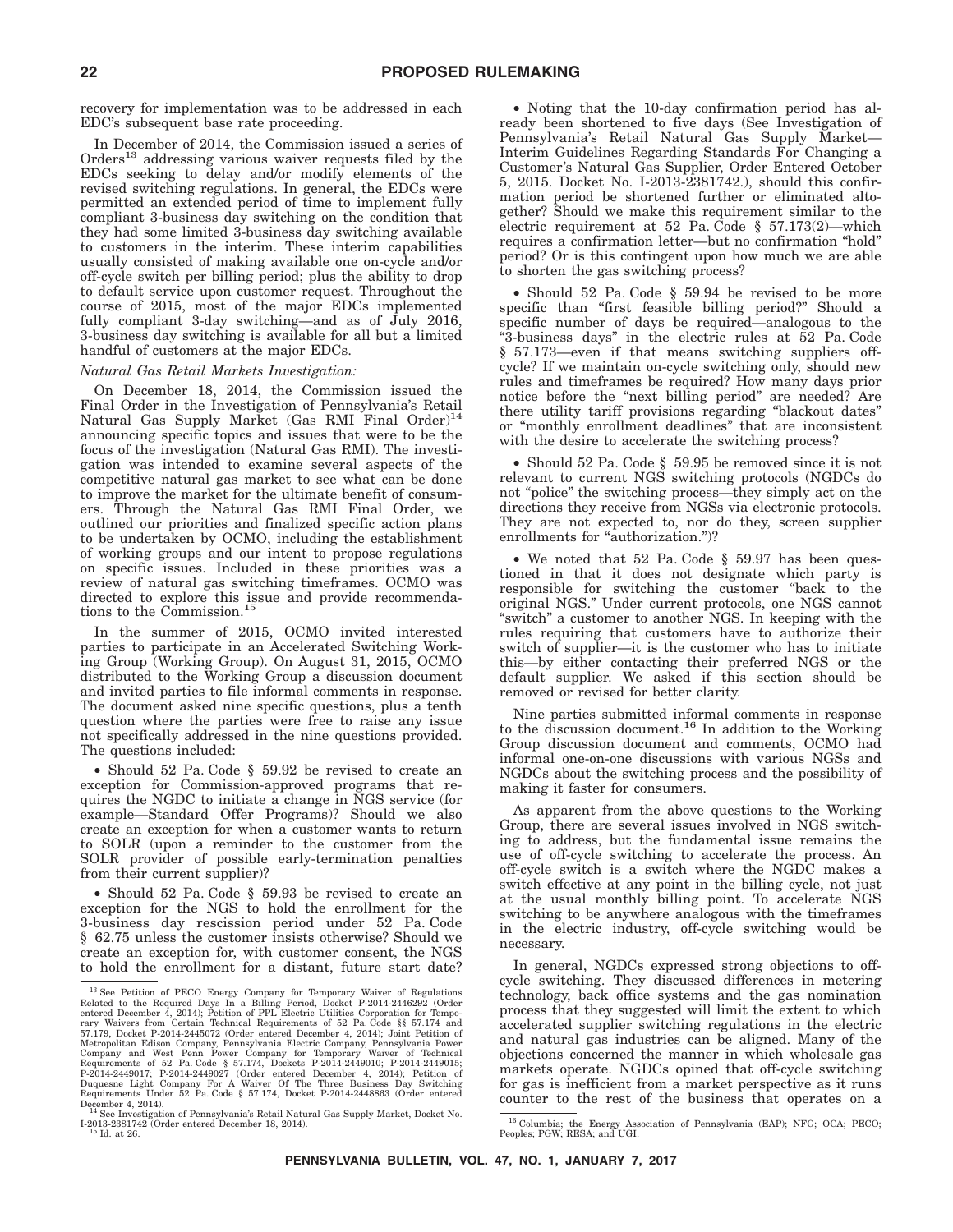"first of the month" basis. Additionally, they averred that any shortening of this timeframe will disrupt their ability to provide advance notice of capacity requirements ahead of ''bid week''—that period when wholesale purchases are arranged. NGDCs believe that off-cycle switching would also complicate capacity assignments and the proper allocation of capacity between NGSs to meet customer needs and would require quantities of released capacity to be adjusted much more frequently. Finally, NGDCs note the "significant expense" that would be required to implement off-cycle switches for gas customers, opining that the benefits may not justify the costs.

In their informal comments, NGSs were generally united in their desire to accelerate the switching process, noting that the current timeframes can lead to customer frustration, delayed savings and dissatisfaction with the competitive gas market. Accordingly, NGSs asked the Commission to explore off-cycle switching. However, some NGSs were uncertain about shortening the switching timeframe to three business days as has occurred in the electric industry, pointing to the same need to make capacity assignment nominations that the NGDCs discussed. NGSs also expressed concerns relating to timing of wholesale market purchasing similar to the concerns expressed by the NGDCs. NGSs expressed varying opinions to OCMO as to the minimum amount of time that is needed for them to make capacity assignment nominations and effectuate a switch. Regardless, NGSs would like to see faster switching, even using temporary solutions until advanced metering infrastructure is available. One possibility cited is allowing one off-cycle switch per month, with the meter information either: (1) being read off-cycle by the NGDC; (2) being read by the customer and reported to the NGDC; or (3) being estimated by the NGDC.

In their informal comments, consumer representatives expressed general support for accelerating the switching process, but noted that the cost of doing so should be commensurate with the benefits. Further, they were firm in their opinion that any shortening of the switching timeframe should not interfere with a consumer's right to the three-business day rescission period found in 52 Pa. Code § 62.75.

#### *Discussion*

#### *The Customer Experience*

Before moving forward with any regulatory changes, we must first carefully scrutinize the current customer experience with switching suppliers and the impact of the change from a 10-day to a 5-day confirmation period. Mindful that the primary objective of these regulations is to effectuate efficient switching of suppliers while protecting consumers from unauthorized switching, we will first examine "slamming" in the current marketplace.

While the Commission is extremely concerned with and takes seriously any allegation of slamming, we believe that slamming incidents are relatively rare, when considering that hundreds of thousands of Pennsylvania consumers have been shopping for some time.<sup>17</sup> Regardless, we again reiterate our long-standing "zero-tolerance" policy on slamming that we first enunciated in May 1998 upon adoption of our EGS switching regulations:

Today, we set in place the 'rules of the road' by which customers' requests to switch electric generation suppliers will be processed. We have observed other industries in which unauthorized customer switching,

known as ''slamming'', has occurred. We wish to state now, up front and for the record: this Commission will have zero tolerance for slamming by any means and in any form.18

In that same statement, the Commission continued:

Customer slamming is among the most serious violations of our rules and regulations. There is no grace period. There is no 'transition period' as far as slamming is concerned. You can count on this Commission imposing commensurate penalties quickly and without hesitation.19

Additionally, Commission staff has been monitoring the impact of the October 2012 Interim Guidelines that reduced the confirmation period from ten days to five days. OCMO's discussions with the utilities and its review of informal complaints filed since 2012 have revealed no significant problems resulting from the shortened confirmation period. One of the mechanisms available to gauge the level of slamming in the marketplace is the number of informal complaints filed with the Commission's Bureau of Consumer Services (BCS) that allege slamming. In the years 2012 through 2016, there have been just over 147 such complaints; an average of 29 annually. This represents approximately 18 percent of all informal complaints against NGSs. In most of these cases, after reviewing a customer's complaint and the NGS's supporting documentation, BCS determined that the slamming allegation was either unfounded and/or there was insufficient evidence to support the slamming allegation. Some of the allegations are the results of customer confusion, such as a customer misunderstanding the distinctions between the NGS and the utility.

Finally, we invite the parties to submit, along with their comments, any data they may have regarding the occurrences of slamming they may be aware of. This will allow us to comprehensively evaluate the level of slamming in the marketplace before we adopt final regulations.

#### *Proposals to Revise the NGS Switching Regulations*

We thank the parties that participated in the Working Group's exploration of these issues for their helpful contributions along with everyone else who has assisted with our examination of supplier switching going back to 2011. Through the numerous initiatives and proceedings since 2011, all parties have gained important experience and insight into these matters. Using the knowledge and experience we have all gained, we now think it is time to propose permanent changes to the NGS switching timeframes.

Given the diversity of opinion and the serious concerns raised by several parties during this process to date, we believe that the initiation of a formal rulemaking subsequent to receipt of comments on the regulation changes proposed in this order is the appropriate mechanism for the exploration of accelerating switching in the natural gas industry. Guidelines or a Tentative Order/Final Order process would not be appropriate in this instance where the Commission is proposing industry-wide norms that may require significant and permanent changes to NGDC systems.

Using the feedback received during the Working Group's exploration of this issue, we are proposing sub-

 $17$  See natural gas shopping statistics on the PaGasSwitch.com website at http://<br>www.pagasswitch.com/sites/default/files/GasSwitch\_shoppingnumbers\_8\_31\_16.pdf

<sup>18</sup> Statement of Chairman Quain, Vice Chairman Bloom, Commissioner Hanger, Commissioner Rolka and Commissioner Brownell in Pennsylvania Electric Association Petition for Reconsideration of Rulemaking Order Establishing Standards for Chang-<br>
ing Electric Suppliers, Docket No. L-00970121 (Public Meeting of May 21, 1998).<br>
<sup>19</sup>1d.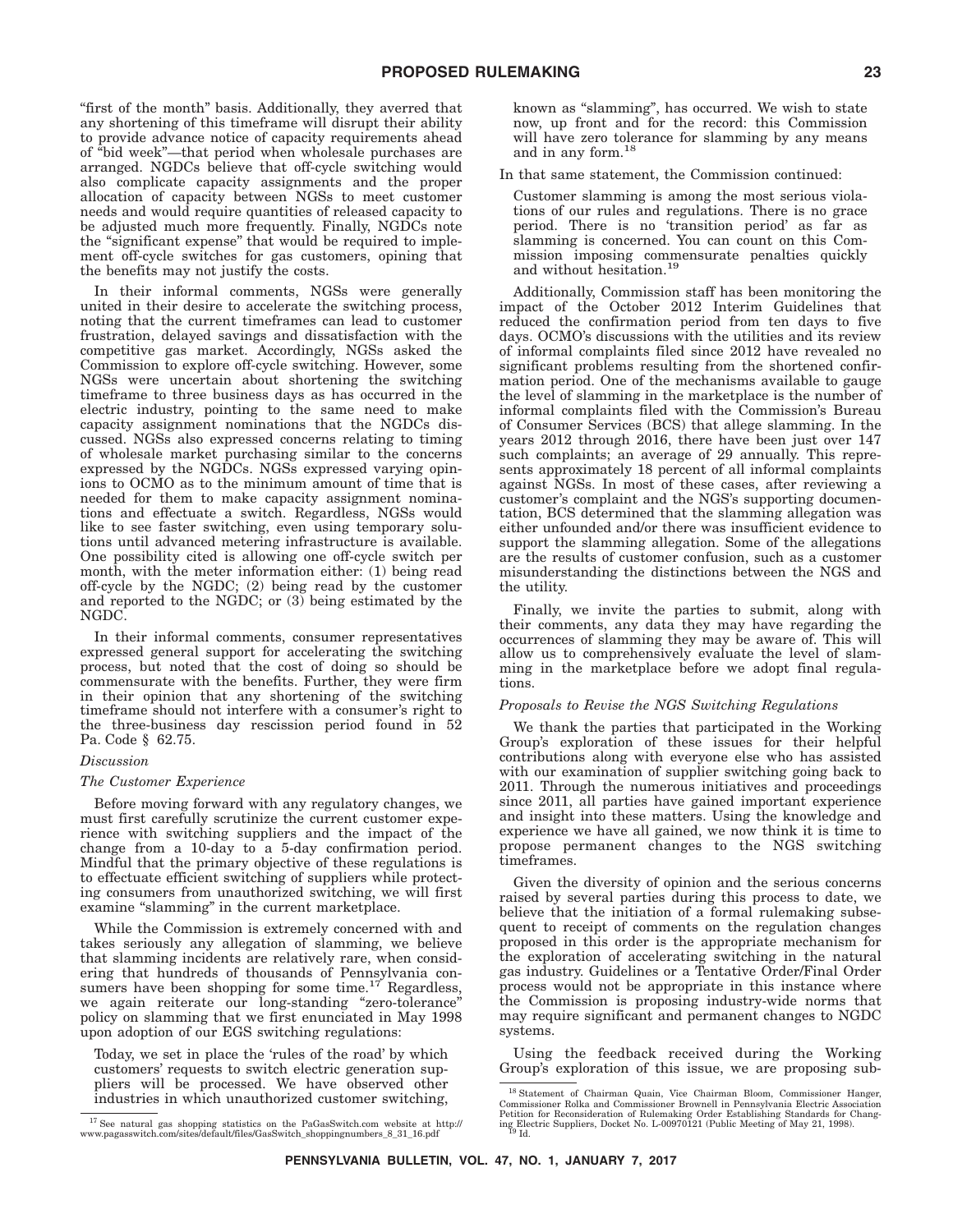stantial changes to the NGS switching regulations. While we think the NGDCs and NGSs in the Working Group raised and discussed several important issues, we also have to keep in mind the consumer's perspective and also consider the need for consistency with switching timeframes in the electric industry. We believe that accelerating the switching process is essential in creating a more consumer-driven marketplace. With faster supplier switching, consumers can respond more quickly to attractive offers—meaning that suppliers have to work harder to attract and retain customers. Faster switching also allows consumers to escape price increases especially in the context of variable-price contracts.

Faster switching in the electric industry has created a more flexible, responsive market—benefits we now want to bring to natural gas consumers. We also believe that we need to make timeframes and procedures across the electric and natural gas industries as consistent as possible to avoid customer confusion and frustration. This is important for those consumers and suppliers that participate in both markets—and is especially relevant for those consumers who may obtain both services from the same supplier. Keeping timeframes similar between the two industries may also make the bundling of electric and natural gas service more feasible—providing greater product diversity for consumers to choose from. Accordingly, we are proposing for comment changes to shorten the NGS switching timeframes, such as modifying enrollment windows, tightening notice timeframes, and the use of off-cycle switching. We are also proposing changes to bring the NGS rules into as much alignment with the EGS rules as possible, including allowing consumers to contact the supplier of last resort (SOLR) directly to request a drop to SOLR service.

As mentioned earlier, the Working Group did identify a number of operational concerns for migrating to a faster switching schedule. For instance, the primary concerns of the working group originated around the time it takes to procure natural gas and meter reading data and the potential for stranded commodity. However, we propose that those operational issues as well as others can largely be negated through various strategies and a commitment to eliminate delays within the gas marketplace.

#### **§ 59.91. Definitions.**

The definitions currently found in § 59.91:

The following words and terms, when used in this section and §§ 59.92—59.99, have the following meanings, unless the context clearly indicates otherwise:

*Customer*—A retail gas customer as defined by 66 Pa.C.S. § 2202 (relating to definitions). The term includes all persons identified by the NGDC ratepayer of record, under § 59.95 (relating to persons authorized to act on behalf of a customer), as authorized to act on behalf of the NGDC ratepayer of record in changing the NGS for the account.

*Data element*—One or more characters that represent numeric or alphanumeric fields of data.

*NGDC*—*Natural Gas Distribution Company*—An NGDC as defined by 66 Pa.C.S. § 2202.

*NGS*—*Natural gas supplier*—A supplier as defined by 66 Pa.C.S. § 2202.

We propose minor additions to this section. Since we propose using the term "supplier of last resort" in the revised regulations, we think it is important to include a definition of this term. We propose using the definition as found in the NGS licensing regulations at § 62.101 (relating to definitions). We also propose using the term "current NGS" and "selected NGS" in the revised regulations as we did in the revised electric switching regulations relating to EGSs. Accordingly, as we did with those regulations, we propose defining these terms. We propose revising 59.91 as follows:

#### **§ 59.91. Definitions.**

The following words and terms, when used in this section and §§ 59.92—**[ 59.99 ] 59.100**, have the following meanings, unless the context clearly indicates otherwise:

#### *Current NGS***—The NGS at the time of the customer contact.**

*Customer*—A retail gas customer as defined by 66 Pa.C.S. § 2202 (relating to definitions). The term includes all persons identified by the NGDC ratepayer of record, under § 59.95 (relating to persons authorized to act on behalf of a customer), as authorized to act on behalf of the NGDC ratepayer of record in changing the NGS for the account.

*Data element*—One or more characters that represent numeric or alphanumeric fields of data.

*NGDC*—*Natural Gas Distribution Company*—An NGDC as defined by 66 Pa.C.S. § 2202.

*NGS*—*Natural gas supplier*—A supplier as defined by 66 Pa.C.S. § 2202.

*Selected NGS***—The NGS from which the customer seeks new natural gas supply service.**

*Supplier of last resort***—The term as defined in 66 Pa.C.S. § 2207(a) (relating to obligation to serve).**

#### **§ 59.92. Customer contacts with the NGDC:**

This section currently reads as follows:

When a customer orally contacts the NGDC to request a change of NGS, the NGDC shall notify the customer that the selected NGS shall be contacted directly to initiate the change.

We propose to revise this section to make it similar to the analogous electric regulation at 52 Pa. Code § 57.172:

**(a)** When a customer orally contacts the NGDC to request a change of NGS, the NGDC shall notify the customer that the selected NGS shall be contacted directly to initiate the change. **This notification requirement does not apply when a Commissionapproved program requires the NGDC to initiate a change in NGS service.**

**(b) When a customer contacts the supplier of last resort service provider to request a change from the current NGS to supplier of last resort service, the supplier of last resort service provider shall notify the customer that there may be a cancellation penalty to cancel service with the current NGS. Subsequent to this notice and upon express oral or written consent from the customer, the supplier of last resort service provider shall enroll the customer in supplier of last resort service.**

The proposed changes to (a) will facilitate programs like the Standard Offer Program (SOP) found in the electric industry where the utility is directed to enroll customers with a supplier. The Working Group generally supported this proposal—however—some utilities thought it was unnecessary because this is something the Com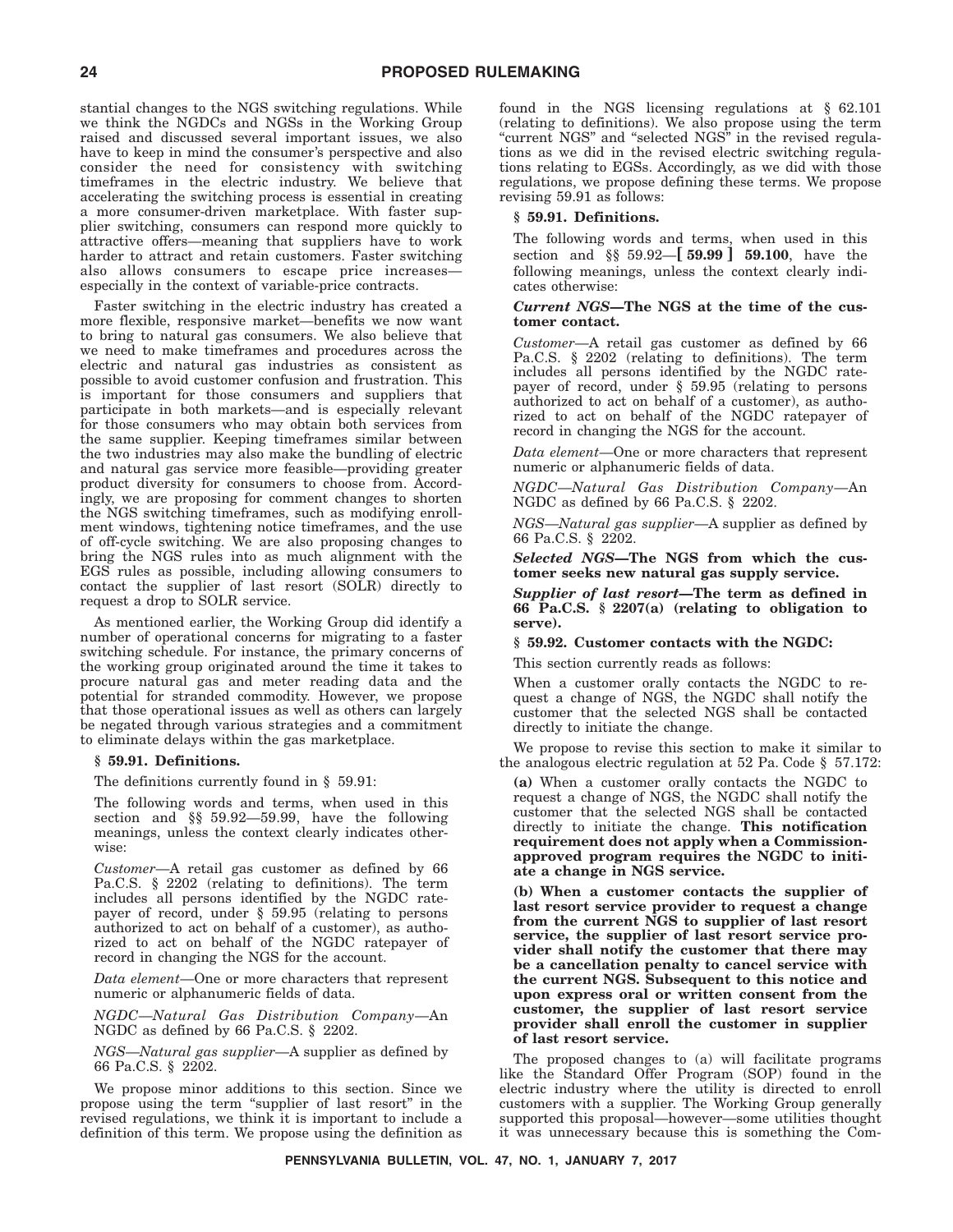mission could direct via Order when and if any such programs are initiated. While this may be true, we believe that since this involves establishing an industrywide norm, incorporating this in a regulation is more appropriate and transparent.

The proposed changes to (b) will provide another mechanism for consumers who want to drop their NGS service. In the Working Group, consumer representatives and utilities generally supported this proposal while suppliers opposed it because they fear it inappropriately allows a utility to interfere with consumer supplier choices. While we agree that ideally a consumer should first contact their current NGS to drop their supplier service, we recognize that this may not always be possible. One of the lessons of the January 2014 Polar Vortex is that supplier call centers can be overwhelmed—making contacting them difficult if not impossible in some instances. Allowing consumers to drop their NGS by contacting the utility provides an important safety mechanism for consumers in such situations.

#### **§ 59.93. Customer contacts with NGSs.**

This section currently reads as:

When a contact occurs between a customer and an NGS to request a change of the NGS, upon receiving direct oral confirmation or written authorization from the customer to change the NGS, the customer's new NGS shall:

(1) Notify the NGDC of the customer's NGS selection by the end of the next business day following completion of the application process. The NGDC shall verify the accuracy of the information provided by the NGS by matching at least two data elements such as name and account number, or address and account number, with NGDC records.

(2) Upon receipt of this notification, the NGDC shall send the NGDC ratepayer of record a confirmation letter noting the proposed change of NGS. This letter shall include notice of a 10-day waiting period in which the order may be canceled before the change of the NGS takes place. The notice shall include the date service with the new NGS will begin unless the customer contacts the NGDC to cancel the change. The 10-day waiting period shall begin on the day the letter is mailed. The letter shall be mailed by the end of the next business day following the receipt of the notification of the customer's selection of a NGS.

We propose the following changes to this section:

When a contact occurs between a customer and an NGS to request a change of the NGS, upon receiving direct oral confirmation or written authorization from the customer to change the NGS, the **[ customer's new NGS ] following actions** shall **be taken by the selected NGS and the customer's NGDC**:

(1) **[ Notify ] The selected NGS shall notify** the NGDC of the customer's NGS selection **[ by the end of the next business day following completion of the application process ] at the end of the 3-business day rescission period under § 62.75(d) (relating to disclosure statement for residential and small business customers) or a future date specified by the customer. The selected NGS may notify the NGDC by the end of the next business day following the customer contact upon customer consent. [ The NGDC shall verify the accuracy of the information**

**provided by the NGS by matching at least two data elements such as name and account number, or address and account number, with NGDC records. ]**

(2) Upon receipt of this notification, **the NGDC shall verify the accuracy of the information provided by the NGS by matching at least two data elements such as name and account number, or address and account number, with NGDC records. [ the ] The** NGDC shall send the NGDC ratepayer of record a confirmation letter noting the proposed change of NGS **or change to supplier of last resort provider**. **[ This letter shall include notice of a 10-day waiting period in which the order may be canceled before the change of the NGS takes place. ]** The notice shall include the date service with the new NGS **or supplier of last resort provider** will begin **[ unless the customer contacts the NGDC to cancel the change. The 10-day waiting period shall begin on the day the letter is mailed ]**. The letter shall be mailed by the end of the next business day following the receipt of the notification of the customer's selection of a NGS **or change to the supplier of last resort provider**.

The revisions to this section are intended to reflect the language in the analogous electric regulations at 52 Pa. Code 57.173. The changes to (1) are intended to accommodate the 3-business day right of rescission. No opposition to this proposal was voiced in the Working Group—with many noting that this would simply reflect current industry practice. However, the proposed changes also allow for flexibility; the switch can be processed sooner—or later—if the customer and the supplier agree. We note that even if the supplier and customer agree to submit the enrollment immediately, the customer still retains their 3-business day right of rescission. Per the regulation and law, a consumer cannot waive their right of rescission.

As for the shortening or elimination of the waiting period in paragraph (2), the Working Group was divided. Several parties suggested that shortening or eliminating the waiting period was contingent upon just how much we are able to shorten the switching period. These parties noted that if switching can be done quickly then a waiting period may not be necessary since customers will be able to quickly reverse any unauthorized switch. Some utilities advocated keeping the waiting period at five days while suppliers generally advocated eliminating the waiting period altogether. Suppliers noted that there are other means that the Commission can use to address unauthorized switching.

We note that in 2012 the Commission adopted the Chapter 111 supplier marketing regulations.20 These regulations contain a number of requirements intended to ensure that the customer understands who they are dealing with, what they are doing, and have consented to the transaction. Section 111.8 requires door-to-door agents and agents that operate in public locations to prominently wear an identification badge clearly identifying the agent and the supplier they are representing. The agent must, upon first contact, identify the supplier they are working for and has to state that they are not working for and is independent of the customer's local utility. Agents are also not permitted to suggest to a customer that they are required to choose a supplier. Section 111.10 has similar provisions applicable to telemarketing agents.

 $^{20}$  See 52 Pa. Code  $\S\$  111.1—111.14.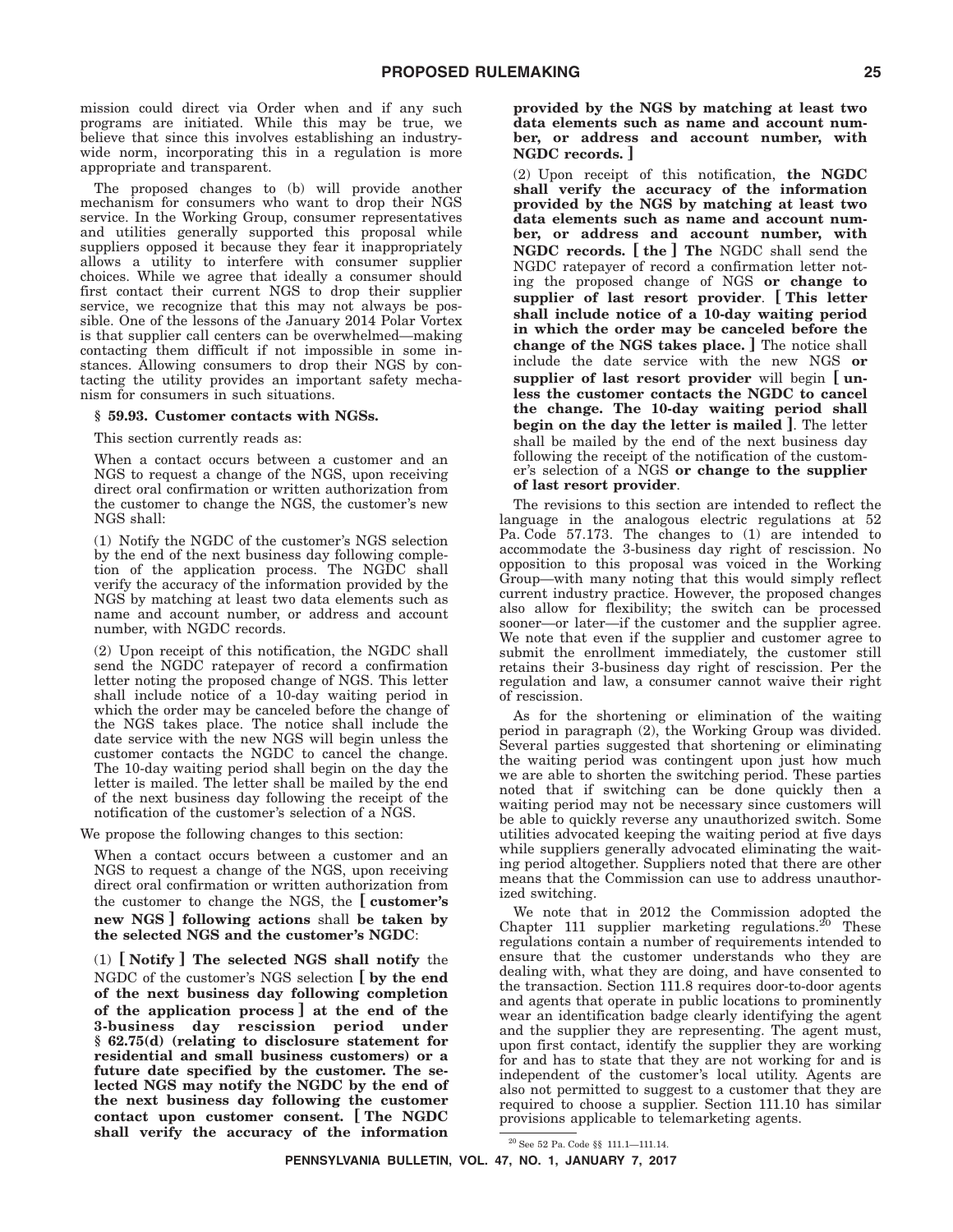Further, section 111.7 requires suppliers to verify all sales conducted by door-to-door or telemarketing agents. This verification has to be separate from the sales transaction process, with the customer having the right to have it performed without the sales agent being present. Suppliers have to retain the verification record for at least six billing cycles and provide the verification to the Commission upon request in case of a subsequent dispute. This verification process appears to be an effective mechanism for helping minimize slamming disputes and makes addressing any slamming disputes easier.

Additionally, we have recently revised the NGS disclosure regulations in Chapter 62 to make pricing information—especially for variable products—more transparent and understandable.<sup>21</sup> Further, the revised regulation no longer requires the NGS to place NGDC information (contact information, universal service information, etc.) on the disclosure—something that was possibly causing consumers to confuse the NGS with the NGDC. The revised regulations also require that a plain-language contract summary accompany the disclosure—with the expectation being that consumers are more likely to read a brief simple summary than an entire disclosure.<sup>22</sup>

Finally, in another Natural Gas RMI initiative, the Commission directed NGDCs to develop and implement an NGDC-NGS ''Joint Bill.''23 The ''Joint Bill'' is intended to make NGS billing information more prominent on the NGDC bill—in effect creating a bill that looks as if it comes from both the NGDC and the NGS (this is obviously only for consumers who are billed for both NGDC and NGS services on the NGDC consolidated bill, which is the case for most residential consumers). This includes placing the NGS logo on the bill. The intent is to make it very apparent to the consumer that their supply service is being provided by an NGS. Along with strengthening the connection between the consumer and the NGS, this heightened visibility of NGS information also helps guard against the possibility of the customer being served by an NGS they did not choose. The fact that the customer is receiving service from an NGS and the identity of the NGS is apparent simply by glancing at the bill.

We also again mention, as we did above, the Commission's zero-tolerance policy for slamming. If needed, the Commission can and will punish a supplier that enrolls customers without proper customer authorization, including the possible suspension and revocation of the supplier's license.

#### **§ 59.94. Time frame requirement.**

The current regulation reads as follows:

When a customer has provided the NGS with oral confirmation or written authorization to change NGSs, the NGDC shall make the change at the beginning of the first feasible billing period following the 10-day waiting period, as prescribed in § 59.93 (relating to customer contacts with NGSs).

This section gets to the heart of the matter—what should be the timeframe for switching the NGS service? There were concerns expressed in the Working Group that the 3-business day standard we put in place for the electric industry in 2014 may pose some operational difficulties in the natural gas industry at this time. This is because of a lack of advanced metering, back-office processes, and gas nomination timeframes. However, there was disagreement over just how short the timeframe should be and whether off-cycle switching should be used. In the Working Group, utilities were united in their opposition to any movement to off-cycle switching as being too disruptive of current billing systems and procedures and pointed to the expense of modifying these systems to accommodate off-cycle activity. They also point to the lack of metering information to support off-cycle switching—with many NGDCs having traditional analog meters that require a field visit to read. In general, suppliers pointed out that there are alternatives to a field visit to obtain a meter reading. The utility can estimate a reading or ask the customer for a reading—options that the analogous electric regulations provide for when advanced metering is not available.<sup>24</sup> We also note that NGDCs are required to conduct offcycle reads when customers move or terminate service and with the advent of automated meter reading devices the cost to perform an off-cycle read has been reduced. Suppliers urged the Commission to consider off-cycle switching, noting that without off-cycle switching, some consumers end up waiting as long as 45 days for a switch to take effect. Consumer representatives in the Working Group supported shortening switching timeframes as long as any shortening does not interfere with the customer's right of rescission and that any changes to the process be cost-effective.

This is a complex matter with many things to consider. As suppliers pointed out in the Working Group, with on-cycle only switching, coupled with NGDC notification deadlines, a customer's switch can take several weeks. For example, some NGDCs require a 15-day prior notice to perform a switch—meaning that if the NGDC does not get notified at least 15 days prior to the next meter read, the customer's switch must wait for the following meter read. This could result in a 45-day switching period. This extended timeframe may be unacceptably long; a customer requesting a switch to NGS service at the beginning of winter could still be with their previous supplier or SOLR for a substantial amount of the winter, seriously eroding possible savings.

We are proposing that NGS switching should take no longer than EGS switching: 3-business days. We recognize that this will require, in most cases, off-cycle switching but we agree with those parties that pointed out that there are options available if an off-cycle switch is needed and advanced metering is not available—special meter reading, estimated meter readings and customer-supplied meter readings. These are the same alternative options made available to EDCs when executing a supplier switch. We believe, as mentioned previously, that there are important consumer benefits in keeping the switching timeframe as short and as similar to the electric timeframes as possible. With short switching timeframes, the customer will begin accruing the benefits of shopping, be it cost savings, value-added services or special products, as soon as possible. As already discussed, this consideration is especially relevant in the winter-time where each day can matter. It is also important to keep in mind that from the consumer's perspective, it is not 3-day switching. As noted in our discussion of § 59.93, in most cases, the supplier will hold the customer's enrollment until the expiration of the customer's  $\S$  62.75(d) 3-day rescission period. It is only after this initial 3-day period expires and the NGS forwards the enrollment to the

**PENNSYLVANIA BULLETIN, VOL. 47, NO. 1, JANUARY 7, 2017**

<sup>&</sup>lt;sup>21</sup> See Final Rulemaking Order re: Customer Information Disclosure Requirements<br>for Natural Gas Suppliers Providing Natural Gas Supply to Residential and Small

Business Customers, Docket No. L-2015-2465942 (Order entered April 21, 2016). <br>
<sup>22</sup> See 52 Pa. Code § 62.75.<br>
<sup>23</sup> See Final Order re: Investigation of Pennsylvania's Retail Natural Gas Market:<br>
Joint Natural Gas Distrib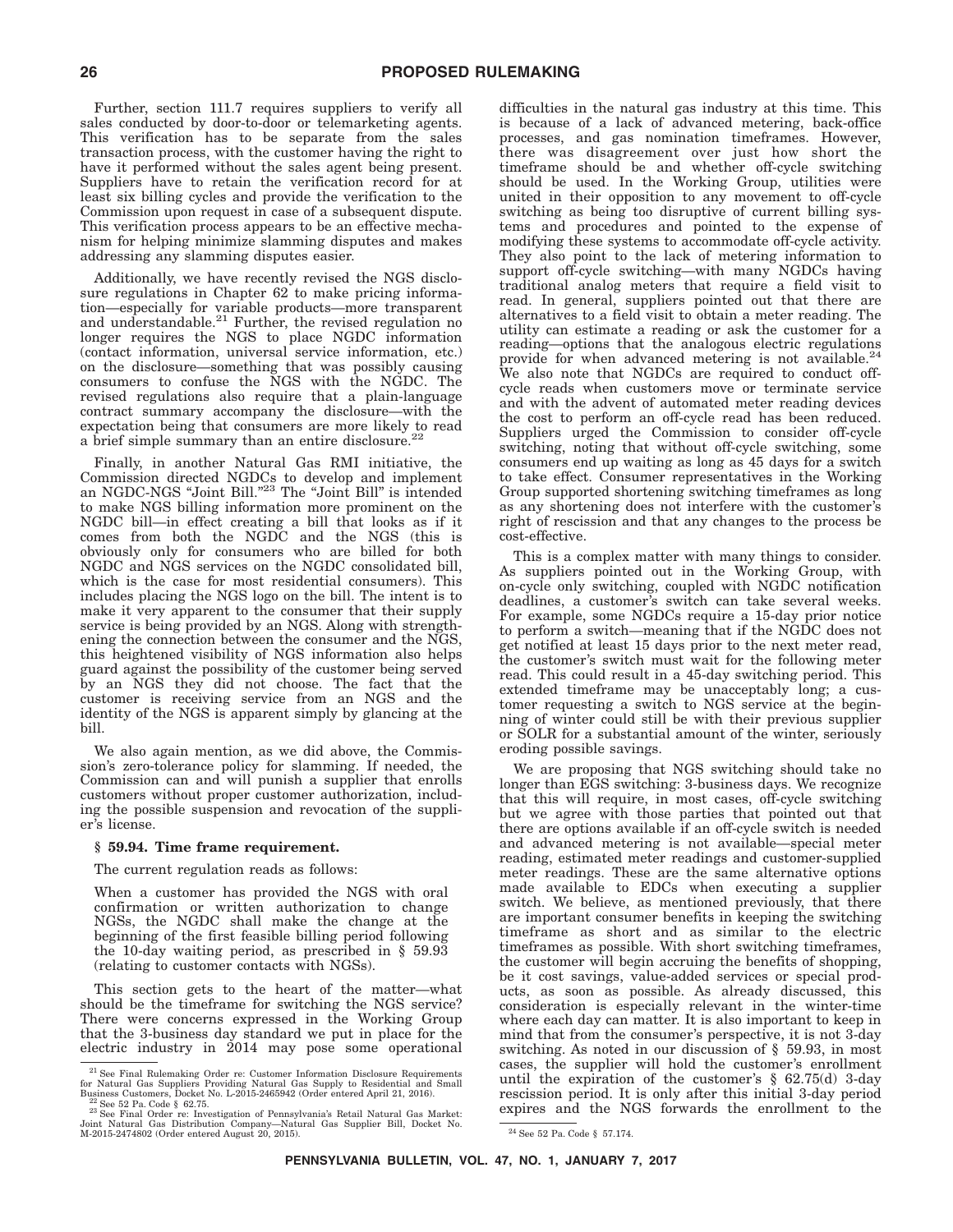NGDC that the 3-business day clock to switch the account starts ticking. So from a consumer's perspective, even under the accelerated procedure being proposed, the switch will likely take up to six days (if not longer in the case of intervening holidays or weekends).

We also recognize that off-cycle switching will necessitate a change in NGDC billing procedures. We will not specify the billing procedure changes that may be necessary, but point to the fact that in the electric industry, different EDCs have handled this differently, and we expect to maintain the same flexible approach for the NGDCs. Some EDCs maintain the regular monthly bill, placing multiple suppliers on the same bill if a switch is performed off-cycle. Another EDC instead issues a new bill each time a supplier is switched regardless of what point in the billing cycle the switch occurs.

We still have not addressed all operational concerns related to accelerated switching and offer the opportunity for the industry to propose innovate ways to make three day switching work. One such mention may be a collaborative approach between all parties involved in a switch (i.e., the previous supplier and the new supplier). First, it is important to note that capacity and, to a lesser extent, the nomination schedule for the customer follows the customer at all NGDCs. This structure eliminates a hurdle but sets a rigid requirement that purchased commodity (i.e., natural gas) must align with in order to serve the customer. However, we know that the previous supplier would have already contracted for the commodity (at least until the end of the contract term) that perfectly aligns with that customer's capacity and nomination. Therefore, we know that there is at least one option capable of serving the customer on a quick timescale.

Naturally, any interface would need to be market driven (i.e., based upon cost, spot price, hub price, etc.) but the current NGS commodity could be established as a right of first refusal to the selected NGS supplier for a specified period of time after the switch in order to serve the customer. For instance, the commodity or services from the current NGS could be offered for a period of no more than 10 days unless both parties agree to a longer term. Meanwhile, we could marry this right of first refusal to the 3 day customer right of rescission where the selected NGS would need to let the current NGS know their intent of using the right of first refusal. This dynamic would necessitate real time communication between all parties involved and in the case of an NGS to NGS switch would also require NGDC involvement. For these reasons, the NGDC would likely have to serve as a clearinghouse for these dynamics on their individual systems and foster this real time communication between all parties. In addition, these types of features may require NGSs to become more creative with their products to compensate for any costs for accelerated switching. If done properly this sort of clearinghouse could aid further competition within the marketplace, ultimately leading to more shopping opportunities or lower costs for consumers.

These types of marketplace changes may necessitate corresponding regulations. We have not proposed those here as the above discussion may be just one way to accelerate switching. Therefore, we invite interested parties to propose regulation changes consistent with such mechanisms that would accelerate switching.

We also note that, unlike the electric industry where Electronic Data Interchange (EDI) is used uniformly, various NGDCs use different electronic protocols in communicating customer information with NGSs. Nothing in our proposed rule changes nor is intended to alter this. We prefer, as we did with the electric industry, not to prescribe the mechanics of the switching process—and instead leave that up to the discretion of the NGDCs and NGSs. However, we invite comments from the parties if they believe there are electronic protocol issues they think we need to address in the context of NGS switching.

We propose a revised § 59.94 for comment as follows:

#### **§ 59.94. Time frame requirement.**

**(a)** When a customer has provided the NGS with oral confirmation or written authorization to change NGSs **or provided the NGDC with oral confirmation or written authorization to change to supplier of last resort service, consistent with electronic data transfer and exchange standards,** the NGDC shall make the change **[ at the beginning of the first feasible billing period following the 10-day waiting period, as prescribed in § 59.93 (relating to customer contacts with NGSs) ] within 3 business days of the receipt by the NGDC of the electronic enrollment transaction**.

**(b) The NGDC shall obtain a meter read to effectuate the switch of service within the time period provided for in subsection (a). In instances when the NGDC does not have advanced or automated metering capability, the NGDC shall obtain an actual meter read, use an estimated meter read or use a customerprovided meter read. When an estimated meter read is used, the estimated meter read shall be updated when an actual meter read is obtained.**

#### **§ 59.95. Persons authorized to act on behalf of a customer.**

This section currently reads as follows:

A customer may identify persons authorized to make changes to the customer's account. To accomplish this, the customer shall provide the NGDC with a signed document identifying by name those persons who have the authority to initiate a change of the customer's NGS.

We propose to eliminate this section in its entirety. As we discussed in the Working Group, we propose its elimination since it is not relevant to current NGS switching protocols. When this provision was originally promulgated, it was envisioned that NGDCs might have more of a role in ''policing'' the switching process. However, as the switching process evolved, NGDCs do not "police" the switching process—they simply act on the directions they receive from NGSs via electronic protocols. They are not expected to, nor do they, screen supplier enrollments for "authorization." This is not even possible, given that the electronic data submitted by the NGS to the NGDC does not include who the NGS talked to at the customer's household (and with enrollment transactions that do not involve person-to-person contact, such as direct mail or online enrollments, the NGS has no way of knowing who actually submitted the written or online enrollment form). We fear that retaining this section risks giving too many the false impression that NGDCs police the switching process—or that NGDCs are obligated to police the process.

In the Working Group, utilities generally supported removing this section—noting that ''policing'' the switching process is not a role they are seeking. Suppliers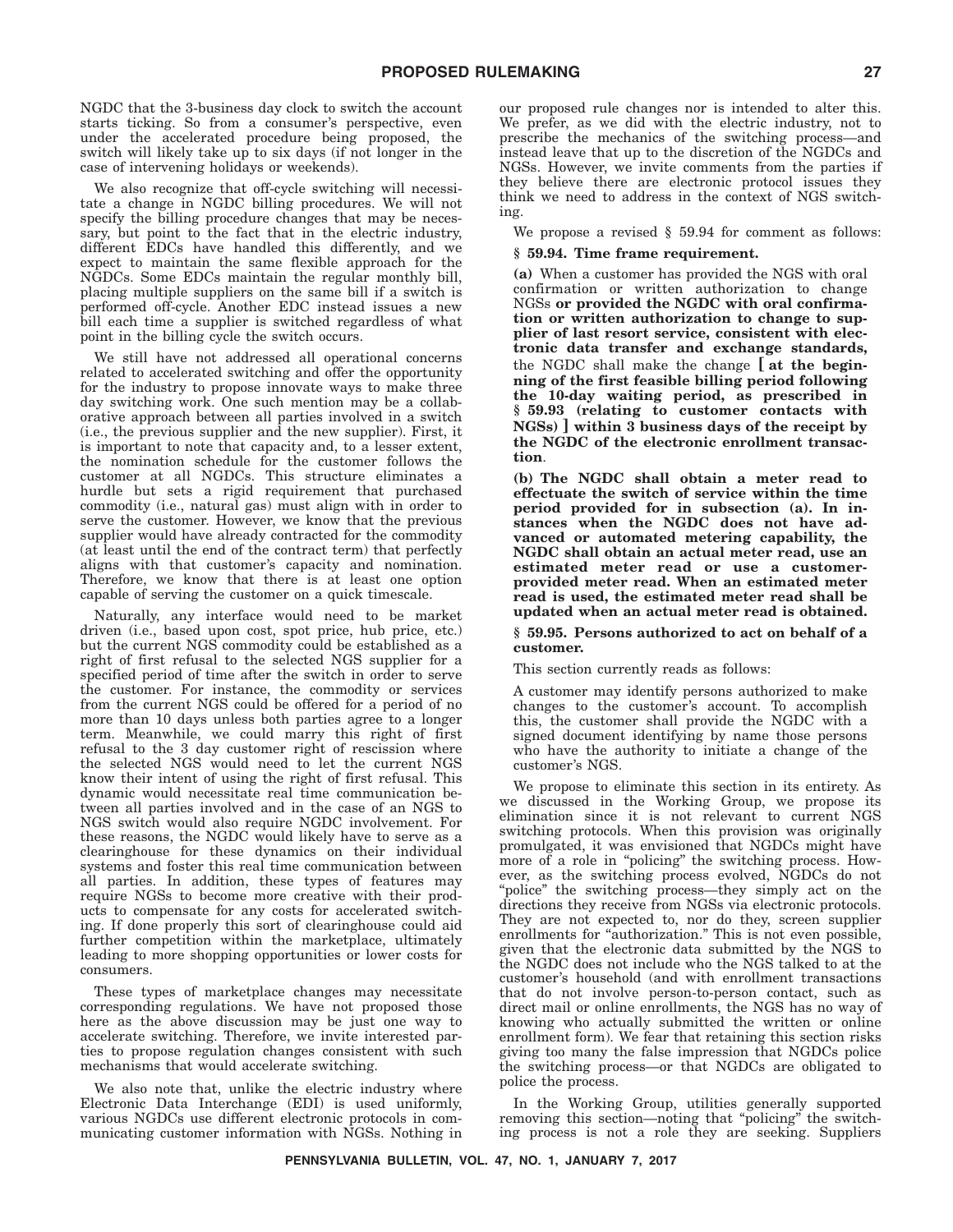likewise supported removing the section—again noting that it would be inappropriate to have  $NGD\overline{Cs}$  "policing" the process—and that suppliers have no feasible method currently to obtain from the NGDC the ''authorized person(s).'' Suppliers further noted that in practice, they routinely ask the individual they are talking to if they are authorized to act on the account. Consumer representatives generally supported retaining this section in the belief that in case of a subsequent dispute, a document on file at the utility that identifies the names of individuals who have the authority to initiate a switch might be helpful.

#### **§ 59.97. Customer dispute procedures.**

This section currently reads as:

(a) When a customer contacts an NGDC or an NGS and alleges that the customer's NGS has been changed without consent, the company contacted shall:

(1) Consider the matter a customer registered dispute.

(2) Investigate and respond to the dispute consistent with the requirements in §§ 56.151 and 56.152 (relating to utility company dispute procedures).

(b) When the customer's dispute has been filed within the first two billing periods since the customer should reasonably have known of a change of NGSs and the dispute investigation establishes that the change occurred without the customer's consent, the customer is not responsible for NGS charges rendered during that period. If the customer has made payments during this period, the company responsible for initiating the change of supplier shall issue a complete refund within 30 days of the close of the dispute. The refund or credit provision applies only to the natural gas supply charges.

(c) A customer who has had a NGS changed without having consented to that change shall be switched back to the original NGS for no additional fee. Charges involved in the switch back to the prior NGS shall be the responsibility of the company that initiated the change without the customer's consent.

(d) If a customer files an informal complaint with the Commission alleging that the customer's NGS was changed without the customer's consent, the Bureau of Consumer Services will issue an informal decision that includes a determination of customer liability for any NGS bills or administrative charges that might otherwise apply, rendered since the change of the NGS.

(e) In addition to customer-specific remedies, the Commission may, after investigation and decision, assess fines under 66 Pa.C.S. Chapter 33 (relating to violations and penalties), and initiate proceedings to revoke the license of any NGS that demonstrates a pattern of violating this chapter. The Commission may order a particular NGS that has a pattern of violating this chapter to obtain written authorization from every new customer as a condition of providing service in this Commonwealth. Nothing in this section limits the Commission's authority.

This section provides important consumer protections against slamming and we are proposing only limited changes to it. This section is key to the Commission's role in policing the switching process—specifically the provisions in  $(1)$  and  $(2)$  that require all slamming allegations to be treated as disputes under Chapter 56 and thus referred to the Commission. However, as discussed in the Working Group, there are some practical concerns with subsection (c) that requires a customer that has been "slammed" to be returned to their original NGS. The current regulation fails to specify who is responsible for making this happen; the customer, the NGDC, the NGS that slammed the customer, or the NGS that lost the customer? How the switching process has evolved has made some of these possibilities problematic if not impossible. An NGS cannot switch a customer to another NGS. And NGSs and NGDCs are not to switch anyone without oral or written authorization from the customer. Further, there may be instances where the customer's former NGS is no longer able, willing or allowed to take back a customer they may have lost. In general, for a customer to be switched to any NGS, both the customer and the NGS must be aware of the switch and both must authorize it. This makes any kind of ''automatic'' switch back to the previous NGS problematic.

The Working Group generally agreed that some additional guidance in this section would be helpful, but had difficulty in identifying which entity should be responsible for switching the customer back to their original NGS. There was consensus that the process ideally should be as seamless and burden-free upon the customer as possible—but there was also recognition that the customer may have to be involved in the process. Suppliers generally proposed that the customer should contact their original NGS and seek re-enrollment as to ensure that this is indeed what the customer wants and that the NGS is still in a position to serve the customer.

Accordingly, we propose to clarify in subsection (c) that to be switched back to their previous supplier, a customer should contact that supplier and seek to re-enroll with that NGS or contact the supplier of last resort to enroll in SOLR service. While we dislike placing this obligation on the slamming victim, we believe that it is the safest option available—one that ensures that the customer has indeed consented and wants to return to their previous NGS—and that the NGS is willing and able to take them back. This preserves the fundamental principle that all switching should be done only upon the request and authorization of the customer. However, we invite parties to suggest any alternatives that may be preferable, keeping in mind that any alternative has to comply with the switching regulations.

While not specifically discussed in the Working Group, we also ask parties to comment on the adequacy of the language in subsection (b) concerning reimbursing the customer for charges that accrued upon being slammed. The current rule states that ''The refund or credit provision applies only to the natural gas supply charges.'' Should this language be broadened to include refund and reimbursement for things like early cancellation fees or enrollment fees that the customer may have been charged as a result of a slam?

We propose to revise this section accordingly; see subsections (c) and (d):

#### **§ 59.97. Customer dispute procedures.**

(a) When a customer contacts an NGDC or an NGS and alleges that the customer's NGS has been changed without consent, the company contacted shall:

(1) Consider the matter a customer registered dispute.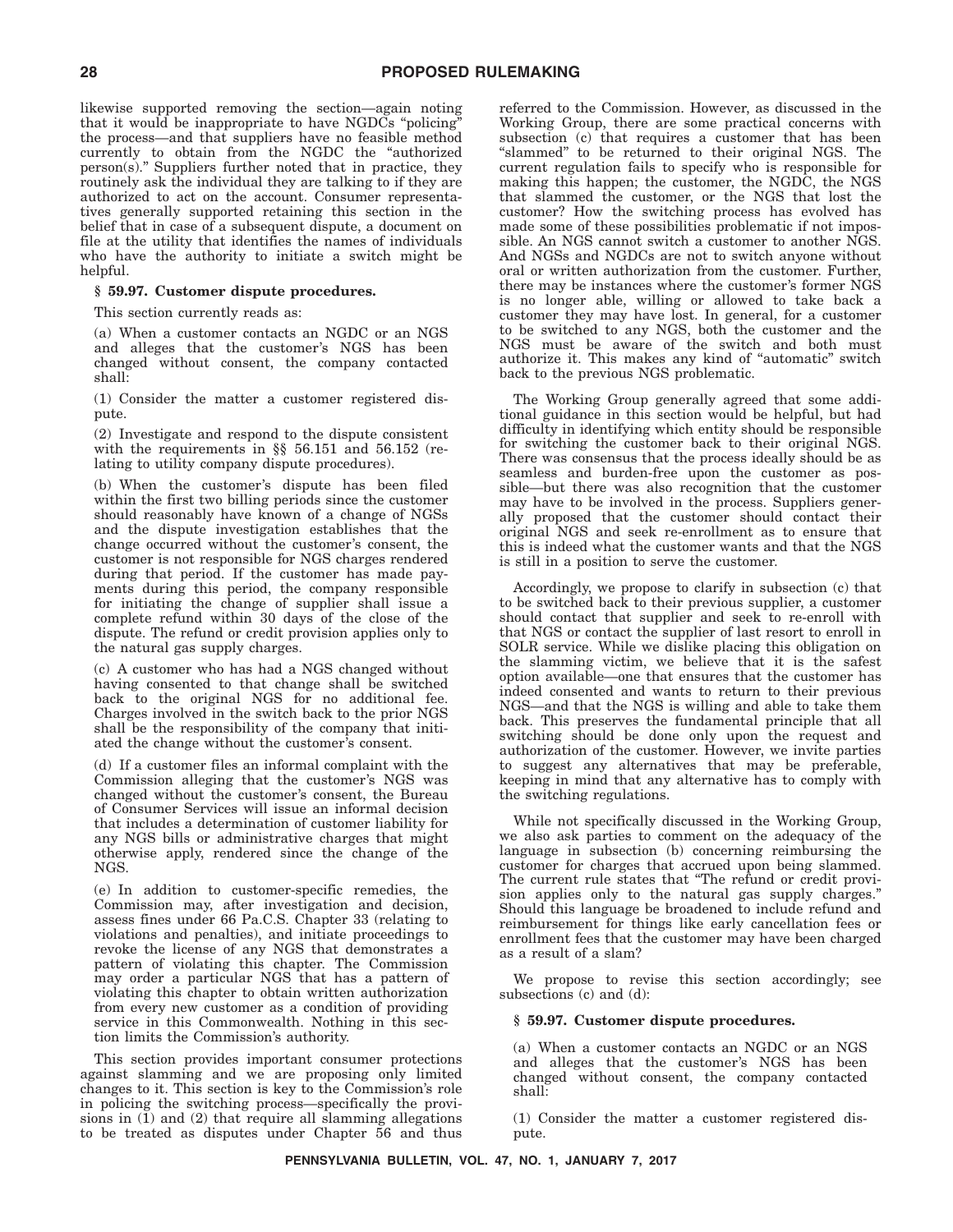(2) Investigate and respond to the dispute consistent with the requirements in §§ 56.151 and 56.152 (relating to utility company dispute procedures).

(b) When the customer's dispute has been filed within the first two billing periods since the customer should reasonably have known of a change of NGSs and the dispute investigation establishes that the change occurred without the customer's consent, the customer is not responsible for NGS charges rendered during that period. If the customer has made payments during this period, the company responsible for initiating the change of supplier shall issue a complete refund within 30 days of the close of the dispute. The refund or credit provision applies only to the natural gas supply charges.

(c) A customer who has had a NGS changed without having consented to that change **[ shall be switched**

**back to ] may contact the original NGS to arrange for re-enrollment with the original NGS** for no additional fee**, provided that the original NGS agrees**. Charges involved in the switch back to the prior NGS shall be the responsibility of the company that initiated the change without the customer's consent. **The customer may also contact the supplier of last resort and request enrollment into supplier of last resort service.**

(d) If a customer files an informal complaint with the Commission alleging that the customer's NGS **or supplier of last resort service** was changed without the customer's consent, the Bureau of Consumer Services will issue an informal decision that includes a determination of customer liability for any NGS bills or administrative charges that might otherwise apply, rendered since the change of the NGS **or supplier of last resort service**.

(e) In addition to customer-specific remedies, the Commission may, after investigation and decision, assess fines under 66 Pa.C.S. Chapter 33 (relating to violations and penalties), and initiate proceedings to revoke the license of any NGS that demonstrates a pattern of violating this chapter. The Commission may order a particular NGS that has a pattern of violating this chapter to obtain written authorization from every new customer as a condition of providing service in this Commonwealth. Nothing in this section limits the Commission's authority.

#### *§ 59.98. Provider of last resort.*

We propose minor, non-substantial word changes to this section to replace the term "provider of last resort" with "supplier of last resort." "Supplier of last resort" is the preferred term which we propose defining at § 59.91 and reflects the long-standing definition in the NGS licensing regulations at  $\S$  62.101 (relating to definitions). Accordingly, we propose the following revisions to this section:

#### § 59.98. **[ Provider ] Supplier** of last resort.

Sections 59.91—59.99 do not apply in instances when the customer's service is discontinued by the NGS and subsequently provided by the **[ provider ] supplier** of last resort because no other NGS is willing to provide service to the customer.

#### **§ 59.99. Record maintenance.**

This section currently states:

Each NGDC and each NGS shall preserve all records relating to unauthorized change of NGS disputes for 3 years from the date the customers filed the disputes. These records shall be made available to the Commission or its staff upon request.

This is an important regulation that enables the Commission to police the switching process to guard against slamming. Because we are proposing a revision to § 59.92 allowing customers to contact the supplier of last resort and request a return to SOLR service, we think it is appropriate to add switching to SOLR service to this record maintenance requirement. This is the same revision we made in 2014 to the analogous electric switching regulation at § 57.179. Accordingly, we propose the following revisions to this section:

#### **§ 59.99. Record maintenance.**

Each NGDC and each NGS shall preserve all records relating to unauthorized change of NGS **and supplier of last resort** disputes for 3 years from the date the customers filed the disputes. These records shall be made available to the Commission or its staff upon request.

#### *Timeframe For Implementation*

When we revised the EGS switching regulations in 2014, we placed in the regulation a new section specifying the implementation date for the new switching procedures.25 Due to the urgent need to get new switching timeframes in place for the following winter, EDCs were provided approximately six months to implement the new rules. However, as noted previously, almost all the EDCs obtained various waivers of some sort to delay full implementation until later in 2015. In effect and in most cases, the EDCs had approximately an entire year to fully implement the new rules.

We propose a similar requirement in these regulations and invite comments from the parties as to the practicality of the deadline proposed:

#### **§ 59.100. Implementation.**

#### **Each NGDC and NGS shall implement §§ 59.91— 59.99 within one year of the final regulation appearing in the** *Pennsylvania Bulletin***.**

When commenting, we ask that parties be as specific as possible as to the reasons the proposed timeline is reasonable or not, and to propose alternatives.

#### *Costs And Cost Recovery*

We acknowledge that there will be costs incurred by the NGDCs in adapting their metering and billing systems to accommodate off-cycle meter readings to effectuate offcycle NGS switching. We expect NGDCs to implement these new requirements in the most cost-effective manner possible. In the 2014 EGS switching proceeding,26 EDCs were directed to seek recovery of reasonable costs in a future base-rate filing, which would provide the usual full scrutiny of review by the Commission and interested parties. Also, we determined that base-rate recovery was appropriate because accelerated supplier switching is something all utility customers benefit from and have access to.

We invite parties to comment on the costs of the mechanisms and procedures proposed in this order, and the costs of any alternatives they may propose. Finally, we ask parties to comment on the preferable cost recovery mechanism; NGDC base-rate proceedings; pass-through riders; or any other possible alternatives.

<sup>&</sup>lt;sup>25</sup> See 52 Pa. Code § 57.180.<br><sup>26</sup> See Final-Omitted Rulemaking Order Regarding Standards for Changing a<br>Customer's EGS, Docket No. L-2014-2409383 (Public Meeting of April 3, 2014).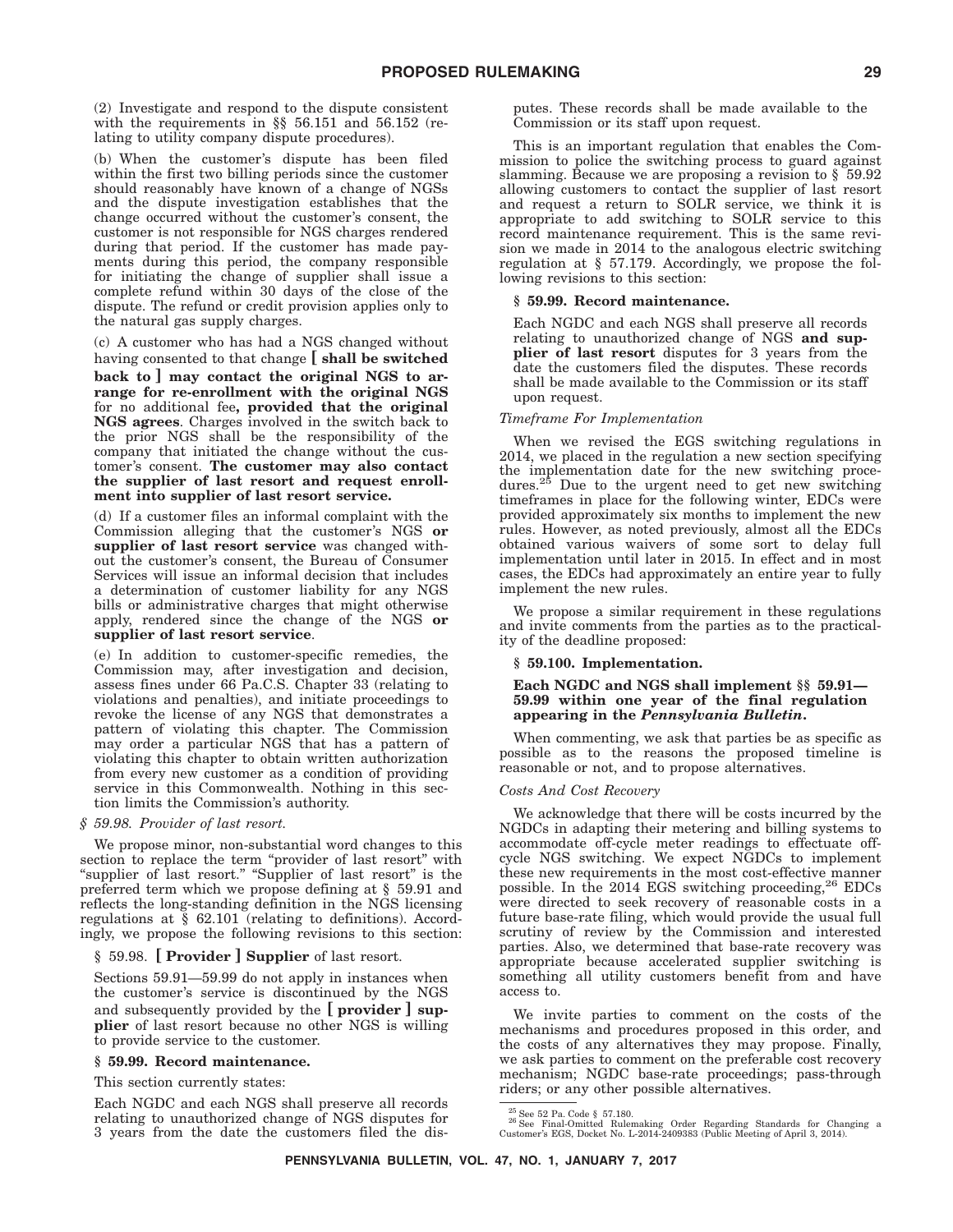#### *Conclusion*

The Commission has deliberated extensively on its electric and natural gas switching regulations over the past several years. We believe the changes to the electric switching rules in 2014 have created a more fluid and responsive electric marketplace, and it is now time to do the same with the natural gas market. We have moved deliberately and cautiously—acknowledging that there are some fundamental differences in technology and wholesale market structures between electric and natural gas. Throughout this order and the attached Annex, we discuss various issues and carefully craft new rules to accelerate the supplier switching process for retail natural gas customers in Pennsylvania. Importantly, we propose to revise our regulations to facilitate accelerated switching without endangering safeguards to protect customers against slamming or unauthorized switching.

We invite parties to comment on all of the matters discussed in this order and on any other issue related to NGS switching that they think we may have overlooked. We urge parties to submit, along with their comments, any data they may have to support their position. This includes any cost data, along with cost data for any alternatives they may propose. Where parties oppose the proposed regulations, we encourage them to offer alternative solutions. These proposed changes to switching are intended to complement our recently completed disclosure rulemaking—forming a comprehensive response to the possibility of price spikes in the natural gas market—as we did in 2014 for the electric market. Faster supplier switching provides a key tool empowering consumers to protect themselves if so needed.

Upon careful review and consideration of the comments received in response to this Advance Notice of Proposed Rulemaking, the Commission intends to issue a formal Notice of Proposed Rulemaking with proposed revised regulations; *Therefore*,

#### *It Is Ordered That*:

1. The Secretary shall duly certify this Order and Annex A and deposit them with the Legislative Reference Bureau to be published in the *Pennsylvania Bulletin*.

2. Written comments referencing Docket No. L-2016- 2577413 be submitted within 45 days of publication in the *Pennsylvania Bulletin* to the Pennsylvania Public Utility Commission, Attn: Secretary, P.O. Box 3265, Harrisburg, PA 17105-3265. Comments may also be filed electronically through the Commission's e-File System.

3. This Order and Annex A proposing to revise the regulations appearing in Title 52 of the *Pennsylvania Code* Chapter 59 (relating to Standards for Changing a Customer's Natural Gas Supplier), be served on all jurisdictional natural gas utilities, all licensed natural gas suppliers, the Bureau of Investigation and Enforcement, the Office of Consumer Advocate, and the Office of Small Business Advocate.

4. The Office of Competitive Market Oversight shall electronically send a copy of this Advance Notice of Proposed Rulemaking Order and the Annex to all persons on the contact list for the Committee Handling Activities for Retail Growth in Electricity; and to all persons on the contact list for the Investigation of Pennsylvania's Retail Natural Gas Market, order entered December 18, 2014 at Docket No. I-2013-2381742.

5. A copy of this Order and Annex A shall be posted on the Commission's website at the Office of Competitive Market Oversight web page and on the web page for the Retail Markets Investigation—Natural Gas.

6. The contact persons for this matter are Daniel Mumford, Office of Competitive Market Oversight, (717) 783-1957, dmumford@pa.gov; Matthew Hrivnak in the Bureau of Consumer Services, (717) 783-1678, mhrivnak@pa.gov; and Kriss Brown in the Law Bureau, (717) 787-4518, kribrown@pa.gov.

> ROSEMARY CHIAVETTA, *Secretary*

#### **Annex A**

#### **TITLE 52. PUBLIC UTILITIES**

#### **PART I. PUBLIC UTILITY COMMISSION**

#### **Subpart C. FIXED SERVICE UTILITIES**

#### **CHAPTER 59. GAS SERVICE**

#### **STANDARDS FOR CHANGING A CUSTOMER'S NATURAL GAS SUPPLIER**

#### **§ 59.91. Definitions.**

The following words and terms, when used in this section and §§ 59.92—**[ 59.99 ] 59.100**, have the following meanings, unless the context clearly indicates otherwise:

#### *Current NGS***—The NGS at the time of the customer contact.**

*Customer*—A retail gas customer as defined by 66 Pa.C.S. § 2202 (relating to definitions). The term includes all persons identified by the NGDC ratepayer of record, under § 59.95 (relating to persons authorized to act on behalf of a customer), as authorized to act on behalf of the NGDC ratepayer of record in changing the NGS for the account.

*Data element*—One or more characters that represent numeric or alphanumeric fields of data.

*NGDC*—*Natural Gas Distribution Company*—An NGDC as defined by 66 Pa.C.S. § 2202.

*NGS*—*Natural gas supplier*—A supplier as defined by 66 Pa.C.S. § 2202.

*Selected NGS***—The NGS from which the customer seeks new natural gas supply service.**

*Supplier of last resort***—The term as defined in 66 Pa.C.S. § 2207(a) (relating to obligation to serve).**

#### **§ 59.92. Customer contacts with the NGDC.**

**(a)** When a customer orally contacts the NGDC to request a change of NGS, the NGDC shall notify the customer that the selected NGS shall be contacted directly to initiate the change. **This notification requirement does not apply when a Commission-approved program requires the NGDC to initiate a change in NGS service.**

**(b) When a customer contacts the supplier of last resort service provider to request a change from the current NGS to supplier of last resort service, the supplier of last resort service provider shall notify the customer that there may be a cancellation penalty to cancel service with the current NGS. Subsequent to this notice and upon express**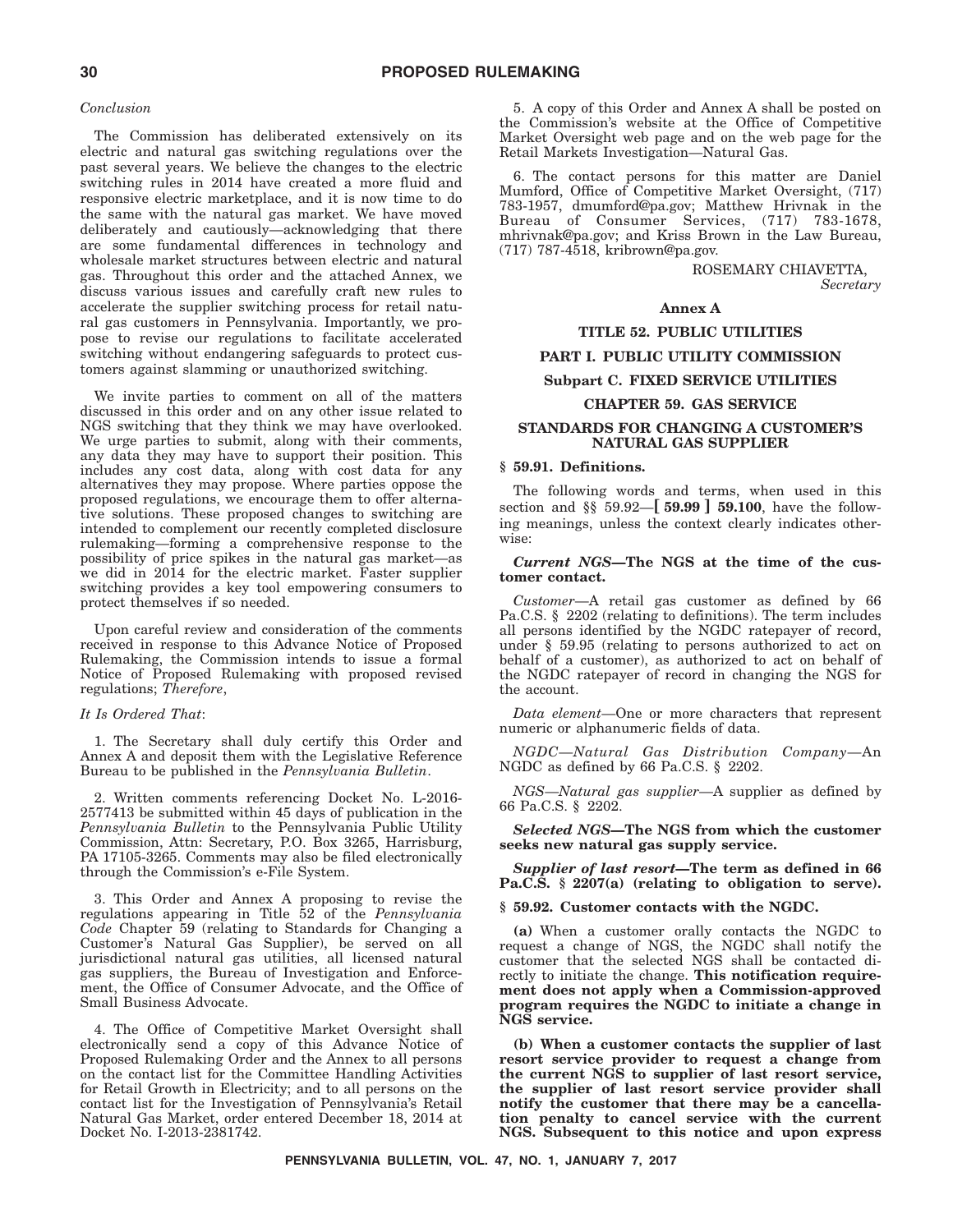**oral or written consent from the customer, the supplier of last resort service provider shall enroll the customer in supplier of last resort service.**

#### **§ 59.93. Customer contacts with NGSs.**

When a contact occurs between a customer and an NGS to request a change of the NGS, upon receiving direct oral confirmation or written authorization from the customer to change the NGS, the **[ customer's new NGS ] following actions** shall **be taken by the selected NGS and the customer's NGDC**:

(1) **[ Notify ] The selected NGS shall notify** the NGDC of the customer's NGS selection **[ by the end of the next business day following completion of the application process ] at the end of the 3-business day rescission period under § 62.75(d) (relating to disclosure statement for residential and small business customers) or a future date specified by the customer. The selected NGS may notify the NGDC by the end of the next business day following the customer contact upon customer consent. [ The NGDC shall verify the accuracy of the information provided by the NGS by matching at least two data elements such as name and account number, or address and account number, with NGDC records. ]**

(2) Upon receipt of this notification, **the NGDC shall verify the accuracy of the information provided by the NGS by matching at least two data elements such as name and account number, or address and account number, with NGDC records. [ the ] The** NGDC shall send the NGDC ratepayer of record a confirmation letter noting the proposed change of NGS **or change to supplier of last resort provider**. **[ This letter shall include notice of a 10-day waiting period in which the order may be canceled before the change of the NGS takes place. ]** The notice shall include the date service with the new NGS **or supplier of last resort provider** will begin **[ unless the customer contacts the NGDC to cancel the change. The 10-day waiting period shall begin on the day the letter is mailed ]**. The letter shall be mailed by the end of the next business day following the receipt of the notification of the customer's selection of a NGS **or change to the supplier of last resort provider**.

#### **§ 59.94. Time frame requirement.**

**(a)** When a customer has provided the NGS with oral confirmation or written authorization to change NGSs **or provided the NGDC with oral confirmation or written authorization to change to supplier of last resort service, consistent with electronic data transfer and exchange standards,** the NGDC shall make the change **[ at the beginning of the first feasible billing period following the 10-day waiting period, as prescribed in § 59.93 (relating to customer contacts with NGSs) ] within 3 business days of the receipt by the NGDC of the electronic enrollment transaction**.

**(b) The NGDC shall obtain a meter read to effectuate the switch of service within the time period provided for in subsection (a). In instances when the NGDC does not have advanced or automated metering capability, the NGDC shall obtain an actual meter read, use an estimated meter read or use a customer-provided meter read. When an esti-** **mated meter read is used, the estimated meter read shall be updated when an actual meter read is obtained.**

§ 59.95. **[ Persons authorized to act on behalf of a customer ] Reserved.**

**[ A customer may identify persons authorized to make changes to the customer's account. To accomplish this, the customer shall provide the NGDC with a signed document identifying by name those persons who have the authority to initiate a change of the customer's NGS. ]**

#### **§ 59.96. Valid written authorization.**

A document signed by the customer whose sole purpose is to obtain the customer's consent to change NGSs shall be accepted as valid and result in the initiation of the customer's request. Documents not considered as valid include canceled checks, signed entries into contests and documents used to claim prizes won in contests.

#### **§ 59.97. Customer dispute procedures.**

(a) When a customer contacts an NGDC or an NGS and alleges that the customer's NGS has been changed without consent, the company contacted shall:

(1) Consider the matter a customer registered dispute.

(2) Investigate and respond to the dispute consistent with the requirements in §§ 56.151 and 56.152 (relating to utility company dispute procedures).

(b) When the customer's dispute has been filed within the first two billing periods since the customer should reasonably have known of a change of NGSs and the dispute investigation establishes that the change occurred without the customer's consent, the customer is not responsible for NGS charges rendered during that period. If the customer has made payments during this period, the company responsible for initiating the change of supplier shall issue a complete refund within 30 days of the close of the dispute. The refund or credit provision applies only to the natural gas supply charges.

(c) A customer who has had a NGS changed without having consented to that change **[ shall be switched back to ] may contact** the original NGS **to arrange for re-enrollment with the original NGS** for no additional fee**, provided that the original NGS agrees**. Charges involved in the switch back to the prior NGS shall be the responsibility of the company that initiated the change without the customer's consent. **The customer may also contact the supplier of last resort and request enrollment into supplier of last resort service.**

(d) If a customer files an informal complaint with the Commission alleging that the customer's NGS **or supplier of last resort service** was changed without the customer's consent, the Bureau of Consumer Services will issue an informal decision that includes a determination of customer liability for any NGS bills or administrative charges that might otherwise apply, rendered since the change of the NGS **or supplier of last resort service**.

(e) In addition to customer-specific remedies, the Commission may, after investigation and decision, assess fines under 66 Pa.C.S. Chapter 33 (relating to violations and penalties), and initiate proceedings to revoke the license of any NGS that demonstrates a pattern of violating this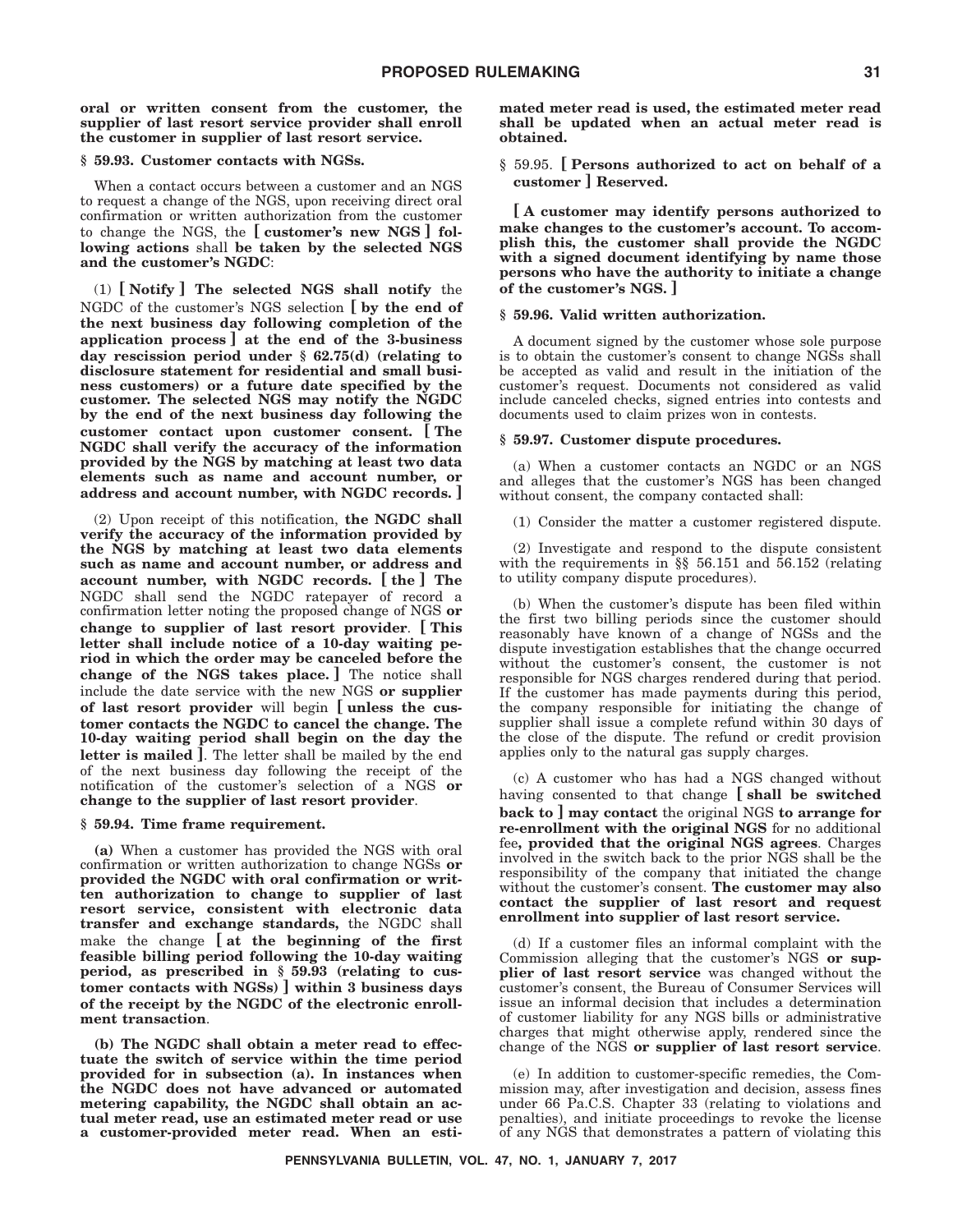chapter. The Commission may order a particular NGS that has a pattern of violating this chapter to obtain written authorization from every new customer as a condition of providing service in this Commonwealth. Nothing in this section limits the Commission's authority.

#### § 59.98. **[ Provider ] Supplier** of last resort.

Sections 59.91—59.99 do not apply in instances when the customer's service is discontinued by the NGS and subsequently provided by the **[ provider ] supplier** of last resort because no other NGS is willing to provide service to the customer.

#### **§ 59.99. Record maintenance.**

Each NGDC and each NGS shall preserve all records relating to unauthorized change of NGS **and supplier of last resort** disputes for 3 years from the date the customers filed the disputes. These records shall be made available to the Commission or its staff upon request.

**§ 59.100. Implementation.**

**Each NGDC and NGS shall implement §§ 59.91— 59.99 within one year of the final regulation appearing in the** *Pennsylvania Bulletin***.**

[Pa.B. Doc. No. 17-13. Filed for public inspection January 6, 2017, 9:00 a.m.]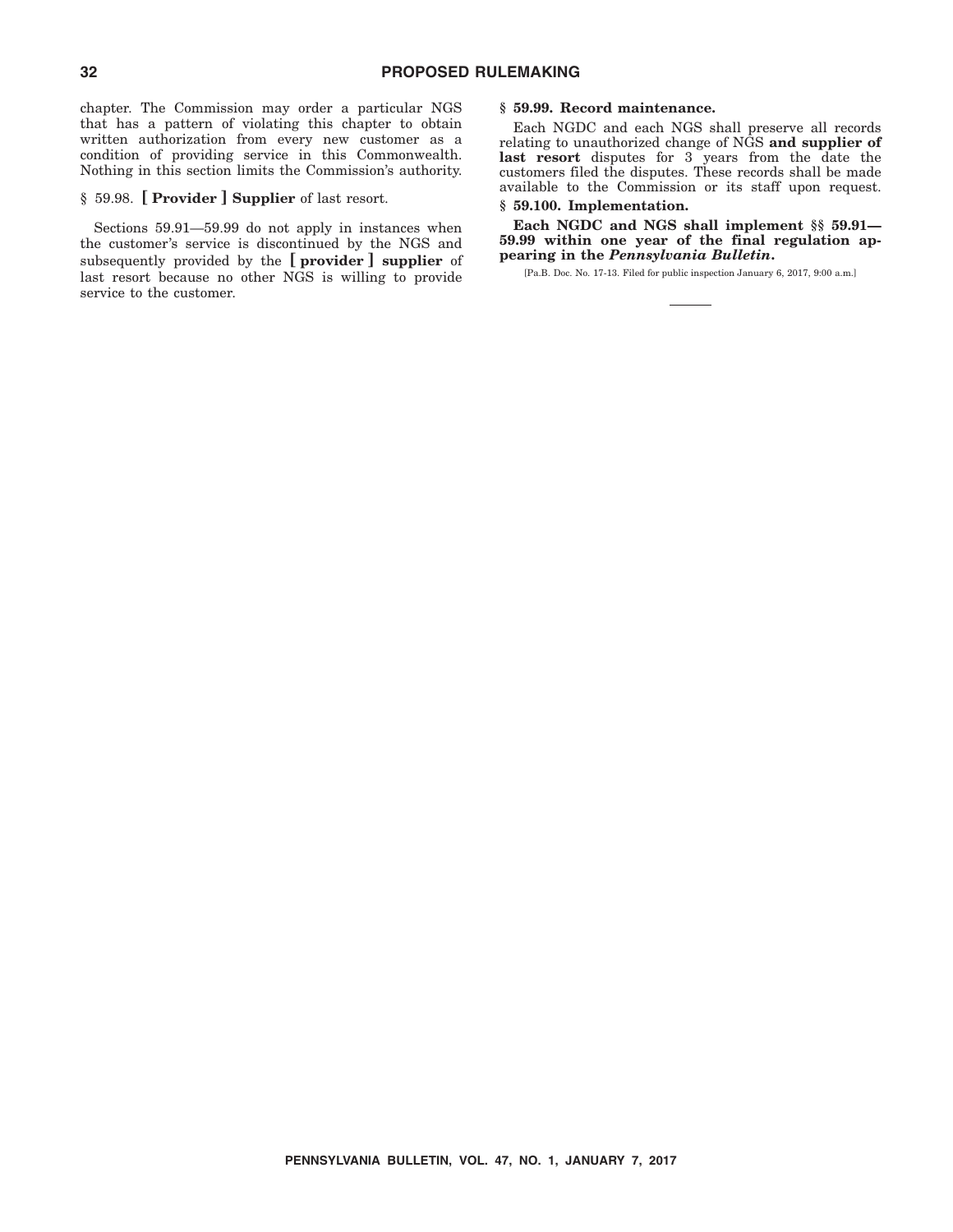# **NOTICES**

## **DEPARTMENT OF BANKING AND SECURITIES**

#### **Actions on Applications**

The Department of Banking and Securities (Department), under the authority contained in the act of November 30, 1965 (P.L. 847, No. 356), known as the Banking Code of 1965; the act of May 15, 1933 (P.L. 565, No. 111), known as the Department of Banking Code; and the act of December 19, 1990 (P.L. 834, No. 198), known as the Credit Union Code, has taken the following action on applications received for the week ending December 27, 2016.

Under section 503.E of the Department of Banking and Securities Code (71 P.S. § 733-503.E), any person wishing to comment on the following applications, with the exception of branch applications, may file comments in writing with the Department of Banking and Securities, Corporate Applications Division, 17 North Second Street, Suite 1300, Harrisburg, PA 17101-2290. Comments must be received no later than 30 days from the date notice regarding receipt of the application is published in the *Pennsylvania Bulletin*. The nonconfidential portions of the applications are on file at the Department and are available for public inspection, by appointment only, during regular business hours. To schedule an appointment, contact the Corporate Applications Division at (717) 783-2253. Photocopies of the nonconfidential portions of the applications may be requested consistent with the Department's Right-to-Know Law Records Request policy.

#### **BANKING INSTITUTIONS**

#### **Consolidations, Mergers and Absorptions**

| Date       | Name and Location of Applicant                                                                                                      |                            |                                                            | Action   |  |
|------------|-------------------------------------------------------------------------------------------------------------------------------------|----------------------------|------------------------------------------------------------|----------|--|
| 12-27-2016 | <b>Firstrust Savings Bank</b><br>Conshohocken<br>Montgomery County                                                                  |                            |                                                            |          |  |
|            | Application for approval to purchase assets and assume liabilities of one branch of MB<br>Financial Bank, Rosemont, IL, located at: |                            |                                                            |          |  |
|            | 7918 Bustleton Avenue<br>Philadelphia<br>Philadelphia County                                                                        |                            |                                                            |          |  |
|            |                                                                                                                                     | <b>Branch Applications</b> |                                                            |          |  |
|            |                                                                                                                                     | De Novo Branches           |                                                            |          |  |
| Date       | Name and Location of Applicant                                                                                                      |                            | Location of Branch                                         | Action   |  |
| 12-20-2016 | Lafayette Ambassador Bank<br>Bethlehem<br>Northampton County                                                                        |                            | 1928 Hamilton Street<br>Allentown<br>Lehigh County         | Filed    |  |
| 12-21-2016 | Mid Penn Bank<br>Millersburg<br>Dauphin County                                                                                      |                            | 689 West Main Street<br>New Holland<br>Lancaster County    | Approved |  |
| 12-27-2016 | AmeriServ Financial Bank<br>Johnstown<br>Cambria County                                                                             |                            | 1213 Scalp Avenue<br>Johnstown<br>Cambria County           | Approved |  |
|            |                                                                                                                                     | <b>Branch Relocations</b>  |                                                            |          |  |
| Date       | Name and Location of Applicant                                                                                                      |                            | Location of Branch                                         | Action   |  |
| 12-21-2016 | Mid Penn Bank<br>Millersburg<br>Dauphin County                                                                                      |                            | To: 2148 Market Street<br>Camp Hill<br>Cumberland County   | Approved |  |
|            |                                                                                                                                     |                            | From: 2101 Market Street<br>Camp Hill<br>Cumberland County |          |  |
| 12-27-2016 | Mifflinburg Bank & Trust<br>Mifflinburg<br>Union County                                                                             |                            | To: 7874 State Route 304<br>Mifflinburg<br>Union County    | Approved |  |
|            |                                                                                                                                     |                            | From: 214 Vine Street<br>New Berlin<br>Union County        |          |  |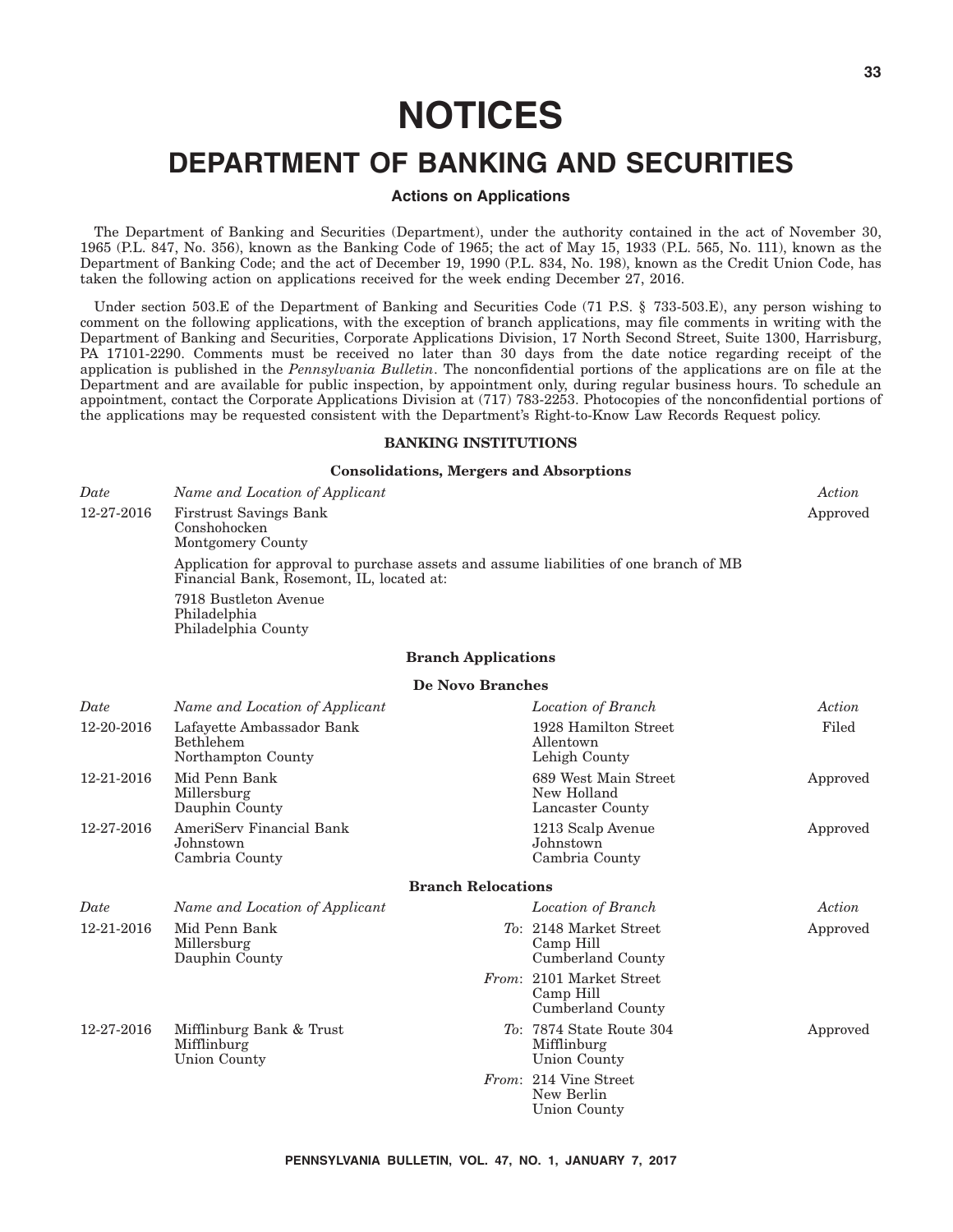**Articles of Amendment**

*Date Name and Location of Institution Action*

12-27-2016 Prudential Savings Bank

Philadelphia Philadelphia County

> Amendment to Section 1 of the institution's Articles of Incorporation provides for change in corporate title from Prudential Savings Bank to ''Prudential Bank.''

#### **CREDIT UNIONS**

No activity.

The Department's web site at www.dobs.pa.gov includes public notices for more recently filed applications.

ROBIN L. WIESSMANN,

*Secretary*

[Pa.B. Doc. No. 17-14. Filed for public inspection January 6, 2017, 9:00 a.m.]

# **DEPARTMENT OF COMMUNITY AND ECONOMIC DEVELOPMENT**

#### **Manufactured Home Community Rights Act; Maximum Relocation Fees Payable in the Event of Community Closure**

Section 11.2(c) of the Manufactured Home Community Rights Act (act) (68 P.S.  $\S$  398.11.2(c)) requires that the Department of Community and Economic Development annually adjust relocation fees that may be owed to manufactured home owners in the event that the community closes. The fees are adjusted based on an increase on the Consumer Price Index.

The base amount of this fee in effect for calendar year 2013 was \$4,000 for single section manufactured homes and \$6,000 for multisection manufactured homes. The Consumer Price Index Inflation Calculator as provided by the United States Department of Labor adjusts the fees for calendar year 2017 as follows:

- \$4,144.16 for single section manufactured homes

- \$6,216.25 for multisection manufactured homes

Inquiries regarding the act should be directed to the Office of the Attorney General.

DENNIS M. DAVIN,

*Secretary*

[Pa.B. Doc. No. 17-15. Filed for public inspection January 6, 2017, 9:00 a.m.]

# **DEPARTMENT OF ENVIRONMENTAL PROTECTION**

**Applications, Actions and Special Notices**

#### **APPLICATIONS**

#### **THE CLEAN STREAMS LAW AND THE FEDERAL CLEAN WATER ACT APPLICATIONS FOR NATIONAL POLLUTANT DISCHARGE ELIMINATION SYSTEM (NPDES) PERMITS AND WATER QUALITY MANAGEMENT (WQM) PERMITS**

This notice provides information about persons who have applied for a new, amended or renewed NPDES or WQM permit, a permit waiver for certain stormwater discharges or submitted a Notice of Intent (NOI) for coverage under a General Permit. The applications concern, but are not limited to, discharges regarding industrial, animal or sewage waste, discharges to groundwater, discharges associated with municipal separate storm sewer systems (MS4), stormwater associated with construction activities or concentrated animal feeding operations (CAFO). This notice is provided in accordance with 25 Pa. Code Chapters 91 and 92a and 40 CFR Part 122, implementing The Clean Streams Law (35 P.S. §§ 691.1—691.1001) and the Federal Clean Water Act (33 U.S.C.A. §§ 1251—1376).

| Location    | Permit Authority | Application Type or Category                                   |
|-------------|------------------|----------------------------------------------------------------|
| Section I   | <b>NPDES</b>     | Renewals                                                       |
| Section II  | <b>NPDES</b>     | New or Amendment                                               |
| Section III | WQM              | Industrial, Sewage or Animal Waste; Discharge into Groundwater |
| Section IV  | <b>NPDES</b>     | MS4 Individual Permit                                          |
| Section V   | <b>NPDES</b>     | MS4 Permit Waiver                                              |
| Section VI  | <b>NPDES</b>     | Individual Permit Stormwater Construction                      |
| Section VII | <b>NPDES</b>     | NOI for Coverage under NPDES General Permits                   |

For NPDES renewal applications in Section I, the Department of Environmental Protection (Department) has made a tentative determination to reissue these permits for 5 years subject to effluent limitations and monitoring and reporting

Filed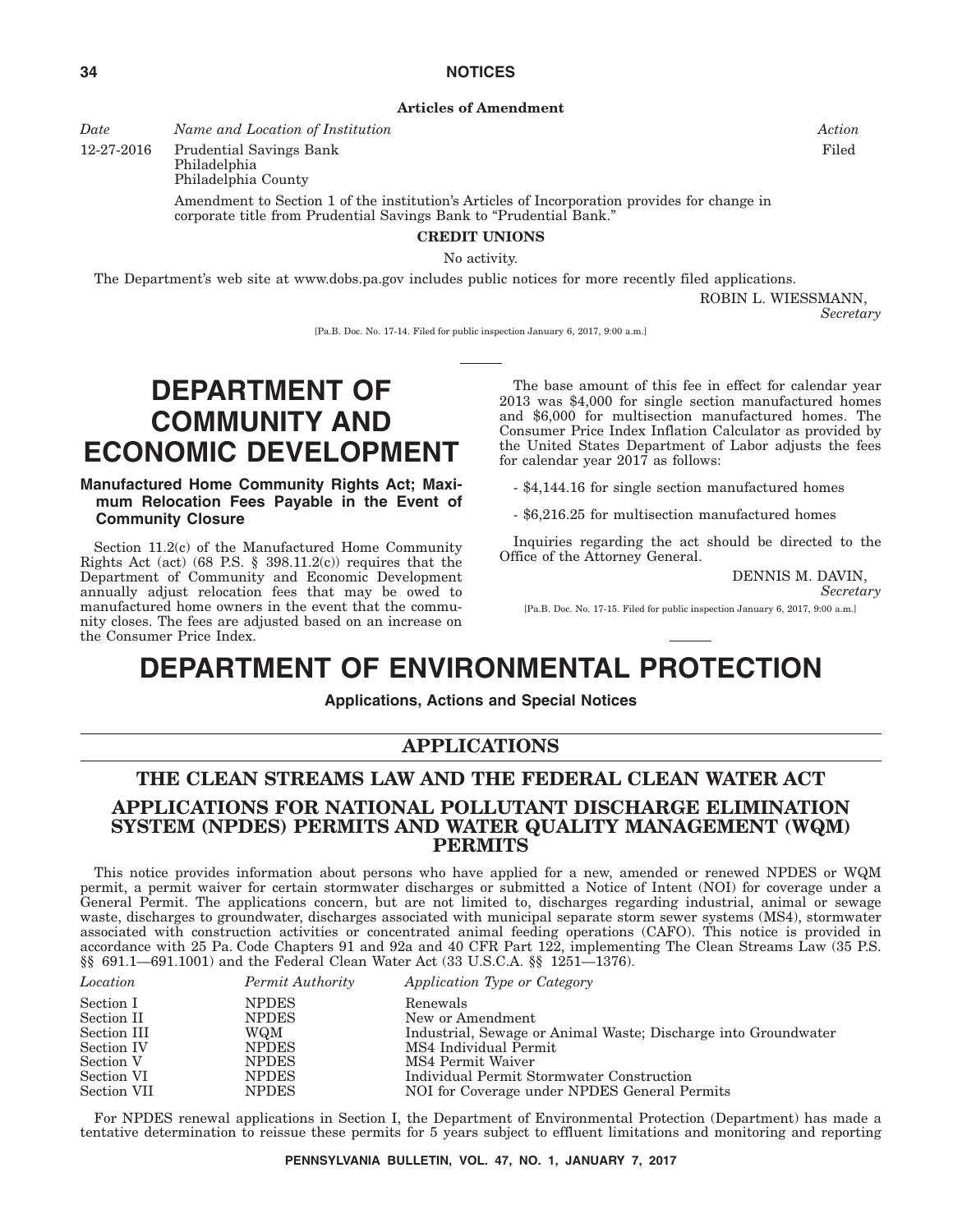#### **NOTICES 35**

requirements in their current permits, with appropriate and necessary updated requirements to reflect new and changed regulations and other requirements.

For applications for new NPDES permits and renewal applications with major changes in Section II, as well as applications for MS4 Individual Permits and Individual Stormwater Construction Permits in Sections IV and VI, the Department, based upon preliminary reviews, has made tentative determinations of proposed effluent limitations and other terms and conditions for the permit applications. In accordance with 25 Pa. Code § 92a.32(d), the proposed discharge of stormwater associated with construction activities will be managed in accordance with the requirements of 25 Pa. Code Chapter 102. These determinations are published as proposed actions for comments prior to taking final actions.

Unless indicated otherwise, the United States Environmental Protection Agency (EPA) Region III Administrator has waived the right to review or object to proposed NPDES permit actions under the waiver provision in 40 CFR 123.24(d).

Persons wishing to comment on NPDES applications are invited to submit statements to the contact office noted before the application within 30 days from the date of this public notice. Persons wishing to comment on WQM permit applications are invited to submit statements to the office noted before the application within 15 days from the date of this public notice. Comments received within the respective comment periods will be considered in the final determinations regarding the applications. A comment submittal should include the name, address and telephone number of the writer and a concise statement to inform the Department of the exact basis of a comment and the relevant facts upon which it is based.

The Department will also accept requests for public hearings on applications. A public hearing may be held if the responsible office considers the public response significant. If a hearing is scheduled, a notice of the hearing will be published in the *Pennsylvania Bulletin* and a newspaper of general circulation within the relevant geographical area. The Department will postpone its final determination until after a public hearing is held.

Persons with a disability who require an auxiliary aid, service, including TDD users, or other accommodations to seek additional information should contact the Department through the Pennsylvania AT&T Relay Service at (800) 654-5984.

#### **II. Applications for New or Expanded Facility Permits, Renewal of Major Permits and EPA Non-Waived Permit Applications**

*Southeast Region: Clean Water Program Manager, 2 East Main Street, Norristown, PA 19401. Telephone 484-250-5970.*

**PA0027154**, Sewage, SIC Code 4952, **Phoenixville Borough**, 140 Church Street, Phoenixville, PA 19460-3457. Facility Name: Phoenixville Borough STP. This existing facility is located in Phoenixville Borough, **Chester County**.

Description of Existing Activity: The application is for a renewal of an NPDES permit for an existing discharge of treated sewage from Phoenixville Borough STP.

The receiving stream(s), Schuylkill River, is located in State Water Plan watershed 3-D and is classified for Migratory Fishes and Warm Water Fishes, aquatic life, water supply and recreation. The discharge is not expected to affect public water supplies.

The proposed effluent limits for Outfall 001 are based on a design flow of 4.0 MGD.

|                                                     | Mass Units (lbs/day) |                     |                 | Concentrations $(mg/L)$ |                   |                     |  |
|-----------------------------------------------------|----------------------|---------------------|-----------------|-------------------------|-------------------|---------------------|--|
| Parameters                                          | Average<br>Monthly   | Weekly<br>Average   | Minimum         | Average<br>Monthly      | Weekly<br>Average | Instant.<br>Maximum |  |
| Flow (MGD)                                          | Report               | Report<br>Daily Max | <b>XXX</b>      | <b>XXX</b>              | <b>XXX</b>        | <b>XXX</b>          |  |
| pH(S.U.)                                            | XXX                  | XXX                 | 6.0<br>Inst Min | <b>XXX</b>              | <b>XXX</b>        | 9.0                 |  |
| Dissolved Oxygen                                    | XXX                  | <b>XXX</b>          | 5.0<br>Inst Min | Report                  | <b>XXX</b>        | <b>XXX</b>          |  |
| Carbonaceous Biochemical Oxygen<br>Demand $(CBOD5)$ |                      |                     |                 |                         |                   |                     |  |
| Nov $1 -$ Apr $30$                                  | 834                  | 1,334               | <b>XXX</b>      | 25                      | 40                | 50                  |  |
| May 1 - Oct 31                                      | 667                  | 1,000               | <b>XXX</b>      | 20.0                    | 30.0              | 40                  |  |
| Biochemical Oxygen Demand $(BOD5)$                  |                      |                     |                 |                         |                   |                     |  |
| Raw Sewage Influent                                 | Report               | <b>XXX</b>          | <b>XXX</b>      | Report                  | <b>XXX</b>        | XXX                 |  |
| Total Suspended Solids                              |                      |                     |                 |                         |                   |                     |  |
| Raw Sewage Influent                                 | Report               | <b>XXX</b>          | XXX             | Report                  | <b>XXX</b>        | <b>XXX</b>          |  |
| Total Suspended Solids                              | 1,000                | 1,500               | <b>XXX</b>      | 30                      | 45                | 60                  |  |
| Total Dissolved Solids                              | Report               | XXX                 | <b>XXX</b>      | Report                  | <b>XXX</b>        | <b>XXX</b>          |  |
| Fecal Coliform (CFU/100 ml)                         |                      |                     |                 |                         |                   |                     |  |
| Oct 1 - Apr 30                                      | XXX                  | <b>XXX</b>          | <b>XXX</b>      | 200                     | 1,000             | <b>XXX</b>          |  |
|                                                     |                      |                     |                 | Geo Mean                | Max               |                     |  |
| Ultraviolet light transmittance $(\%)$              | XXX                  | <b>XXX</b>          | Report          | XXX                     | XXX               | <b>XXX</b>          |  |
| Nitrate-Nitrite as N                                | Report               | <b>XXX</b>          | XXX             | Report                  | XXX               | <b>XXX</b>          |  |
| Total Nitrogen                                      | Report               | <b>XXX</b>          | <b>XXX</b>      | Report                  | XXX               | <b>XXX</b>          |  |
| Ammonia-Nitrogen                                    |                      |                     |                 |                         |                   |                     |  |
| Nov 1 - Apr 30                                      | 400                  | <b>XXX</b>          | XXX             | 12                      | XXX               | 24                  |  |
| May 1 - Oct 31                                      | 267                  | XXX                 | XXX             | 8                       | <b>XXX</b>        | 16                  |  |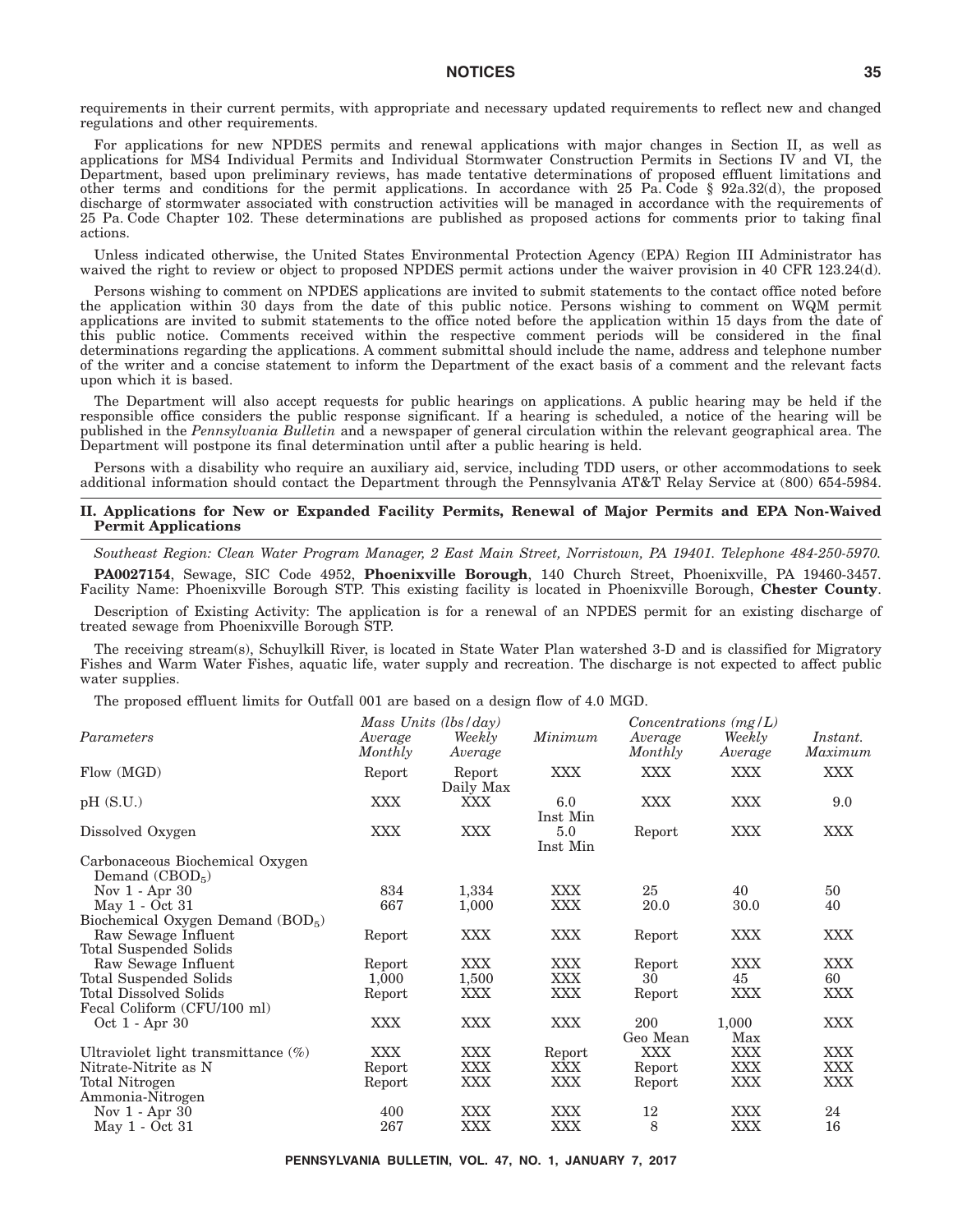#### **36 NOTICES**

|                                  | Mass Units $(lbs/day)$ |                   |            | Concentrations $(mg/L)$ |                   |                     |
|----------------------------------|------------------------|-------------------|------------|-------------------------|-------------------|---------------------|
| Parameters                       | Average<br>Monthly     | Weekly<br>Average | Minimum    | Average<br>Monthly      | Weekly<br>Average | Instant.<br>Maximum |
| Total Kjeldahl Nitrogen          | Report                 | XXX               | XXX        | Report                  | XXX               | XXX                 |
| Total Phosphorus                 | XXX                    | XXX               | XXX        | Report                  | XXX               | XXX                 |
| PCBs Dry Weather Analysis (pg/L) | XXX                    | XXX               | XXX        | Report                  | <b>XXX</b>        | XXX                 |
| (Year 1)                         |                        |                   |            | Daily Max               |                   |                     |
| PCBs Wet Weather Analysis (pg/L) | <b>XXX</b>             | <b>XXX</b>        | XXX        | Report                  | <b>XXX</b>        | XXX                 |
| (Year 1)                         |                        |                   |            | Daily Max               |                   |                     |
| Toxicity, Chronic—Ceriodaphnia   | XXX                    | XXX               | XXX        | Report                  | <b>XXX</b>        | XXX                 |
| Survival (TUc)                   |                        |                   |            | Daily Max               |                   |                     |
| Reproduction (TUc)               | XXX                    | XXX               | <b>XXX</b> | Report                  | <b>XXX</b>        | XXX                 |
|                                  |                        |                   |            | Daily Max               |                   |                     |
| Toxicity, Chronic—Pimephales     | XXX                    | XXX               | <b>XXX</b> | Report                  | <b>XXX</b>        | XXX                 |
| Survival (TUc)                   |                        |                   |            | Daily Max               |                   |                     |
| Growth (TUc)                     | XXX                    | XXX               | XXX        | Report                  | XXX               | XXX                 |
|                                  |                        |                   |            | Daily Max               |                   |                     |

The proposed effluent limits for Outfall 002 are based on a storm event.

| Parameters                                          | Mass Units (lbs/day) |                   | Minimum    | Concentrations $(mg/L)$ |                  |                            |  |
|-----------------------------------------------------|----------------------|-------------------|------------|-------------------------|------------------|----------------------------|--|
|                                                     | Average<br>Monthly   | Average<br>Weekly |            | Average<br>Monthly      | Daily<br>Maximum | <i>Instant.</i><br>Maximum |  |
| pH(S.U.)                                            |                      |                   |            |                         |                  |                            |  |
| Other Stormwater                                    | <b>XXX</b>           | XXX               | <b>XXX</b> | <b>XXX</b>              | Report           | <b>XXX</b>                 |  |
| Carbonaceous Biochemical Oxygen<br>Demand $(CBOD5)$ |                      |                   |            |                         |                  |                            |  |
| Other Stormwater                                    | XXX                  | XXX               | <b>XXX</b> | <b>XXX</b>              | Report           | XXX                        |  |
| Chemical Oxygen Demand (COD)                        |                      |                   |            |                         |                  |                            |  |
| Other Stormwater                                    | <b>XXX</b>           | <b>XXX</b>        | <b>XXX</b> | <b>XXX</b>              | Report           | <b>XXX</b>                 |  |
| <b>Total Suspended Solids</b>                       |                      |                   |            |                         |                  |                            |  |
| Other Stormwater                                    | XXX                  | <b>XXX</b>        | <b>XXX</b> | <b>XXX</b>              | Report           | <b>XXX</b>                 |  |
| Fecal Coliform (CFU/100 ml)                         |                      |                   |            |                         |                  |                            |  |
| Other Stormwater                                    | XXX                  | <b>XXX</b>        | <b>XXX</b> | <b>XXX</b>              | Report           | <b>XXX</b>                 |  |
| Total Kjeldahl Nitrogen                             |                      |                   |            |                         |                  |                            |  |
| Other Stormwater                                    | <b>XXX</b>           | <b>XXX</b>        | <b>XXX</b> | <b>XXX</b>              | Report           | <b>XXX</b>                 |  |
| Total Phosphorus                                    |                      |                   |            |                         |                  |                            |  |
| Other Stormwater                                    | XXX                  | XXX               | <b>XXX</b> | XXX                     | Report           | <b>XXX</b>                 |  |
| Iron, Dissolved                                     |                      |                   |            |                         |                  |                            |  |
| Other Stormwater                                    | $\rm XXX$            | XXX               | XXX        | XXX                     | Report           | XXX                        |  |

In addition, the permit contains the following major special conditions:

- No Stormwater in Sewers
- Obtain Necessary Property Rights
- Proper Sludge Disposal
- Chlorine Minimization
- Small Stream Discharge
- Notification of Responsible Owner
- High Flow Maintenance Plan
- Fecal Coliform Reporting
- Develop O&M Manual
- Whole Effluent Toxicity (WET)
- Requirements Applicable to Stormwater Outfalls

You may make an appointment to review the DEP files on this case by calling the File Review Coordinator at 484-250-5910.

The EPA Waiver is not in effect.

**PA0244856 A-1**, Storm Water, SIC Code 4953, **Waste Management of Fairless, LLC**, 1000 New Ford Mill Road, Morrisville, PA 19067. Facility Name: Fairless Landfill. This existing facility is located in Falls Township, **Bucks County**.

Description of Existing Activity: The application is for an NPDES permit for an existing discharge of treated Industrial Stormwater. Permit amendment to add outfall 004.

The receiving stream(s), Unnamed Tributary to Delaware River and Unnamed Tributary of Delaware River, is located in State Water Plan watershed 2-E and is classified for Migratory Fishes and Warm Water Fishes, aquatic life, water supply and recreation. The discharge is not expected to affect public water supplies.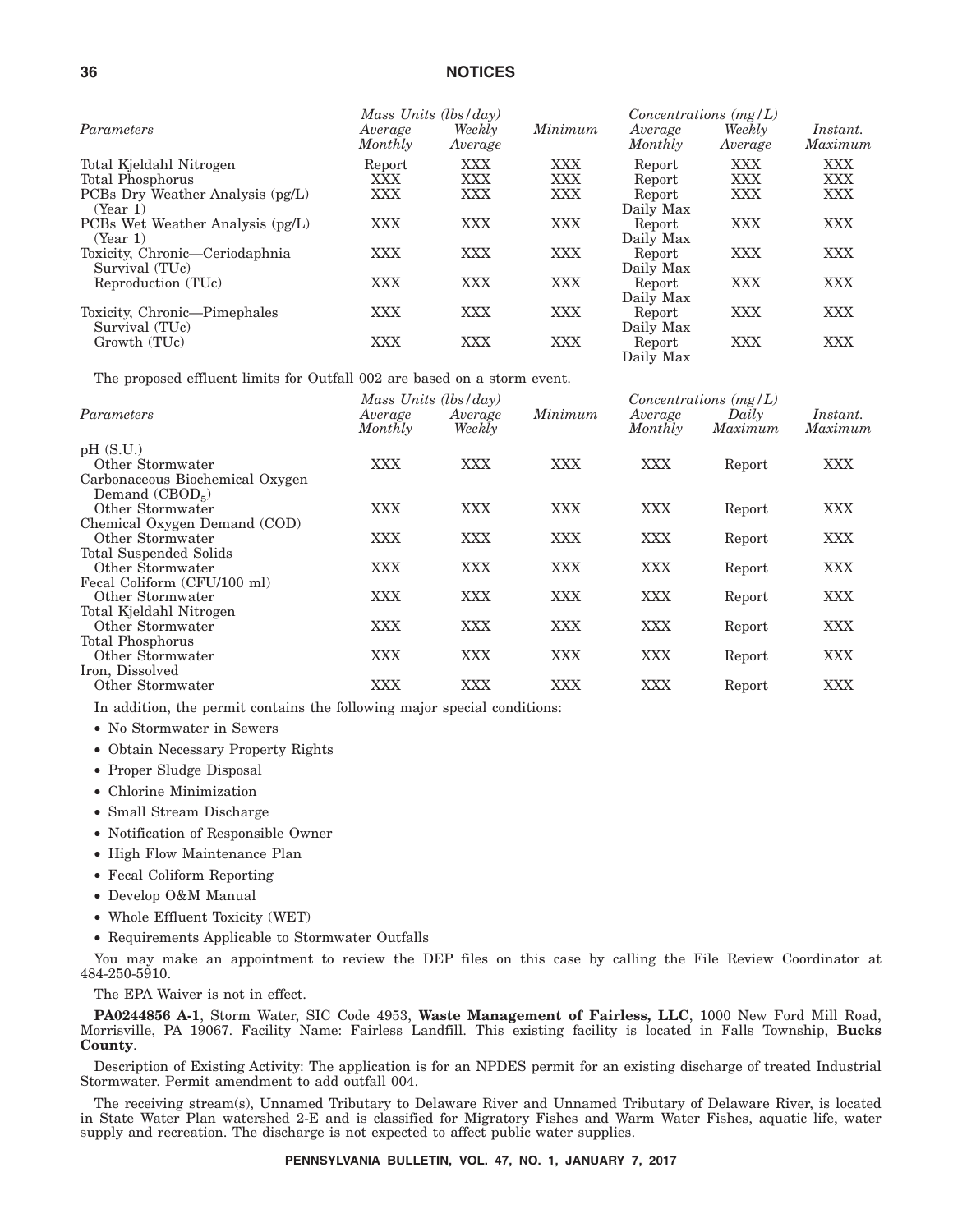The proposed effluent limits for Outfalls 001, 002, 003 and 004 are:

|                                                     |                    | Mass Units (lbs/day) |            | Concentrations $(mg/L)$ |         |                     |
|-----------------------------------------------------|--------------------|----------------------|------------|-------------------------|---------|---------------------|
| Parameters                                          | Average<br>Monthly | Average<br>Weekly    | Minimum    | Average<br>Quarterly    | Daily   | Instant.<br>Maximum |
|                                                     |                    |                      |            |                         | Maximum |                     |
| pH(S.U.)                                            | XXX                | XXX                  | XXX        | Report                  | Report  | <b>XXX</b>          |
| Color (Pt-Co Units) (Pt-Co Units)                   | XXX                | <b>XXX</b>           | <b>XXX</b> | Report                  | Report  | <b>XXX</b>          |
| Carbonaceous Biochemical Oxygen<br>Demand $(CBOD5)$ | <b>XXX</b>         | <b>XXX</b>           | <b>XXX</b> | Report                  | Report  | <b>XXX</b>          |
| Chemical Oxygen Demand (COD)                        | XXX                | XXX                  | XXX        | Report                  | Report  | XXX                 |
| Total Suspended Solids                              | XXX                | XXX                  | XXX        | Report                  | Report  | <b>XXX</b>          |
| Total Dissolved Solids                              | XXX                | <b>XXX</b>           | <b>XXX</b> | Report                  | Report  | <b>XXX</b>          |
| Oil and Grease                                      | XXX                | <b>XXX</b>           | <b>XXX</b> | Report                  | Report  | <b>XXX</b>          |
| Nitrate-Nitrite as N                                | XXX                | <b>XXX</b>           | XXX        | Report                  | Report  | <b>XXX</b>          |
| Ammonia-Nitrogen                                    | <b>XXX</b>         | <b>XXX</b>           | <b>XXX</b> | Report                  | Report  | <b>XXX</b>          |
| Arsenic, Total                                      | XXX                | <b>XXX</b>           | <b>XXX</b> | Report                  | Report  | <b>XXX</b>          |
| Barium, Total                                       | XXX                | <b>XXX</b>           | <b>XXX</b> | Report                  | Report  | XXX                 |
| Cadmium, Total                                      | XXX                | <b>XXX</b>           | <b>XXX</b> | Report                  | Report  | <b>XXX</b>          |
| Chromium, Total                                     | <b>XXX</b>         | <b>XXX</b>           | XXX        | Report                  | Report  | <b>XXX</b>          |
| Cyanide, Total                                      | XXX                | XXX                  | <b>XXX</b> | Report                  | Report  | <b>XXX</b>          |
| Iron, Dissolved                                     | <b>XXX</b>         | <b>XXX</b>           | <b>XXX</b> | Report                  | Report  | <b>XXX</b>          |
| Iron, Total                                         | XXX                | <b>XXX</b>           | <b>XXX</b> | Report                  | Report  | <b>XXX</b>          |
| Lead, Total                                         | XXX                | <b>XXX</b>           | XXX        | Report                  | Report  | <b>XXX</b>          |
| Magnesium, Dissolved                                | <b>XXX</b>         | <b>XXX</b>           | <b>XXX</b> | Report                  | Report  | <b>XXX</b>          |
| Magnesium, Total                                    | XXX                | <b>XXX</b>           | <b>XXX</b> | Report                  | Report  | <b>XXX</b>          |
| Mercury, Total                                      | XXX                | <b>XXX</b>           | XXX        | Report                  | Report  | <b>XXX</b>          |
| Selenium, Total                                     | XXX                | <b>XXX</b>           | <b>XXX</b> | Report                  | Report  | <b>XXX</b>          |
| Silver, Total                                       | <b>XXX</b>         | <b>XXX</b>           | <b>XXX</b> | Report                  | Report  | <b>XXX</b>          |
| Sulfate, Total                                      | XXX                | <b>XXX</b>           | <b>XXX</b> | Report                  | Report  | <b>XXX</b>          |
| Tritium, Total (pCi/L)                              | XXX                | <b>XXX</b>           | XXX        | Report                  | Report  | XXX                 |
| 1,4-Dioxane                                         | <b>XXX</b>         | <b>XXX</b>           | <b>XXX</b> | Report                  | Report  | <b>XXX</b>          |
| Chloride                                            | <b>XXX</b>         | <b>XXX</b>           | <b>XXX</b> | Report                  | Report  | <b>XXX</b>          |
| <b>Bromide</b>                                      | XXX                | XXX                  | <b>XXX</b> | Report                  | Report  | <b>XXX</b>          |
| Total Organic Carbon                                | <b>XXX</b>         | <b>XXX</b>           | <b>XXX</b> | Report                  | Report  | <b>XXX</b>          |

In addition, the permit contains the following major special conditions:

- Benchmark value for some parameters
- BMPs requirements

You may make an appointment to review the DEP files on this case by calling the File Review Coordinator at 484-250-5910.

The EPA Waiver is in effect.

*Northwest Region: Clean Water Program Manager, 230 Chestnut Street, Meadville, PA 16335-3481.*

**PA0264709**, Sewage, SIC Code 8800, **Suzanne Dado**, 115 Pleasant Hill Road, Harmony, PA 16037. Facility Name: Hammond SRSTP. This proposed facility is located in Conewango Township, **Warren County**.

Description of Proposed Activity: The application is for a new NPDES permit for a new discharge of treated sewage from a single family residence.

The receiving stream, an Unnamed Tributary to Jackson Run, is located in State Water Plan watershed 16-B and is classified for cold water fishes, aquatic life, water supply and recreation. The discharge is not expected to affect public water supplies.

The proposed effluent limits for Outfall 001 are based on a design flow of 0.0004 MGD.

|                                    |                    | Mass Units (lbs/day) |         |                    | Concentrations $(mg/L)$ |                     |
|------------------------------------|--------------------|----------------------|---------|--------------------|-------------------------|---------------------|
| Parameters                         | Average<br>Monthly | Average<br>Weekly    | Minimum | Average<br>Monthly | Maximum                 | Instant.<br>Maximum |
| Flow (GPD)                         | Report             | XXX                  | XXX     | XXX                | XXX                     | XXX                 |
| pH(S.U.)                           | XXX                | XXX                  | 6.0     | XXX                | 9.0                     | XXX                 |
| Total Residual Chlorine (TRC)      | XXX                | XXX                  | XXX     | Report             | XXX                     | XXX                 |
| Biochemical Oxygen Demand $(BOD5)$ | XXX                | XXX                  | XXX     | 10.0               | XXX                     | 20.0                |
| Total Suspended Solids             | XXX                | XXX                  | XXX     | 10.0               | <b>XXX</b>              | 20.0                |
| Fecal Coliform (No./100 ml)        | XXX                | XXX                  | XXX     | 200                | <b>XXX</b>              | XXX                 |
|                                    |                    |                      |         | Geo Mean           |                         |                     |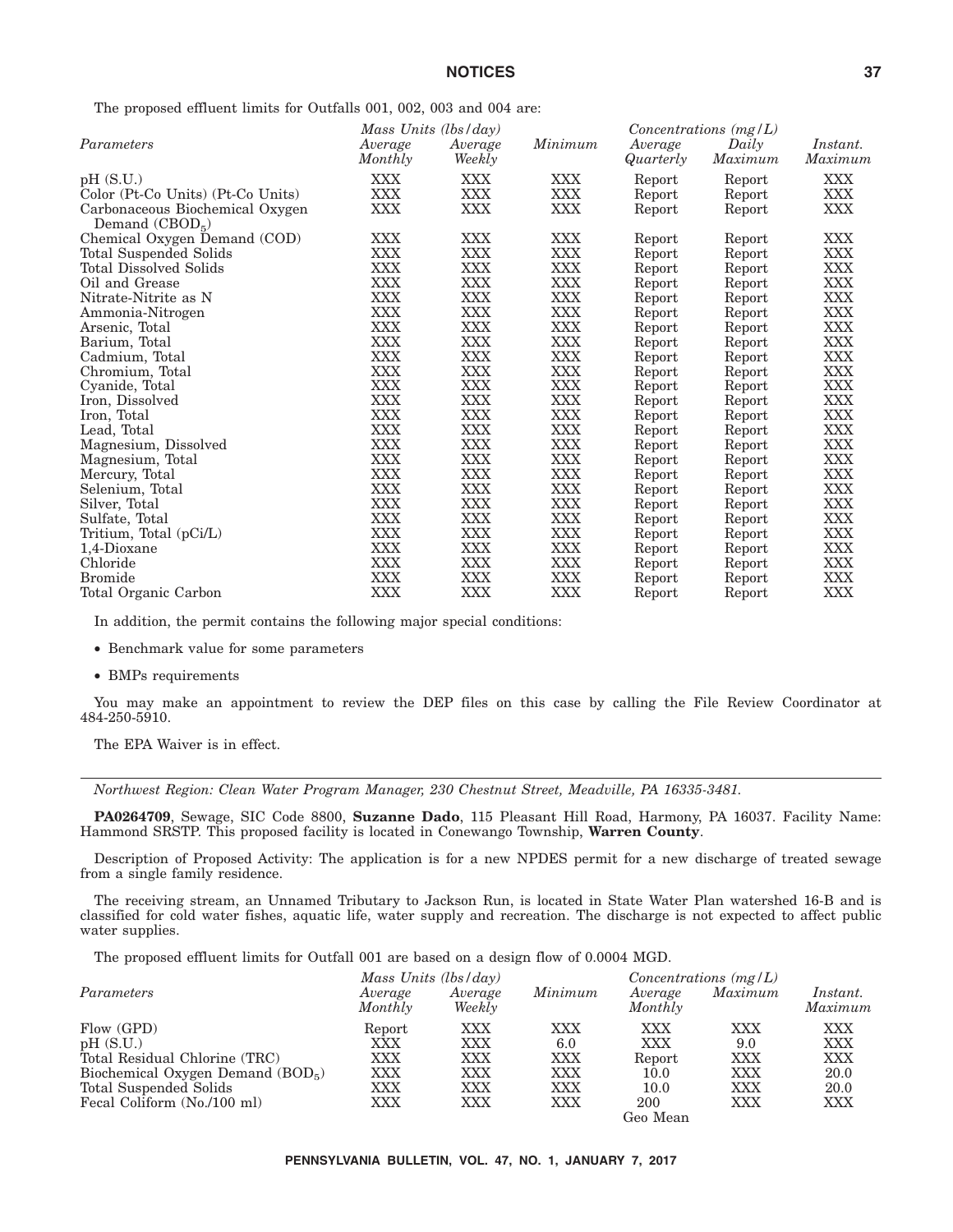In addition, the permit contains the following major special conditions:

- Prohibition of Stormwater Discharges
- Right of Way
- Department Revocation of Permit
- Septic Tank Pumping Requirement
- Abandonment of the Treatment System
- Requirement to Submit Annual Maintenance & Discharge Monitoring Reports
- Chlorine Minimization
- Solids Handling

You may make an appointment to review the DEP files on this case by calling the File Review Coordinator at 814-332-6340.

The EPA Waiver is in effect.

### **III. WQM Industrial Waste and Sewerage Applications under The Clean Streams Law**

*Northwest Region: Clean Water Program Manager, 230 Chestnut Street, Meadville, PA 16335-3481.*

**WQM Permit No. WQG01251610**, Sewage, **Crystal & Richard Pratt**, 12446 Sulphur Springs Road, North East, PA 16412.

This proposed facility is located in North East Township, **Erie County**.

Description of Proposed Action/Activity: Single Residence Sewage Treatment Plant.

### **VI. NPDES Individual Permit Applications for Discharges of Stormwater Associated with Construction Activities**

*Southeast Region: Waterways & Wetlands Program Manager, 2 East Main Street, Norristown, PA 19401. Telephone 484-250-5160. NPDES Applicant Name & Receiving*

| , , , <i>, , , ,</i> , ,<br>Permit No. | $\lambda$<br><i>Address</i>                                                                                              | County       | Municipality            | 1000000005<br>Water/Use    |
|----------------------------------------|--------------------------------------------------------------------------------------------------------------------------|--------------|-------------------------|----------------------------|
| PAD150004                              | Immaculata University<br>1145 King Road<br>Immaculata, PA 19345                                                          | Chester      | East Whiteland Township | Valley Creek<br>EV         |
| PAD510005                              | Hightop Washington LLC<br>1845 Washington Street<br>Suite 1500<br>Philadelphia, PA 19103                                 | Philadelphia | City of Philadelphia    | Delaware Estuary<br>WWF-MF |
| PAI014616002                           | Renaissance Land Associates II, Montgomery<br>LP<br>2701 Renaissance Boulevard<br>4th Floor<br>King of Prussia, PA 19406 |              | Upper Merion Township   | Matsunk Creek<br>WWF       |

*Northeast Region: Waterways and Wetlands Program Manager, 2 Public Square, Wilkes-Barre, PA 18701-1915.*

*Northampton County Conservation District, 14 Gracedale Avenue Greystone Bldg., Nazareth, PA 18064-9211.*

| <b>NPDES</b><br>Permit No. | Applicant Name &<br><i>Address</i>                                                                            | County      | Municipality            | Receiving<br>Water/Use                                          |
|----------------------------|---------------------------------------------------------------------------------------------------------------|-------------|-------------------------|-----------------------------------------------------------------|
| PAD480005                  | LURRS<br>Attn: Mr. Mark Leuthe<br>499 Riverview Drive<br>Walnutport, PA 18088                                 | Northampton | Lehigh Township         | Bertsch Creek<br>(CWF, MF)<br>EV Wetlands                       |
| PAD480004                  | Keystone Food Products, Inc.<br>Attn: Bill Corriere<br>P.O. Box 326<br>3767 Hecktown Road<br>Easton, PA 18042 | Northampton | Lower Nazareth Township | Bushkill Creek<br>$(HQ-CWF, MF)$<br>Shoeneck Creek<br>(CWF, MF) |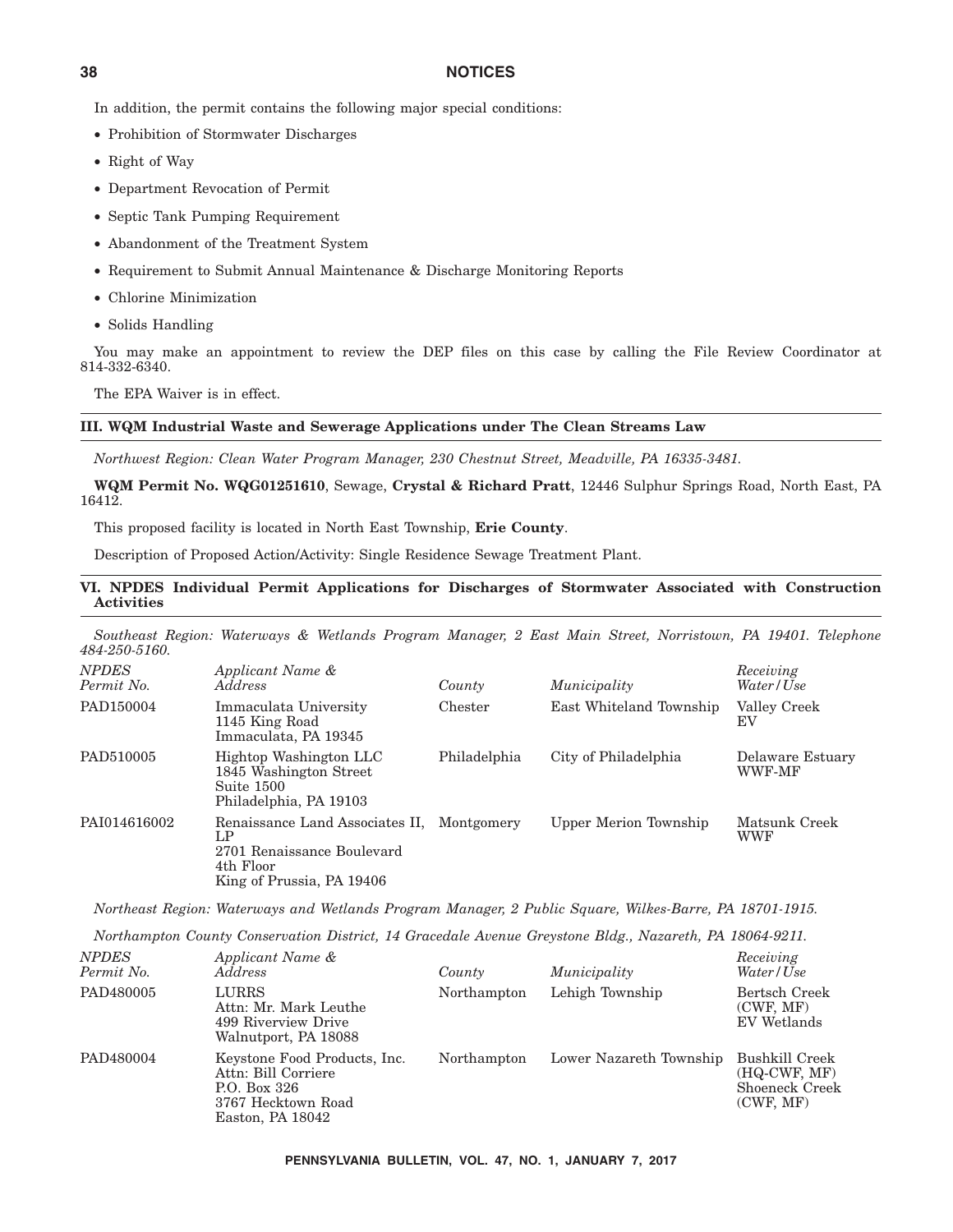*Southcentral Region: Waterways & Wetlands Program, 909 Elmerton Avenue, Harrisburg, PA 17110-8200, Nathan Crawford, Section Chief, 717.705.4802.*

| Permit #       | Applicant Name &<br>Address                                               | County  | Municipality         | Receiving<br>Water/Use                                                  |
|----------------|---------------------------------------------------------------------------|---------|----------------------|-------------------------------------------------------------------------|
| PAG02002216027 | Londonderry Township<br>783 S. Gevers Church Road<br>Middletown, PA 17057 | Dauphin | Londonderry Township | 4 UNT Susquehanna<br>River<br>(WWF)<br>2 UNT Conewago<br>Creek<br>(TSF) |

*Northcentral Region: Waterways & Wetlands Program Manager, 208 West Third Street, Williamsport, PA 17701, 570.327.3574.*

*Centre County Conservation District: 414 Holmes Avenue, Suite 4, Bellefonte, PA 16823, (814) 355-6817.*

| <i>NPDES</i><br>Permit No. | Applicant Name &<br><i>Address</i>                          | County      | Municipality | Receiving<br>Water/Use                            |
|----------------------------|-------------------------------------------------------------|-------------|--------------|---------------------------------------------------|
| PAD140008                  | Potter Township<br>124 Short Road<br>Spring Mills, PA 16875 | Centre Cnty | Potter Twp   | Potter Run<br>CWF. MF<br>Sinking Creek<br>CWF. MF |

## **STATE CONSERVATION COMMISSION**

### **PROPOSED NUTRIENT MANAGEMENT PLANS RELATED TO APPLICATIONS FOR NPDES PERMITS FOR CAFOs**

This notice provides information about agricultural operations that have submitted nutrient management plans (NMPs) for approval under 3 Pa.C.S. Chapter 5 and that have or anticipate submitting applications for new, amended or renewed NPDES permits, or Notices of Intent (NOIs) for coverage under a general permit, for CAFOs, under 25 Pa. Code Chapter 92a. This notice is provided in accordance with 25 Pa. Code Chapter 92a and 40 CFR Part 122, implementing The Clean Streams Law and the Federal Clean Water Act.

Based upon preliminary reviews, the State Conservation Commission (SCC) or County Conservation Districts (CCD) working under a delegation agreement with the SCC have completed an administrative review of NMPs described. These NMPs are published as proposed plans for comment prior to taking final actions. The NMPs are available for review at the CCD office for the county where the agricultural operation is located. A list of CCD office locations is available at http://www.nacdnet.org/about/districts/directory/pa.phtml or can be obtained from the SCC at the office address listed or by calling (717) 787-8821.

Persons wishing to comment on an NMP are invited to submit a statement outlining their comments on the plan to the CCD, with a copy to the SCC for each NMP, within 30 days from the date of this public notice. Comments received within the respective comment periods will be considered in the final determinations regarding the NMPs. Comments should include the name, address and telephone number of the writer and a concise statement to inform the SCC of the exact basis of the comments and the relevant facts upon which they are based. Comments should be sent to the SCC, Agriculture Building, Room 310, 2301 North Cameron Street, Harrisburg, PA 17110.

Persons with a disability who require an auxiliary aid, service, including TDD users or other accommodations to seek additional information should contact the SCC through the Pennsylvania AT&T Relay Service at (800) 654-5984.

### **APPLICATIONS**

### **NUTRIENT MANAGEMENT PLAN—PUBLIC NOTICE SPREADSHEET**

*Special*

| Agricultural Operation<br>Name and Address                                          | County     | Total<br>Acres | Animal<br>Equivalent<br>Units | Animal<br>Type    | $\Omega$ bectut<br>Protection<br>Waters (HQ<br>or EV or NA | Renewal / New |
|-------------------------------------------------------------------------------------|------------|----------------|-------------------------------|-------------------|------------------------------------------------------------|---------------|
| Peach Glen Farms, LLC<br>Gary Pariseau<br>367 Georgetown Road<br>Gardners, PA 17324 | Cumberland |                | 546.54                        | Swine.<br>Turkeys | Tagg Run,<br>HQ                                            | Renewal       |
| Brian Hummer<br>501 Columbia Hill Rd.<br>Danville, PA 17821                         | Montour    | 56.6           | 382.37                        | Turkeys           | NA                                                         | <b>New</b>    |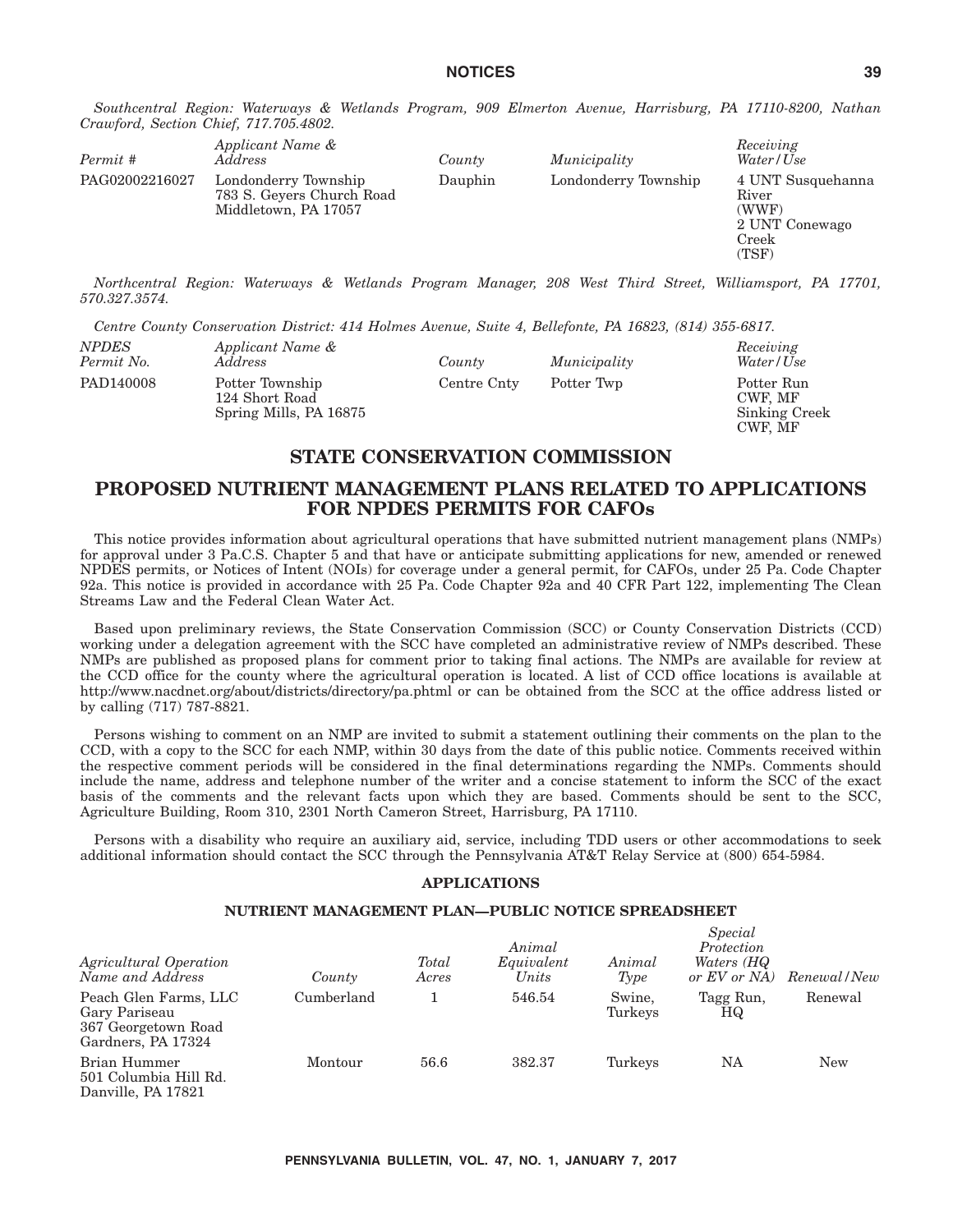### **PUBLIC WATER SUPPLY (PWS) PERMITS**

Under the Pennsylvania Safe Drinking Water Act (35 P.S. §§ 721.1—721.17), the following parties have applied for PWS permits to construct or substantially modify public water systems.

Persons wishing to comment on permit applications are invited to submit statements to the office listed before the application within 30 days of this public notice. Comments received within this 30-day comment period will be considered in the formulation of the final determinations regarding an application. A comment should include the name, address and telephone number of the writer and a concise statement to inform the Department of the exact basis of a comment and the relevant facts upon which it is based. A public hearing may be held after consideration of comments received during the 30-day public comment period.

Following the comment period, the Department will make a final determination regarding the proposed permit. Notice of this final determination will be published in the *Pennsylvania Bulletin* at which time this determination may be appealed to the Environmental Hearing Board.

The permit application and related documents are on file at the office listed before the application and available for public review. Arrangements for inspection and copying information should be made with the office listed before the application.

Persons with a disability that require an auxiliary aid, service or other accommodations to participate during the 30-day public comment period should contact the office listed before the application. TDD users may contact the Department through the Pennsylvania AT&T Relay Service at (800) 654-5984.

#### **SAFE DRINKING WATER**

**Applications Received Under the Pennsylvania Safe Drinking Water Act**

*Southeast Region: Safe Drinking Water Supply Management Program Manager, 2 East Main Street, Norristown, PA 19401.*

**Permit No. 0916524,** Public Water Supply.

|                                                                |                                                                                                                                                           | $^{u}$ ger, 400 muterpolit Drive, Futsourgh, IA 10222-41 |                                                          |  |  |
|----------------------------------------------------------------|-----------------------------------------------------------------------------------------------------------------------------------------------------------|----------------------------------------------------------|----------------------------------------------------------|--|--|
| Applicant<br>Doylestown Township<br><b>Municipal Authority</b> |                                                                                                                                                           | <b>Permit No. 5616506, Public Water Supply.</b>          |                                                          |  |  |
| Township                                                       | Doylestown                                                                                                                                                | Applicant                                                | <b>Confluence Borough</b><br><b>Municipal Authority</b>  |  |  |
| County                                                         | Bucks                                                                                                                                                     |                                                          | 711 Logan Place                                          |  |  |
| Responsible Official                                           | Richland E. John                                                                                                                                          |                                                          | Confluence, PA 15424                                     |  |  |
|                                                                | 425 Wells Road                                                                                                                                            | [Township or Borough]                                    | Lower Turkeyfoot Borough                                 |  |  |
|                                                                | Doylestown, PA 18901                                                                                                                                      | Responsible Official                                     | Ed Nace, Operator                                        |  |  |
| Type of Facility                                               | <b>PWS</b>                                                                                                                                                |                                                          | Confluence Borough Municipal                             |  |  |
| <b>Consulting Engineer</b>                                     | S.C. Engineers, Inc.<br>P.O. Box 407<br>Fort Washington, PA 19034                                                                                         |                                                          | Authority<br>711 Logan Place<br>Confluence, PA 15424     |  |  |
| <b>Application Received</b>                                    | December 2, 2016                                                                                                                                          | Type of Facility                                         | Water system                                             |  |  |
| Date                                                           |                                                                                                                                                           | <b>Consulting Engineer</b>                               | CME Engineering, LP                                      |  |  |
| Description of Action                                          | Construction Permit application<br>for upgrading existing Ridings<br>Wells having increase capacity of<br>Well NW-5 and improve<br>disinfection facility. |                                                          | 165 East Union Street<br>Suite 100<br>Somerset, PA 15501 |  |  |
|                                                                |                                                                                                                                                           | Application Received<br>Date                             | December 15, 2016                                        |  |  |

*Northeast Region: Safe Drinking Water Program Manager, 2 Public Square, Wilkes-Barre, PA 18701-1915.*

**Application No. 5416503MA,** Public Water Supply.

| Applicant                           | Aqua PA, Inc.<br>1 Aqua Way<br>White Haven, PA 18661                                                   |
|-------------------------------------|--------------------------------------------------------------------------------------------------------|
| [Township or Borough]               | East Union Township<br><b>Schuylkill County</b>                                                        |
| Responsible Official                | Patrick R. Burke, PE<br>Aqua PA, Inc.<br>204 E. Sunbury Street<br>Shamokin, PA 17872                   |
| Type of Facility                    | <b>PWS</b>                                                                                             |
| <b>Consulting Engineer</b>          | Steven C. Roselle, PE<br>GHD<br>1240 North Mountain Road<br>Harrisburg, PA 17112<br>$(814) 643 - 8260$ |
| <b>Application Received</b><br>Date | 12/16/2016                                                                                             |
| Description of Action               | Construction of a new<br>transmission main.                                                            |
|                                     | <b>Application No. 5216503, Public Water Supply.</b>                                                   |
| Applicant                           | <b>PA American Water</b><br>800 W. Hershey Park Drive<br>Hershey, PA 17033                             |
| [Township or Borough]               | Westfall Township<br><b>Pike County</b>                                                                |
| Responsible Official                | Mr. David Kaufman<br>Vice President-Engineering                                                        |
| Type of Facility                    | <b>Public Water Supply</b>                                                                             |
| <b>Consulting Engineer</b>          | Mr. Daniel Rickard, PE<br>PA American Water Company<br>2699 Stafford Avenue<br>Scranton, PA 18505      |
| <b>Application Received</b>         | 12/20/2016                                                                                             |
| Description of Action               | Construction of new Well No. 5A<br>as a replacement for existing                                       |

*Southwest Region: Safe Drinking Water Program Manager, 400 Waterfront Drive, Pittsburgh, PA 15222-4745.*

Well No. 5.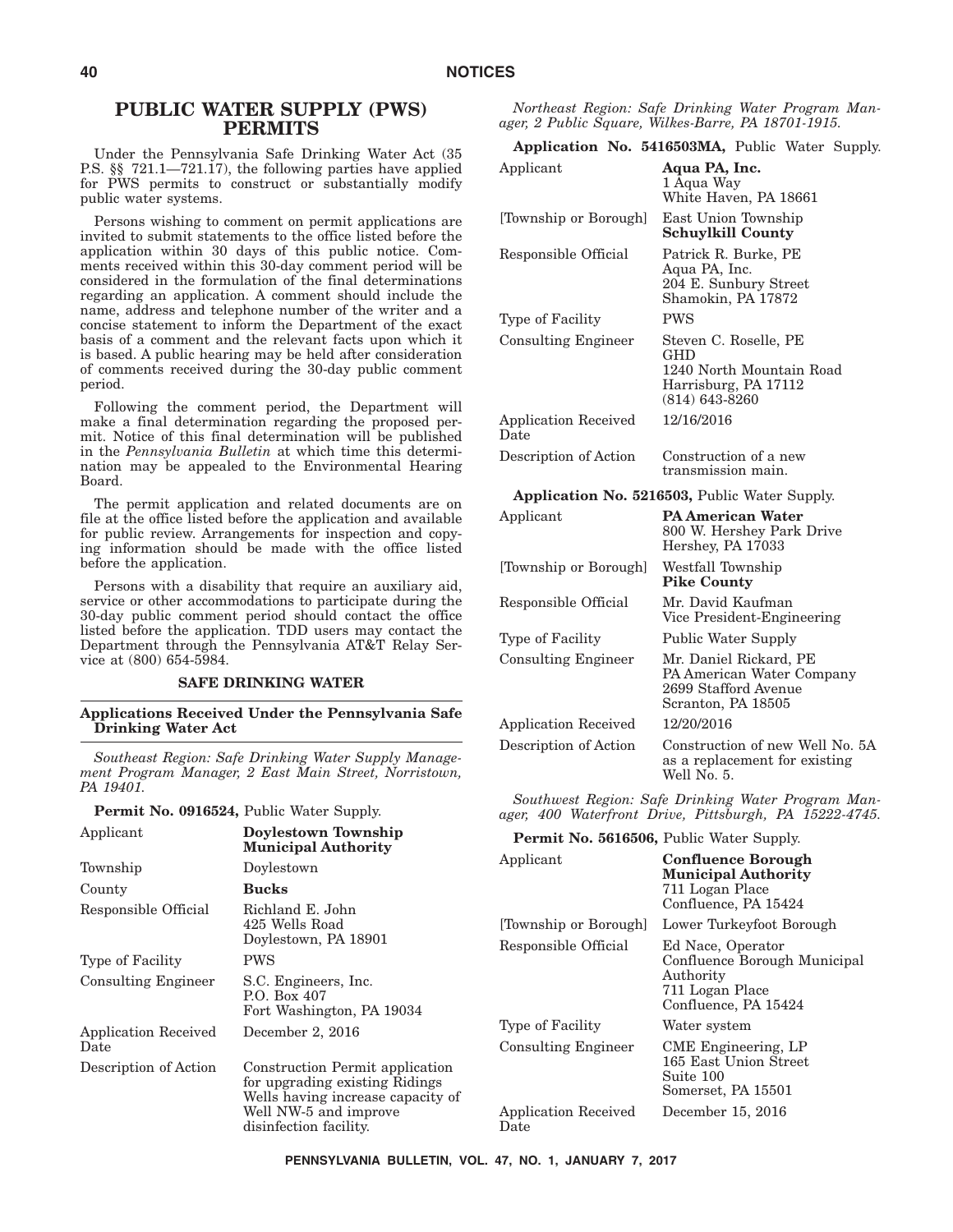| Description of Action                                    | Relocation of the corrosion<br>control chemical feed.                                                 | Description of Action<br>Installation of a new water<br>storage tank with mixing system                     |                                                                         |  |  |  |
|----------------------------------------------------------|-------------------------------------------------------------------------------------------------------|-------------------------------------------------------------------------------------------------------------|-------------------------------------------------------------------------|--|--|--|
|                                                          | Application No. 2616510, Public Water Supply.                                                         |                                                                                                             | which will replace the existing<br>Uniontown water storage tank.        |  |  |  |
| Applicant                                                | <b>Municipal Authority of</b><br><b>Westmoreland County</b>                                           | <b>MINOR AMENDMENT</b><br>Applications Received Under the Pennsylvania Safe<br><b>Drinking Water Act</b>    |                                                                         |  |  |  |
|                                                          | 124 Park & Pool Road<br>New Stanton, PA 15672                                                         |                                                                                                             |                                                                         |  |  |  |
| [Township or Borough]<br>Responsible Official            | Dunbar Township<br>Michael Kukura, Resident                                                           | Southwest Region: Water Supply Management Program                                                           |                                                                         |  |  |  |
| Manager<br>Municipal Authority of<br>Westmoreland County |                                                                                                       | Manager, 400 Waterfront Drive, Pittsburgh, PA 15222-<br>4745.<br>Application No. 0414505GWR-returned, Minor |                                                                         |  |  |  |
|                                                          | 124 Park & Pool Road<br>New Stanton, PA 15672                                                         | Amendment.                                                                                                  |                                                                         |  |  |  |
| Type of Facility                                         | Water system                                                                                          | Applicant                                                                                                   | <b>Lakeview Personal Care</b><br>498 Lisbon Road                        |  |  |  |
| <b>Consulting Engineer</b>                               | Municipal Authority of<br>Westmoreland County                                                         |                                                                                                             | Darlington, PA 16115                                                    |  |  |  |
|                                                          | 124 Park & Pool Road<br>New Stanton, PA 15672                                                         | [Township or Borough]<br>Responsible Official                                                               | Ohioville Borough<br>Eric Trehar, Administrator                         |  |  |  |
| <b>Application Returned</b><br>Date                      | December 8, 2016                                                                                      |                                                                                                             | Lakeview Personal Care<br>498 Lisbon Road<br>Darlington, PA 16115       |  |  |  |
| Description of Action                                    | Switch between the existing<br>potassium permanganate and                                             | Type of Facility                                                                                            | Water system                                                            |  |  |  |
|                                                          | sodium permanganate.                                                                                  | <b>Consulting Engineer</b>                                                                                  |                                                                         |  |  |  |
|                                                          | <b>Application No. 3216509, Public Water Supply.</b>                                                  | <b>Application Returned</b><br>Date                                                                         | December 20, 2016                                                       |  |  |  |
| Applicant                                                | <b>Indiana County Municipal</b><br><b>Services Authority</b><br>602 Kolter Drive<br>Indiana, PA 15701 | Description of Action                                                                                       | Demonstration of 4-log<br>treatment for groundwater<br>sources.         |  |  |  |
| [Township or Borough]                                    | Canoe Township                                                                                        |                                                                                                             | Application No. 0407507-T1-returned, Minor                              |  |  |  |
| Responsible Official                                     | Michael Duffalo, Executive<br>Director                                                                | Amendment.<br>Applicant                                                                                     | <b>Lakeview Personal Care</b>                                           |  |  |  |
| Type of Facility                                         | Water system                                                                                          |                                                                                                             | 498 Lisbon Road<br>Darlington, PA 16115                                 |  |  |  |
| <b>Consulting Engineer</b>                               | Gibson-Thomas Engineering Co.,<br>lnc.                                                                | [Township or Borough]                                                                                       | Ohioville Borough                                                       |  |  |  |
|                                                          | 1004 Ligonier Street<br>PO Box 853<br>Latrobe, PA 15650                                               | Responsible Official                                                                                        | Eric Trehar, Administrator<br>Lakeview Personal Care<br>498 Lisbon Road |  |  |  |
| <b>Application Returned</b><br>Date                      | December 16, 2016                                                                                     | Type of Facility                                                                                            | Darlington, PA 16115<br>Water system                                    |  |  |  |
| Description of Action                                    | Painting and installation of a                                                                        | <b>Consulting Engineer</b>                                                                                  |                                                                         |  |  |  |
|                                                          | mixing system at the Rossiter<br>water storage tank.                                                  | <b>Application Returned</b><br>Date                                                                         | December 20, 2016                                                       |  |  |  |
|                                                          | <b>Application No. 3216510, Public Water Supply.</b>                                                  | Description of Action                                                                                       | Transfer of the water system                                            |  |  |  |
| Applicant                                                | <b>Indiana County Municipal</b><br><b>Services Authority</b><br>602 Kolter Drive                      |                                                                                                             | from Outlook Pointe Commons to<br>Lakeview Personal Care.               |  |  |  |
|                                                          | Indiana, PA 15701                                                                                     |                                                                                                             | Application No. 6516514MA, Minor Amendment.                             |  |  |  |
| [Township or Borough]                                    | Green Township                                                                                        | Applicant                                                                                                   | <b>Municipal Authority of</b><br><b>Westmoreland County</b>             |  |  |  |
| Responsible Official                                     | Michael Duffalo, Executive<br>Director                                                                |                                                                                                             | 124 Park & Pool Road<br>New Stanton, PA 15672                           |  |  |  |
| Type of Facility                                         | Water system                                                                                          | [Township or Borough]                                                                                       | Penn Township                                                           |  |  |  |
| <b>Consulting Engineer</b>                               | Gibson-Thomas Engineering Co.,<br>lnc.<br>1004 Ligonier Street                                        | Responsible Official                                                                                        | Michael Kukura, Resident<br>Manager<br>Municipal Authority of           |  |  |  |
|                                                          | PO Box 853<br>Latrobe, PA 15650                                                                       |                                                                                                             | Westmoreland County<br>124 Park & Pool Road<br>New Stanton, PA 15672    |  |  |  |
| Application Returned<br>Date                             | December 16, 2016                                                                                     | Type of Facility                                                                                            | Water system                                                            |  |  |  |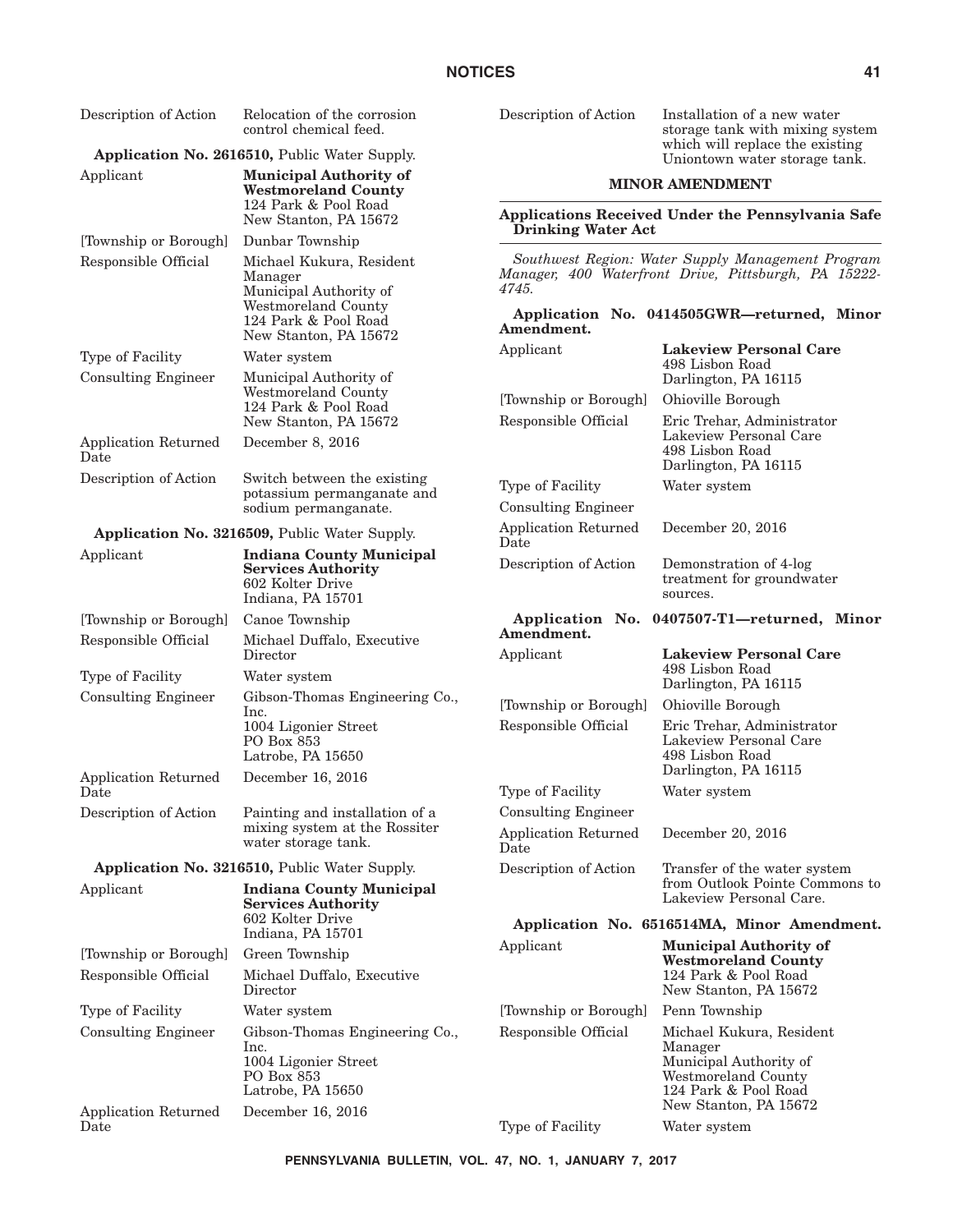| <b>Consulting Engineer</b>          | Municipal Authority of<br>Westmoreland County<br>124 Park & Pool Road<br>New Stanton, PA 15672                                         |
|-------------------------------------|----------------------------------------------------------------------------------------------------------------------------------------|
| <b>Application Received</b><br>Date | December 19, 2016                                                                                                                      |
| Description of Action               | Installation of approximately<br>2,200 feet of waterline to serve<br>the Sterling Oaks Development.                                    |
|                                     | Application No. 0416507MA, Minor Amendment.                                                                                            |
| Applicant                           | <b>Creswell Heights Joint</b><br>Authority<br>3961 Jordan Street<br>PO Box 301<br>South Heights, PA 15081                              |
| [Township or Borough]               | South Heights Borough                                                                                                                  |
| Responsible Official                | Daniel J. Losco, General<br>Manager<br>Creswell Heights Joint Authority<br>3961 Jordan Street<br>PO Box 301<br>South Heights, PA 15081 |
| Type of Facility                    | Water system                                                                                                                           |
| <b>Consulting Engineer</b>          | KLH Engineers, Inc.<br>5173 Campbells Run Road<br>Pittsburgh, PA 15205                                                                 |
| <b>Application Received</b><br>Date | December 14, 2016                                                                                                                      |
| Description of Action               | Installation of back pressure<br>altitude valve at the Harper and<br>Longview booster stations.                                        |

### **WATER ALLOCATIONS**

**Applications received under the act of June 24, 1939 (P.L. 842, No.365) (35 P.S. §§ 631—641) relating to the Acquisition of Rights to Divert Waters of the Commonwealth**

*Southwest Region: Water Supply Management Program Manager, 400 Waterfront Drive, Pittsburgh, PA 15222- 4745.*

**WA30-587H, Water Allocations. Southwestern Pennsylvania Water Authority**, 1442 Jefferson Road, Jefferson, PA 15344, **Greene County**. The applicant a service area expansion to include Monongahela Township, Greensboro Borough, Jackson Township and Morris Township, all located in Greene County, to their current water allocation permit.

### **LAND RECYCLING AND ENVIRONMENTAL REMEDIATION UNDER ACT 2, 1995**

**PREAMBLE 1**

**Acknowledgment of Notices of Intent to Remediate Submitted under the Land Recycling and Environmental Remediation Standards Act (35 P.S. §§ 6026.101—6026.907)**

Sections 302—305 of the Land Recycling and Environmental Remediation Standards Act (act) (35 P.S. §§ 6026.302—6026.305) require the Department to publish in the *Pennsylvania Bulletin* an acknowledgment noting receipt of Notices of Intent to Remediate. An acknowledgment of the receipt of a Notice of Intent to

Remediate is used to identify a site where a person proposes to, or has been required to, respond to a release of a regulated substance at a site. A person intending to use the background standard, Statewide health standard, the site-specific standard or intend to remediate a site as a special industrial area shall file a Notice of Intent to Remediate with the Department. A Notice of Intent to Remediate filed with the Department provides a brief description of the location of the site, a list of known or suspected contaminants at the site, the proposed remediation measures for the site and a description of the intended future use of the site. A person who demonstrates attainment of one or a combination of cleanup standards or receives approval of a special industrial area remediation identified under the act will be relieved of further liability for the remediation of the site for contamination identified in reports submitted to and approved by the Department. Furthermore, the person shall not be subject to citizen suits or other contribution actions brought by responsible persons not participating in the remediation.

Under sections  $304(n)(1)(ii)$  and  $305(c)(2)$  of the act, there is a 30-day public and municipal comment period for sites proposed for remediation using a site-specific standard, in whole or in part, and for sites remediated as a special industrial area. This period begins when a summary of the Notice of Intent to Remediate is published in a newspaper of general circulation in the area of the site. For the following site, proposed for remediation to a site-specific standard or as a special industrial area, the municipality, within which the site is located, may request to be involved in the development of the remediation and reuse plans for the site if the request is made within 30 days of the date specified as follows. During this comment period, the municipality may request that the person identified as the remediator of the site develop and implement a public involvement plan. Requests to be involved and comments should be directed to the remediator of the site.

For further information concerning the content of a Notice of Intent to Remediate, contact the environmental cleanup program manager in the Department regional office listed before the notice. If information concerning this acknowledgment is required in an alternative form, contact the community relations coordinator at the appropriate regional office. TDD users may telephone the Department through the Pennsylvania AT&T Relay Service at (800) 654-5984.

The Department has received the following Notices of Intent to Remediate:

*Southwest Region: Environmental Cleanup & Brownfield Development Program Manager, 400 Waterfront Drive, Pittsburgh, PA 15222-4745.*

**Forest Hills Transfer** (former CA Walters Transfer), 740 Stanton Street, Southwest Greensburg Borough, **Westmoreland County**. Cribbs and Associates, Inc., P.O. Box 44 Delmont, PA 15626 on behalf of Forest Hills Transfer, 2101 Ardmore Boulevard, Pittsburgh, PA 15221 has submitted a Notice of Intent to Remediate (NIR) to meet the non-residential Statewide Health standard concerning site soils and groundwater contaminated with benzene, ethylbenzene, naphthalene, 1,2,4 & 1,2,5- Trimethylbenzene. The intended future use of the property is non-residential. Notice of the NIR was published in the *Tribune-Review* on November 24, 2016.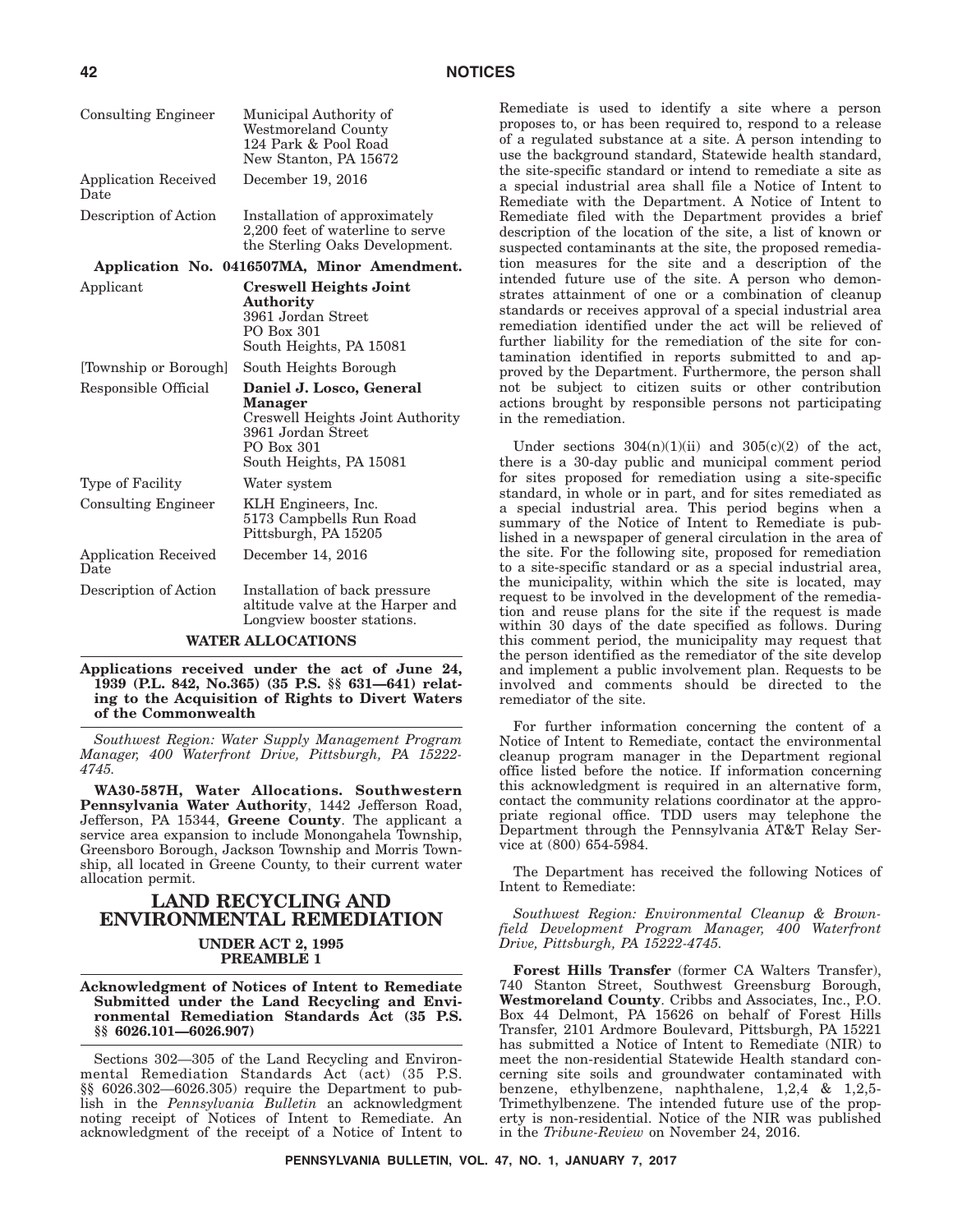### **OPERATE WASTE PROCESSING OR DISPOSAL AREA OR SITE**

#### **Application(s) received Under the Solid Waste Management Act, the Municipal Waste Planning, Recycling and Waste Reduction Act and Regulations to Operate Solid Waste Processing or Disposal Area or Site.**

*Northwest Region: Regional Solid Waste Manager, 230 Chestnut Street, Meadville, PA 16335-3481.*

**Permit Application No. 100403. Seneca Landfill, Inc.**, 421 Hartmann Road, Evans City, PA 16033; Jackson Township, **Butler County**. A major permit modification to the existing municipal waste. This application is a major modification to consolidate the existing Seneca Transfer Station and existing municipal waste landfill permits into one permit. The application was submitted to the DEP on April 30, 2014. Notices of the submission were printed in *The Butler Eagle*, a local newspaper, on April 27th, May 4th, and May 11th 2014.

Persons interested in commenting on the permit may contact John Guth, Program Manager, Northwest Regional Office, 230 Chestnut Street, Meadville, PA 16335 (814) 332-6848. TDD users may contact the Department through the Pennsylvania AT&T Relay Service, (800) 654-5984. Public comments must be submitted within 60 days of this notice and may recommend revisions to, and approval or denial of the application.

### **AIR QUALITY PLAN APPROVAL AND OPERATING PERMIT APPLICATIONS**

The Department has developed an ''integrated'' plan approval, State Operating Permit and Title V Operating Permit program. This integrated approach is designed to make the permitting process more efficient for the Department, the regulated community and the general public. This approach allows the owner or operator of a facility to submit permitting documents relevant to its application for all sources related to a facility or a proposed project, affords an opportunity for public input, and provides for a decision on the issuance of the necessary permits.

The Department received applications for Plan Approvals or Operating Permits from the following facilities.

Copies of the application, the Department's analysis, all pertinent documents used in the evaluation of the application and subsequently prepared proposed plan approvals/operating permits are available for public review during normal business hours at the appropriate Department Regional Office. Appointments for scheduling a review must be made by calling the appropriate Department Regional Office. The address and phone number of the Regional Office is listed before the application notices.

Persons wishing to file a written protest or provide comments or additional information, which they believe should be considered prior to the issuance of a permit, may submit the information to the Department's Regional Office. A 30-day comment period from the date of this publication will exist for the submission of comments, protests and information. Each submission must contain the name, address and telephone number of the person submitting the comments, identification of the proposed Plan Approval/Operating Permit including the permit number and a concise statement regarding the relevancy of the information or objections to issuance of the permit.

A person wishing to request a hearing may do so during the 30-day comment period. A public hearing may be held, if the Department, in its discretion, decides that a hearing is warranted based on the information received. Persons submitting comments or requesting a hearing will be notified of the decision to hold a hearing by publication in the newspaper, the *Pennsylvania Bulletin* or by telephone, when the Department determines this type of notification is sufficient. Requests for a public hearing and any relevant information should be directed to the appropriate Department Regional Office.

Permits issued to the owners or operators of sources subject to 25 Pa. Code Chapter 127, Subchapter D or E, or located within a Title V facility or subject to 25 Pa. Code § 129.51(a) or permits issued for sources with limitations on their potential to emit used to avoid otherwise applicable Federal requirements may be submitted to the United States Environmental Protection Agency for review and approval as a revision to the State Implementation Plan. Final Plan Approvals and Operating Permits will contain terms and conditions to ensure that the sources are constructed and operating in compliance with applicable requirements in the Air Pollution Control Act (35 P.S. §§ 4001—4015), 25 Pa. Code Chapters 121—145, the Federal Clean Air Act (42 U.S.C.A. §§ 7401—7671q) and regulations adopted under the Federal Clean Air Act.

Persons with a disability who wish to comment and require an auxiliary aid, service or other accommodation to participate should contact the regional office listed before the application. TDD users may contact the Department through the Pennsylvania AT&T Relay Service at (800) 654-5984.

### **PLAN APPROVALS**

**Plan Approval Applications Received under the Air Pollution Control Act (35 P.S. §§ 4001—4015) and 25 Pa. Code Chapter 127, Subchapter B that may have special public interest. These applications are in review and no decision on disposition has been reached.**

*Northwest Region: Air Quality Program, 230 Chestnut Street, Meadville, PA 16335-3481.*

*Contact: David Balog, New Source Review Chief— Telephone: 814-332-6328.*

**62-032L: Ellwood National Forge Company** (1 Front Street, Irvine, PA 16329) for the installation of two (2) 22 MMBtu/hr natural gas-fired annealing furnaces at their facility in Brokenstraw Township, **Warren County**. This is a Title V facility.

**Intent to Issue Plan Approvals and Intent to Issue or Amend Operating Permits under the Air Pollution Control Act and 25 Pa. Code Chapter 127, Subchapter B. These actions may include the administrative amendments of an associated operating permit.**

*Southcentral Region: Air Quality Program, 909 Elmerton Avenue, Harrisburg, PA 17110.*

*Contact: Thomas Hanlon, Facilities Permitting Chief, 717-705-4862, Virendra Trivedi, New Source Review Chief, 717-705-4863, or William Weaver, Regional Air Quality Manager, 717-705-4702.*

**36-03034B: Purina Animal Nutrition, LLC** (3029 Hempland Road, Lancaster, PA 17601) for the installation of a new pellet cooler and cyclone on System # 2 at the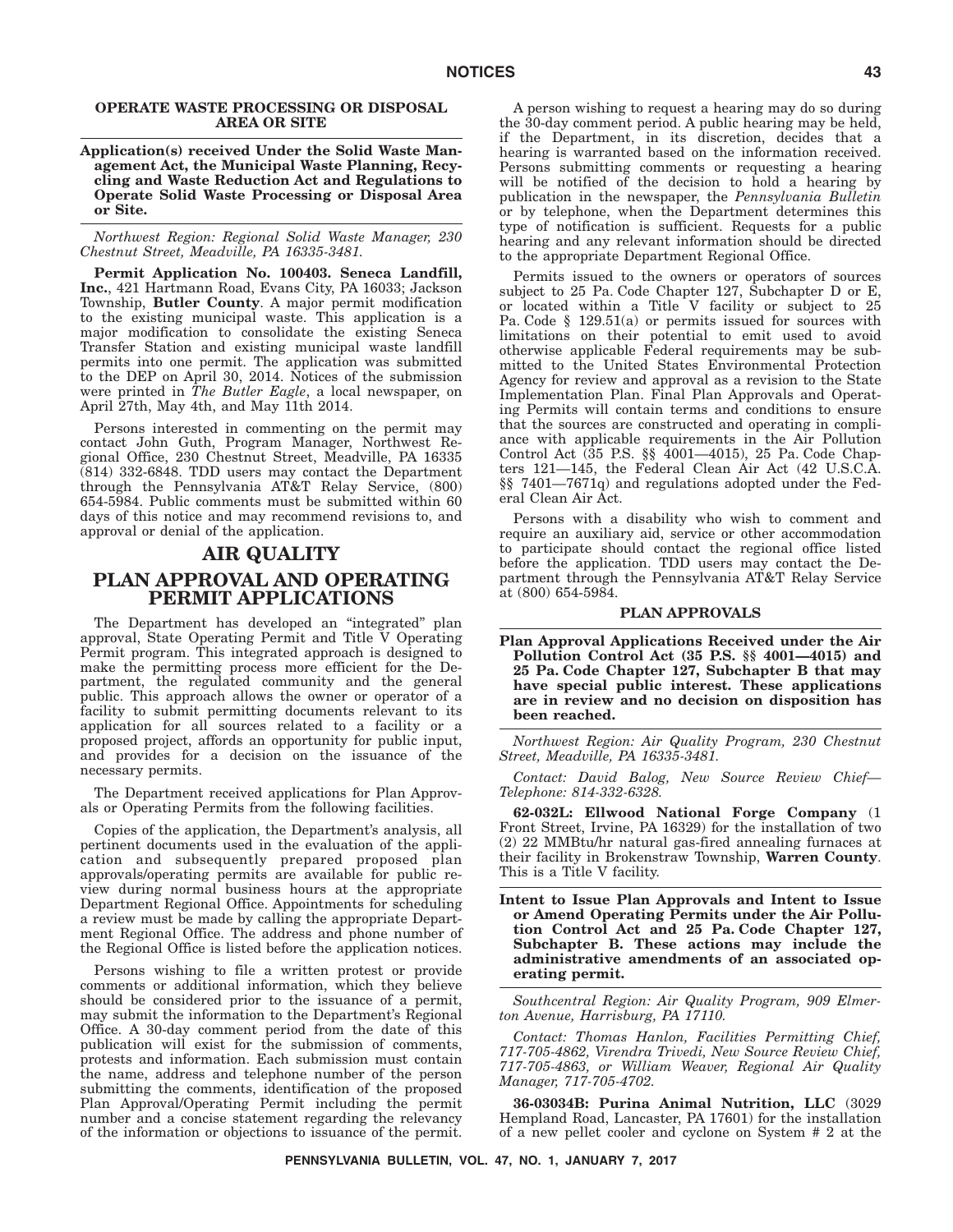Hempfield facility located in East Hempfield Township, **Lancaster County**. The expected potential emissions as a result of the changes proposed are: 7.9 tpy of PM and 3.9 tpy of  $PM_{10}$ . The facility is a State Only facility. DEP's review of the information submitted by the applicant indicates that the air contamination sources as constructed or modified will comply with all regulatory requirements pertaining to air contamination sources and the emission of air contaminants including the best available technology requirement (BAT) of 25 Pa. Code §§ 127.1 and 127.12, and 40 CFR Part 63 Subpart DDDDDDD—National Emission Standards for Hazardous Air Pollutants for Area Sources: Prepared Feeds Manufacturing. Based on these findings, the Department proposes to issue a plan approval for the proposed construction. If, after the project has been implemented, the Department determines that the sources are constructed and operated in compliance with the plan approval conditions and the specification of the application for plan approval, the requirements established in the plan approval will be incorporated into an Operating Permit pursuant to the administrative amendment provisions of 25 Pa. Code § 127.450.

#### *Southwest Region: Air Quality Program, 400 Waterfront Drive, Pittsburgh, PA 15222-4745.*

#### *Contact: Alan Binder, P.E., Environmental Engineer Manager—Telephone: 412-442-4168.*

**30-00077D: Texas Eastern Transmission, L.P.** (PO Box 1642, Houston, TX 77251) Notice is hereby given in accordance with 25 Pa. Code §§ 127.44—127.46 that the Pennsylvania Department of Environmental Protection (Department) intends to issue Air Quality Plan Approval: PA-30-00077D to allow the physical change and change in method of operation of all compressor engines and one turbine to allow for bidirectional gas flow at Holbrook Compressor Station located in Richhill Township, **Greene County**. The Plan Approval also includes operational hour restrictions on each compressor engine, and memorializes the gas release event volatile organic compound (VOC) potential to emit (PTE) from TV-30-00077.

PTE changes from the physical changes and operational hour restrictions on previously authorized sources are calculated to be decreases of 1,048 tons of nitrogen oxides  $(NO_x)$ , 310.3 tons of carbon monoxide  $(CO)$ , 191.6 tons of VOC, 23.58 tons of particulate matter less than 10 microns in diameter  $(PM_{10})$ , 23.58 tons of particulate matter less than 2.5 microns in diameter ( $\overline{PM}_{2.5}$ ), 9.67 tons of sulfur oxides  $(SO_x)$ , 86.95 tons of formaldehyde, 122.95 tons of total hazardous air pollutants (HAP), and 136,364 tons of carbon dioxide equivalents  $(CO_2e)$  per year. Air contamination sources included in this authorization are subject to State regulations including 25 Pa. Code §§ 123.1, 123.2, 123.31, 129.97 and 129.100; and Federal New Source Performance Standards (NSPS) including 40 CFR Part 60 Subpart GG for stationary gas turbines and 40 CFR Part 60 Subpart KKKK for stationary combustion turbines; and National Emission Standards for Hazardous Air Pollutants (NESHAP) including 40 CFR Part 63 Subpart ZZZZ for stationary reciprocating internal combustion engines. Most of these requirements are already included in TV-30-00077. Plan Approval has been conditioned to ensure compliance with all applicable requirements not already included in TV-30- 00077. This includes presumptive Reasonably Available Control Technology (RACT) standards; operational hour restrictions; and testing, work practice, monitoring, recordkeeping, and reporting conditions where applicable. Once compliance with the Plan Approval is demonstrated, the applicant will subsequently submit a Title V Operating Permit administrative amendment application or renewal application as appropriate in accordance with 25 Pa. Code Subchapters F and G. Holbrook Compressor Station remains a Title V facility based upon its PTE for  $NO_x$ , CO, VOC, and CO<sub>2</sub>e. PTE from the facility will be 175.56 tons of  $NO_x$ , 133.22 tons of CO, 104.40 tons of VOC, 12.66 tons of  $PM_{10}$ , 12.66 tons of  $PM_{2.5}$ , 24.31 tons of sulfur oxides  $SO_x$ , 7.77 tons of formaldehyde, 17.51 tons of HAP, and  $286,130$  tons of  $CO<sub>2</sub>e$  per year.

Texas Eastern Transmission's Plan Approval application, the Department's Air Quality Review Memorandum, and the Proposed Air Quality Plan Approval for this project are available for review by any interested party at the Pennsylvania Department of Environmental Protection, Southwest Regional Office, 400 Waterfront Drive, Pittsburgh, PA 15222. To request a review of the Plan Approval Application, to receive an electronic copy of the Department's Air Quality Review Memorandum, or to receive an electronic copy of the Department's proposed air Quality Plan Approval for this project, a person may contact the Department at 412-442-4000.

A person may oppose the proposed plan approval by filing a written protest with the Department through Alan Binder, Pennsylvania Department of Environmental Protection, 400 Waterfront Drive, Pittsburgh, PA 15222. Additional written comments may also be submitted. Each protest or set of written comments must contain the name, address and telephone number of the person submitting the comments, identification of the proposed Plan Approval (PA-30-00077D) and a concise statement of the objections to the plan approval modification and the relevant facts upon which the objections are based.

All comments must be received prior to the close of business 30 days after the date of this publication.

A public hearing may be held, if the Department, in its discretion, decides that such a hearing is warranted based on the information received. All persons submitting comments or requesting a hearing will be notified of the decision to hold a hearing in writing or by publication in the newspaper and the *Pennsylvania Bulletin*, or by telephone, where the Department determines such notification by telephone is sufficient.

For additional information you may contact Alan Binder at 412-442-4168.

**63-00999A: Rice Poseidon Midstream, LLC** (400 Woodcliff Drive, Canonsburg, PA 15317) Notice is hereby given in accordance with 25 Pa. Code §§ 127.44—127.46 that the Pennsylvania Department of Environmental Protection (Department) intends to issue Air Quality Plan Approval: PA-63-00999A to allow the installation and initial temporary operation of one Caterpillar G3612 lean-burn natural gas-fired compressor engine rated at 3,550 bhp, controlled by an oxidation catalyst, and equipped with an ADEM3 controller; four Caterpillar G3616 lean-burn natural gas-fired compressor engines rated at 5,000 bhp, controlled by oxidation catalysts, and equipped with ADEM4 controllers; two tri ethylene glycol dehydrators controlled by flash tanks with emissions capture and routing to the reboilers and enclosed flare, 200 MMscf/day each; four produced water storage tanks, 400 barrel capacity each; three low pressure pig receivers; one high pressure pig launcher; miscellaneous storage tanks containing new and used lubrication oil; and piping components in natural gas service at the Blue Moon Compressor Station located in West Pike Run Township, **Washington County**.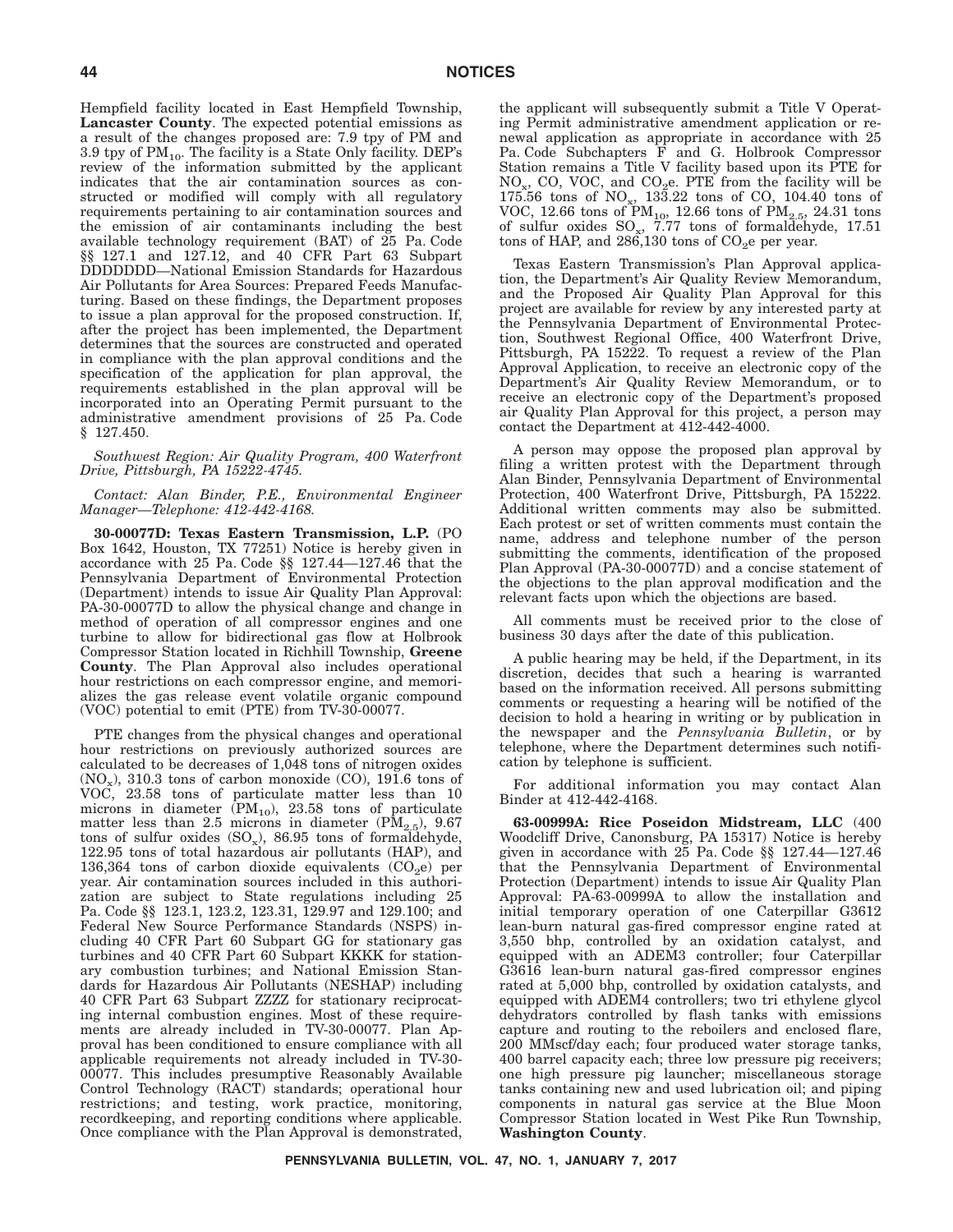Additional sources currently operating under GP5-63- 00999A include five Caterpillar G3612 lean-burn natural gas-fired compressor engines rated at 3,550 bhp, controlled by oxidation catalysts, and equipped with ADEM3 controllers; two tri ethylene glycol dehydrators controlled by flash tanks with emissions capture and routing to the reboilers and enclosed flare, 200 MMscf/day each; four produced water storage tanks, 400 barrel capacity each; miscellaneous storage tanks containing new and used lubrication oil; and piping components in natural gas service. However, upon issuance of PA-63-00999A, Blue Moon Compressor Station would become a Title V facility and no longer eligible to use the Department's GP5. Therefore, GP5-63-00999A sources, controls, and requirements will be incorporated into PA-00999A for temporary operation.

Potential to emit (PTE) from the facility after installation of the new sources and controls is 176.65 tons of nitrogen oxides  $(NO_x)$ , 92.91 tons of carbon monoxide (CO), 50.80 tons of volatile organic compounds (VOC), 13.09 tons of particulate matter less than 10 microns in diameter  $(PM_{10})$ , 13.09 tons of particulate matter less than 2.5 microns in diameter  $(PM_{2.5})$ , 12.10 tons of formaldehyde, 2.30 tons of acetaldehyde, 1.40 ton of acrolein, 0.69 ton of methanol, 16.87 tons of total hazardous air pollutants (HAP), and 229,334 tons of carbon dioxide equivalents  $(CO<sub>2</sub>e)$  per year. Best available technology (BAT) for the proposed lean-burn engines includes good combustion practices including combustion with the proper air/fuel ratio, installation and operation of oxidation catalysts, and proper maintenance and operation. BAT for the proposed dehydrators includes the capture and routing of flash tank and still vent emissions to the reboiler as fuel or an enclosed flare. Other proposed air contamination sources meet criteria for exemption from plan approval requirements. The authorization is subject to State regulations including 25 Pa. Code §§ 123.1, 123.2 and 123.31; New Source Performance Standards (NSPS) including 40 CFR Part 60 Subpart JJJJ for stationary spark ignition internal combustion engines and 40 CFR Part 60 Subpart OOOOa for crude oil and natural gas facilities; and National Emission Standards for Hazardous Air Pollutants (NESHAP) including 40 CFR Part 63 Subpart HH for oil and natural gas production facilities and 40 CFR Part 63 Subpart ZZZZ for stationary reciprocating internal combustion engines. The reporting of greenhouse gas (GHG) emissions in the form of  $CO_2e$  and on a mass basis has also been included in this Plan Approval. Plan Approval has been conditioned to ensure compliance with all applicable rules. This includes  $NO<sub>x</sub>$ , CO, VOC,  $SO_2$ , particulate matter, formaldehyde, and visible emission limits; and testing, work practice, monitoring, recordkeeping, and reporting conditions. Once compliance with the Plan Approval is demonstrated, the applicant will subsequently submit a Title V Operating Permit application in accordance with 25 Pa. Code Subchapters F and G.

Rice Poseidon Midstream's Plan Approval application, the Department's Air Quality Review Memorandum, and the Proposed Air Quality Plan Approval for this project are available for review by any interested party at the Pennsylvania Department of Environmental Protection, Southwest Regional Office, 400 Waterfront Drive, Pittsburgh, PA 15222. To request a review of the Plan Approval Application, to receive an electronic copy of the Department's Air Quality Review Memorandum, or to receive an electronic copy of the Department's proposed air Quality Plan Approval for this project, a person may contact the Department at 412.442.4000.

A person may oppose the proposed plan approval by filing a written protest with the Department through Alan Binder, Pennsylvania Department of Environmental Protection, 400 Waterfront Drive, Pittsburgh, PA 15222. Additional written comments may also be submitted. Each protest or set of written comments must contain the name, address and telephone number of the person submitting the comments, identification of the proposed modified Plan Approval (PA-63-00999A) and a concise statement of the objections to the plan approval modification and the relevant facts upon which the objections are based.

All comments must be received prior to the close of business 30 days after the date of this publication.

A public hearing may be held, if the Department, in its discretion, decides that such a hearing is warranted based on the information received. All persons submitting comments or requesting a hearing will be notified of the decision to hold a hearing in writing or by publication in the newspaper and the *Pennsylvania Bulletin*, or by telephone, where the Department determines such notification by telephone is sufficient.

For additional information you may contact Alan Binder at 412-442-4168.

### **OPERATING PERMITS**

**Intent to Issue Title V Operating Permits under the Air Pollution Control Act and 25 Pa. Code Chapter 127, Subchapter G.**

*Southeast Region: Air Quality Program, 2 East Main Street, Norristown, PA 19401.*

*Contact: Janine Tulloch-Reid, Facilities Permitting Chief—Telephone: 484-250-5920.*

**09-00014: Northeast Foods Inc./Bake Rite Rolls Division** (2945 Samuel Drive, Bensalem, PA 19020) located in Falls Township, **Bucks County**. This action is a renewal of the Title V Operating Permit. Based on its potential-to-emit volatile organic compounds the facility is a Title V facility. The renewed permit will include monitoring, recordkeeping and reporting requirements designed to keep the facility operating within all applicable air quality requirements.

*Southcentral Region: Air Quality Program, 909 Elmerton Avenue, Harrisburg, PA 17110.*

*Contact: Thomas Hanlon, Facilities Permitting Chief, 717-705-4862, Virendra Trivedi, New Source Review Chief, 717-705-4863, or William Weaver, Regional Air Quality Manager, 717-705-4702.*

**36-05142: Mars Chocolate NA, LLC** (295 Brown Street, Elizabethtown, PA 17022) for operation of their snack food processing plant in Elizabethtown Borough, **Lancaster County**. The subject facility emits about 87 tons per year (tpy) of VOCs, 70 tpy of  $PM_{10}/PM_{2.5}$ , 14 tpy of  $NO_x$ , 10 tpy of CO, and 1.4 tpy of  $SO_2$ . The Title V Operating Permit will include emission limits and work practice standards along with monitoring, recordkeeping and reporting requirements to ensure the facility complies with the applicable air quality regulations. Among other items, the conditions include applicability to the RACT 2 requirements of 25 Pa. Code §§ 129.96—129.100, 40 CFR Part 63, Subpart ZZZZ—National Emissions Standards for Hazardous Air Pollutants for Stationary Reciprocating Internal Combustion Engines, 40 CFR Part 64 Compliance Assurance Monitoring (CAM) requirements, and 40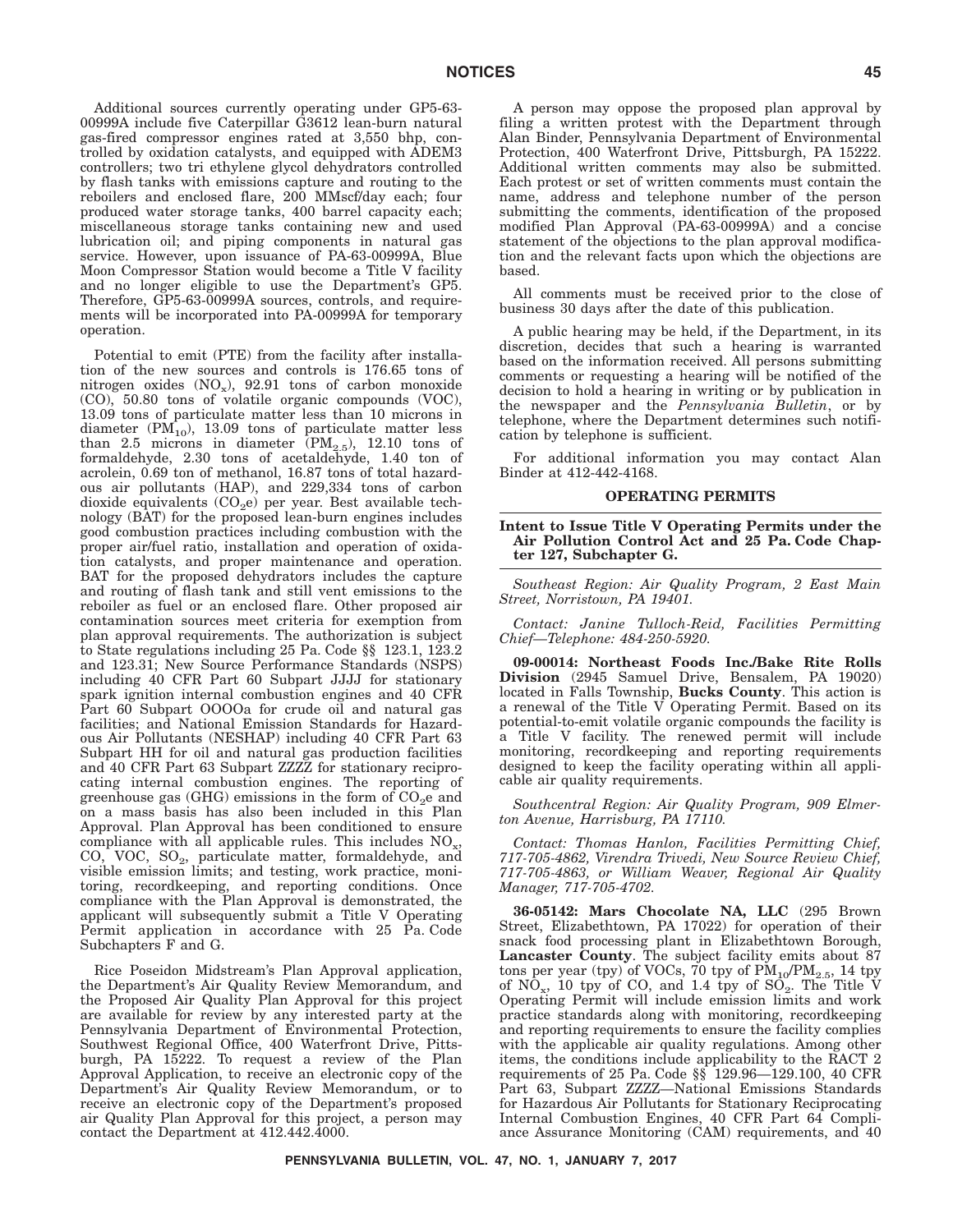CFR Part 60, Subpart Dc—Standards of Performance for Small Industrial-Commercial-Institutional Steam Generating Units.

### **Intent to Issue Operating Permits under the Air Pollution Control Act and 25 Pa. Code Chapter 127, Subchapter F.**

*Southcentral Region: Air Quality Program, 909 Elmerton Avenue, Harrisburg, PA 17110.*

*Contact: Thomas Hanlon, Facilities Permitting Chief, 717-705-4862, Virendra Trivedi, New Source Review Chief, 717-705-4863, or William Weaver, Regional Air Quality Manager, 717-705-4702.*

**06-03053: Hamburg Manufacturing, Inc.** (221 South Fourth Street, P.O. Box 147, Hamburg, PA 19526) for their Plant 2 located at 1021 South Fourth Street in Hamburg Borough, **Berks County**. The actual emissions from the facility in 2015 year are estimated at 12 tons of particulate matter. The Operating Permit will include emission limits and work practice standards along with monitoring, recordkeeping and reporting requirements to ensure the facility complies with the applicable air quality regulations.

*Northcentral Region: Air Quality Program, 208 West Third Street, Williamsport, PA 17701.*

*Contact: Muhammad Q. Zaman, Environmental Program Manager—Telephone: 570-327-3648.*

**12-00005: Pennsylvania Department of Transportation** (70 PennDOT Drive, Clearfield, PA 16830) for issuance of a renewal State-Only Operating Permit for operation of its Cameron Regional Repair Facility located in Lumber Township, **Cameron County**. The facility's main sources of air contamination are a sandblasting operation and a small surface coating operation. This facility has the potential to emit sulfur oxides,  $(SO_x)$ , nitrogen oxides  $(NO_x)$ , carbon monoxide  $(CO)$ , volatile organic compounds (VOCs), hazardous air pollutants (HAPs) and particulate matter less than 10 microns  $(PM_{10})$  below the major emission thresholds. The proposed renewal operating permit contains all applicable requirements including Federal and State regulations. In addition, monitoring, recordkeeping, and reporting conditions regarding compliance with all applicable requirements are included. All pertinent documents used in the evaluation of the application are available for public review during normal business hours at the Department's Northcentral Regional office, 208 West Third Street, Suite 101, Williamsport, PA 17701. Appointments for scheduling a review must be made by calling 570-327-0550.

**59-00027: UGI Storage Company** (1 Meridian Blvd., Suite 2C01, Wyomissing, PA 19610) for an operating permit revision for the Palmer Compressor Station located in Farmington Township, **Tioga County**. The primary sources at the Palmer Compressor Station are the three compressors driven by natural gas-fired reciprocating internal combustion engines. The facility has potential emissions of 21.2 tons/year (TPY) of  $\rm NO_x$ , 6.8 TPY of CO, 1.4 TPY of  $\text{PM}_{2.5}$ , 6.7 TPY of VOCs, 0.2 TPY of  $SO<sub>x</sub>$ , 1.5 TPY of formaldehyde, 3.4 TPY of HAPs, and 21,534 TPY of greenhouse gases. UGI Storage has submitted the operating permit revision application to modify the allowable formaldehyde emission rates from the compressor engines at the facility from 0.21—0.22 g/bhp-hr to 0.05 g/bhp-hr. Additionally, the proposed revision includes changes to the size of the line preheater and emergency generator located at the facility, as well as an update to the potential emissions from the facility based on the proposed revisions and an updated gas analysis. The emission limits, throughput limitations and work practice standards along with testing, monitoring, record keeping and reporting requirements pertaining to these sources have been included in the operating permit to ensure the facility complies with all applicable Federal and State air quality regulations. Several permit conditions have been derived from the applicable requirements of 40 CFR Parts 60 and 63 and 25 Pa. Code Chapters 121—145. All pertinent documents used in the evaluation of the application are available for public review during normal business hours at the Department's Northcentral Regional office, 208 West Third Street, Suite 101, Williamsport, PA 17701. Appointments for scheduling a review must be made by calling 570-327-0550.

*Southwest Region: Air Quality Program, 400 Waterfront Drive, Pittsburgh, PA 15222-4745.*

*Contact: Thomas Joseph, P.E., Facilities Permitting Chief—Telephone: 412-442-4336.*

**TV-65-00693:** (625 Cherrington Parkway, Moon Township, PA 15108) In accordance with 25 Pa. Code §§ 127.424, 127.425 and 127.521, the Department of Environmental Protection (DEP) is providing notice that it intends to issue a Title V Operating Permit renewal to USA Valley Landfill, Inc. for their facility located in Penn Township, **Westmoreland County**.

USA Valley Landfill, Inc. operates a municipal solid waste landfill. Sources and the control devices at this facility include Landfill Gas (waste), Paved and Unpaved Roads, Landfill Fugitives Gas, Diesel Generator, 2,500 cfm Enclosed Flare (Primary), 4,500 cfm Flare (Backup) and Water Sprays.

This facility has the potential emit per year of the following type and quantity of air contaminants: 10.42 tons of carbon monoxide, 24.45 tons of nitrogen oxides, 56.46 tons of particulate matter, 5.74 tons of sulfur oxides, 6.22 tons of volatile organic compounds and 4.77 tons of HAPs. The emission restriction, testing, monitoring, recordkeeping, reporting and work practice conditions of the TVOP have been derived from the applicable requirements of 40 CFR Parts 60, 40 CFR Parts 63 and 25 Pa. Code Chapters 121—145.

A person may oppose the proposed Title V Operating Permit by filing a written protest with the Department through Noor Nahar via mail to Pennsylvania Department of Environmental Protection, 400 Waterfront Drive, Pittsburgh, PA 15222; email to nnaharr@pa.gov; or fax to 412.442.4194. Additional written comments may also be submitted. Each protest or set of written comments must contain the name, address and telephone number of the person submitting the comments, identification of the proposed Title V Operating Permit (TV-65-00693) and a concise statement of the objections to the Operating Permit issuance and the relevant facts upon which the objections are based.

USA Valley Landfill's Title V Operating Permit application, the Department's Air Quality Review Memorandum, and the Proposed Air Quality Operating Permit for this facility are available for review by any interested party at the Pennsylvania Department of Environmental Protection, Southwest Regional Office, 400 Waterfront Drive, Pittsburgh, PA 15222. To request a review of the USA Valley Landfill's Title V Operating Permit application, to receive an electronic copy of the Department's Air Quality Review Memorandum, or to receive an electronic copy of the Department's proposed air Quality Operating Permit for this facility, a person may contact Noor Nahar at nnahar@pa.gov or 412.442.5225.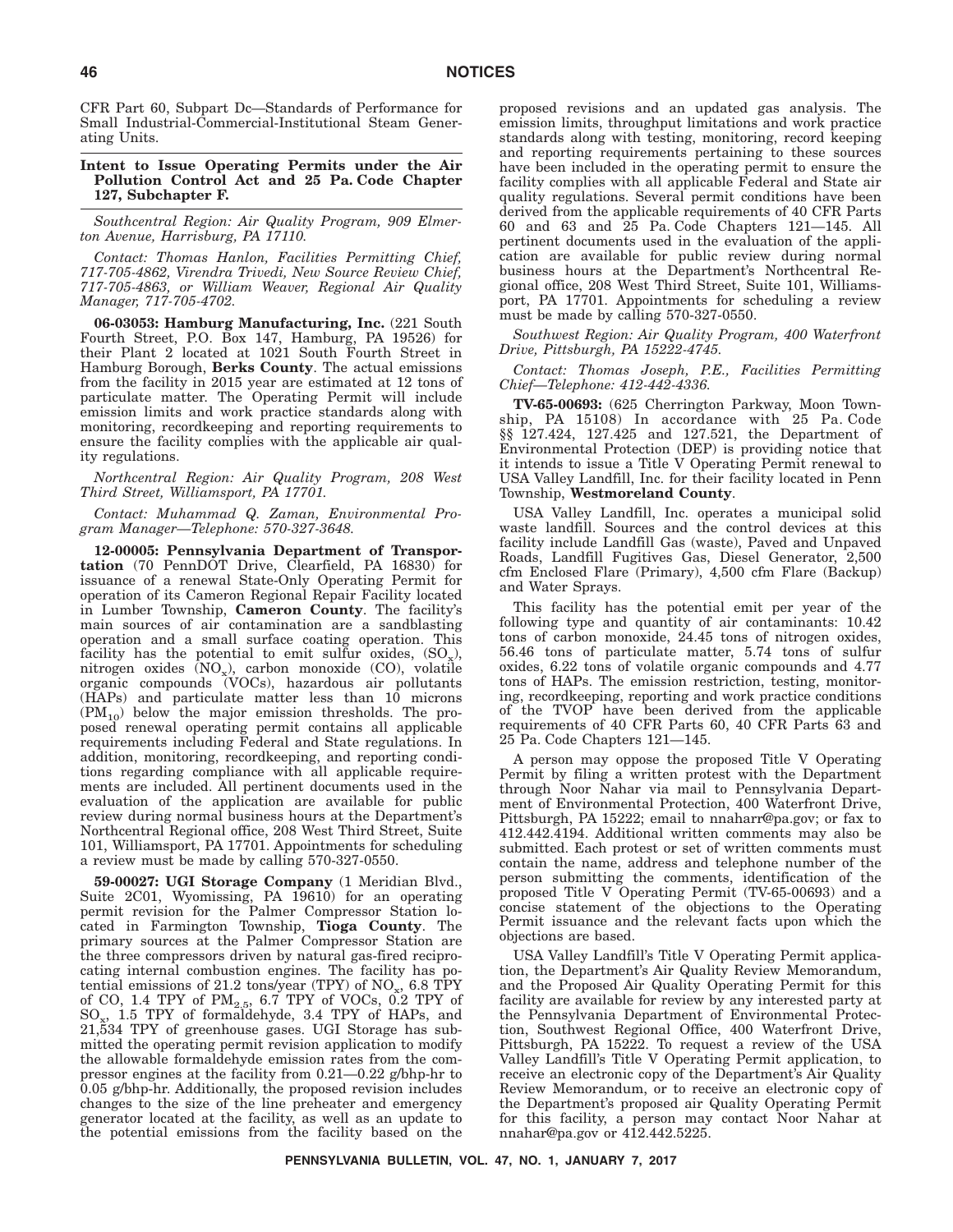All comments must be received prior to the close of business 30 days after the date of this publication.

*Department of Public Health, Air Management Services: 321 University Avenue, Philadelphia, PA 19104.*

*Contact: Edward Wiener, Chief—Telephone: 215-685- 9426.*

The City of Philadelphia, Air Management Services (AMS) intends to issue a Minor State Only Operating Permit for the following facility:

**OP16000029: AstraZeneca PA** (3001 Red Lion Road, Philadelphia, PA 19114) for the operation of a biological products manufacturing facility in the City of Philadelphia, **Philadelphia County**. The facility's air emission sources include two (2) 3.985 MMBTU/hr boilers firing natural gas; two (2) 2.0 MMBTU/hr boilers firing natural gas; and two (2) emergency generators firing ultra low sulfur diesel, each 749 horsepower or less.

The operating permit will be issued under 25 Pa. Code, Philadelphia Code Title 3 and Air Management Regulation XIII. Permit copies and other supporting information are available for public inspection at AMS, 321 University Avenue, Philadelphia, PA 19104. For further information, contact Edward Wiener at (215) 685-9426.

Persons wishing to file protest or comments on the above operating permit must submit the protest or comments within 30 days from the date of this notice. Any protests or comments filed with AMS must include a concise statement of the objections to the permit issuance and the relevant facts upon which the objections are based. Based upon the information received during the public comment period, AMS may modify the operating permit or schedule a public hearing. The hearing notice will be published in the *Pennsylvania Bulletin* and a local newspaper at least thirty days before the hearing.

### **COAL AND NONCOAL MINING ACTIVITY APPLICATIONS**

Applications under the Surface Mining Conservation and Reclamation Act (52 P.S. §§ 1396.1—1396.19a); the Noncoal Surface Mining Conservation and Reclamation Act (52 P.S. §§ 3301—3326); The Clean Streams Law (35 P.S. §§ 691.1—691.1001); the Coal Refuse Disposal Control Act (52 P.S. §§ 30.51—30.66); and The Bituminous Mine Subsidence and Land Conservation Act (52 P.S. §§ 1406.1—1406.20a). Mining activity permits issued in response to such applications will also address the applicable permitting requirements of the following statutes: the Air Pollution Control Act (35 P.S. §§ 4001—4015); the Dam Safety and Encroachments Act (32 P.S. §§ 693.1– 693.27); and the Solid Waste Management Act (35 P.S. §§ 6018.101—6018.1003).

The following permit applications to conduct mining activities have been received by the Department. A copy of the application is available for inspection at the district mining office indicated before each application. Notices of requests for 401 Water Quality Certifications are included in individual application notices, as noted.

Written comments or objections, or requests for an informal conference, or a public hearing, as applicable, on a mining permit application and request for Section 401 water quality certification application may be submitted by any person or any officer or head of any Federal, state or local government agency or authority to the Department at the address of the district mining office indicated before each application within 30 days of this publication, or within 30 days after the last publication of the applicant's newspaper advertisement as provided by 25 Pa. Code §§ 77.121—77.123 and 86.31—86.34.

Written comments or objections regarding a mining permit application should contain the name, address and telephone number of persons submitting comments or objections, application number and a statement of sufficient detail to inform the Department on the basis of comment or objection and relevant facts upon which it is based.

A request for an informal conference or a public hearing, as applicable, on a mining permit application, as provided by  $25$  Pa. Code  $\S$  77.123 or  $\S$  86.34, must contain the name, address and telephone number of the requestor; the application number; a brief summary of the issues to be raised by the requestor at the conference; and a statement whether the requestor desires to have the conference conducted in the locality of the proposed mining activities.

When an NPDES number is listed, the mining activity permit application was accompanied by an application for an individual NPDES permit. A separate notice will be provided after the draft NPDES permit is prepared.

### *Coal Applications Received*

*California District Office: 25 Technology Drive, Coal Center, PA 15423, 724-769-1100.*

**30031301 and NPDES No. PA0235610. Dana Mining Company of Pennsylvania, LLC**, (103 Corporate Drive, Suite 102, Morgantown, WV 26501). To revise the permit for the 4-West Mine in Dunkard, Perry and Whiteley Townships, **Greene County** and related NPDES permit for construction of Big Shannon Portal. Surface Acres Proposed 49.4. No additional discharges. The application was considered administratively complete on December 19, 2016. Application received October 18, 2016.

**30743704. Duquesne Light Company**, (1800 Seymour Street, S-Loft, Pittsburgh, PA 15233). To renew the permit for the Warwick No. 2 Coal Refuse Disposal Area in Monongahela Township, **Greene County**. No discharges. The application was considered administratively complete on December 20, 2016. Application received May 20, 2016.

**63723707 and NPDES No. PA0215520 and GP12- 63723707. Maple Creek Mining, Inc.**, (46226 National Road, St. Clairsville, OH 43950). To renew the permit for the Ginger Hill Refuse Area II in Nottingham and Carroll Townships, **Washington County** and related NPDES permit. Includes renewal of Air Quality GPA/GP-12 Authorization. No additional discharges. The application was considered administratively complete on December 21, 2016. Application received March 4, 2016.

*Cambria District Mining Office: 286 Industrial Park Road, Ebensburg, PA 15931, 814-472-1900.*

**Permit No. 05060101 and NPDES No. PA0262226. Forcey Coal, Inc.**, 475 Banion Road, Madera, PA 15722, permit renewal for reclamation only of a bituminous surface mine located in Broad Top Township, **Bedford County**, affecting 95.0 acres. Receiving streams: Six Mile Run, classified for the following use: warm water fishes. There are no potable water supply intakes within 10 miles downstream. Application received: December 12, 2016.

**Permit No. 56920113 and NPDES No. PA0212300. Heritage Coal & Natural Resources, LLC**, 550 Beagle Road, Rockwood, PA 15557 transfer of an existing bituminous surface mine from Rosebud Mining Company, 301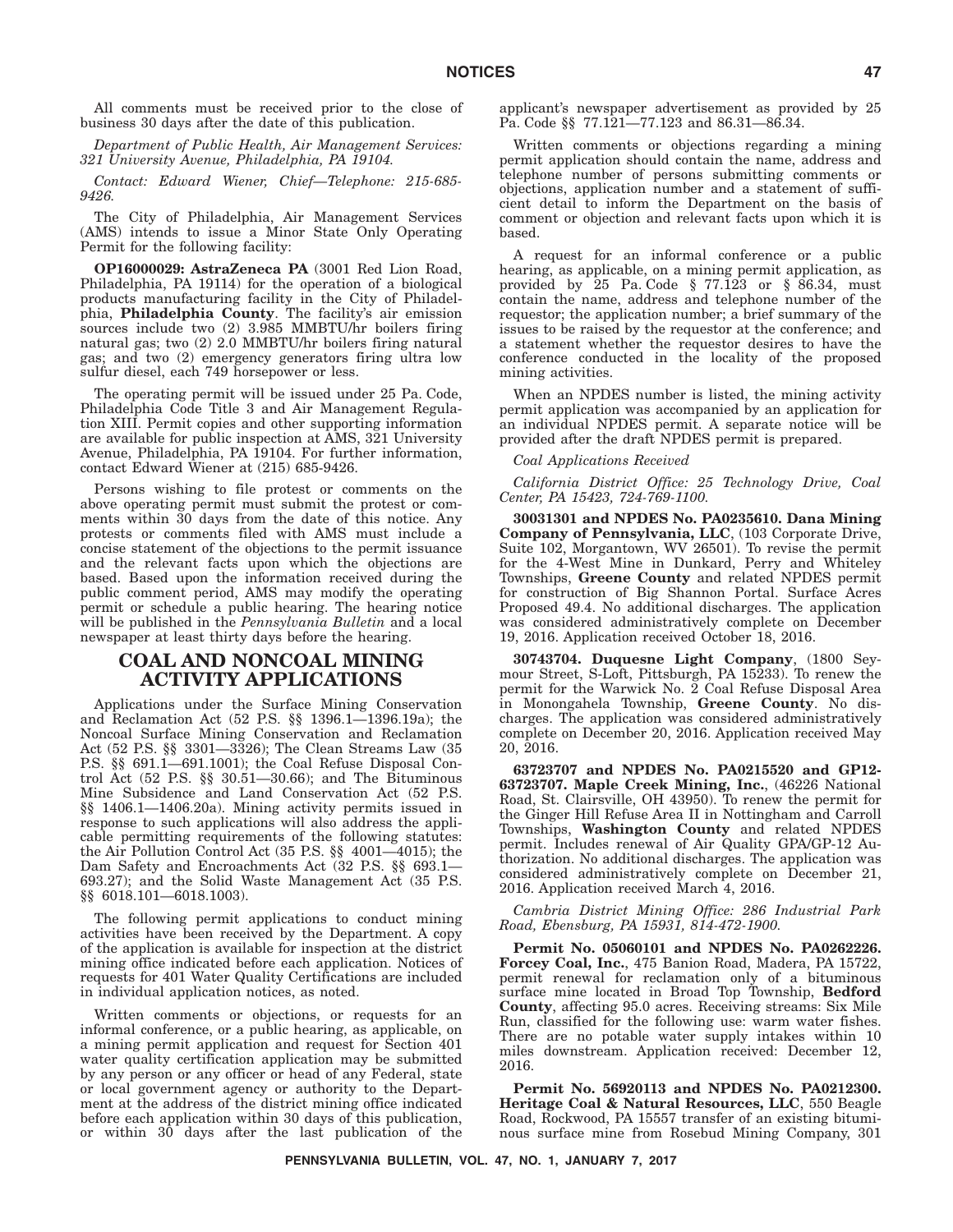Market Street, Kittanning, PA 16201 located in Summit and Elk Lick Townships, **Somerset County**, affecting 108.0 acres. Receiving streams: unnamed tributaries to/ and Casselman River classified for the following uses: cold water fishes and warm water fishes. There are no potable water supply intakes within 10 miles downstream. Application received: December 15, 2016.

**Permit No. 56120114 and NPDES No. PA0269158. Heritage Coal & Natural Resources, LLC**, 550 Beagle Road, Rockwood, PA 15557 transfer of an existing bituminous surface mine from Rosebud Mining Company, 301 Market Street, Kittanning, PA 16201 located in Elk Lick and Summit Townships, **Somerset County**, affecting 353.0 acres. Receiving streams: unnamed tributary to/and Casselman River classified for the following use: cold water fishes. There are no potable water supply intakes within 10 miles downstream. Application received: December 15, 2016.

**Permit No. 56130105 and NPDES No. PA0269298. Heritage Coal & Natural Resources, LLC**, 550 Beagle Road, Rockwood, PA 15557 transfer of an existing bituminous surface mine from Rosebud Mining Company, 301 Market Street, Kittanning, PA 16201 located in Elk Lick Township, **Somerset County**, affecting 95.0 acres. Receiving streams: unnamed tributary to/and Casselman River classified for the following use: cold water fishes. There are no potable water supply intakes within 10 miles downstream. Application received: December 15, 2016.

**Permit No. 56030106 and NPDES No. PA0249513. Heritage Coal & Natural Resources, LLC**, 550 Beagle Road, Rockwood, PA 15557 transfer of an existing bituminous surface mine from Rosebud Mining Company, 301 Market Street, Kittanning, PA 16201 located in Summit Township, **Somerset County**, affecting 353.0 acres. Receiving streams: unnamed tributaries to/and Casselman River and unnamed tributaries to/and Elk Lick Creek classified for the following uses: warm water fishes and cold water fishes. There are no potable water supply intakes within 10 miles downstream. Application received: December 15, 2016.

**Permit No. 56010101 and NPDES No. PA0248924. Heritage Coal & Natural Resources, LLC**, 550 Beagle Road, Rockwood, PA 15557 transfer of an existing bituminous surface mine from Rosebud Mining Company, 301 Market Street, Kittanning, PA 16201 located in Elk Lick Township, **Somerset County**, affecting 81.0 acres. Receiving streams: unnamed tributary to Casselman River and unnamed tributaries to Elk Lick Creek classified for the following use: cold water fishes. There are no potable water supply intakes within 10 miles downstream. Application received: December 15, 2016.

**Permit No. 56663069 and NPDES No. PA0120944. Heritage Coal & Natural Resources, LLC**, 550 Beagle Road, Rockwood, PA 15557 transfer of an existing bituminous surface and auger mine from Rosebud Mining Company, 301 Market Street, Kittanning, PA 16201 located in Elk Lick and Summit Townships, **Somerset County**, affecting 3,040.0 acres. Receiving streams: unnamed tributary to/and Casselman River unnamed tributary to/and Elk Lick Creek classified for the following use: cold water fishes. There are no potable water supply intakes within 10 miles downstream. Application received: December 15, 2016.

**Permit No. 5679123 and NPDES No. PA0599166. Heritage Coal & Natural Resources, LLC**, 550 Beagle Road, Rockwood, PA 15557 transfer of an existing bituminous surface mine from Rosebud Mining Company, 301 Market Street, Kittanning, PA 16201 located in Southampton Township, **Somerset County**, affecting 247.0 acres. Receiving streams: unnamed tributary to Shoemaker Run classified for the following use: high quality—cold water fishes. There are no potable water supply intakes within 10 miles downstream. Application received: December 15, 2016.

**Permit No. 56950101 and NPDES No. PA0213012. Heritage Coal & Natural Resources, LLC**, 550 Beagle Road, Rockwood, PA 15557 transfer of an existing bituminous surface and auger mine from Rosebud Mining Company, 301 Market Street, Kittanning, PA 16201 located in Brothersvalley Township, **Somerset County**, affecting 106.5 acres. Receiving streams: unnamed tributary to Piney Run classified for the following use: cold water fishes. There are no potable water supply intakes within 10 miles downstream. Application received: December 15, 2016.

**Permit No. 56860104 and NPDES No. PA0597601. Heritage Coal & Natural Resources, LLC**, 550 Beagle Road, Rockwood, PA 15557 transfer of an existing bituminous surface mine from Rosebud Mining Company, 301 Market Street, Kittanning, PA 16201 located in Brothersvalley and Summit Townships, **Somerset County,** affecting 507.0 acres. Receiving streams: unnamed tributaries to/and blue Lick Creek classified for the following use: cold water fishes. There are no potable water supply intakes within 10 miles downstream. Application received: December 15, 2016.

#### *Moshannon District Mining Office: 186 Enterprise Drive, Philipsburg, PA 16866, 814-342-8200.*

**17050104 and NPDES PA0256200. RES Coal LLC** (224 Grange Hall Road, P.O. Box 228, Armagh, PA 15920). Revision to permit boundary adding 8.8 acres and deleting 8.8 acres of unaffected area to a bituminous surface and auger mine in Chest Township, **Clearfield County** affecting 295.9 acres. Receiving streams: North Camp Run classified for the following use(s): CWF. There are no potable water supply intakes within 10 miles downstream. Application received: December 20, 2016.

*Pottsville District Mining Office: 5 West Laurel Boulevard, Pottsville, PA 17901, 570-621-3118.*

**Permit No. 54960201R4. Northeast Power Company**, (PO Box 7, McAdoo, PA 18237), renewal of an existing anthracite coal refuse disposal operation in Kline, Hazle and Banks Townships, **Schuylkill, Luzerne and Carbon Counties** affecting 429.1 acres, receiving stream: Catawissa Creek, classified for the following uses: cold water and migratory fishes. Application received: December 6, 2016.

**Permit No. 54-305-026GP12R. Northeast Power Company**, (PO Box 7, McAdoo, PA 18237), renewal application to operate a coal preparation plant whose pollution control equipment is required to meet all applicable limitations, terms and conditions of General Permit, BAQ-GPA/GP-12 on Surface Mining Permit No. 54960201 in Kline, Hazle and Banks Townships, **Schuylkill, Luzerne and Carbon Counties**. Application received: December 6, 2016.

*Noncoal Applications Received*

*Effluent Limits*—The following effluent limits will apply to NPDES permits issued in conjunction with a noncoal mining permit: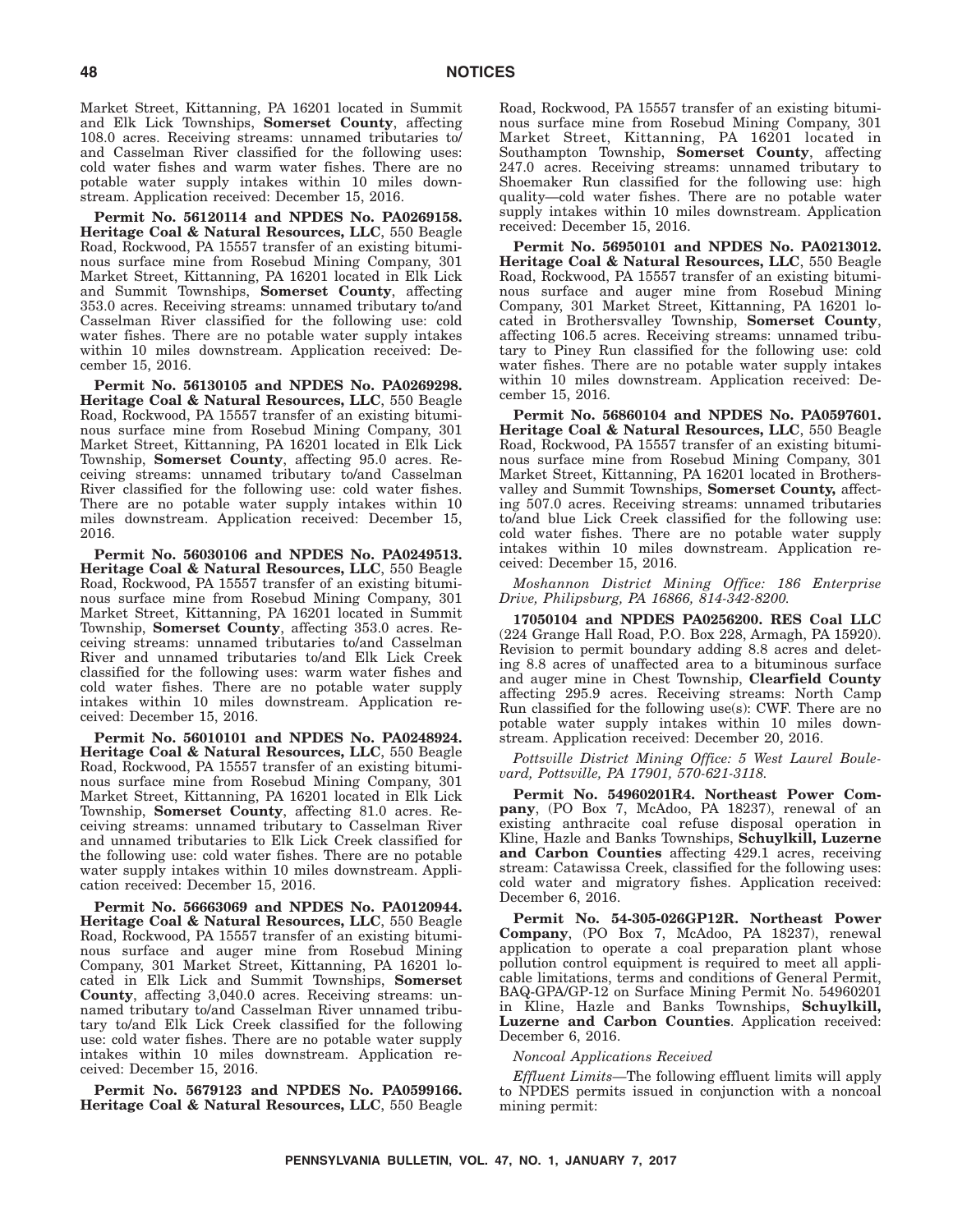$T<sub>α</sub>$  $h l<sub>α</sub>$ <sup>2</sup>

|                                                   | $1000 \angle$           |                                  |                                      |
|---------------------------------------------------|-------------------------|----------------------------------|--------------------------------------|
| Parameter                                         | $30$ -dav<br>Average    | Daily<br>Maximum                 | Instantaneous<br>Maximum             |
| Suspended solids<br>Alkalinity exceeding acidity* | 10 to $35 \text{ mg/l}$ | $20 \text{ to } 70 \text{ mg/l}$ | $25 \text{ to } 90 \text{ mg/l}$     |
| $pH^*$                                            |                         |                                  | greater than $6.0$ ; less than $9.0$ |

 $*$  The parameter is applicable at all times.

A settleable solids instantaneous maximum limit of 0.5 ml/l applied to surface runoff resulting from a precipitation event of less than or equal to a 10-year 24-hour event. If coal will be extracted incidental to the extraction of noncoal minerals, at a minimum, the technology-based effluent limitations identified under coal applications will apply to discharges of wastewater to streams.

*Moshannon District Mining Office: 186 Enterprise Drive, Philipsburg, PA 16866, 814-342-8200.*

**41100301 and NPDES PA0257486. Glenn O. Hawbaker, Inc.** (1952 Waddle Road, State College, PA 16803-1649). NPDES renewal for continue operation and reclamation of a large noncoal surface mining site located in Armstrong Township, **Lycoming County** affecting 100.6 acres. Receiving stream(s): Hagermans Run. Application received: December 2, 2016.

### **MINING ACTIVITY NPDES DRAFT PERMITS**

This notice provides information about applications for a new, amended or renewed NPDES permits associated with mining activity (coal or noncoal) permits. The applications concern industrial waste (mining) discharges to surface water and discharges of stormwater associated with mining activities. This notice is provided in accordance with 25 Pa. Code Chapters 91 and 92a and 40 CFR Part 122, implementing provisions of The Clean Streams Law (35 P.S. §§ 691.1—691.1001) and the Federal Clean Water Act (33 U.S.C.A. §§ 1251—1376).

The Department of Environmental Protection (Department) has prepared a draft NPDES permit and made a tentative determination to issue the NPDES permit in conjunction with the associated mining activity permit.

#### *Effluent Limits for Coal Mining Activities*

For coal mining activities, NPDES permits, when issued, will contain effluent limits that are the more stringent of technology-based (BAT) effluent limitations or Water Quality Based Effluent Limits (WQBEL).

The BAT limits for coal mining activities, as provided in 40 CFR Part 434 and 25 Pa. Code Chapters 87—90 are as follows:

| Parameter         | $30$ -Dav<br>Average | Daily<br>Maximum   | Instantaneous<br>Maximum             |
|-------------------|----------------------|--------------------|--------------------------------------|
| Iron (Total)      | $3.0 \text{ mg}/1$   | $6.0 \text{ mg}/1$ | $7.0 \text{ mg}/1$                   |
| Manganese (Total) | $2.0 \text{ mg}/1$   | $4.0 \text{ mg}/1$ | $5.0 \text{ mg}/l$                   |
| Suspended solids  | $35 \text{ mg/l}$    | $70 \text{ mg}/1$  | $90 \text{ mg}/1$                    |
| $pH^*$            |                      |                    | greater than $6.0$ ; less than $9.0$ |

Alkalinity greater than acidity\*

\*The parameter is applicable at all times.

A settleable solids instantaneous maximum limit of 0.5 ml/l applies to: surface runoff (resulting from a precipitation event of less than or equal to a 10-year 24-hour event) from active mining areas; active areas disturbed by coal refuse disposal activities; mined areas backfilled and revegetated; and all other discharges and drainage (resulting from a precipitation event of greater than 1-year 24-hour to less than or equal to a 10-year 24-hour event) from coal refuse disposal piles. Similarly, modified BAT limits apply to iron, manganese and suspended solids in surface runoff, discharges and drainage resulting from these precipitation events and those of greater magnitude in accordance with 25 Pa. Code §§ 87.102, 88.92, 88.187, 88.292, 89.52 and 90.102.

Exceptions to BAT effluent limits may be applicable in accordance with 25 Pa. Code §§ 87.102, 88.92, 88.187, 88.292, 89.52 and 90.102.

#### *Effluent Limits for Noncoal Mining Activities*

The limits for noncoal mining activities as provided in 25 Pa. Code Chapter 77 are pH 6 to 9 and other parameters the Department may require.

Discharges from noncoal mines located in some geologic settings (for example, in the coal fields) may require additional water quality based effluent limits. If additional effluent limits are needed for an NPDES permit associated with a noncoal mining permit, then the permit description specifies the parameters.

In addition to BAT or WQBEL limits, coal and noncoal NPDES permits establish effluent limitations in the form of implemented Best Management Practices (BMPs) identified in the associated Erosion and Sedimentation Plan, the Reclamation Plan and the NPDES permit application. These BMPs restrict the rates and quantities of associated pollutants from being discharged into surface waters in this Commonwealth.

More restrictive effluent limitations, restrictions on discharge volume or restrictions on the extent of mining that may occur are incorporated into an NPDES permit when necessary for compliance with water quality standards and antidegradation requirements (in accordance with 25 Pa. Code Chapters 91—96).

The procedures for determining the final effluent limits, using a mass-balance equation or model, are found in Technical Guidance Document 563-2112-115, Developing National Pollutant Discharge Elimination System (NPDES) Permits for Mining Activities. Other specific factors to be considered include public comments and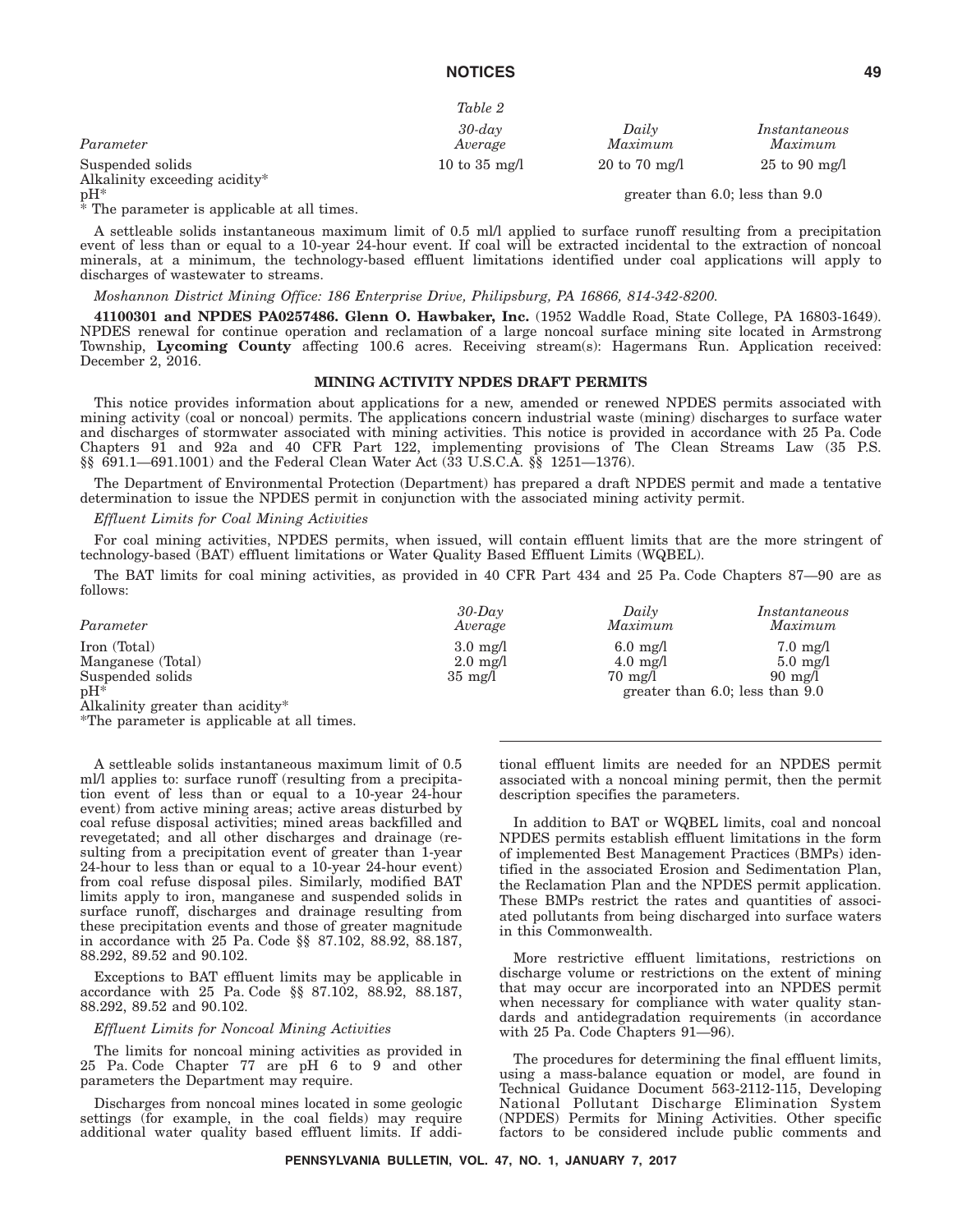Total Maximum Daily Load(s). Additional discharge limitations may apply in the event that unexpected discharges occur.

Discharge rates for surface mining activities are precipitation driven. Discharge rates for proposed discharges associated with underground mining are noted in the permit description.

Persons wishing to comment on an NPDES draft permit should submit a written statement to the Department at the address of the district mining office indicated before each draft permit within 30 days of this public notice. Comments received within the comment period will be considered in the final determinations regarding the NPDES permit applications. Comments must include the name, address and telephone number of the writer and a concise statement to inform the Department of the exact basis of a comment and the relevant facts upon which it is based.

The Department will also accept requests or petitions for a public hearing on NPDES permit applications, as provided in 25 Pa. Code § 92a.82(d). The request or petition for a public hearing shall be filed within 30 days of this public notice and contain the name, address, telephone number and the interest of the party filing the request, and state the reasons why a hearing is warranted. A public hearing may be held if the Department considers the public interest significant. If a hearing is scheduled, a notice of the hearing on the NPDES permit application will be published in the *Pennsylvania Bulletin* and a newspaper of general circulation within the relevant geographical area. When a public hearing is held, the Department will consider comments from the public hearing in the final determination on the NPDES permit application.

### *Noncoal NPDES Draft Permits*

*Knox District Mining Office: P.O. Box 669, 310 Best Avenue, Knox, PA 16232-0669, 814-797-1191.*

**NPDES No. PA0259691 (Permit No. 16150302). Amerikohl Aggregates, Inc** (202 Sunset Drive, Butler, PA 16001) New NPDES permit for a large industrial minerals surface mine in Richland Township, **Clarion County**, affecting 232.5 acres. Receiving streams: Unnamed tributaries to Turkey Run, classified for the following uses: HQ-CWF. TMDL: Lower Clarion River. Application received: October 5, 2016.

Unless otherwise noted for a specific outfall, the proposed effluent limits for all outfalls in this permit are the BAT limits described above for noncoal mining activities.

The outfall(s) listed below requires a non-discharge alternative:

| Outfall No.     | New Outfall $(Y/N)$ |
|-----------------|---------------------|
| TP1             |                     |
| TP <sub>2</sub> | v                   |
| TP3             | v                   |

The outfall(s) listed below requires a non-discharge alternative:

| Outfall No.     | New Outfall $(Y/N)$ |
|-----------------|---------------------|
| SP <sub>1</sub> |                     |
| SP <sub>2</sub> | v                   |
| SP3             | v                   |
| SP <sub>4</sub> | v                   |

### **FEDERAL WATER POLLUTION CONTROL ACT, SECTION 401**

The following permit applications, requests for Environmental Assessment approval and requests for 401 Water Quality Certification have been received by the Department. Section 401 of the Federal Water Pollution Control Act (FWPCA) (33 U.S.C.A. § 1341) requires the Commonwealth to certify that the involved projects will not violate the sections  $301-303$ ,  $306$  and  $307$  of the FWPCA (33 U.S.C.A. §§ 1311—1313, 1316 and 1317) as well as relevant State requirements. Persons objecting to approval of a request for certification under section 401 of the FWPCA, the issuance of a Dam Permit or Water Obstruction and Encroachment Permit or the approval of an Environmental Assessment shall submit comments, suggestions or objections within 30 days of the date of this notice as well as any questions to the office noted before an application. Comments should contain the name, address and telephone number of the person commenting, identification of the certification request to which the comments or objections are addressed and a concise statement of comments, objections or suggestions including the relevant facts upon which they are based.

The Department may conduct a fact-finding hearing or an informal conference in response to comments if deemed necessary. Each individual will be notified, in writing, of the time and place of a scheduled hearing or conference concerning the certification request to which the comment, objection or suggestion relates. Maps, drawings and other data pertinent to the certification request are available for inspection between 8 a.m. and 4 p.m. on working days at the office noted before the application.

Persons with a disability who wish to attend the hearing and require an auxiliary aid, service or other accommodation to participate in the proceedings should contact the specified program. TDD users may contact the Department through the Pennsylvania AT&T Relay Service at (800) 654-5984.

**Applications Received under the Dam Safety and Encroachments Act (32 P.S. §§ 693.1—693.27) and section 302 of the Flood Plain Management Act (32 P.S. § 679.302) and Requests for Certification under section 401(a) of the FWPCA.**

### **WATER OBSTRUCTIONS AND ENCROACHMENTS**

*Northeast Region: Waterways and Wetlands Program Manager, 2 Public Square, Wilkes-Barre, PA 18701-1915, Telephone 570-826-2511.*

**E40-785. Transcontinental Gas Pipe Line Company, LLC**, Park Place Center Two, Pittsburgh, PA 15275, in Bear Creek Township, **Luzerne County**, U.S. Army Corps of Engineers, Philadelphia District.

To construct and maintain the following water obstructions and encroachments to provide temporary access to the existing ''Leidy A'' natural gas pipeline for the purpose of recoating and maintenance:

1) To place temporary timber matting through 312-LF of PEM/PSS wetlands within the Little Shades Creek (HQ-CWF, MF) watershed (Pleasant View Summit, PA Quadrangle Latitude: 41° 12′ 9.1″ Longitude: -75° 56′ 48″) in Bear Creek Township, Luzerne County.

2) To place temporary timber matting through 176-LF of PEM wetlands within the Meadow Run (HQ-CWF, MF) watershed (Pleasant View Summit, PA Quadrangle Lati-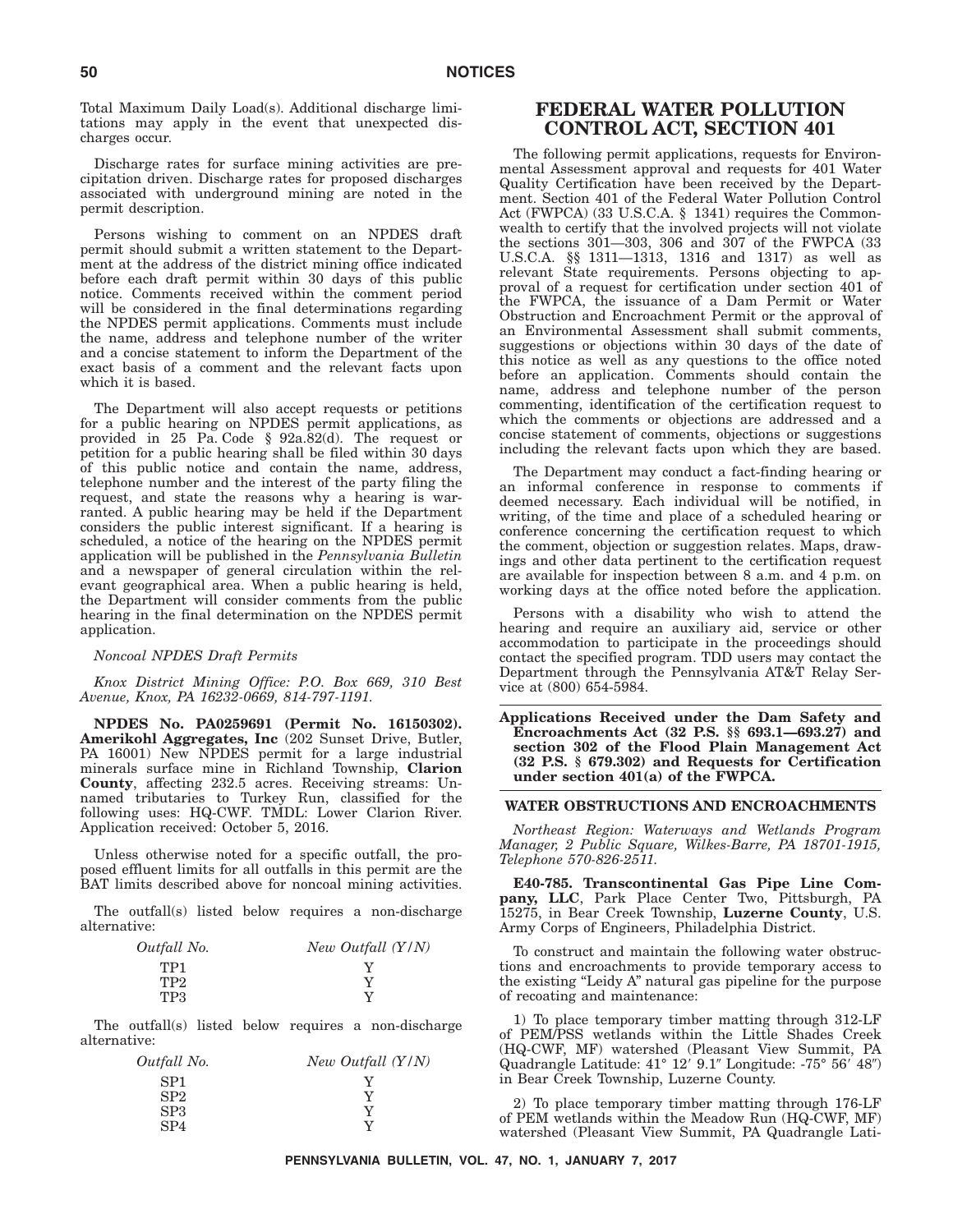tude: 41° 12′ 31.77″ Longitude: -75° 43′ 11.51″) in Bear Creek Township, Luzerne County.

3) To place temporary timber matting through 347-LF of PEM/PSS wetlands within the Meadow Run (HQ-CWF, MF) watershed (Pleasant View Summit, PA Quadrangle Latitude: 41° 12′ 39.47″ Longitude: -75° 43′ 23.65″) in Bear Creek Township, Luzerne County.

The midpoint of the project is located approximately 2.21 miles east of the intersection of Route 2008 (Meadow Run Road) and Thornhurst Road (Pleasant View Summit, PA Quadrangle, Latitude: 41°12'28.88"; Longitude:  $-75^{\circ}43'6.25'$ ).

**E40-786. PA Game Commission**, 2001 Elmerton Avenue, Harrisburg, PA 17110-9797, in Dennison Township, **Luzerne County**, U.S. Army Corps of Engineers, Baltimore District.

To remove an existing gravel roadway within the floodway of Nescopeck Creek (HQ-CWF, MF) and to construct and maintain a 14-foot wide, 50-foot long wood/steel bridge crossing of Nescopeck Creek (HQ-CWF) having a 4-foot underclearnace and concrete abutments. The project is located within Nescopeck State Park, approximately 2.3 miles west of the intersection of I-80 and Route 41 (Honey Hole Road) (Freeland, PA Quadrangle, Latitude: 41°04′35.26"; Longitude: -75°53′36.85").

**E39-549. Township of South Whitehall**, 4444 Walbert Avenue, Allentown, PA 18104, in South Whitehall Township, **Lehigh County**, U.S. Army Corps of Engineers, Philadelphia District.

To construct and maintain the following water obstructions and encroachments within the floodway of Jordan Creek (TSF, MF) associated with the Jordan Creek Greenway Trail project:

1. a 10-foot wide single-span, prefabricated pedestrian bridge with concrete abutments, having a 120-foot span and a 6-foot underclearance, across Jordan Creek (TSF, MF);

2. fill in various locations within the floodway of Jordan Creek (TSF, MF) for the construction of a 9,700 linear foot segment of the pedestrian trail;

3. four outfall structures to Jordan Creek (TSF, MF). The stormwater outfalls each consist of an 18-inch HDPE pipe with a concrete headwall and riprap apron.

The encroachments are located along the north side of Jordan Creek (Allentown West and Cementon, PA Quadrangle, Latitude: 40.622616; Longitude: -75.584682).

*Southcentral Region: Waterways & Wetlands Program, 909 Elmerton Avenue, Harrisburg, PA 17110, Ed Muzic, Section Chief, 717.705.4802.*

**E34-137: PennDOT Engineering District 2.0**, 70 PennDOT Drive, P.O. Box 342, Clearfield, PA 16830 in Monroe Township, **Juniata County**, U.S. Army Corps of Engineers Baltimore District.

The project proposed to remove existing structure and to  $(1)$  install and maintain a 30 L.F. 11 foot  $\times$  5-foot box culvert with 1-foot uniform depression in Cocolamus Creek (TSF, MF) with R-6 chocked with R-4 scour protection and (2) relocate 225 linear feet of UNT Cocolamus Creek (TSF, MF). The project proposed a total of 89 linear feet of temporary stream channel impacts, 280 linear feet of permanent impacts, 0.1 ac of temporary, and 0.1 ac of permanent wetland impacts for the purpose of improving roadway safety. The project is located in Monroe Township, Juniata County. (40° 40′ 19.6″, -77° 10′  $28.2"$ 

*Southwest Region: Waterways & Wetlands Program Manager, 400 Waterfront Drive, Pittsburgh, PA 15222- 4745.*

**E02-1732, Festival Fun Parks, LLC**, 4800 Kennywood Blvd., West Mifflin, PA 15122, City of Duquesne and West Mifflin Borough, **Allegheny County**, Pittsburgh ACOE District.

The applicant is proposing to:

1.) Construct and maintain an aerial crossing over 0.01 acre of a PEM wetland aka WL-D,

2.) Construct and maintain an aerial crossing over 0.01 acre of a PEM wetland aka WL-E,

3.) Reconstruct and stabilize 281 linear feet of an Unnamed Tributary (UNT) to the Monongahela River (aka Stream 1) affected by a landslide,

4.) Temporarily impact 0.09 acre of floodway to a UNT to the Monongahela River (aka Stream 2),

5.) Temporarily impact 0.06 acre of floodway to a UNT to the Monongahela River (aka Stream 3),

6.) Realign and construct 187 linear feet of a UNT to the Monongahela River (aka Stream 4),

7.) Construct and maintain an aerial crossing over 48 linear feet of a UNT to the Monongahela River (aka Stream 6),

8.) Construct and maintain an aerial crossing over 14 linear feet of a UNT to the Monongahela River (aka Stream 6),

9.) Construct stream bank stabilization for 290 linear feet of the aforementioned UNT (aka Stream 6) as a result of the stream relocation of another aforementioned UNT to the Monongahela River (aka Stream 4),

10) Relocating stream flow from 1,318 linear feet of a UNT to the Monongahela River (aka Stream 7) into Stream 6,

For the purpose of creating a new amusement attraction located near the intersection of Duquesne Boulevard and Hoffman Boulevard (Quadrangle: Braddock Latitude: 40° 23′ 9″; Longitude: -79° 51′ 37″; Sub-basin: 19A), in the City of Duquesne, Allegheny County. The project will cumulatively permanently impact 2,138 linear feet of stream, temporarily impact 0.71 acre of associated floodways and permanently impact 0.01 acre of PEM wetland. Permanent stream impacts are being mitigated for onsite.

**E65-980, Latrobe Municipal Authority**, 104 Guerrier Rd., P.O. Box 88, Latrobe, PA 15650, Unity Township, **Westmoreland County**, Pittsburgh ACOE District.

The applicant is proposing to:

1) Temporarily excavate approximately 0.80 acre of floodway of Loyalhanna Creek (WWF);

2) Temporarily excavate approximately 4.19 acres of the floodplain of the aforementioned waterway;

3) Place and maintain fill, a 140 ft diameter tank and a building in approximately 2.62 acres of floodplain of the aforementioned waterway; and

4) Construct and maintain an outfall within the aforementioned waterway;

For the purpose of constructing a combined sewage outflow equalization tank and pump station approximately 1.5 mile northeast of the intersection of Lincoln Highway (Route 30) and Clearview Drive (Route 981) (Quadrangle: Latrobe, PA; Latitude: 40° 18' 19"; Longitude: -79° 22′ 54″; N: 9.8 inches; W: 1.1 inches; Sub-basin 18C) in Unity Township, Westmoreland County.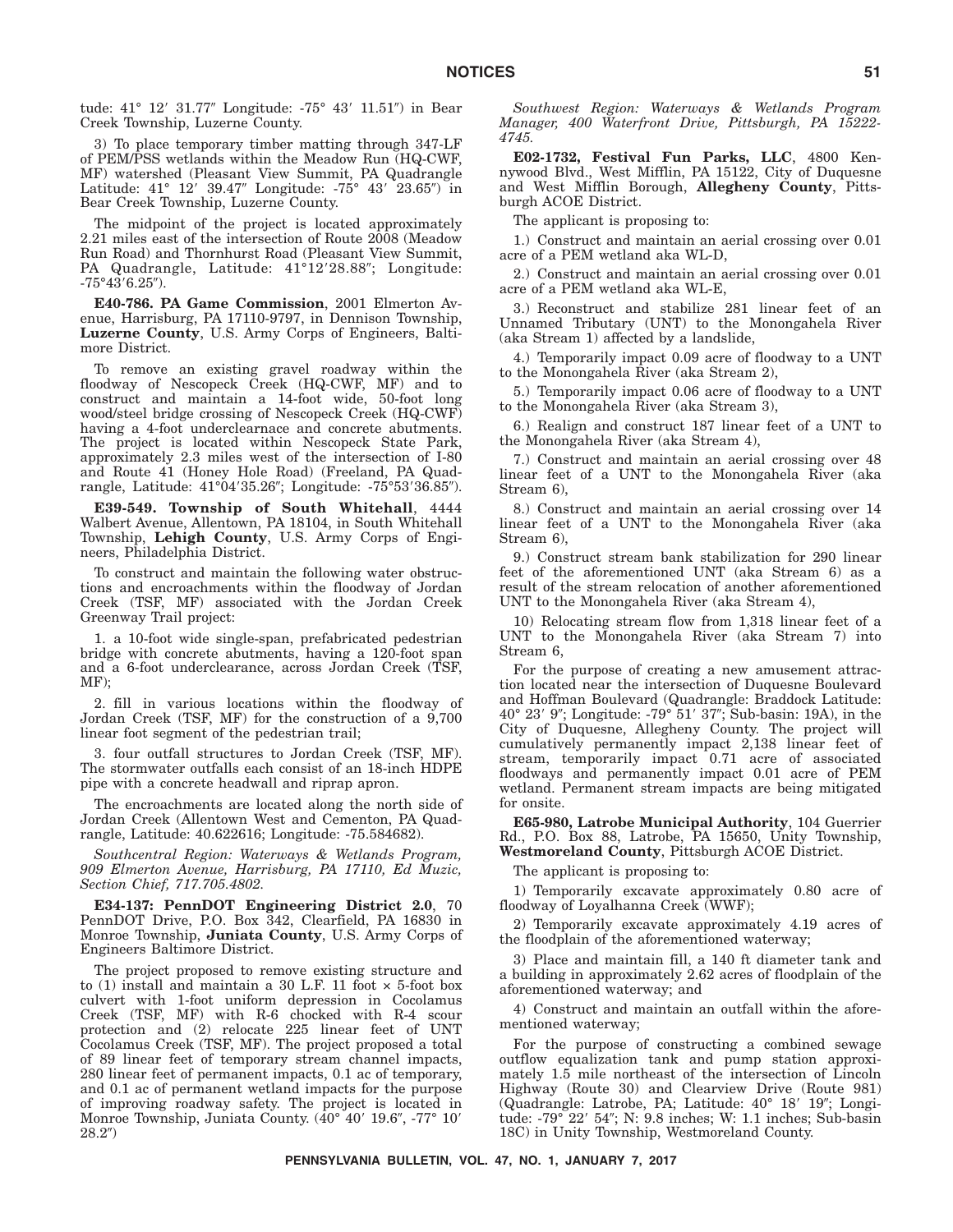## **ACTIONS**

### **THE PENNSYLVANIA CLEAN STREAMS LAW AND THE FEDERAL CLEAN WATER ACT**

### **FINAL ACTIONS TAKEN FOR NPDES PERMITS AND WQM PERMITS**

The Department has taken the following actions on previously received applications for new, amended and renewed NPDES and WQM permits, applications for permit waivers and NOIs for coverage under General Permits. This notice of final action is provided in accordance with 25 Pa. Code Chapters 91 and 92a and 40 CFR Part 122, implementing provisions of The Clean Streams Law (35 P.S. §§ 691.1—691.101) and the Federal Clean Water Act (33 U.S.C.A. §§ 1251—1376).

| Location    | Permit Authority | Application Type or Category                                   |
|-------------|------------------|----------------------------------------------------------------|
| Section I   | <b>NPDES</b>     | Renewals                                                       |
| Section II  | <b>NPDES</b>     | New or Amendment                                               |
| Section III | WQM              | Industrial, Sewage or Animal Wastes; Discharges to Groundwater |
| Section IV  | <b>NPDES</b>     | MS4 Individual Permit                                          |
| Section V   | <b>NPDES</b>     | MS4 Permit Waiver                                              |
| Section VI  | <b>NPDES</b>     | Individual Permit Stormwater Construction                      |
| Section VII | <b>NPDES</b>     | NOI for Coverage under NPDES General Permits                   |

Sections I—VI contain actions regarding industrial, animal or sewage wastes discharges, discharges to groundwater, and discharges associated with MS4, stormwater associated with construction activities and CAFOs. Section VII contains notices for parties who have submitted NOIs for Coverage under General NPDES Permits. The approval for coverage under these General NPDES Permits is subject to applicable effluent limitations, monitoring, reporting requirements and other conditions in each General Permit. The approval of coverage for land application of sewage sludge or residential septage under applicable general permit is subject to pollutant limitations, pathogen and vector attraction reduction requirements, operational standards, general requirements, management practices and other conditions in the respective permit. The permits and related documents, effluent limitations, permitting requirements and other information are on file and may be inspected and arrangements made for copying at the contact office noted before the action.

Persons aggrieved by an action may appeal that action to the Environmental Hearing Board (Board) under section 4 of the Environmental Hearing Board Act (35 P.S. § 7514) and 2 Pa.C.S. §§ 501—508 and 701—704 (relating to Administrative Agency Law). The appeal should be sent to the Environmental Hearing Board, Second Floor, Rachel Carson State Office Building, 400 Market Street, PO Box 8457, Harrisburg, PA 17105-8457, (717) 787-3483. TDD users may contact the Board through the Pennsylvania AT&T Relay Service, (800) 654-5984. Appeals must be filed with the Board within 30 days of publication of this notice in the *Pennsylvania Bulletin* unless the appropriate statute provides a different time period. Copies of the appeal form and the Board's rules of practice and procedure may be obtained from the Board. The appeal form and the Board's rules of practice and procedure are also available in Braille or on audiotape from the Secretary to the Board at (717) 787-3483. This paragraph does not, in and of itself, create a right of appeal beyond that permitted by applicable statutes and decisional law.

For individuals who wish to challenge an action, the appeal must reach the Board within 30 days. A lawyer is not needed to file an appeal with the Board.

Important legal rights are at stake, however, so individuals should contact a lawyer at once. Persons who cannot afford a lawyer may qualify for free pro bono representation. Call the Secretary to the Board at (717) 787-3483 for more information.

### **I. NPDES Renewal Permit Actions**

*Northeast Regional Office: Clean Water Program Manager, 2 Public Square, Wilkes-Barre, PA 18701-1915. Phone: 570.826.2511.*

| NPDES No.                  | Facility Name &                                                              | County &                                | Stream Name                                                      | <b>EPA</b> Waived |
|----------------------------|------------------------------------------------------------------------------|-----------------------------------------|------------------------------------------------------------------|-------------------|
| (Tvpe)                     | Address                                                                      | Municipality                            | (Watershed No.)                                                  | $Y/N$ ?           |
| PAS602204<br>(Storm Water) | SR Recycling Inc.<br>400 Daniels Road (Route 946)<br>Nazareth, PA 18064-8753 | Northampton County<br>Bushkill Township | Unnamed Tributary of<br>East Branch Monocacy<br>Creek<br>$(2-C)$ | Yes               |

*Southcentral Region: Clean Water Program Manager, 909 Elmerton Avenue, Harrisburg, PA 17110. Phone: 717-705-4707.*

| NPDES No. | <i>Facility Name &amp;</i>                                            | County &                                      | Stream Name                                  | <b>EPA</b> Waived |
|-----------|-----------------------------------------------------------------------|-----------------------------------------------|----------------------------------------------|-------------------|
| (Tvpe)    | Address                                                               | Municipality                                  | (Watershed #)                                | Y/N?              |
| PA0027316 | Lebanon City Authority<br>2321 Ridgeview Rd<br>Lebanon, PA 17042-9431 | North Cornwall<br>Township,<br>Lebanon County | Quittapahilla Creek in<br>Watershed(s) $7-D$ |                   |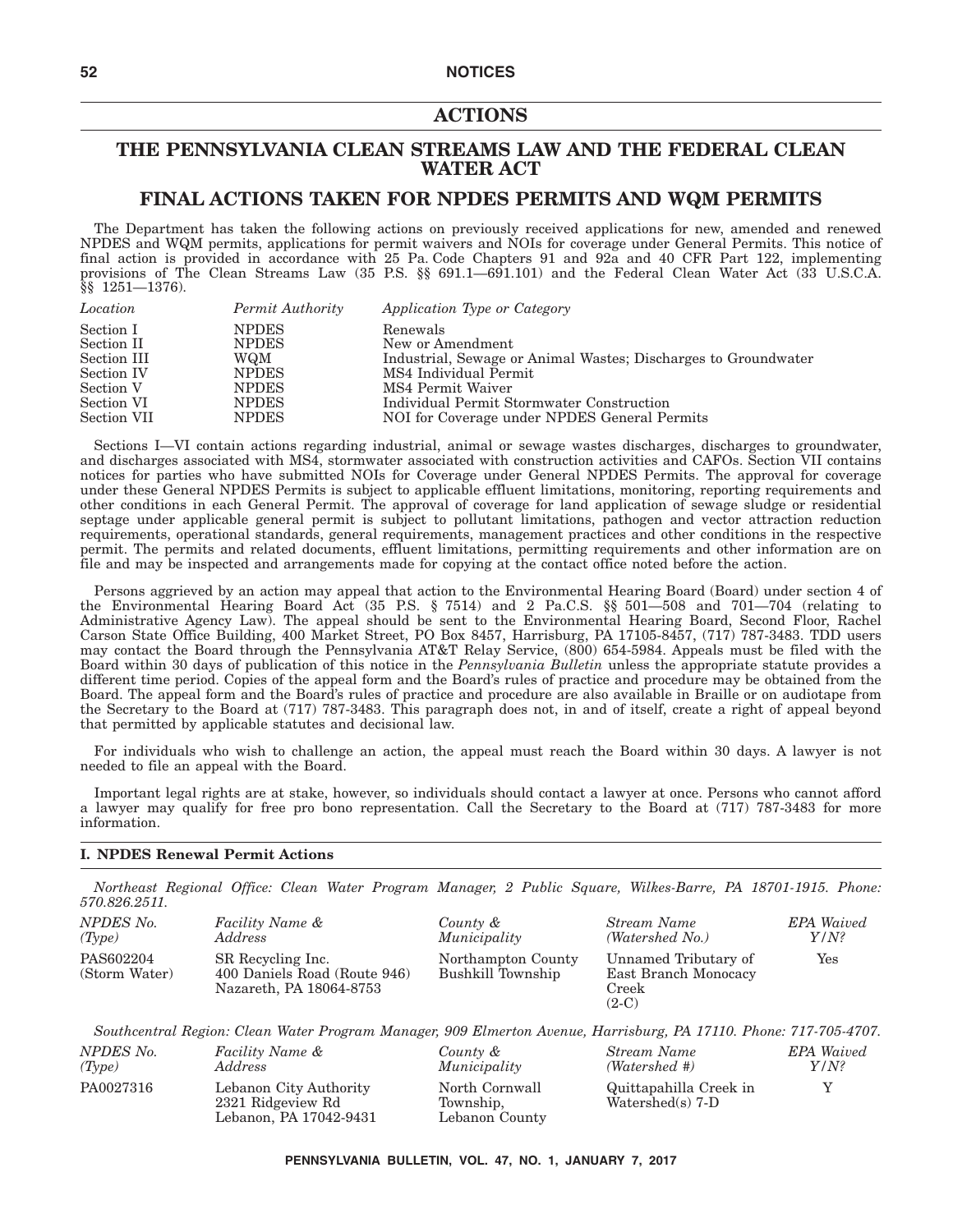*Northwest Region: Clean Water Program Manager, 230 Chestnut Street, Meadville, PA 16335-3481.*

| NPDES No.             | Facility Name &                                                              | County &                           | Stream Name                                      | <b>EPA</b> Waived |
|-----------------------|------------------------------------------------------------------------------|------------------------------------|--------------------------------------------------|-------------------|
| (Tvpe)                | Address                                                                      | Municipality                       | (Watershed #)                                    | Y/N?              |
| PA0031879<br>(Sewage) | Mt Chestnut Nazarene<br>Retreat Center<br>177 North Road<br>Butler, PA 16001 | Butler County<br>Franklin Township | Unnamed Tributary of<br>Mulligan Run<br>$(20-C)$ | Yes               |

### **II. New or Expanded Facility Permits, Renewal of Major Permits and EPA Nonwaived Permit Actions**

*Northeast Region: Clean Water Program Manager, 2 Public Square, Wilkes-Barre, PA 18701-1915. Phone: 570-826-2511.* **NPDES Permit No. PA0275875**, SIC Code 0252, **Heislers Egg Farm**, 757 Valley Road, Tamaqua, PA 18252.

This proposed facility is located in Walker Township, **Schuylkill County**.

Description of Proposed Action/Activity: Issuance of an NPDES CAFO Permit Renewal for an existing facility with a proposed expansion.

*Northwest Region: Clean Water Program Manager, 230 Chestnut Street, Meadville, PA 16335-3481.*

**NPDES Permit No. PA0264725**, Sewage, SIC Code 8800, **Richard A Edwards**, 476 Methodist Road, Greenville, PA 16125.

This proposed facility is located in Hempfield Township, **Mercer County**.

Description of Proposed Action/Activity: Issuance of an NPDES Permit for a new discharge of treated Sewage.

**NPDES Permit No. PA0264750**, Sewage, SIC Code 4952, 8800, **Jamie Fitch**, 1470 Brown Hill Road, Youngsville, PA 16371.

This proposed facility is located in Brokenstraw Township, **Warren County**.

Description of Proposed Action/Activity: Issuance of an NPDES Permit for a new discharge of treated Sewage.

### **III. WQM Industrial Waste and Sewerage Actions under The Clean Streams Law**

*Southeast Region: Clean Water Program Manager, 2 East Main Street, Norristown, PA 19401, 484.250.5900.*

**WQM Permit No. 4692417**, Sewage, Transfer, **Ladislav & Sonja Kotoulek**, 132 Middle Creek Road, Gilbertsville, PA 19525-8601.

This proposed facility is located in Douglass Township, **Montgomery County**.

Description of Action/Activity: Permit transfer from Mark & Justine Amarnek to Ladislav & Sonja Kotoulek.

**WQM Permit No. 1508411**, Sewage, Renewal, **London Grove Municipal Authority**, 372 Rose Hill Road, Suite 300, West Grove, PA 19468.

This proposed facility is located in London Grove Township, **Chester County**.

Description of Action/Activity: Approval for renewal to allow the continued operation of a sewage treatment plant with spray irrigation.

### **WQM Permit No. 2316402**, Sewage, **Middletown Township Sewer Authority**, P.O. Box 9, Lima, PA 19037.

This proposed facility is located in Middletown Township, **Delaware County**.

Description of Action/Activity: Extension of existing Chester Creek Interceptor.

*Southcentral Region: Clean Water Program Manager, 909 Elmerton Avenue, Harrisburg, PA 17110. Phone: 717-705-4707.*

**WQM Permit No. 6700416**, Sewerage, **Shrewsbury Borough Sewer System**, 35 West Railroad Avenue, Shrewsbury, PA 17361.

This proposed facility is located in: Shrewsbury Borough, **York County**.

Description of Proposed Action/Activity: Applicant applied for construction of a new a 36" sewer line and two manholes to increase pumping volume at the Deer Creek pump station.

**WQM Permit No. 3691201**, Industrial Waste, **Valley Proteins & Rendering Plant Terre Hill**, 151 ValPro Drive, PO Box 3588, Winchester, VA 22604-2586.

This proposed facility is located in East Earl Township, **Lancaster County**.

Description of Proposed Action/Activity: This amendment approves the construction of industrial wastewater facilities consisting of: Approximately 868' of 8" PVC pipe to Muddy Creek for the relocation of the outfall.

*Northwest Region: Clean Water Program Manager, 230 Chestnut Street, Meadville, PA 16335-3481.*

**WQM Permit No. 2574407 A-3**, Sewage, **Middleboro Municipal Authority**, PO Box 189, McKean, PA 16426-0189. This existing facility is located in McKean Borough, **Erie County**.

Description of Proposed Action/Activity: Amendment for modifications to existing WWTP to rerate plant to 112,000 GPD.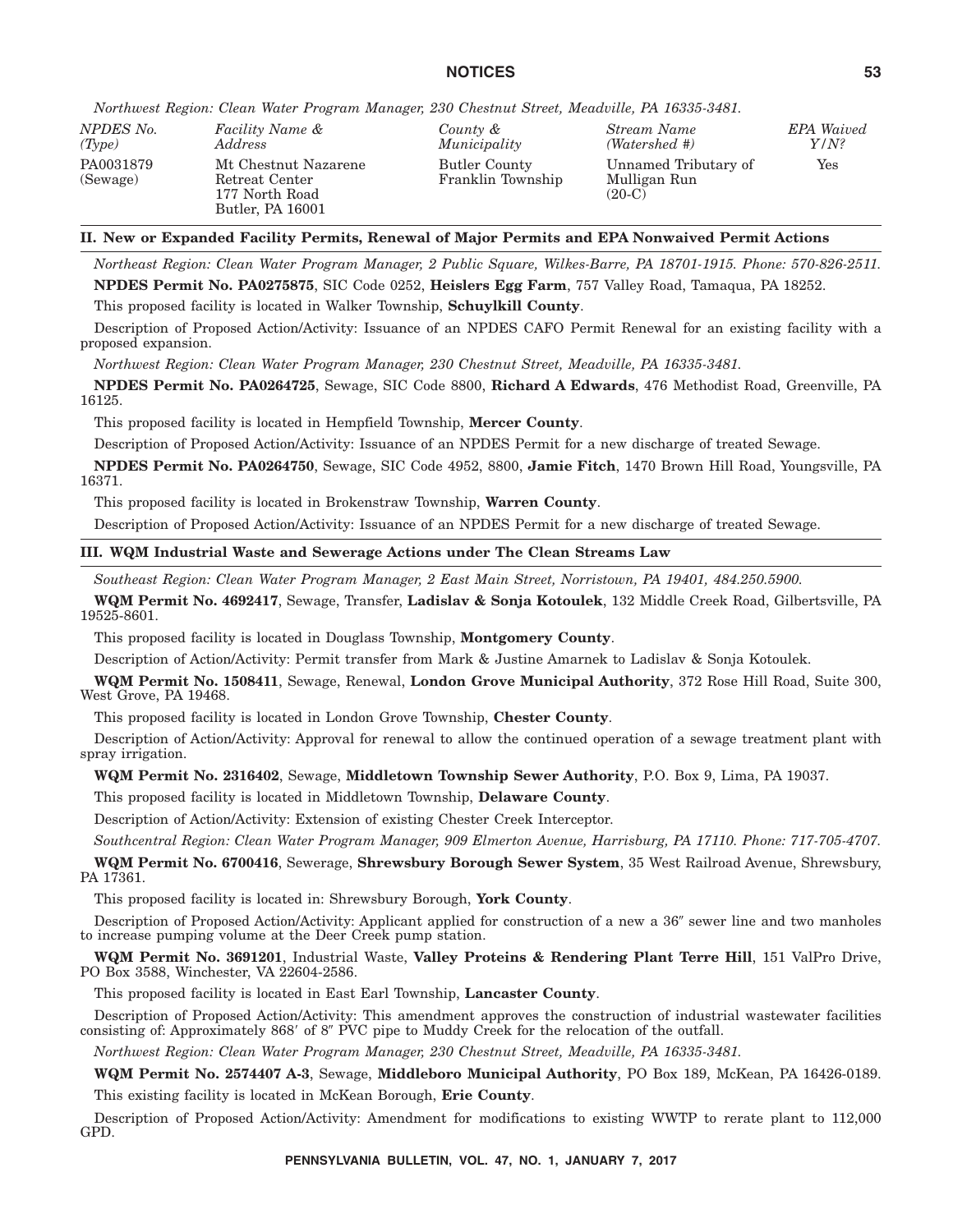**WQM Permit No. 4316406**, Sewage, **Richard A Edwards**, 476 Methodist Road, Greenville, PA 16125.

This proposed facility is located in Hempfield Township, **Mercer County**.

Description of Proposed Action/Activity: Single Residence Sewage Treatment Plant.

**WQM Permit No. 6216407**, Sewage, **Jamie Fitch**, 1470 Brown Hill Road, Youngsville, PA 16371.

This proposed facility is located in Brokenstraw Township, **Warren County**.

Description of Proposed Action/Activity: Single Residence Sewage Treatment Plant.

#### **VI. NPDES Discharges of Stormwater Associated with Construction Activities Individual Permit Actions**

*Northcentral Region: Waterways & Wetlands Program Manager, 208 West Third Street, Williamsport, PA 17701, 570.327.3574.*

*Potter County Conservation District: 107 Market Street, Coudersport, PA 16915, (814) 274-8411, X 4.*

| <b>NPDES</b><br>Permit No. | Applicant Name &<br>Address                                                                                | County | Municipality                   | Receiving<br>Water/Use                                                                                                                                                                                                                                                    |
|----------------------------|------------------------------------------------------------------------------------------------------------|--------|--------------------------------|---------------------------------------------------------------------------------------------------------------------------------------------------------------------------------------------------------------------------------------------------------------------------|
| PAI045316001               | Big Level Wind LLC<br>155 Fleet Street<br>Portsmouth, NH 03801                                             | Potter | Harrison & Hector<br>Townships | Baldwin Hollow,<br>HQ-CWF<br>Big Widger,<br>HQ-CWF<br>Little Widger,<br>HQ-CWF<br>Foy Hollow,<br>HQ-CWF<br>Swartz Hollow,<br>HQ-CWF<br>Lehman Hollow,<br>HQ-CWF<br>Genesee Forks,<br>HQ-CWF<br>Dodge Hollow,<br>EV<br>Moore Hollow,<br>CWF, MF<br>Teld Hollow,<br>CWF, MF |
|                            | Southwest Region: Waterways and Wetlands Program Manager, 400 Waterfront Drive, Pittsburgh, PA 15222-4745. |        |                                |                                                                                                                                                                                                                                                                           |

| Applicant Name &<br><i>Address</i>                                                          | County                 | Municipality         | Receiving<br>Water/Use                  |
|---------------------------------------------------------------------------------------------|------------------------|----------------------|-----------------------------------------|
| Pittsburgh Field Club<br>121 Field Club Road<br>Pittsburgh, PA 15238                        | Allegheny<br>County    | Fox Chapel Borough   | Squaw Run<br>(HQ-WWF)                   |
| First Pennsylvania<br>Resource, LLC<br>33 Terminal Way<br>Suite 431<br>Pittsburgh, PA 15219 | Washington<br>County   | West Finley Township | Robinson Fork (WWF);<br>Beham Run (WWF) |
| Tanya Simchick<br>1213 Twelve Oaks Court<br>Murrysville, PA 15668                           | Westmoreland<br>County | Murrysville Borough  | Haymakers Run<br>(HQ-CWF)               |
|                                                                                             |                        |                      |                                         |

### **VII. Approvals to Use NPDES and/or Other General Permits**

The EPA Region III Administrator has waived the right to review or object to this permit action under the waiver provision 40 CFR 123.23(d).

### **List of NPDES and/or Other General Permit Types**

| $PAG-1$ | General Permit for Discharges from Stripper Oil Well Facilities                                             |
|---------|-------------------------------------------------------------------------------------------------------------|
| PAG-2   | General Permit for Discharges of Stormwater Associated With Construction Activities                         |
| PAG-3   | General Permit for Discharges of Stormwater From Industrial Activities                                      |
| PAG-4   | General Permit for Discharges from Small Flow Treatment Facilities                                          |
| PAG-5   | General Permit for Discharges from Petroleum Product Contaminated Groundwater Remediation<br><b>Systems</b> |
| PAG-6   | General Permit for Wet Weather Overflow Discharges from Combined Sewer Systems (CSO)                        |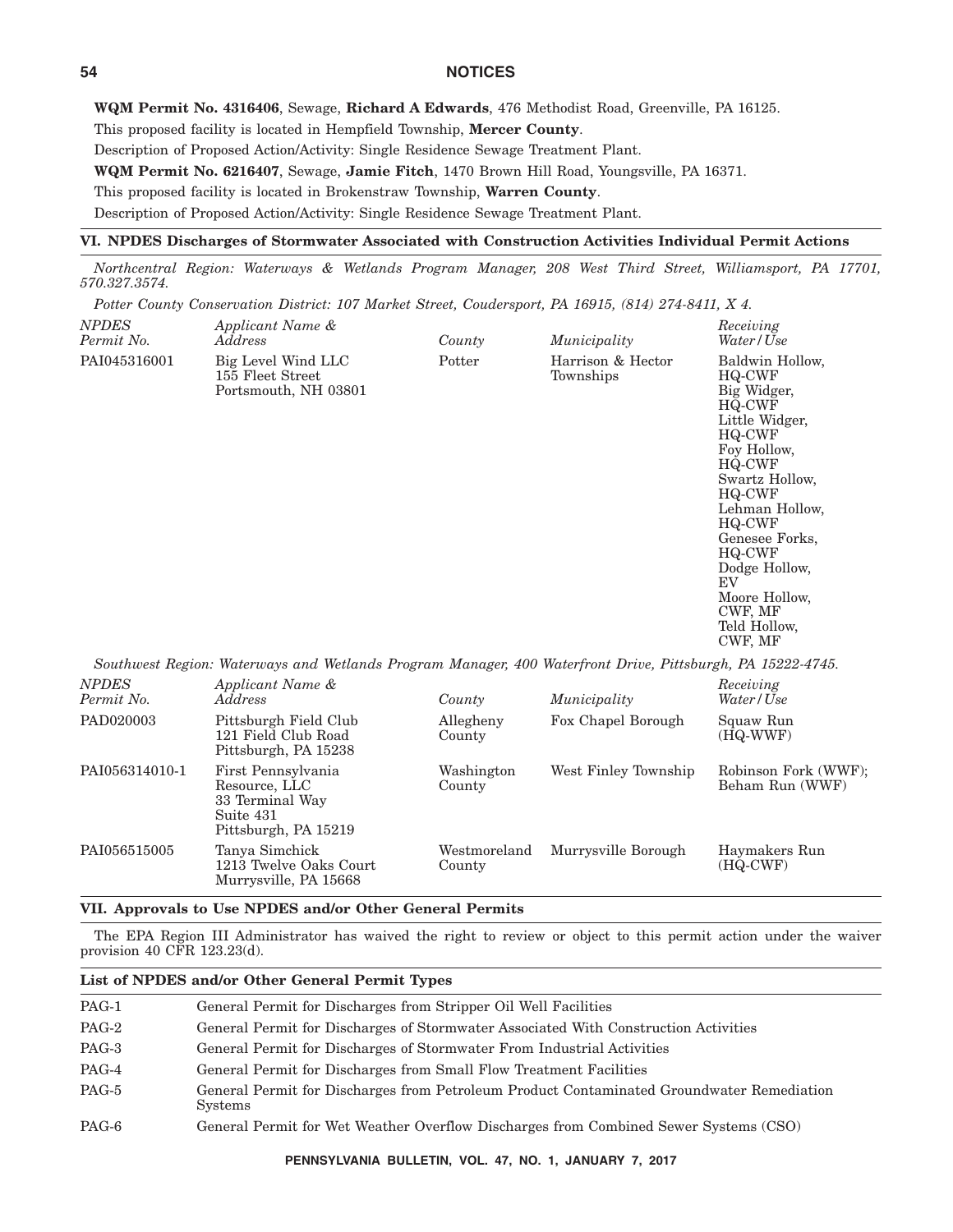| PAG-7         | General Permit for Beneficial Use of Exceptional Quality Sewage Sludge by Land Application                                                                                       |
|---------------|----------------------------------------------------------------------------------------------------------------------------------------------------------------------------------|
| PAG-8         | General Permit for Beneficial Use of Non-Exceptional Quality Sewage Sludge by Land Application to<br>Agricultural Land, Forest, a Public Contact Site or a Land Reclamation Site |
| PAG-8 (SSN)   | Site Suitability Notice for Land Application Under Approved PAG-8 General Permit Coverage                                                                                        |
| PAG-9         | General Permit for Beneficial Use of Residential Septage by Land Application to Agricultural Land,<br>Forest, or a Land Reclamation Site                                         |
| PAG-9 (SSN)   | Site Suitability Notice for Land Application Under Approved PAG-9 General Permit Coverage                                                                                        |
| $PAG-10$      | General Permit for Discharges from Hydrostatic Testing of Tanks and Pipelines                                                                                                    |
| <b>PAG-11</b> | General Permit for Discharges from Aquatic Animal Production Facilities                                                                                                          |
| $PAG-12$      | Concentrated Animal Feeding Operations (CAFOs)                                                                                                                                   |
| $PAG-13$      | Stormwater Discharges from Municipal Separate Storm Sewer Systems (MS4)                                                                                                          |
| $PAG-14$      | (To Be Announced)                                                                                                                                                                |
| $PAG-15$      | General Permit for Discharges from the Application of Pesticides                                                                                                                 |

### *General Permit Type—PAG-02*

*Waterways & Wetlands Program Manager, 2 East Main Street, Norristown, PA 19401. Telephone 484-250-5160.*

| <b>Facility Location &amp;</b><br>Municipality           | Permit No. | Applicant Name &<br><i>Address</i>                                                                                  | Receiving<br>Water/Use                                        | Contact Office &<br>Phone No.                                                           |
|----------------------------------------------------------|------------|---------------------------------------------------------------------------------------------------------------------|---------------------------------------------------------------|-----------------------------------------------------------------------------------------|
| City of Philadelphia PAC510005<br>Philadelphia<br>County |            | Parks & Recreation City<br>of Philadelphia<br>1515 Arch Street<br>11th Floor<br>Philadelphia, PA 19102              | Schuylkill River<br>WWF                                       | Southeast Regional Office<br>2 East Main Street<br>Norristown, PA 19401<br>484-250-5900 |
| City of Philadelphia PAC510010<br>Philadelphia<br>County |            | Provco Good MCB<br>Byberry LP<br>Building No. 2<br>Suite 200<br>795 East Lancaster<br>Avenue<br>Villanova, PA 19085 | Walton Run<br><b>WWF</b><br>and<br>Poquessing Creek<br>WWF-MF | Southeast Regional Office<br>2 East Main Street<br>Norristown, PA 19401<br>484-250-5900 |

*Waterways & Wetlands Program, 909 Elmerton Avenue, Harrisburg, PA 17110-8200, Nathan Crawford, Section Chief, 717.705.4802.*

| <i>Facility Location:</i><br>Municipality &<br>County | Permit No.       | Applicant Name &<br>Address                                                                                 | Receiving<br>Water/Use                          | Contact Office &<br>Phone No.                                                                            |
|-------------------------------------------------------|------------------|-------------------------------------------------------------------------------------------------------------|-------------------------------------------------|----------------------------------------------------------------------------------------------------------|
| West Manchester<br>Township<br>York County<br>Issued  | PAG02006714048-1 | York Adams<br><b>Transportation Authority</b><br>Richard M. Farr<br>1230 Roosevelt Avenue<br>York, PA 17404 | UNT to Codorus<br>Creek<br>(WWF)                | York County<br><b>Conservation District</b><br>118 Pleasant Acres Road<br>York, PA 17402<br>717.840.7430 |
| York Township<br>York County<br>Issued                | PAG02006716054   | Cape Horn Crossing LP<br>Richard Nardo<br>755 Hemenway St<br>Marlborough, MA 01752                          | Mill Creek<br>(CWF)                             | York County<br><b>Conservation District</b><br>118 Pleasant Acres Road<br>York, PA 17402<br>717.840.7430 |
| Shrewsbury<br>Township<br>York County<br>Issued       | PAG02006716026   | Phil Robinson<br>18147 Amanda Lane<br>New Freedom, PA 17349                                                 | Deer Creek<br>(CWF)                             | York County<br><b>Conservation District</b><br>118 Pleasant Acres Road<br>York, PA 17402<br>717.840.7430 |
| York City<br>York County<br>Issued                    | PAC670021        | Giambalvo Family<br>Limited Partnership<br>John Giambalvo<br>1390 Eden Road<br>York, PA 17402               | UNT to Willis Run<br>(WWF)                      | York County<br><b>Conservation District</b><br>118 Pleasant Acres Road<br>York, PA 17402<br>717.840.7430 |
| East Manchester<br>Township<br>York County<br>Issued  | PAC670026        | Columbia Gas of<br>Pennsylvania<br>Jonathan M. Kilmer<br>1600 Colony Road<br>York, PA 17408                 | <b>UNT</b> to Little<br>Conewago Creek<br>(TSF) | York County<br><b>Conservation District</b><br>118 Pleasant Acres Road<br>York, PA 17402<br>717.840.7430 |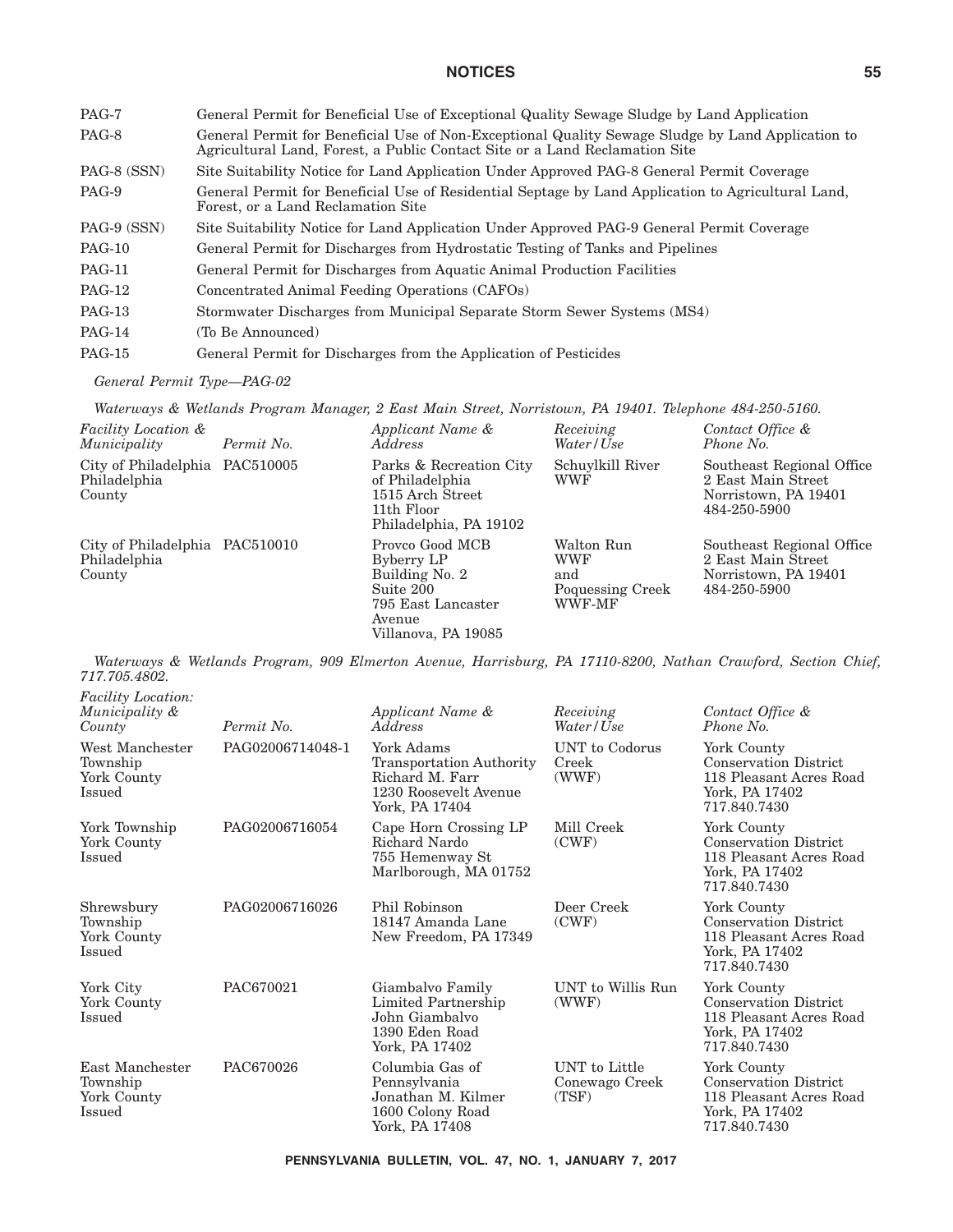| <b>Facility Location:</b><br>Municipality &<br>County   | Permit No.        | Applicant Name &<br>Address                                                                                                            | Receiving<br>Water/Use                                            | Contact Office &<br>Phone No.                                                                                         |  |
|---------------------------------------------------------|-------------------|----------------------------------------------------------------------------------------------------------------------------------------|-------------------------------------------------------------------|-----------------------------------------------------------------------------------------------------------------------|--|
| Chanceford<br>Township<br>York County<br>Issued         | PAC670028         | Stone Fence Acres LP<br>Kris Small<br>2758 Furnace Road<br>Red Lion, PA 17356                                                          | Green Branch<br>(WWF)                                             | York County<br><b>Conservation District</b><br>118 Pleasant Acres Road<br>York, PA 17402<br>717.840.7430              |  |
| Snyder Township<br><b>Blair County</b><br><b>Issued</b> | PAG02000715017(1) | Carney Unlimited<br>(Federal Carbide)<br>Craig Avedesian<br>One Eagle Ridge Road<br>Tyrone, PA 16686                                   | <b>Bald Eagle Creek</b><br>(TSF)                                  | <b>Blair Count</b><br><b>Conservation District</b><br>1407 Blair Street<br>Hollidaysburg, PA 16648<br>814.696.0877 x5 |  |
| 15222-4745.                                             |                   |                                                                                                                                        |                                                                   | Southwest Region: Regional Waterways & Wetlands Program Manager, 400 Waterfront Drive, Pittsburgh, PA                 |  |
| <b>Facility Location</b><br>and Municipality            | Permit No.        | Applicant Name and<br><b>Address</b>                                                                                                   | Receiving<br>Water / Use                                          | Contact Office and<br>Phone No.                                                                                       |  |
| City of Monessen                                        | PAC650002         | PennDOT District 12-0,<br>625 North Gallatin<br>Avenue Extension<br>Uniontown, PA<br>15401-2105                                        | Monongahela River<br>(WWF)                                        | Westmoreland<br><b>Conservation District</b><br>218 Donohoe Road<br>Greensburg, PA 15601<br>$(724) 837 - 5271$        |  |
| Penn Township                                           | PAC650006         | Peoples TWP, LLC<br>Bushy Run (TSF)<br>1201 Pitt Street<br>Pittsburgh, PA 15221                                                        |                                                                   | Westmoreland<br><b>Conservation District</b><br>218 Donohoe Road<br>Greensburg, PA 15601<br>$(724) 837 - 5271$        |  |
| South Huntingdon<br>Township                            | PAC650009         | Tenaska Pennsylvania<br>Partners<br>14302 FNB Parkway<br>Omaha, NE 68154-5212                                                          | UNT to Barren Run<br>(WWF); UNT to<br>Youghiogheny River<br>(WWF) | Westmoreland<br><b>Conservation District</b><br>218 Donohoe Road<br>Greensburg, PA 15601<br>$(724) 837 - 5271$        |  |
| <b>Upper Burrell</b><br>Township                        | PAC650010         | Alcoa, Inc.<br>201 Isabella Street<br>Pittsburgh, PA<br>15212-5827                                                                     | UNT to Pine Run<br>(WWF)                                          | Westmoreland<br><b>Conservation District</b><br>218 Donohoe Road<br>Greensburg, PA 15601<br>$(724) 837 - 5271$        |  |
| Unity Township                                          | PAC650014         | Ridilla Delmont, III<br>P.O. Box 472<br>Latrobe, PA 15650                                                                              | Ninemile Run<br>(WWF)                                             | Westmoreland<br><b>Conservation District</b><br>218 Donohoe Road<br>Greensburg, PA 15601<br>$(724) 837 - 5271$        |  |
| Youngwood Borough $PAG02006514001(1)$                   |                   | BFS Foods, Inc.<br>1768 Mileground Road<br>Morgantown, WV 26505                                                                        | Jacks Run (WWF)                                                   | Westmoreland<br><b>Conservation District</b><br>218 Donohoe Road<br>Greensburg, PA 15601<br>$(724) 837 - 5271$        |  |
| Penn Township                                           | PAG02006516007    | PennDOT District 12-0<br>825 North Stormwater<br>Outfalls SW-07 & SW-08<br>Gallatin Avenue<br>Extension<br>Uniontown, PA<br>15401-2105 | UNT to Brush Creek<br>$(TSF)$ ; Byers Run<br>(TSF)                | Westmoreland<br><b>Conservation District</b><br>218 Donohoe Road<br>Greensburg, PA 15601<br>$(724) 837 - 5271$        |  |
| Rostraver Township PAG02006516012                       |                   | Dale Kimberly<br>1821 Ray Avenue<br>Sutersville, PA 15083                                                                              | <b>UNT</b> to Becketts<br>Run (WWF)                               | Westmoreland<br><b>Conservation District</b><br>218 Donohoe Road<br>Greensburg, PA 15601<br>$(724) 837 - 5271$        |  |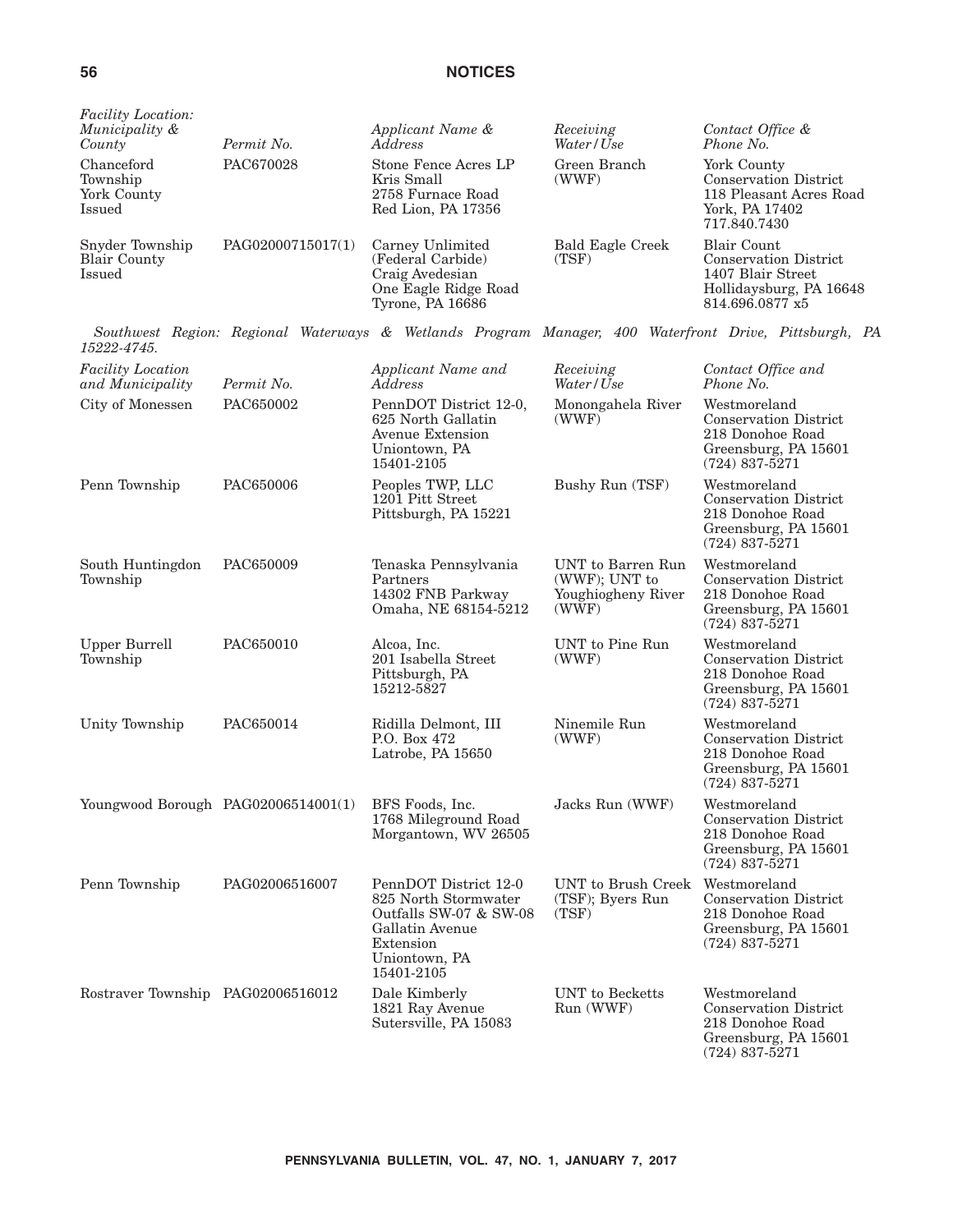| <b>Facility Location</b><br>and Municipality          | Permit No.         | Applicant Name and<br>Address                                                                                                        | Receiving<br>Water/Use                                    | Contact Office and<br>Phone No.                                                                                                     |
|-------------------------------------------------------|--------------------|--------------------------------------------------------------------------------------------------------------------------------------|-----------------------------------------------------------|-------------------------------------------------------------------------------------------------------------------------------------|
| Derry Township                                        | PAG02006516024     | Industrial Development,<br><b>LLC</b><br>P.O. Box 365<br>Youngstown, PA 15696                                                        | Saxman Run (WWF)                                          | Westmoreland<br><b>Conservation District</b><br>218 Donohoe Road<br>Greensburg, PA 15601<br>$(724) 837 - 5271$                      |
| Municipality of<br>Murrysville                        | PAG02006516027     | Sheetz, Inc.<br>5700 Sixth Avenue<br>Altoona, PA 16602                                                                               | Turtle Creek (TSF)                                        | Westmoreland<br><b>Conservation District</b><br>218 Donohoe Road<br>Greensburg, PA 15601<br>$(724)$ 837-5271                        |
| Hempfield<br>Township                                 | PAG02006516032     | Commonwealth of<br>Pennsylvania<br>Department of General<br>Services<br>1800 Herr Street<br>Harrisburg, PA<br>17103-1540             | Jacks Run (WWF)                                           | Westmoreland<br><b>Conservation District</b><br>218 Donohoe Road<br>Greensburg, PA 15601<br>$(724)$ 837-5271                        |
| <b>Upper Burrell</b><br>Township                      | PAG02006516034     | P. I. Tower Development,<br>LLC<br>2855 LeJeune Road<br>Fourth Floor<br>Coral Gables, FL 33134                                       | UNT to Little<br>Pucketa Creek (TSF)                      | Westmoreland<br><b>Conservation District</b><br>218 Donohoe Road<br>Greensburg, PA 15601<br>$(724)$ 837-5271                        |
| General Permit Type-PAG-3                             |                    |                                                                                                                                      |                                                           |                                                                                                                                     |
| <b>Facility Location:</b><br>Municipality &<br>County | Permit No.         | Applicant Name &<br>Address                                                                                                          | Receiving<br>Water / Use                                  | Contact Office &<br>Phone No.                                                                                                       |
| Sadsbury Township<br><b>Chester County</b>            | PAR110055<br>$A-1$ | Helicopter Support, Inc.<br>d.b.a. Sikorsky<br>Commercial, Inc.<br>110 East Steward Hudson<br>Drive<br>Coatesville, PA<br>19320-1646 | Buck Run<br>$3-H$                                         | DEP Southeast<br>Regional Office<br>Clean Water Program<br>2 E. Main Street<br>Norristown, PA 19401<br>484.250.5970                 |
| Lower Chichester<br>Township<br>Delaware County       | PAR800104          | <b>Federal Express</b><br>Corporation<br>3620 Hacks Cross Road<br><b>Building B</b><br>2nd Floor<br>Memphis, TN 38125                | <b>Unnamed Tributary</b><br>to Middle Creek<br>3-G        | DEP Southeast<br>Regional Office<br>Clean Water Program<br>2 E. Main Street<br>Norristown, PA 19401<br>484.250.5970                 |
| Luzerne Borough<br>Luzerne County                     | PAR202228          | <b>KMS Fab LLC</b><br>100 Parry Street<br>Luzerne, PA 18709                                                                          | Toby Creek-5-B                                            | <b>DEP</b> Northeast<br>Regional Office<br>Clean Water Program<br>2 Public Square<br>Wilkes-Barre, PA<br>18701-1915<br>570.826.2511 |
| <b>Burrell Township</b><br>Indiana County             | PAR316109          | C & J Energy Service<br>555 Route 119 North<br>Blacklick, PA 15716                                                                   | <b>Unnamed Tributary</b><br>to Blacklick Creek-<br>$18-D$ | <b>DEP</b> Southwest<br>Regional Office<br>Clean Water Program<br>400 Waterfront Drive<br>Pittsburgh, PA 15222-4745<br>412.442.4000 |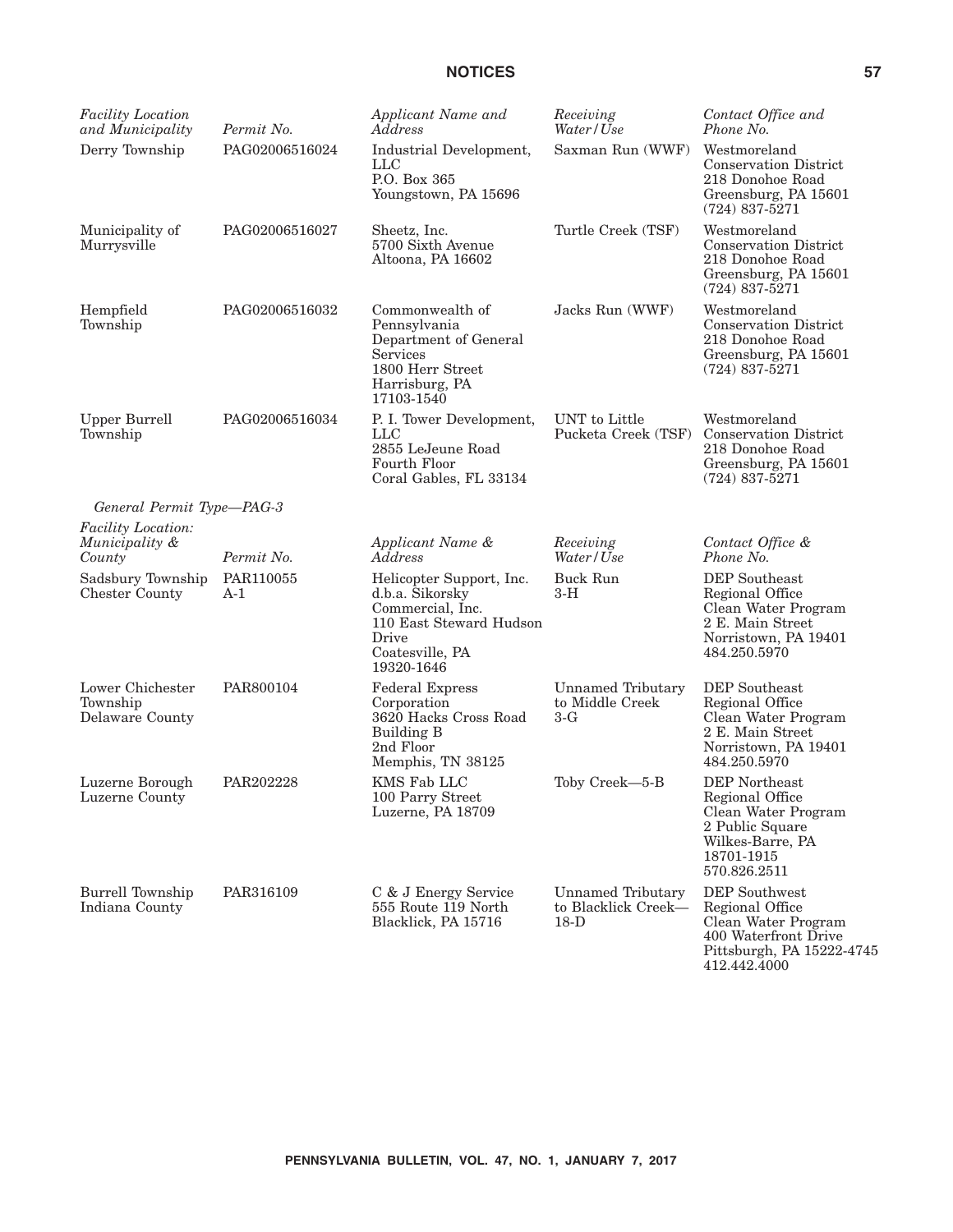| General Permit Type-PAG-12                      |               |                                                                  |                                                                                                                                                                                            |                                                                                                                            |
|-------------------------------------------------|---------------|------------------------------------------------------------------|--------------------------------------------------------------------------------------------------------------------------------------------------------------------------------------------|----------------------------------------------------------------------------------------------------------------------------|
| <i>Facility Location &amp;</i><br>Municipality  | Permit No.    | Applicant Name &<br><i>Address</i>                               | Receiving<br>Water/Use                                                                                                                                                                     | Contact Office &<br>Phone No.                                                                                              |
| Upper Tulpehocken<br>Township, Berks<br>County  | PAG123824     | Leonard Hoover<br>6188a Old Route 22<br>Bernville, PA 19506-8457 | Applicant is hereby<br>authorized to operate<br>a Concentrated<br>Animal Feeding<br>Operation (CAFO)<br>located in Upper<br>Tulpehocken<br>Township, Berks<br>County in Watershed<br>$3-C$ | Southcentral Region<br>Clean Water Program<br>909 Elmerton Avenue<br>Harrisburg, PA 17110<br>Daniel Martin<br>717-705-4918 |
| East Fallowfield<br>Township<br>Crawford County | PAG128301 A-1 | Sperry Farms Inc.<br>11420 Sperry Road<br>Atlantic, PA 16111     | Inlet Run—16-D                                                                                                                                                                             | DEP Northwest<br>Regional Office<br>Clean Water Program<br>230 Chestnut Street<br>Meadville, PA 16335-3481<br>814.332.6942 |

### **STATE CONSERVATION COMMISSION NUTRIENT MANAGEMENT PLANS RELATED TO APPLICATIONS FOR NPDES PERMITS FOR CAFOs**

The State Conservation Commission has taken the following actions on previously received applications for nutrient management plans under 3 Pa.C.S. Chapter 5, for agricultural operations that have or anticipate submitting applications for new, amended or renewed NPDES permits or NOIs for coverage under a general permit for CAFOs under 25 Pa. Code Chapter 92a. This notice is provided in accordance with 25 Pa. Code Chapter 92a and 40 CFR Part 122, implementing The Clean Streams Law and the Federal Clean Water Act.

Persons aggrieved by an action may appeal under 3 Pa.C.S. § 517, section 4 of the Environmental Hearing Board Act and 2 Pa.C.S. §§ 501—508 and 701—704 to the Environmental Hearing Board, Second Floor, Rachel Carson State Office Building, 400 Market Street, P.O. Box 8457, Harrisburg, PA 17105-8457, (717) 787-3483. TDD users should contact the Environmental Hearing Board (Board) through the Pennsylvania AT&T Relay Service at (800) 654-5984. Appeals must be filed with the Board within 30 days of publication of this notice in the *Pennsylvania Bulletin*. Copies of the appeal form and the Board's rules of practice and procedure may be obtained from the Board. The appeal form and the Board's rules of practice and procedure are also available in Braille or on audiotape from the Secretary of the Board at (717) 787-3483. This paragraph does not, in and of itself, create a right of appeal beyond that permitted by applicable statutes and decision law.

For individuals who wish to challenge actions, appeals must reach the Board within 30 days. A lawyer is not needed to file an appeal with the Board.

Important legal rights are at stake, however, so individuals should show this notice to a lawyer at once. Persons who cannot afford a lawyer may qualify for pro bono representation. Call the Secretary of the Board at (717) 787-3483 for more information.

### **NUTRIENT MANAGEMENT PLAN PUBLIC NOTICE SPREADSHEET—ACTIONS**

| <i>Agricultural Operation</i><br>Name and Address        | County     | Total<br>Acres | $AEU\!$ s | Animal<br>Type | <i>Special Protection</i><br>Waters (HQ or<br>EV or NA | Approved or<br>Disapproved |
|----------------------------------------------------------|------------|----------------|-----------|----------------|--------------------------------------------------------|----------------------------|
| Arlin Weaver<br>201 Bullshead Road<br>Newville, PA 17241 | Cumberland | 411.7          | 687.41    | Swine, Beef    | NA                                                     | Approved                   |

### **PUBLIC WATER SUPPLY PERMITS**

The Department has taken the following actions on applications received under the Pennsylvania Safe Drinking Water Act (35 P.S. §§ 721.1—721.17) for the construction, substantial modification or operation of a public water system.

Persons aggrieved by an action may appeal that action to the Environmental Hearing Board (Board) under section 4 of the Environmental Hearing Board Act and 2 Pa.C.S. §§ 501—508 and 701—704. The appeal should be sent to the Environmental Hearing Board, Second Floor, Rachel Carson State Office Building, 400 Market Street, PO Box 8457, Harrisburg, PA 17105-8457, (717) 787-3483. TDD users may contact the Board through the Pennsylvania AT&T Relay Service, (800) 654-5984. Appeals must be filed with the Board within 30 days of publication of this notice in the *Pennsylvania Bulletin* unless the appropriate statute provides a different time period. Copies of the appeal form and the Board's rules of practice and procedure may be obtained from the Board. The appeal form and the Board's rules of practice and procedure are also available in Braille or on audiotape from the Secretary to the Board at (717) 787-3483. This paragraph does not, in and of itself, create a right of appeal beyond that permitted by applicable statutes and decisional law.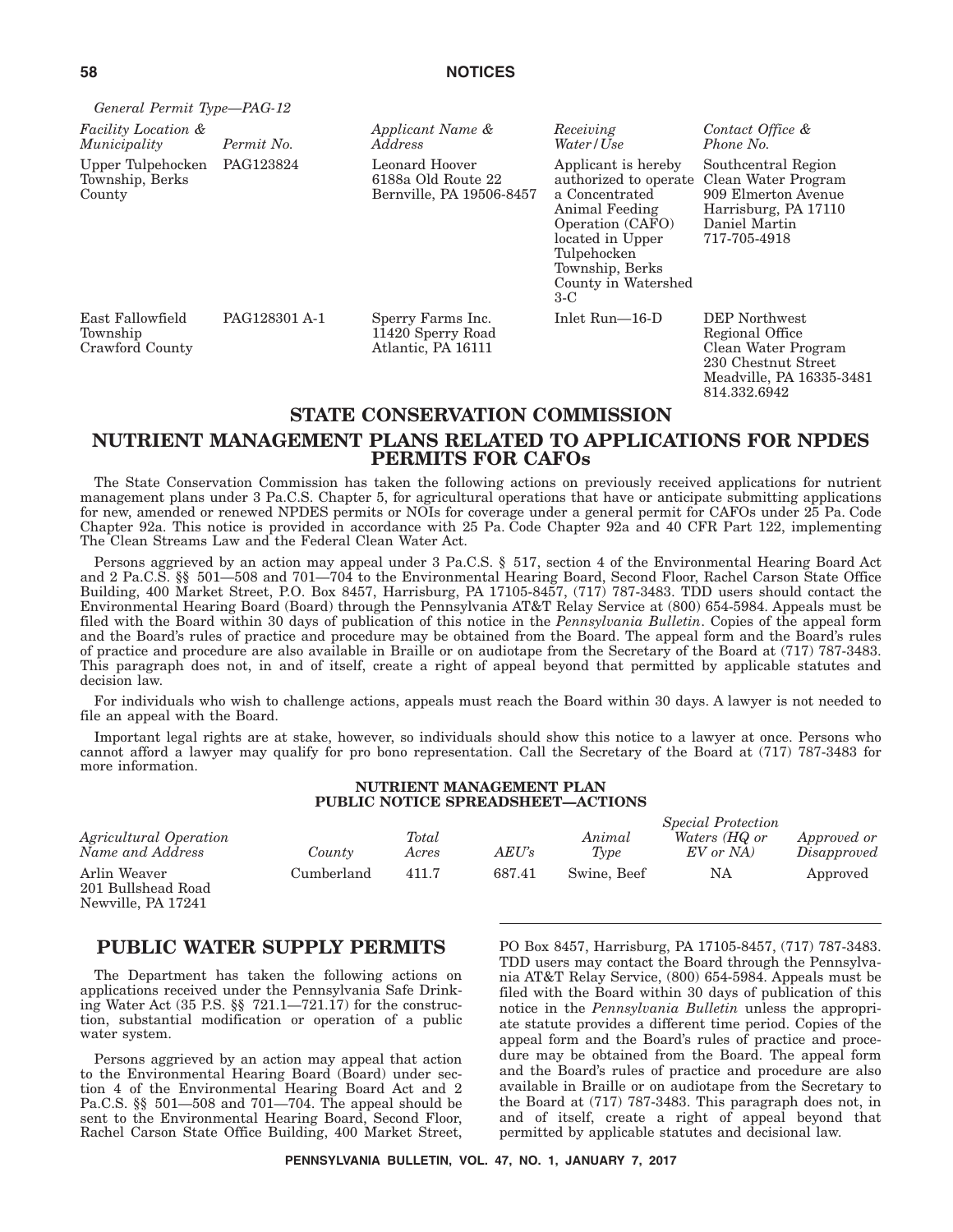For individuals who wish to challenge an action, the appeal must reach the Board within 30 days. A lawyer is not needed to file an appeal with the Board.

Important legal rights are at stake, however, so individuals should show this document to a lawyer at once. Persons who cannot afford a lawyer may qualify for free pro bono representation. Call the Secretary to the Board at (717) 787-3483 for more information.

### **SAFE DRINKING WATER**

**Actions taken under the Pennsylvania Safe Drinking Water Act**

*Southcentral Region: Safe Drinking Water Program Manager, 909 Elmerton Avenue, Harrisburg, PA 17110.*

**Comprehensive Operation Permit No. 7010049** issued to: **Capital Region Water (PWS ID No. 7220049)**, Harrisburg, **Dauphin County** on 12/20/2016 for the operation of facilities submitted under Application No. 2216509 MA.

**Comprehensive Operation Permit No. 7361334** issued to: **Kitchen Kettle Foods, Inc. (PWS ID No. 7361334)**, Leacock Township, **Lancaster County** on 12/20/2016 for the operation of facilities approved under Construction Permit No. 3616503.

*Northcentral Region: Safe Drinking Water Program Manager, 208 West Third Street, Suite 101, Williamsport, PA 17701-6448.*

**Permit No. 4116504—Construction and Operation—**Public Water Supply.

| Applicant                  | Lycoming County Water &<br><b>Sewer Authority</b>                                                                                                   | Township/Boroug<br>County            |  |
|----------------------------|-----------------------------------------------------------------------------------------------------------------------------------------------------|--------------------------------------|--|
| Township/Borough           | Fairfield Township                                                                                                                                  | Responsible Offic                    |  |
| County                     | Lycoming                                                                                                                                            |                                      |  |
| Responsible Official       | Ms. Christine Weigle<br>Lycoming County Water & Sewer<br>Authority<br>380 Old Cement Road<br>P.O. Box 186<br>Montoursville, PA 17754                | Type of Facility<br>Consulting Engin |  |
| Type of Facility           | Public Water Supply                                                                                                                                 |                                      |  |
| <b>Consulting Engineer</b> | Erin Threet, P.E.<br>HRG, Inc.<br>776 Bull Run Crossing<br>Suite 200<br>Lewisburg, PA 17837                                                         | Permit Issued<br>Description of Act  |  |
| Permit Issued              | 12/14/16                                                                                                                                            |                                      |  |
| Description of Action      | Increase in the maximum<br>pumping rate of Halls Station<br>Well PW-1 from the previously<br>permitted 60 gallons per minute<br>$(gpm)$ to 110 gpm. |                                      |  |
| ter Supply.                | Permit No. 1716505-MA-Construction-Public Wa-                                                                                                       |                                      |  |
| Applicant                  | <b>Treasurer Lake Division</b>                                                                                                                      | Southwest Regi                       |  |
| Township/Borough           | Sandy Township                                                                                                                                      | Manager, 400 W<br>4745.              |  |
| County                     | <b>Clearfield</b>                                                                                                                                   | Permit No. 02                        |  |
| Responsible Official       | Mr. James S. Willard<br>Western Area Manager<br>Aqua PA-Treasure Lake<br>Division<br>665 South Dock Street                                          | Applicant                            |  |
|                            | Sharon, PA 16146                                                                                                                                    | [Borough or Towr                     |  |

| Type of Facility      | <b>Public Water Supply</b>                                                                                                                                                                                                                                                                                                                                                                                                                                                                                                                                                                                                             |
|-----------------------|----------------------------------------------------------------------------------------------------------------------------------------------------------------------------------------------------------------------------------------------------------------------------------------------------------------------------------------------------------------------------------------------------------------------------------------------------------------------------------------------------------------------------------------------------------------------------------------------------------------------------------------|
| Consulting Engineer   | Robert Horvat<br>Entech Engineering, Inc.<br>400 Rouser Road<br>Building 2, Suite 200<br>Coraopolis, PA 15108                                                                                                                                                                                                                                                                                                                                                                                                                                                                                                                          |
| Permit Issued         | 12/16/16                                                                                                                                                                                                                                                                                                                                                                                                                                                                                                                                                                                                                               |
| Description of Action | Conversion of disinfection system<br>at Well N-23 Station from<br>injecting gaseous chlorine to<br>injecting liquid 12.5% sodium<br>hypochlorite into post-Greensand<br>Plus filtration piping, continuous<br>regeneration of Greensand Plus<br>filter media by injecting liquid<br>12.5% sodium hypochlorite into<br>piping upstream of a static mixer<br>prior to Greensand Plus filters,<br>and installation of: a Hach CL17<br>free chlorine analyzer to monitor<br>free residual across the filters<br>and a Hungerford and Terry<br>color analyzer to mitigate the<br>risk of potentially overfeeding<br>potassium permanganate. |

#### **Permit No. 4116507-MA—Construction—**Public Water Supply.

| Applicant             | Lycoming County Water &<br><b>Sewer Authority</b>                                                                                                                                                                                                                                                                                                             |
|-----------------------|---------------------------------------------------------------------------------------------------------------------------------------------------------------------------------------------------------------------------------------------------------------------------------------------------------------------------------------------------------------|
| Township/Borough      | Fairfield Township                                                                                                                                                                                                                                                                                                                                            |
| County                | Lycoming                                                                                                                                                                                                                                                                                                                                                      |
| Responsible Official  | Ms. Christine Weigle<br>Lycoming County Water & Sewer<br>Authority<br>P.O. Box 186<br>Montoursville, PA 17754                                                                                                                                                                                                                                                 |
| Type of Facility      | <b>Public Water Supply</b>                                                                                                                                                                                                                                                                                                                                    |
| Consulting Engineer   | Charles W. Stover, P.E.<br>HRG, Inc.<br>474 Windmere Drive<br>State College, PA 16801                                                                                                                                                                                                                                                                         |
| Permit Issued         | 12/20/16                                                                                                                                                                                                                                                                                                                                                      |
| Description of Action | Construction of a partially<br>buried 300,000 gallon finished<br>water storage tank with an<br>AWWA D110 Type III wire or<br>strand wound, prestressed,<br>concrete circular core wall,<br>approximately 4,400 linear feet<br>of waterlines to interconnect the<br>new water storage tank to the<br>existing LCWSA Village Water<br>system and appurtenances. |
|                       | Southwest Region: Water Supply Management Program                                                                                                                                                                                                                                                                                                             |

*Southwest Region: Water Supply Management Program Manager, 400 Waterfront Drive, Pittsburgh, PA 15222-*

|                       | Permit No. 0216534, Public Water Supply.                                  |
|-----------------------|---------------------------------------------------------------------------|
| Applicant             | Wilkinsburg-Penn Joint                                                    |
|                       | <b>Water Authority</b><br>2200 Robinson Boulevard<br>Pittsburgh, PA 15221 |
| [Borough or Township] | North Huntingdon Township                                                 |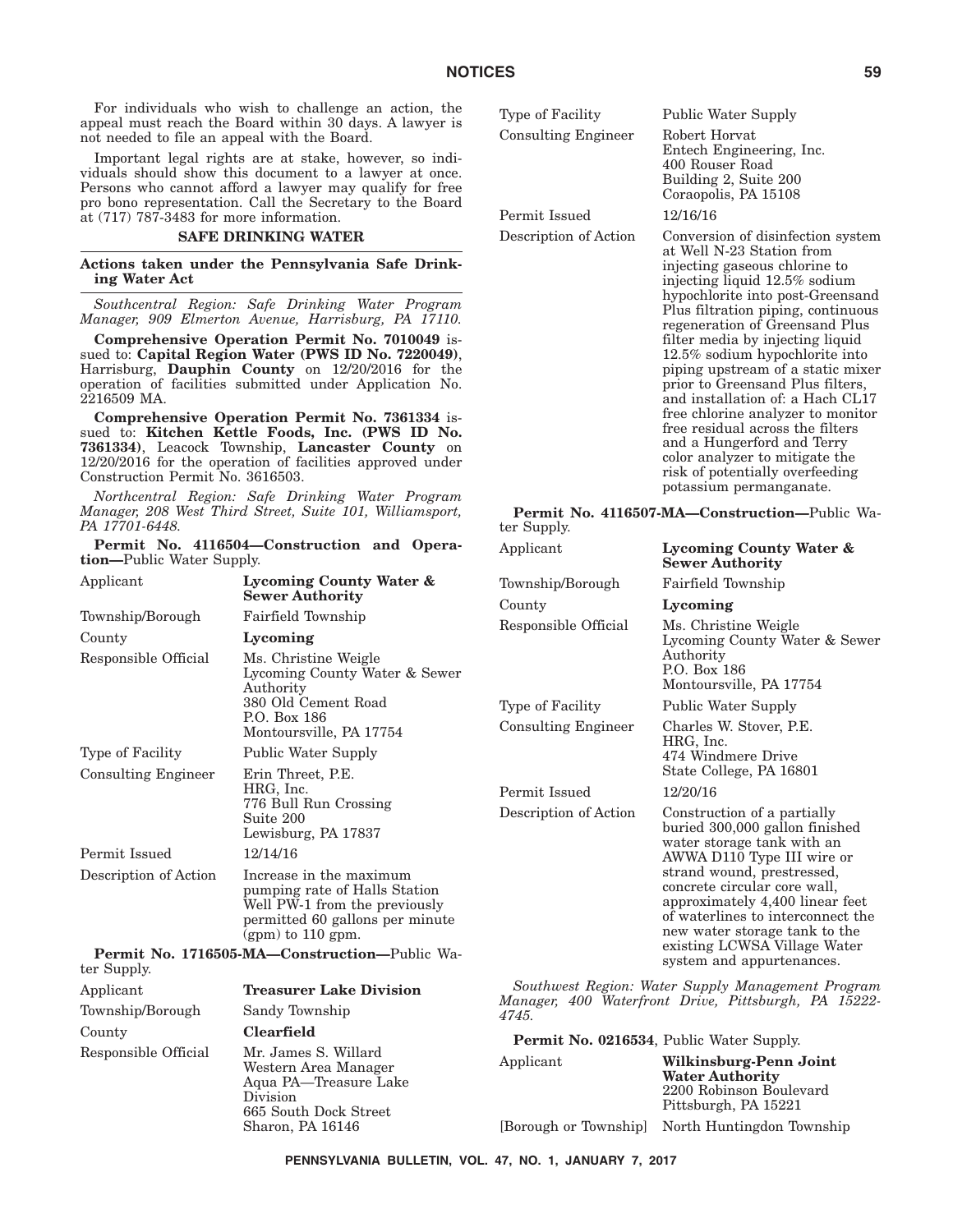| County                                           | Westmoreland                                                              | Typ                     |
|--------------------------------------------------|---------------------------------------------------------------------------|-------------------------|
| Type of Facility                                 | Trafford tank                                                             | Cor                     |
| <b>Consulting Engineer</b>                       | <b>Chester Engineers</b><br>501 McKean Avenue                             | Per<br><b>Issi</b>      |
|                                                  | Third Floor                                                               | F                       |
|                                                  | Charleroi, PA 15022                                                       |                         |
| Permit to Construct<br>Issued                    | December 14, 2016                                                         | App                     |
| Permit No. 0216535, Public Water Supply.         |                                                                           |                         |
| Applicant                                        | Wilkinsburg-Penn Joint                                                    | [Bo                     |
|                                                  | <b>Water Authority</b><br>2200 Robinson Boulevard<br>Pittsburgh, PA 15221 | Cou<br>Typ              |
| [Borough or Township]                            | Pitcairn Borough                                                          | Cor                     |
| County                                           | Allegheny                                                                 |                         |
| Type of Facility                                 | Pitcairn standpipe                                                        |                         |
| <b>Consulting Engineer</b>                       | <b>Chester Engineers</b>                                                  | Per                     |
|                                                  | 501 McKean Avenue                                                         | <b>Issi</b>             |
|                                                  | Third Floor<br>Charleroi, PA 15022                                        | C<br>100                |
| Permit to Construct                              | December 14, 2016                                                         | 503                     |
| Issued                                           |                                                                           | Dec                     |
| Permit No. 0216525, Public Water Supply.         |                                                                           | uno                     |
| Applicant                                        | Wilkinsburg-Penn Joint                                                    | C<br>ter                |
|                                                  | <b>Water Authority</b>                                                    | 150                     |
|                                                  | 2200 Robinson Boulevard<br>Pittsburgh, PA 15221                           | Co <sub>1</sub><br>faci |
| [Borough or Township]                            | Penn Hill Township                                                        | gen                     |
| County                                           | Allegheny                                                                 | C                       |
| Type of Facility                                 | Mission Crest tank                                                        | Au<br>166               |
| <b>Consulting Engineer</b>                       | <b>Chester Engineers</b>                                                  | and                     |
|                                                  | 501 McKean Avenue                                                         | 201                     |
|                                                  | Third Floor                                                               | strι                    |
| Permit to Construct                              | Charleroi, PA 15022                                                       | F<br>Wa                 |
| Issued                                           | December 14, 2016                                                         | App                     |
| <b>Permit No. 0216532, Public Water Supply.</b>  |                                                                           |                         |
| Applicant                                        | <b>Moon Township Municipal</b>                                            |                         |
|                                                  | Authority                                                                 | [Bo                     |
|                                                  | 1700 Beaver Grade Road<br>Suite 200                                       | Cοι                     |
|                                                  | Moon Township, PA 15108                                                   | Typ                     |
| [Borough or Township]                            | Moon Township                                                             |                         |
| County                                           | Allegheny                                                                 | Cor                     |
| Type of Facility                                 | Airport Tank No. 5                                                        |                         |
| <b>Consulting Engineer</b>                       | KLH Engineers, Inc.<br>5173 Campbells Run Road<br>Pittsburgh, PA 15205    |                         |
| Permit to Construct<br>Issued                    | December 19, 2016                                                         | Per                     |
| <b>Permit No. 3016509</b> , Public Water Supply. |                                                                           | <b>Issi</b>             |
| Applicant                                        | Southwestern Pennsylvania                                                 | F<br>Wa                 |
|                                                  | <b>Water Authority</b><br>1442 Jefferson Road<br>Jefferson, PA 15344      | App                     |
| [Borough or Township]                            | Cumberland Township                                                       |                         |
| County                                           | Greene                                                                    |                         |

be of Facility Plate settler clarifiers nsulting Engineer Bankson Engineers, Inc. mit to Construct  $_{\rm{ued}}$ December 19, 2016 **Permit No. 0216537**, Public Water Supply. Applicant **Pennsylvania American Water Company** 800 West Hersheypark Drive Hershey, PA 17033 rough or Township] North Strabane Township County **Washington** be of Facility Fox Ridge booster station nsulting Engineer Lennon, Smith, Souleret Engineering, Inc. 846 Fourth Avenue Coraopolis, PA 15108 mit to Construct ued December 19, 2016

**Operations Permit** issued to: **Ford City Borough**, 1000 Fourth Avenue, Ford City, PA 16226, **(PWSID # 5030005)** Ford City Borough, **Armstrong County** on cember 15, 2016 for the operation of facilities approved der Construction Permit # 0316504MA.

**Operations Permit** issued to: **Center Township Wa-**Authority, 224 Center Grange Road, Aliquippa, PA 15001, **(PWSID # 5040007)** Potter Township, **Beaver County** on December 20, 2016 for the operation of facilities approved under Construction Permit # Emericv.

**Operations Permit** issued to: **Patton Municipal Authority**, 800 4th Avenue, PO Box 175, Patton, PA 16668, **(PWSID # 4110024)** Patton Borough; Clearfield d Elder Townships, **Cambria County** on December 22, 2016 for the operation of facilities approved under Construction Permit # 1116503.

**Permit No. 0216529MA, Minor Amendment.** Public ter Supply.

| Applicant                     | <b>Western Allegheny County</b><br><b>Municipal Authority</b><br>403 Virginia Avenue<br>Oakdale, PA 15071                             |
|-------------------------------|---------------------------------------------------------------------------------------------------------------------------------------|
| [Borough or Township]         | North Fayette Township                                                                                                                |
| County                        | Allegheny                                                                                                                             |
| Type of Facility              | Steubenville Pike waterline<br>project                                                                                                |
| <b>Consulting Engineer</b>    | Nichols & Slagle Engineering,<br>Inc.<br>333 Rouser Road<br>Airport Office Park<br>Building 4<br>Suite 600<br>Moon Township, PA 15108 |
| Permit to Construct<br>Issued | December 19, 2016                                                                                                                     |
| Water Supply.                 | Permit No. 5616505MA, Minor Amendment. Public                                                                                         |

Applicant **Hidden Valley Utility Services, L.P.** 811 Russell Avenue Suite F Gaithersburg, MD 20879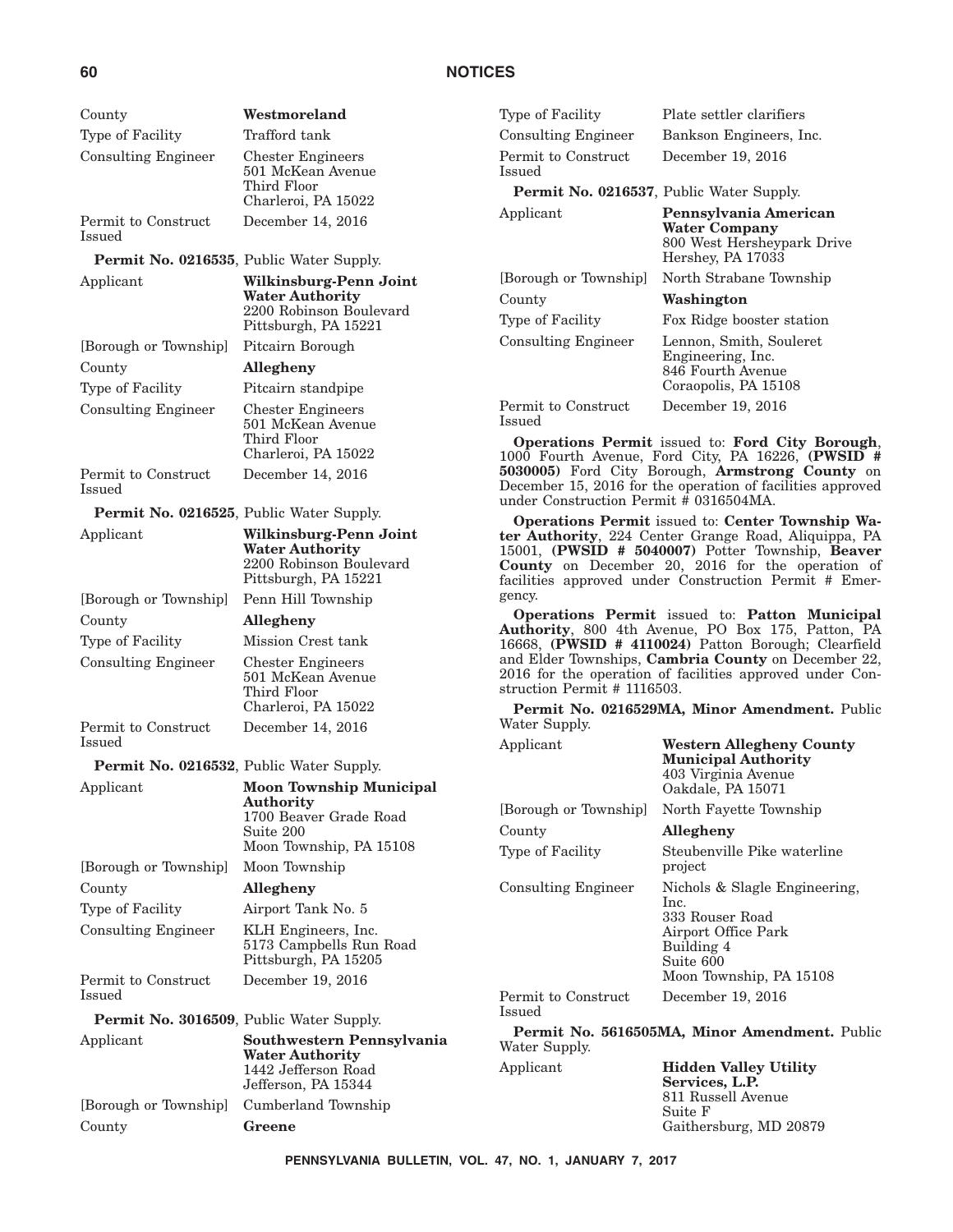| [Borough or Township]                | Jefferson Township                                               |
|--------------------------------------|------------------------------------------------------------------|
| County                               | <b>Somerset</b>                                                  |
| Type of Facility                     | Water system                                                     |
| <b>Consulting Engineer</b>           | The EADS Group, Inc.<br>450 Aberdeen Drive<br>Somerset, PA 15501 |
| Permit to Construct<br><b>Issued</b> | December 22, 2016                                                |

*Northwest Region: Safe Drinking Water Program Manager, 230 Chestnut Street, Meadville, PA 16335-3481.*

**Operation Permit** issued to **Marion Township, PWSID No. 5100099**, Marion Township, **Butler County**. Permit Number 1011507-T1 issued December 22, 2016 for the operation of the new water treatment plant. This permit is issued in response to an operation inspection conducted by the Department of Environmental Protection personnel on October 27, 2016. This permit also is issued for the operation of 4-Log treatment of viruses for Entry Point 101.

### **WATER ALLOCATIONS**

**Actions taken on applications received under the act of June 24, 1939 (P.L. 842, No. 365) (35 P.S. §§ 631—641) relating to the acquisition of rights to divert waters of the Commonwealth.**

*Southwest Region: Water Supply Management Program Manager, 400 Waterfront Drive, Pittsburgh, PA 15222- 4745.*

**WA26-1008, Water Allocations. Belle Vernon Municipal Authority**, 10 Main Street, Belle Vernon, PA 15012, **Fayette County**. The right to purchase up to 1,000,000 gallons of water per day, (peak month, 30-day average) from the Municipal Authority of Westmoreland County.

**WA-170A-resubmittal, Water Allocations. Borough of Monaca**, 928 Pennsylvania Avenue, Monaca, PA 15061, **Beaver County**. The right to withdraw up to 2,000,000 gallons of water per day from wells along the Ohio River (wells 12, 13, 14, 15 and 16).

**WA-159A, Water Allocations. Municipal Authority of the Borough of Berlin**, 700 North Street, PO Box 115, Berlin, PA 15530, **Somerset County**. The right to withdraw 83,400 gallons of water per day (annual average) combined from Boose Spring, Spring # 1, Spring # 2 and Spring # 4.

**WA2-1017, Water Allocations. Monroeville Municipal Authority**, 219 Speelman Lane, Monroeville, PA 15146, **Allegheny County**. The right to purchase up to 5,000,000 gallons of water per day, (peak month, 30-day average) from the Municipal Authority of Westmoreland County.

### **SEWAGE FACILITIES ACT PLAN APPROVAL**

#### **Plan Approvals Granted Under the Pennsylvania Sewage Facilities Act (35 P.S. § 750.5)**

*Northeast Region: Clean Water Program Manager, 2 Public Square, Wilkes-Barre, PA 18701-1915.*

*Plan Location*:

| Borough or<br>Township           | Borough or Township<br>Address             | County |
|----------------------------------|--------------------------------------------|--------|
| Lower<br>Towamensing<br>Township | 595 Hans Dairy Road<br>Palmerton, PA 18071 | Carbon |

*Plan Description*: The Plan provides for the construction of a wastewater collection and conveyance system to initially serve approximately 1,227 Equivalent Dwelling Units (EDU) (306,750 GPD) located in the Aquashicola, Walkton, Little Gap and Blue Mountain Ski Area portions of the Township. Wastewater from these areas will be conveyed to the existing wastewater treatment facility currently owned and operated by the Tuthill Corporation located near the Blue Mountain Ski Area (BMSA).

The existing BMSA wastewater treatment facility will be initially expanded and upgraded by its current owner, Tuthill Corporation, from a permitted capacity of 0.060 MGD to 0.390 MGD to provide adequate capacity for the proposed service area's existing sewage disposal needs. This approval also permits the future expansion of the BMSA wastewater treatment facility to a capacity of 0.500 MGD to accommodate future development at the BMSA previously approved in the Department's December 8, 2006 Sewage Facilities Planning Module approval correspondence to the Township (copy attached) and now described in this Plan. This planning approval supersedes the Department's December 8, 2006 sewage planning approval, but does not effectively change the intent of the December 8, 2006 approval. The remaining wastewater planning flows available to the BMSA property, not previously constructed at the BMSA wastewater treatment facility, under the December 8, 2006 planning approval are 0.240 MGD out of the newly-approved total BMSA wastewater treatment facility capacity of 0.500 MGD. The facility's treated wastewater will continue to be discharged to Aquashicola Creek.

The Plan also provides for the construction of a wastewater collection and conveyance system to initially serve approximately 59 Equivalent Dwelling Units (EDU) (14,750 GPD) located in Weiner Mobile Estates and 5 EDU's (1,250 GPD) located in the Red Hill Road areas of the Township. The proposed collection system's service areas are delineated on Drawing 37 found in the Plan. Wastewater from these areas will be conveyed to the existing Palmerton Borough Wastewater Treatment Facility for treatment with ultimate discharge to Aquashicola Creek.

The Plan also addresses the future ownership and operation of the existing, unplanned and unpermitted private pumping station and tributary collection system located in the vicinity of the intersection of Forest Inn Road and Little Gap Road. The Department will require that ownership of this station be transferred to the Township. The Township will provide for the adequate operation and maintenance of this station. This pumping station will continue to discharge its wastewater to the Borough of Palmerton's wastewater collection system as discussed on page V-1 in the Plan.

The Plan also proposes the establishment of an on-lot sewage disposal management program in the remaining areas of the Township that will not be serviced by the proposed wastewater collection and conveyance systems.

Financing of the proposed wastewater collection and conveyance system is to be provided by the United States Department of Agriculture's Rural Development Program.

The Department's review of the sewage facilities update revision has not identified any significant environmental impacts resulting from this proposal.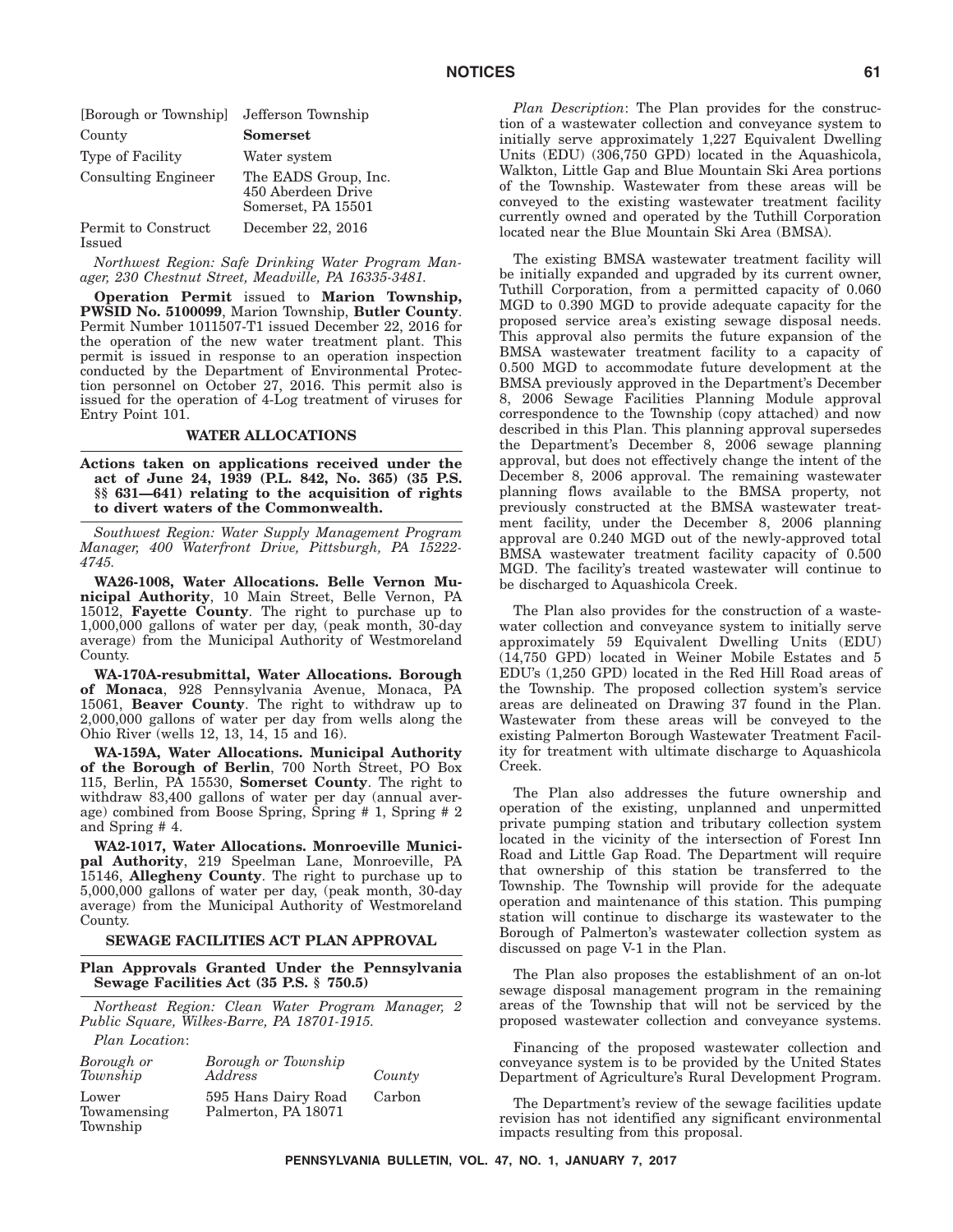*Southeast Region: Clean Water Program Manager, 2 E. Main Street, Norristown, PA 19401. Telephone 484-250- 5970.*

| Plan Location:            |                                               |         |
|---------------------------|-----------------------------------------------|---------|
| Borough or<br>Township    | Borough or Township<br>Address                | County  |
| West Bradford<br>Township | 1385 Campus Drive<br>Downingtown, PA<br>19335 | Chester |

On December 20, 2016, the Southeast Regional Office approved a revision to the West Bradford Township Official Sewage Facilities Plan for the Mayfair Subdivision. The project is located off of Boulder Road, on Tax Map Parcel 50-1-31.36, in West Bradford Township, Chester County. The revision provides for adequate sewage facilities planning to permit the construction of 112 townhouse units.

This project will be served by a new sewage pumping station on the property, which will be owned by Utilities, Inc. of Pennsylvania (UIP). The pumping station will convey flows to the existing UIP sewerage system. The project will generate 29,400 gallons of sewage per day to be treated at the UIP Broad Run Wastewater Treatment Facility. UIP must secure a DEP permit for the construction and operation of the proposed sewage pumping station.

Capacity for this project is provided, in part, by a reduction in the number of units at the Bright Glade Subdivision, as described below, and a transfer of sewage capacity from the Bright Glade Subdivision to the Mayfair Subdivision.

The Bright Glade Subdivision was approved by DEP under DEP Code No. 1-15959-350-3J on February 21, 2012. The project proposed a 64-lot residential subdivision (63 new dwelling units and 1 existing dwelling unit). The number of units in this subdivision has been reduced. The Bright Glade Subdivision will now consist of 38 singlefamily dwellings. This project will be connected to the UIP collection system and will generate 9,975 gallons of sewage per day to be treated at the UIP Broad Run Wastewater Treatment Facility.

Planning approval was also granted through this revision for an expansion of UIP Chestnut Lane Pumping Station. The expanded pumping station will have average design flows of 168,900 gallons per day. UIP must secure a DEP permit for the construction and operation of the proposed sewage pumping station.

Complete copies of this Plan are available for review, upon request, at the Department of Environmental Protection, Southeast Regional Office, 2 East Main Street, Norristown, PA 19401.

### **LAND RECYCLING AND ENVIRONMENTAL REMEDIATION**

#### **UNDER ACT 2, 1995 PREAMBLE 2**

#### **The following plans and reports were submitted under the Land Recycling and Environmental Remediation Standards Act (35 P.S. §§ 6026.101— 6026.907).**

Provisions of Sections 301—308 of the Land Recycling and Environmental Remediation Standards Act (act) (35 P.S. §§ 6026.301—6026.308) require the Department to publish in the *Pennsylvania Bulletin* a notice of submission of plans and reports. A final report is submitted to document cleanup of a release of a regulated substance at a site to one of the act's remediation standards. A final report provides a description of the site investigation to characterize the nature and extent of contaminants in environmental media, the basis for selecting the environmental media of concern, documentation supporting the selection of residential or nonresidential exposure factors, a description of the remediation performed and summaries of sampling analytical results which demonstrate that remediation has attained the cleanup standard selected. Submission of plans and reports, other than the final report, will also be published in the *Pennsylvania Bulletin*. These include the remedial investigation report, risk assessment report and cleanup plan for a site-specific standard remediation. A remedial investigation report includes conclusions from the site investigation; concentration of regulated substances in environmental media; benefits of reuse of the property; and, in some circumstances, a fate and transport analysis. If required, a risk assessment report describes potential adverse effects caused by the presence of regulated substances. If required, a cleanup plan evaluates the abilities of potential remedies to achieve remedy requirements.

For further information concerning plans or reports, contact the environmental cleanup program manager in the Department regional office under which the notice of receipt of plans or reports appears. If information concerning plans or reports is required in an alternative form, contact the community relations coordinator at the appropriate regional office. TDD users may telephone the Department through the Pennsylvania AT&T Relay Service at (800) 654-5984.

The Department has received the following plans and reports:

*Southcentral Region: Environmental Cleanup and Brownfields Program Manager, 909 Elmerton Avenue, Harrisburg, PA 17110. Phone 717.705.4705.*

**Landis Homes**, 1001 East Oregon Pike, Lititz, PA 17543, Manheim Township, **Lancaster County**. Reliance Environmental, Inc., 235 North Duke Street, Lancaster, PA 17602, on behalf of Landis Homes, 1001 East Oregon Road, Lititz, PA 17543, submitted Final Report concerning remediation of site soil contaminated with hydraulic oil. The report is intended to document remediation of the site to meet the Residential Statewide Health Standard.

*Northwest Region: Environmental Cleanup & Brownfields Program Manager, 230 Chestnut Street, Meadville, PA 16335-3481.*

**Heath Oil Incident (Mullet & Mattis Properties)**, 24504—24540 State Route 27, East Mead Township, **Crawford County**. Environmental Remediation & Recovery, Inc., 4250 Route 6N, Edinboro, PA 16412, on behalf of Heath Oil, Inc., P.O. Box 1128, Oil City, PA 16301, submitted a Final Report concerning the remediation of site soil and groundwater contaminated with benzene, ethylbenzene, isopropylbenzene, methyl-tertbutyl-ether, naphthalene, toluene, 1,2,4 trimethylbenzene, 1,3,5 trimethylbenzene, and total xylenes. The report is intended to document remediation of the site to meet the Statewide Health Standard.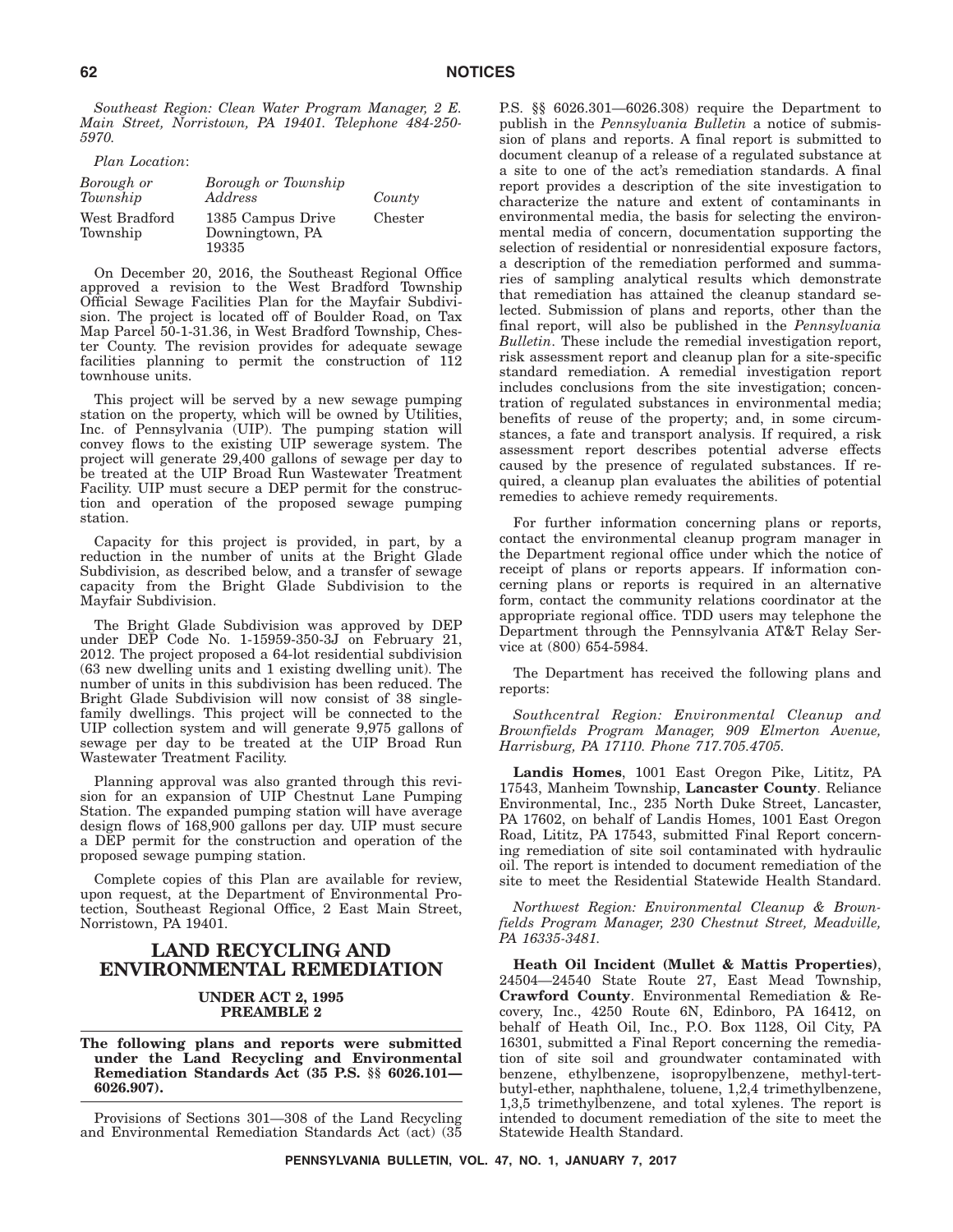### **LAND RECYCLING AND ENVIRONMENTAL REMEDIATION UNDER ACT 2, 1995 PREAMBLE 3**

**The Department has taken action on the following plans and reports under the Land Recycling and Environmental Remediation Standards Act (35 P.S. §§ 6026.101—6026.907).**

Section 250.8 of 25 Pa. Code and administration of the Land Recycling and Environmental Remediation Standards Act (act) require the Department to publish in the *Pennsylvania Bulletin* a notice of its final actions on plans and reports. A final report is submitted to document cleanup of a release of a regulated substance at a site to one of the remediation standards of the act. A final report provides a description of the site investigation to characterize the nature and extent of contaminants in environmental media, the basis of selecting the environmental media of concern, documentation supporting the selection of residential or nonresidential exposure factors, a description of the remediation performed and summaries of sampling methodology and analytical results which demonstrate that the remediation has attained the cleanup standard selected. Plans and reports required by the act for compliance with selection of remediation to a sitespecific standard, in addition to a final report, include a remedial investigation report, risk assessment report and cleanup plan. A remedial investigation report includes conclusions from the site investigation; concentration of regulated substances in environmental media; benefits of reuse of the property; and, in some circumstances, a fate and transport analysis. If required, a risk assessment report describes potential adverse effects caused by the presence of regulated substances. If required, a cleanup plan evaluates the abilities of potential remedies to achieve remedy requirements. A work plan for conducting a baseline remedial investigation is required by the act for compliance with selection of a special industrial area remediation. The baseline remedial investigation, based on the work plan, is compiled into the baseline environmental report to establish a reference point to show existing contamination, describe proposed remediation to be done and include a description of existing or potential public benefits of the use or reuse of the property. The Department may approve or disapprove plans and reports submitted. This notice provides the Department's decision and, if relevant, the basis for disapproval.

For further information concerning the plans and reports, contact the environmental cleanup program manager in the Department regional office under which the notice of the plan or report appears. If information concerning a final report is required in an alternative form, contact the community relations coordinator at the appropriate regional office. TDD users may telephone the Department through the Pennsylvania AT&T Relay Service at (800) 654-5984.

The Department has received the following plans and reports:

*Southcentral Region: Environmental Cleanup and Brownfields Program Manager, 909 Elmerton Avenue, Harrisburg, PA 17110. Phone 717.705.4705.*

**757 Hickory Road**, 757 Hickory Road, Manheim, PA 17545, Penn Township, **Lancaster County**. GCI Environmental Services, 1250 King Street, Lancaster, PA 17602, on behalf of Latsha, Davis & McKenna, 350 Eagleview Boulevard, Suite 100, Exton, PA 19341, submitted a Remedial Investigation and Final Report concerning remediation of site groundwater and soil contaminated with #2 fuel oil. The combined report demonstrated attainment of the Site Specific Standard, and was approved by the Department on December 20, 2016.

**CNH America LLC/Belleville**, 36 Maple Street, Belleville, PA 17004, Union Township, **Mifflin County**. TRC Environmental Corporation, 1601 Market Street, Suite 2555, Philadelphia, PA 19103; and CNH Industrial America LLC, 700 State Street, Racine, WI 53404, on behalf of William Dancy, William Dancy, LLC, 36 Maple Street (Lots 1 and 4), Belleville, PA 17004; Thomas C. Daubert, T.C. Daubert LLC, 36 Maple Street (Lot 2), Belleville, PA 17004; and Mathew and Jane Fisher, Lakeview LLC, 36 Maple Street (Lot 3), Belleville, PA 17004, submitted Final Report concerning remediation of site soil and groundwater contaminated with VOCs, SVOCs and Inorganics. The Final Report did not demonstrate attainment of the Site Specific Standard, and was disapproved by the Department on December 20, 2016.

**Dorma Door USA**, 1 Dorma Drive, Reamstown, PA 17567, East Cocalico Township, **Lancaster County**. August Mack Environmental, Inc., 941 Wheatland Avenue, Suite 202, Lancaster, PA 17603, on behalf of Dormakaba, 1 Dorma Drive, Drawer AC, Reamstown, PA 17567, submitted a Remedial Investigation Report concerning remediation of site groundwater contaminated with Chlorinated Solvents. The report was approved by the Department on December 21, 2016.

*Northwest Region: Environmental Cleanup & Brownfields Program Manager, 230 Chestnut Street, Meadville, PA 16335-3481.*

**Damascus Tube (Off-Property Ditches)**, 795 Reynolds Industrial Park Road, Pymatuning Township, **Mercer County**. Environmental Remediation & Recovery, Inc., 4250 Route 6N, Edinboro, PA 16412, on behalf of Marcegaglia USA, Inc., 1001 East Waterfront Drive, Munhall, PA 15120, submitted a Remedial Investigation/ Risk Assessment Report concerning the remediation of site soil and site groundwater contaminated with arsenic, chromium, lead, manganese, nickel, trichloroethene (TCE) tetrachloroethene (PCE), vinyl chloride, 1,1-dichloroethane, 1,1,-dichloroethylene, cis-1,2-dichloroethylene, 1,1,1-trichloroethane, methylene chloride, cobalt, aluminum, antimony, cadmium, copper, zinc, benzo[a]anthracene, benzo[b]fluoranthene, benzo[k]fluoranthene, benzo- [a]pyrene, bis[2-ethylhexyl]phthalate, chrysene, fluoranthene, indeno[1,2,3-cd]pyrene, pyrene, phenanthrene, Aroclor-1254, and Aroclor-1260. The Report was approved by the Department on December 21, 2016.

### **OPERATE WASTE PROCESSING OR DISPOSAL AREA OR SITE**

**Permits renewed under the Solid Waste Management Act (35 P.S. §§ 6018.101—6018.1003), the Municipal Waste Planning, Recycling and Waste Reduction Act (53 P.S. §§ 4000.101—4000.1904) and Regulations to Operate Solid Waste Processing or Disposal Area or Site.**

*Southcentral Region: Regional Solid Waste Manager, 909 Elmerton Avenue, Harrisburg, PA 17110.*

**Permit No. 300870, Buck Company, Inc.**, 897 Lancaster Pike Quarryville, PA 17566-9783. (Residual Waste Landfill) The permit for Buck Company, Inc. Residual Waste Landfill, which expires on August 28, 2017, was renewed until August 28, 2027. The permit renewal was issued on December 20, 2016 for Solid Waste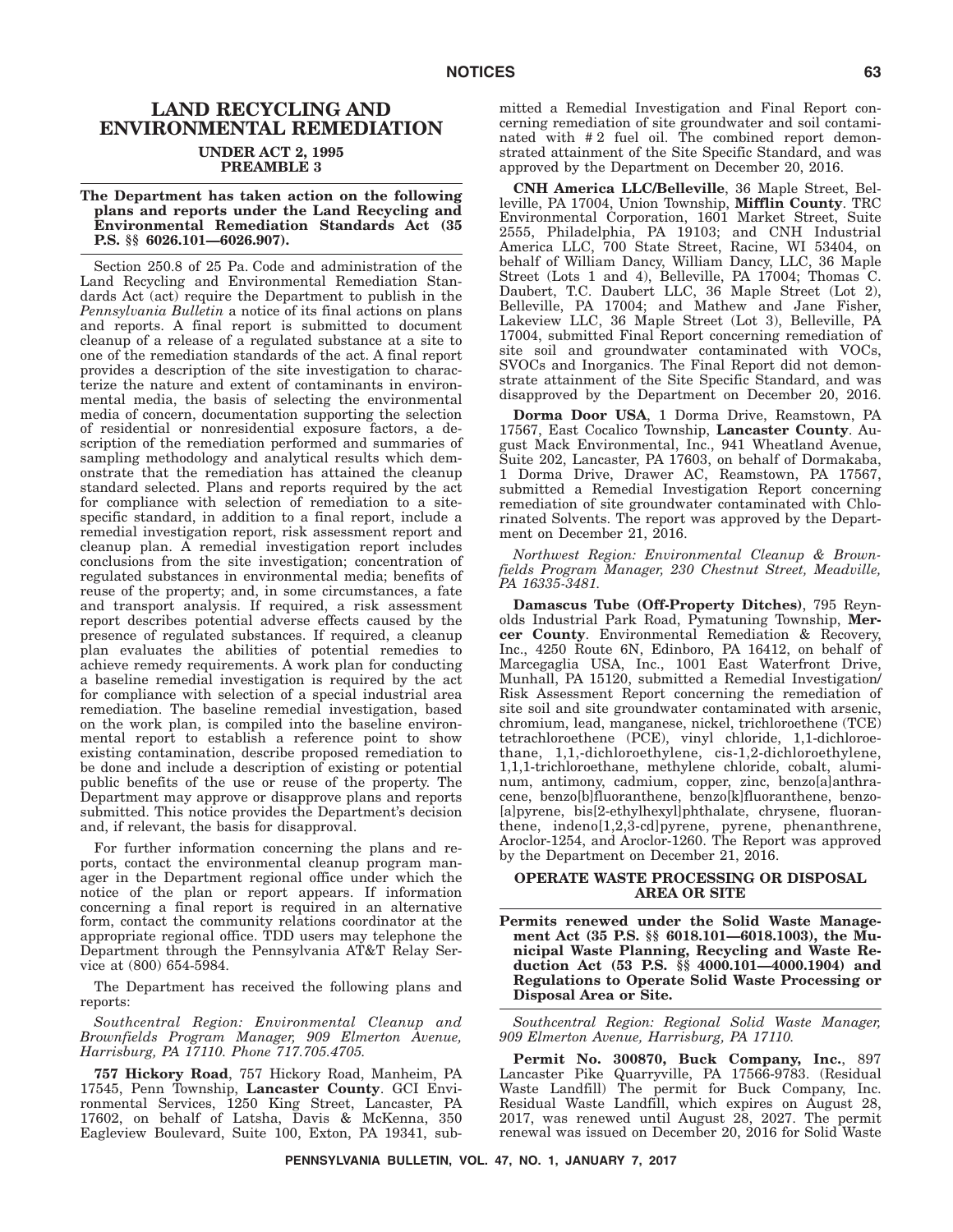Permit No. 300870 for the operation of the residual waste landfill in accordance with Article V of the Solid Waste Management Act, 35 P.S. Sections 6018.101, et seq.

Compliance with the terms and conditions set forth in the permit is mandatory. You have the right to file an appeal as to these terms and conditions.

**Permit No. 100113, Republic Services of Pennsylvania, LLC**, 4400 Mount Pisgah Road, York, PA 17406 (Modern Landfill) The permit for Modern Landfill, which expires on July 1, 2017, was renewed until December 7, 2024. The permit renewal was issued on December 20, 2016 for Solid Waste Permit No. 100113 for the operation of Modern Landfill in accordance with Article V of the Solid Waste Management Act, 35 P.S. Sections 6018.101, et seq.

Compliance with the terms and conditions set forth in the permit is mandatory. You have the right to file an appeal as to these terms and conditions.

**Permit No. 400556, Stericycle, Inc.**, (Medical Waste Processing Facility) 1525 Chestnut Hill Road, Morgantown, PA 19543-9508. The permit for Stericycle, Inc., which expires on August 13, 2017, was renewed on December 7, 2016 until August 13, 2027 for Solid Waste Permit No. 400556 for the operation of the Stericycle, Inc. Medical Waste Processing Facility in accordance with Article V of the Solid Waste Management Act, 35 P.S. Sections 6018.101, et seq. In addition to the renewal, minor changes to the Preparedness Prevention Contingency Plan (PPC), Operations Plan, process equipment, updated Radiation Protection Action and Monitoring Plan, and bonding amounts were approved.

Compliance with the terms and conditions set forth in the permit is mandatory. You have the right to file an appeal as to these terms and conditions.

### **AIR QUALITY**

**General Plan Approval and Operating Permit Usage Authorized under the Air Pollution Control Act (35 P.S. §§ 4001—4015) and 25 Pa. Code Chapter 127 to construct, modify, reactivate or operate air contamination sources and associated air cleaning devices.**

*Southcentral Region: Air Quality Program, 909 Elmerton Avenue, Harrisburg, PA 17110.*

*Contact: Thomas Hanlon, Facilities Permitting Chief, 717-705-4862, Virendra Trivedi, New Source Review Chief, 717-705-4863, or William Weaver, Regional Air Quality Manager, 717-705-4702.*

**GP9-21-05038B: Holy Spirit Hospital** (503 North 21st Street, Camp Hill, PA 17011-2288) on December 19, 2016, for installation and operation under GP9, of a 2206 bhp emergency generator at the hospital facility located in East Pennsboro Township, **Cumberland County**.

*Northcentral Region: Air Quality Program, 208 West Third Street, Williamsport, PA 17701.*

*Contact: Muhammad Q. Zaman, Program Manager, 570-327-3648.*

**GP14-59-202: Twin Tiers Cremation Services, LLC** (17 West Pulteney Street, Corning, NY 14830) on December 20, 2016 to authorize the operation of a US Cremation Equipment ''Classic'' human crematorium pursuant to the General Plan Approval and General Operating Permit for Human or Animal Crematories (BAQ-GPA/GP-14) at their facility in Lawrence Township, **Tioga County**.

*Northwest Region: Air Quality Program, 230 Chestnut Street, Meadville, PA 16335-3481.*

*Contact: David Balog, New Source Review Chief— Telephone: 814-332-6328.*

**GP5-24-185A: K.C. Midstream Solutions Overbek Compressor Station** (424 S 27th Street, Suite 304, Pittsburgh, PA 15203) on December 14, 2016, for the authority to construct and/or operate a Caterpillar G3516BLE engine, a Caterpillar G3408TALE engine, a Cummins model KTA19 engine, a reconditioner, a reconcentrator, storage tanks, glycol boiler, miscellaneous natural gas combustion, and fugitive emissions (BAQ-GPS/GP5) located at their facility in Millstone Township, **Elk County**.

#### **Plan Approval Revisions Issued including Extensions, Minor Modifications and Transfers of Ownership under the Air Pollution Control Act and 25 Pa. Code §§ 127.13, 127.13a and 127.32.**

*Southeast Region: Air Quality Program, 2 East Main Street, Norristown, PA 19401.*

*Contact: James A. Beach, New Source Review Chief— Telephone: 484-250-5920.*

**15-0110B: Pepperidge Farm Inc.** (421 Boot Road, Downingtown, PA 19335) On December 22, 2016 the extension for manufacturing bread, cake and salted products at an existing facility in Downingtown Borough, **Chester County**.

*Northcentral Region: Air Quality Program, 208 West Third Street, Williamsport, PA 17701.*

*Contact: Muhammad Q. Zaman, Environmental Program Manager—Telephone: 570-327-3648.*

**19-00007A: Transcontinental Gas Pipe Line Company, LLC.** (PO Box 1396, Houston, TX 77251-1396) on December 12, 2016, to extend the authorization to operate the sources pursuant to the plan approval an additional 180 days from December 25, 2016 to June 23, 2017, at their Compressor Station 517 located in Jackson Township, **Columbia County**. The plan approval has been extended.

*Southwest Region: Air Quality Program, 400 Waterfront Drive, Pittsburgh, PA 15222-4745.*

*Contact: Alan Binder, P.E., Environmental Engineer Manager—Telephone: 412-442-4168.*

**PA-03-00246B: Bedrock Mines LP** (111 Freeport Road, Aspinwall, PA 15215-2943), on December 20, 2016, to extend the plan approval to facilitate shake-down sources and to obtain Operating Permit for their coal blending facility located in Plumcreek Township, **Armstrong County**.

**PA-04-00699G: National Gypsum Company, Inc.** (P.O Box 346, Shippingport, PA 15077-0346) Plan Approval Extension issuance date effective December 20, 2016, for 180 days to obtain Plan Approval and Operating Permit for their NGC facility located in Shippingport Borough, **Beaver County**.

**PA-32-00432A: Rosebud Mining Company** (301 Market Street, Kittanning, PA 16201-9642), on December 19, 2016, to extend the period of temporary operation for 180 days for their coal prep plant located in Center Township, **Indiana County**.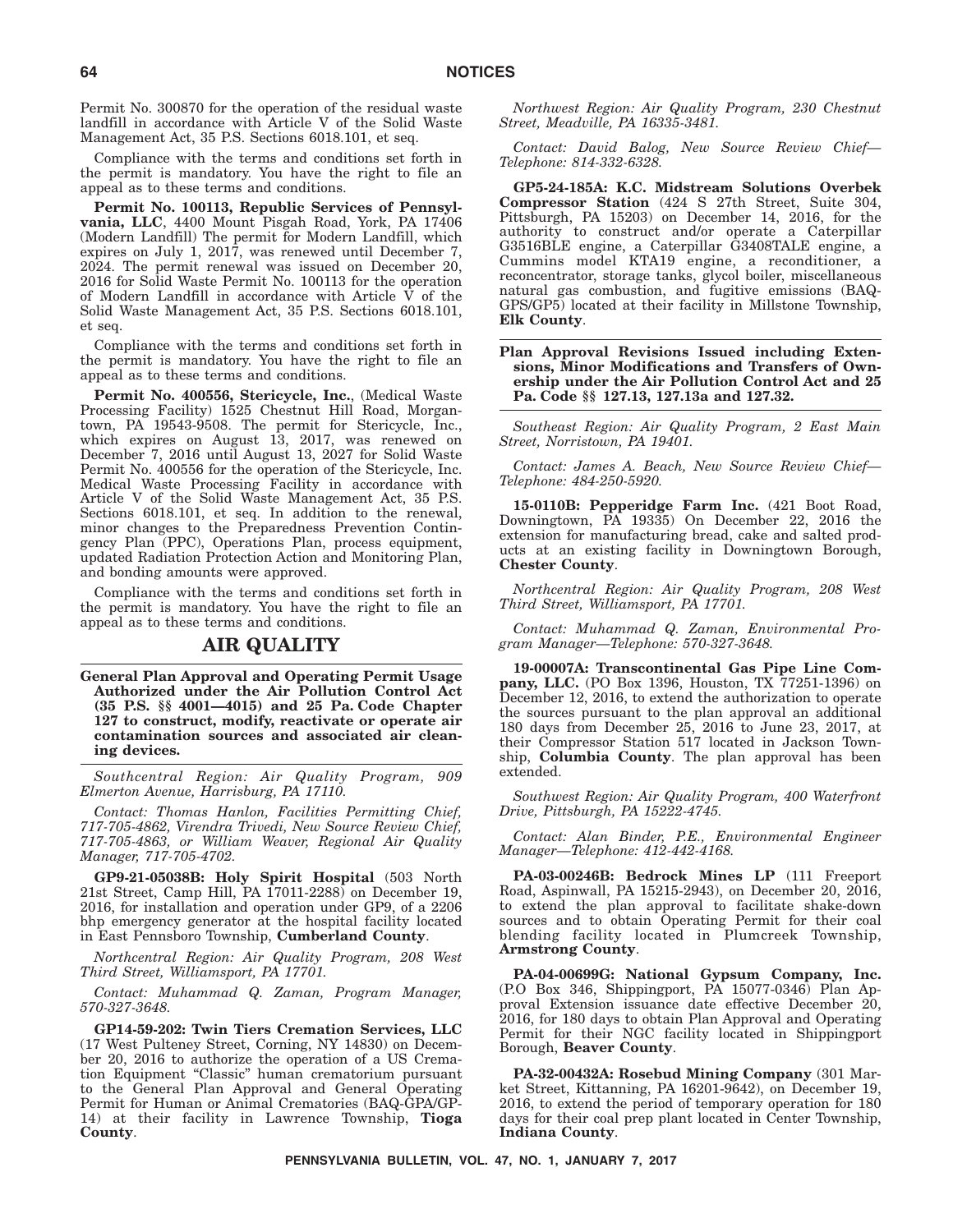*Northwest Region: Air Quality Program, 230 Chestnut Street, Meadville, PA 16335-3481.*

*Contact: David Balog, New Source Review Chief— Telephone: 814-332-6328.*

**37-023F: NRG Power Midwest LP—New Castle Plant** (2189 State Route 168 South, West Pittsburg, PA 16160) on December 13, 2016, effective December 31, 2016, will issue a plan approval extension for the gas addition project for the 3 existing coal fired boilers at their facility in **Lawrence County**. This will expire on June 30, 2017. This is a Title V facility.

**43-373A: Ellwood Crankshaft & Machine** (2575 Freedland Rd., Hermitage, PA 16148) on December 13, 2016, effective December 31, 2016, will issue a plan approval extension to construct a crankshaft manufacturing facility consisting of horizontal multi-directional hot forging, heat treatment, and machining at their facility in **Mercer County**. This will expire on June 30, 2017. This is a State Only facility.

#### **Title V Operating Permits Issued under the Air Pollution Control Act and 25 Pa. Code Chapter 127, Subchapter G.**

*Southcentral Region: Air Quality Program, 909 Elmerton Avenue, Harrisburg, PA 17110.*

*Contact: Thomas Hanlon, Facilities Permitting Chief, 717-705-4862, Virendra Trivedi, New Source Review Chief, 717-705-4863, or William Weaver, Regional Air Quality Manager, 717-705-4702.*

**21-05053: EPP Renewable Energy, LLC** (1605 N. Cedar Crest Blvd., Suite 509, Allentown, PA 18104) on December 20, 2016, for the landfill gas-to-energy facility associated with the Cumberland County Landfill located in Hopewell Township, **Cumberland County**. The Title V permit was renewed.

*Northcentral Region: Air Quality Program, 208 West Third Street, Williamsport, PA 17701.*

*Contact: Muhammad Q. Zaman, Environmental Program Manager—Telephone: 570-327-3648.*

**41-00006 High Steel Structures, Inc.** (1853 William Penn Way, Lancaster, PA 17605-0008) on December 13, 2016, for the Williamsport facility located in Williamsport, **Lycoming County**. The facility's sources include a surface coating operating, several natural gas-fired heater, welding operation, three (3) diesel-fired emergency generators and two (2) parts washers. The emission limits, throughput limitations and work practice standards along with testing, monitoring, record keeping and reporting requirements have been included in the operating permit to ensure the facility complies with all applicable Federal and State air quality regulations.

#### **Operating Permits for Non-Title V Facilities Issued under the Air Pollution Control Act and 25 Pa. Code Chapter 127, Subchapter F.**

*Southeast Region: Air Quality Program, 2 East Main Street, Norristown, PA 19401.*

*Contact: Janine Tulloch-Reid, Facilities Permitting Chief—Telephone: 484-250-5920.*

**09-00141: Lower Bucks County Joint Municipal Authority/Kenwood Station** (7811 New Falls Road, Levittown, PA 19058) On December 22, 2016 issued the renewal of a State-Only Operating Permit in Bristol Township, **Bucks County**.

*Northeast Region: Air Quality Program, 2 Public Square, Wilkes-Barre, PA 18711-0790.*

*Contact: Raymond Kempa, New Source Review Chief— Telephone: 570-826-2507.*

**54-00087: D.G. Yuengling & Sons, Inc.** (310 Mill Creek, Pottsville, PA  $17901$  issued on  $9/6/16$  for the operation of a brewery in Pottsville City, **Schuylkill County**. The sources include three (3) boilers, material transfer, brewing, and finishing processes. The Operating Permit includes applicable emission limits and work practice standards along with applicable monitoring, recordkeeping and reporting requirements to ensure the facility complies with the air quality regulations.

*Southcentral Region: Air Quality Program, 909 Elmerton Avenue, Harrisburg, PA 17110.*

*Contact: Thomas Hanlon, Facilities Permitting Chief, 717-705-4862, Virendra Trivedi, New Source Review Chief, 717-705-4863, or William Weaver, Regional Air Quality Manager, 717-705-4702.*

**06-05084: Electro Space Fabricators, Inc.** (300 West High Street, Topton, PA 19562) on December 19, 2016, for the steel and aluminum enclosure fabricating facility located in Topton Borough, **Berks County**. The Stateonly permit was renewed.

**36-03098: Steel Fab Enterprises, LLC** (625 Baumgardner Road, Lancaster, PA 17603-9649) on December 21, 2016, for the structural steel manufacturing facility located in Pequea Township, **Lancaster County**. The State-only permit was renewed.

*Northcentral Region: Air Quality Program, 208 West Third Street, Williamsport, PA 17701.*

*Contact: Muhammad Q. Zaman, Environmental Program Manager—Telephone: 570-327-3648.*

**41-00003: Martins Creek, LLC** (835 Hamilton Street, Suite 150, Allentown, PA 18101) on December 14, 2016, was issued a state only operating permit for their Williamsport Combustion Turbine Site located in the City of Williamsport, **Lycoming County**. The state only operating permit contains all applicable regulatory requirements including monitoring, recordkeeping and reporting conditions.

**18-00003: Martins Creek, LLC** (835 Hamilton St., Suite 150, Allentown, PA 18101) on December 14, 2016, was issued a state only operating permit for their Lock Haven Combustion Turbine Site located in Bald Eagle Township, **Clinton County**. The state only operating permit contains all applicable regulatory requirements including monitoring, recordkeeping and reporting conditions.

**60-00002: NGC Industries, LLC** (PO Box 210, West Milton, PA 17886-0210) on December 19, 2016, was issued a state only ''synthetic minor'' operating permit for its Milton Plant located in White Deer Township, **Union County**. The facility's main emission sources are a 162.5 MMBtu/hr natural gas-fired boiler and a 68.9 MMBtu/hr natural gas/# 2 fuel oil dual-fuel boiler. The state only operating permit contains all applicable regulatory requirements including monitoring, recordkeeping and reporting conditions.

**60-00020: Pik Rite, Inc.** (60 Pik Rite Lane, Lewisburg, PA 17837-6840) on December 21, 2016 issued a state only operating permit for their facility located in Buffalo Township, **Union County**. The state only operating permit contains all applicable regulatory requirements including monitoring, recordkeeping and reporting conditions.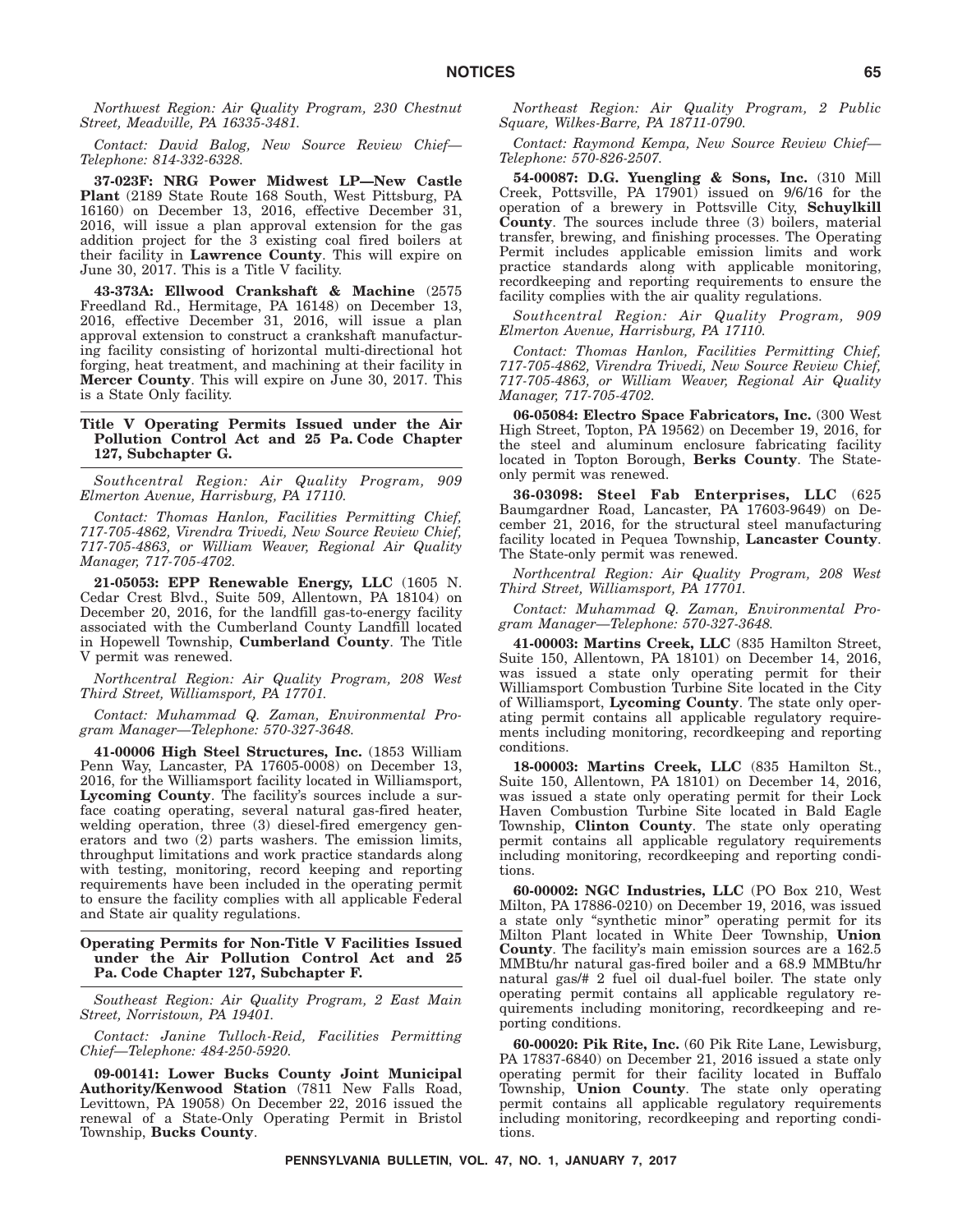*Northwest Region: Air Quality Program, 230 Chestnut Street, Meadville, PA 16335-3481.*

*Contact: Matt Williams, Facilities Permitting Chief at Telephone: 814-332-6940.*

**43-00034: Dunbar Asphalt Products, Incorporated Wheatland Plant** (PO Box 477, Wheatland, PA 16161) on December 21, 2016, the Department issued the renewal of the Synthetic Minor Permit to operate an asphalt paving mixtures and block manufacturing facility. The facility's emitting sources include the Rotary Dryer Barber Greene Plant 2 Batch Mix Asphalt (BMA) plant with the associated asphalt handling and storage and the Rotary dryer McCarter Plant 4 BMA plant with the associated asphalt handling and storage. The facility is located in Wheatland Borough, **Mercer County**. The facility is a synthetic minor based on limiting CO emissions. The CO emissions are limited based on a production restriction of 495,000 tons product per year based on 12-month rolling total for the facility-wide production. The actual emissions reported by the facility for 2015 were 35.8 TPY CO, 2.0 TPY NO<sub>x</sub>, 14.2 TPY PM<sub>10</sub>, 0.5 TPY  $SO_x$ , and 2.1 TPY VOC.

**Operating Permit Revisions Issued including Administrative Amendments, Minor Modifications or Transfers of Ownership under the Air Pollution Control Act and 25 Pa. Code §§ 127.412, 127.450, 127.462 and 127.464.**

*Southeast Region: Air Quality Program, 2 East Main Street, Norristown, PA 19401.*

*Contact: Janine Tulloch-Reid, Facilities Permitting Chief—Telephone: 484-250-5920.*

**09-00006: U.S. Steel Corp.—Mon Valley Works** (400 Berdis Boulevard, Fairless Hills, PA 19030) On December 22, 2016 issued a Minor Modification/Administrative Amendment, pursuant to 25 Pa. Code §§ 127.462 and 127.450 respectively, of Title V Operating Permit (TVOP) No. 09-00006 for its Fairless Plant, which is located in Falls Township, **Bucks County**. The Minor Modification adds a natural gas consumption restriction of 244,630 mcf/yr for the miscellaneous natural gas usage source grouping (Source ID 426) at the facility, as well as a nitrogen oxides  $(NO<sub>x</sub>)$  emission rate restriction of less than 100 tons/yr, calculated monthly as a 12-month rolling sum to escape the requirements of RACT Phase II. The Administrative Amendment changes the name of the responsible official for the facility.

**46-00046: Accellent/Collegeville**, (200 W 7th Ave, Collegeville, PA 19426) On December 22, 2016 for the amendment to incorporate the requirements of Plan Approval No. 46-0046A into the Title V Operating Permit in Trappe Borough, **Montgomery County**.

**15-00037: Oberthur Technologies**, (523 James Hance Court, Exton, PA 19341) On December 22, 2016 for an Administrative Amendment to incorporate Plan Approval Nos. 15-0037F and 15-0037G into Title V Operating Permit No. 15-00037. This facility is located in West Whiteland Township, **Chester County**.

*Southcentral Region: Air Quality Program, 909 Elmerton Avenue, Harrisburg, PA 17110.*

*Contact: Thomas Hanlon, Facilities Permitting Chief, 717-705-4862, Virendra Trivedi, New Source Review Chief, 717-705-4863, or William Weaver, Regional Air Quality Manager, 717-705-4702.*

**36-05029: High Steel Structures, Inc.** (1853 William Penn Way, PO Box 10008, Lancaster, PA 17605-0008) on December 21, 2016, for the structural steel fabrication facility located in East Lampeter Township, **Lancaster County**. The Title V permit underwent a minor modification to add a 2.7 tpy limit for the paint line cleaning operations, to clarify the fuel rating and throughput of Source 101 Space Heaters and to incorporate presumptive RACT 2 requirements for the paint line cleaning operations.

**34-05002: Texas Eastern Transmission LP** (PO Box 1642, Houston, TX 77251-1642) on December 21, 2016, for the Perulack natural gas compressor station located in Lack Township, **Juniata County**. The Title V permit underwent a minor modification to add VOC emission caps for certain equipment, plus associated recordkeeping. Also, the presumptive RACT requirement of 25 Pa. Code § 129.97(c) was added as applicable to certain equipment.

*Northcentral Region: Air Quality Program, 208 West Third Street, Williamsport, PA 17701.*

*Contact: Muhammad Q. Zaman, Environmental Program Manager—Telephone: 570-327-3648.*

**41-00074: Bayard Printing Group** (1 Maynard Street, Williamsport, PA 17701) on December 13, 2016, for their Webb Communications facility located in Williamsport, **Lycoming County** to utilize an alternate fountain solution in their printing operations incorporated in Source P101 of State Only operating permit 41-00074. All revised requirements including monitoring, recordkeeping and reporting conditions of Revision # 1 of the State Only operating permit: NMOP 41-00074, became effective on December 13, 2016. The State Only operating permit will expire on July 9, 2018.

*Southwest Region: Air Quality Program, 400 Waterfront Drive, Pittsburgh, PA 15222-4745.*

*Contact: Thomas Joseph, P.E., Facilities Permitting Chief—Telephone: 412-442-4336.*

**SOOP-63-00943: Dominion Gathering and Processing, Inc.** (5000 Dominion Blvd., Glenn Allen, VA 23060) Administrative Amendment, issued on December 16, 2016, to change the name of the Owner/Operator and the Permit Contact on the permit. The name of the Owner/ Operator was Dominion Transmission, Inc. The name of the Permit Contact is now Judi Fox. The Charleroi Propane Station is located in Fallowfield Township, **Washington County**.

**SOOP-04-00714: Valvoline LLC** (501 Railroad Street, Rochester, PA 15074) Administrative Amendment issued on December 19, 2016 to change the names of the Owner/Operator, Responsible Official, and Permit Contact on the permit. The name of the Owner/Operator was Ashland Inc. The name of the Responsible Official is now Michael Critchlow. The name of the Permit Contact is now Jeramy Hurt. The Rochester Plant is located in Rochester Borough, **Beaver County**.

*Northwest Region: Air Quality Program, 230 Chestnut Street, Meadville, PA 16335-3481.*

*Contact: David Balog, New Source Review Chief— Telephone: 814-332-6328.*

**24-00120: Dominion Transmission Ardell Station** (5000 Dominion Blvd., Glen Allen, VA 23060-3308) on December 15, 2016 for the natural gas transmission facility located in Benezette Township, **Elk County**. The Title V permit underwent a minor modification in order to add presumptive RACT 2 requirements for certain sources.

*De Minimis* **Emissions Increases Authorized under 25 Pa. Code § 127.449.**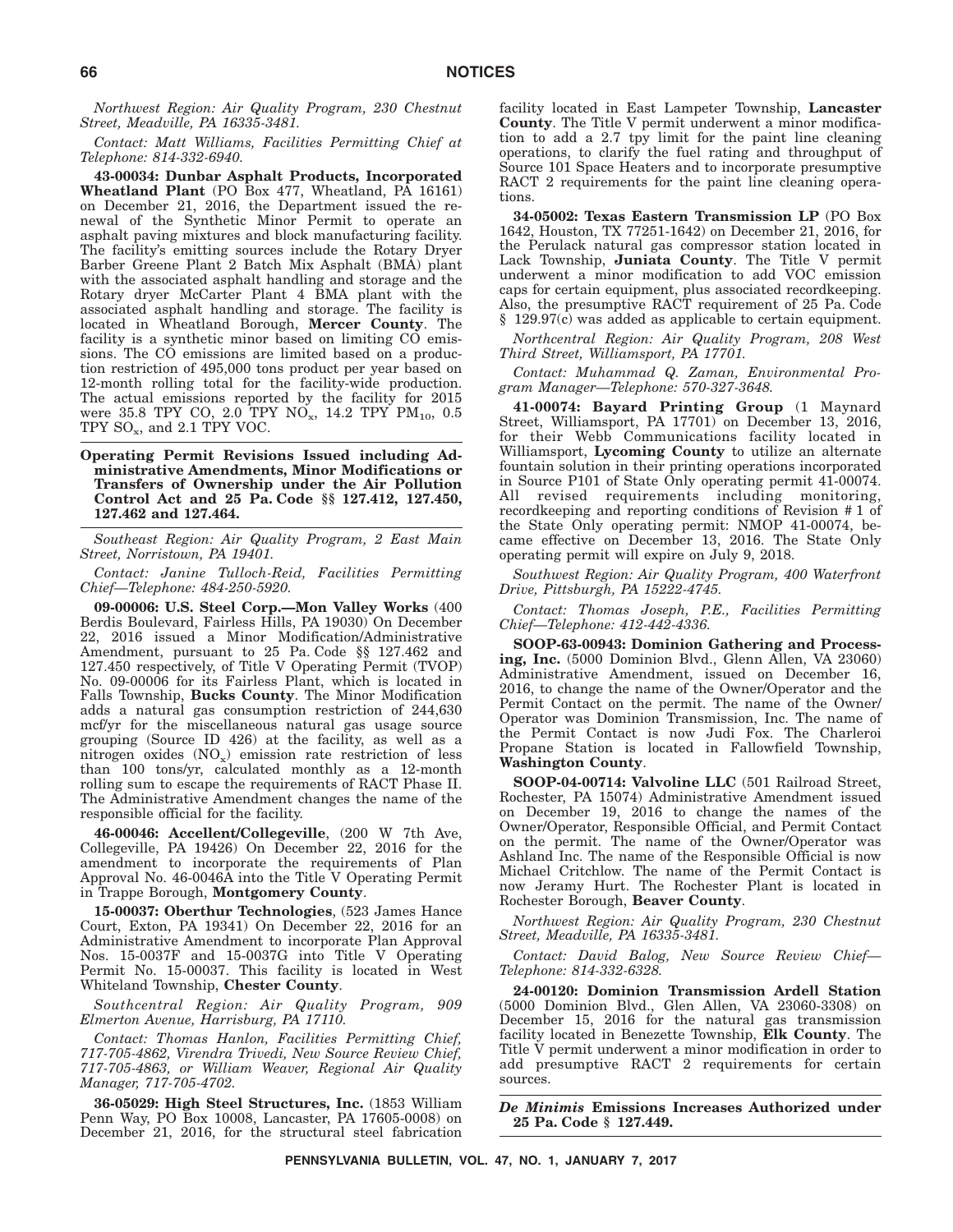*Southcentral Region: Air Quality Program, 909 Elmerton Avenue, Harrisburg, PA 17110.*

*Contact: Thomas Hanlon, Facilities Permitting Chief, 717-705-4862, Virendra Trivedi, New Source Review Chief, 717-705-4863, or William Weaver, Regional Air Quality Manager, 717-705-4702.*

**67-05042: Hanover Foods Corp.** (PO Box 334, Hanover, PA 17331). Pursuant to 25 Pa. Code § 127.449(i), this *PA Bulletin* Notice is for de minimis emissions increases of 0.6 TPY CO; 0.7 TPY  $NO_x$ ; 0.1 TPY  $PM_{10}$ ; 0.1 TPY VOC; and 0.1 TPY  $SO_x$  resulting from the construction of a second anaerobic digester that will increase the WWTP's overall anaerobic digestion efficiency at its Hanover Cannery located in Penn Township, **York County**. This is the first de minimis emissions increase at the facility during the term of the current operating permit.

**67-05042: Hanover Foods Corp.** (PO Box 334, Hanover, PA 17331). Pursuant to 25 Pa. Code § 127.449(i), this *PA Bulletin* Notice is for de minimis emissions increases of 1.4 TPY CO; 0.9 TPY  $NO_x$ ; 0.1 TPY  $PM_{10}$ ; 0.1 TPY VOC; and  $0.0$  TPY  $SO_x$  resulting from the construction of a digester gas/No. 2 fuel oil-fired WWTP boiler having a maximum rated heat input capacity of 5.6 mmBTU/hr that will replace the existing digester gas/No. 2 fuel oil-fired boiler having a maximum rated heat input capacity of 6.3 mmBTU/hr at its Hanover Cannery located in Penn Township, **York County**. This is the second de minimis emissions increase at the facility during the term of the current operating permit.

**67-05001: Magnesita Refractories Company** (425 South Salem Church Road, York, PA 17408). Pursuant to 25 Pa. Code § 127.449(i), this *PA Bulletin* Notice is for a de minimis emissions increase of  $0.45$  TPY PM<sub>10</sub> resulting from the modification of the Press 0 fabric collector, which collects fugitive dust generated by material feeding Press 0 and currently is indoor-exhausting, by exhausting it outdoors at its Brick Plant located in West Manchester Township, **York County**. This is the first de minimis emissions increase at the facility during the term of the current operating permit.

*Southwest Region: Air Quality Program, 400 Waterfront Drive, Pittsburgh, PA 15222-4745.*

*Contact: Alan Binder, P.E., Environmental Engineer Manager—Telephone: 412-442-4168.*

**OP-26-00488: Laurel Aggregates of Delaware, LLC** (1600 Market Street, Floor 38, Philadelphia, PA 19103- 7244). Per Title 25 Pa. Code § 127.449(i), this Notice is for the following de minimis emission increase at the Laurel Aggregates of Delaware, LLC, Lake Lynn Quarry, located in Springhill Township, **Fayette County**:

Project to install a Fisher Industries Air Separator and new Conveyor # C-51 at 2.1 tph. This will result in the addition of five new transfer points  $(# 63, # 64, # 79, # 80,$ and # 81 as identified in the RFD application) and one new stockpile handling and storage source (# 65). It will also result in the increase of emissions from existing transfer points  $# 67, # 74, and # 75 as well as stockpile$ handling and storage source # 76. Total emissions from this project will not exceed 0.21 tpy  $PM_{10}$ . Any affected facility installed under this approval will comply with all applicable provisions of 40 CFR Part 60, Subpart OOO, Standards of Performance for Nonmetallic Mineral Processing Plants.

The list of de minimis increases for this facility includes only this project.

### **ACTIONS ON COAL AND NONCOAL MINING ACTIVITY APPLICATIONS**

**Actions on applications under the Surface Mining Conservation and Reclamation Act (52 P.S. §§ 1396.1—1396.19a); the Noncoal Surface Mining Conservation and Reclamation Act (52 P.S. §§ 3301—3326); The Clean Streams Law; the Coal Refuse Disposal Control Act (52 P.S. §§ 30.51— 30.66); and The Bituminous Mine Subsidence and Land Conservation Act (52 P.S. §§ 1406.1— 1406.20a). The final action on each application also constitutes action on the NPDES permit application and, if noted, the request for a Section 401 Water Quality Certification. Mining activity permits issued in response to applications will also address the application permitting requirements of the following statutes: the Air Quality Pollution Act (35 P.S. §§ 4001—4014); the Dam Safety and Encroachments Act (32 P.S. §§ 693.1— 693.27); and the Solid Waste Management Act (35 P.S. §§ 6018.101—6018.1002).**

#### *Coal Permits Issued*

*California District Office: 25 Technology Drive, Coal Center, PA 15423, 724-769-1100.*

**32051301 and GP12-32051301-R18. Rosebud Mining Company**, (301 Market Street, Kittanning, PA 16201). To renew the permit for the Barrett Deep Mine in Buffington and Brush Valley Townships, **Indiana County**. A new Bureau of Air Quality GP12 Permit is being issued in conjunction with the permit renewal. Approval is authorized under General Permit BAQ-GPA/GP12 and is required to meet all applicable limitations, terms, and conditions of authorization GP12-32051301-R18. No discharges. The application was considered administratively complete on August 25, 2015. Application received February 28, 2014. Permit issued December 20, 2016.

**30841316 and NPDES No. PA0213535. Consol Pennsylvania Coal Company LLC**, (1000 Consol Energy Drive, Canonsburg, PA 15317). To revise the permit for the Bailey Mine & Prep Plant in Richhill Township, **Greene County** and related NPDES permit for installation of a degas borehole. Surface Acres Proposed 2.9. No additional discharges. The application was considered administratively complete on July 27, 2016. Application received March 4, 2016. Permit issued December 20, 2016.

**NPDES No. PA0235610. Dana Mining Company of PA, LLC**, (308 Dents Run Road, Morgantown, WV 26501). To renew the NPDES permit for the 4-West Mine in Dunkard, Perry and Whiteley Townships, **Greene County**. No additional discharges. The application was considered administratively complete on July 29, 2016. Application received October 24, 2014. Permit issued December 22, 2016.

*Knox District Mining Office: P.O. Box 669, 310 Best Avenue, Knox, PA 16232-0669, 814-797-1191.*

**24980102 and NPDES Permit No. PA0227781. Tamburlin Brothers Coal Company, Inc.** (P.O. Box 1419, Clearfield, PA 16830) Renewal of an existing bituminous surface and auger mine and associated NPDES permit in Fox Township, **Elk County**, affecting 196.0 acres. Receiving streams: Limestone Run. Application received: August 28, 2014. Permit Issued: December 20, 2016.

*Moshannon District Mining Office: 186 Enterprise Drive, Philipsburg, PA 16866, 814-342-8200.*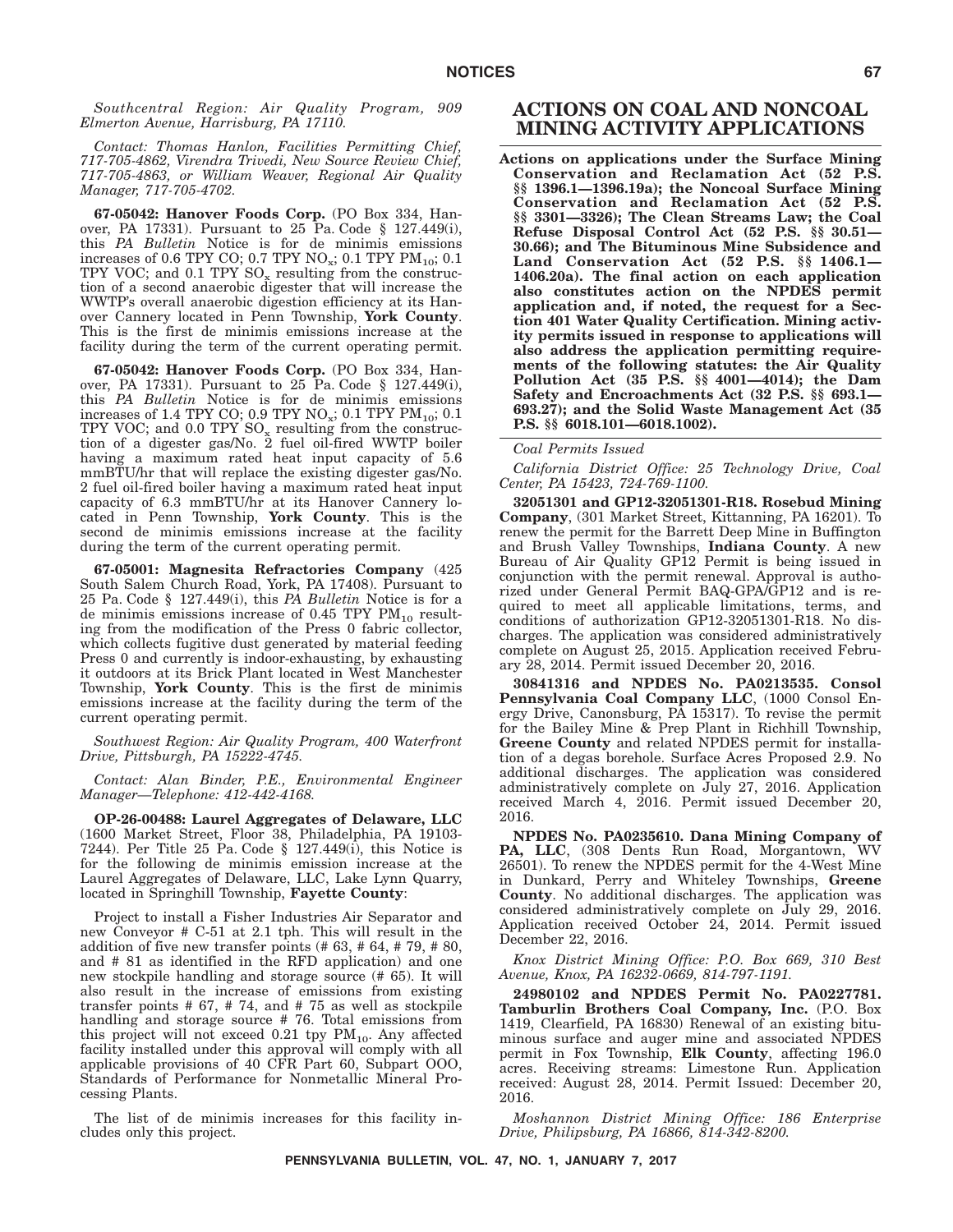**17150103 and NPDES PA0269697. RES Coal LLC** (224 Grange Hall Road, P.O. Box 228, Armagh, PA 15920). Commencement, operation and restoration of a bituminous surface mine in Sandy Township, **Clearfield County** affecting 97.7 acres. Receiving stream(s): Unnamed Tributaries to Sandy Lick Creek classified for the following use(s): CWF. This application also includes a stream encroachment for crossing over Unnamed Tributary 4 and to follow existing access road within 100 feet of Unnamed Tributary 5. There are no portable water supply intakes within 10 miles downstream. Application received: January 8, 2016. Permit issued: December 19, 2016.

*New Stanton District Office: 131 Broadview Road, New Stanton, PA 15672, 724-925-5500.*

**03130103 and NPDES Permit No. PA0278114. Rosebud Mining Company** (301 Market Street, Kittanning, PA 16201). Permit issued for commencement, operation and restoration of a bituminous surface mine and auger mining, located in Kiskiminetas Township, **Armstrong County**, affecting 41.3 acres. Receiving streams: Carnahan Run and unnamed tributary to Carnahan Run. Application received: February 13, 2015. Permit issued: December 19, 2016.

**65960107 and NPDES Permit No. PA0201618. Amerikohl Mining, Inc.** (1384 State Route 711, Stahlstown, PA 15687). Renewal permit issued for continued treatment of discharage and restoration of a bituminous surface mine, located in Mt. Pleasant Township, **Westmoreland County**, affecting 460 acres. Receiving stream: Laurel Run. Renewal application received: May 18, 2016. Permit issued: December 21, 2016.

*Pottsville District Mining Office: 5 West Laurel Boulevard, Pottsville, PA 17901, 570-621-3118.*

**Permit No. 40940101R4. Pioneer Aggregates, Inc.**, (215 East Saylor Avenue, Laflin, PA 18702), renewal of an existing anthracite surface mine, coal refuse reprocess and refuse disposal operation in Laflin Borough and Plains Township, **Luzerne County** affecting 64.2 acres, receiving stream: Gardner Creek. Application received: November 13, 2014. Renewal issued: December 20, 2016.

**Permit No. PAM11280R. Pioneer Aggregates, Inc.**, (215 East Saylor Avenue, Laflin, PA 18702), renewal of General NPDES Stormwater Permit for stormwater discharges associated with mining activities on Surface Mining Permit No. 40940101 in Laflin Borough and Plains Township, **Luzerne County**, receiving stream: Gardner Creek. Application received: December 10, 2014. Renewal issued: December 20, 2016.

**Permit No. 49861303R6. Bear Gap Coal Company**, (PO Box 64, Spring Glen, PA 17978), renewal of an existing anthracite underground mine operation in Zerbe Township, **Northumberland County** affecting 1.9 acre, receiving stream: Zerbe Run. Application received: May 6, 2016. Renewal issued: December 20, 2016.

**Permit No. PAM116019. Bear Gap Coal Company**, (PO Box 64, Spring Glen, PA 17978), General NPDES Stormwater Permit for stormwater discharges associated with mining activities on Underground Mining Permit No. 49861301 in Zerbe Township, **Northumberland County**, receiving stream: Zerbe Run. Application received: May 6, 2016. Permit issued: December 20, 2016.

#### *Noncoal Permits Issued*

*Knox District Mining Office: P.O. Box 669, 310 Best Avenue, Knox, PA 16232-0669, 814-797-1191.*

**37140301 and NPDES Permit No. PA0259551. Amerikohl Aggregates, Inc.** (202 Sunset Drive, Butler, PA 16001) Revision to an existing large industrial minerals mine and associated NPDES permit to add 14.3 acres in Wayne Township, **Lawrence County**, affecting 239.4 acres. Receiving streams: Unnamed tributaries to Connoquenessing Creek and Squaw Run; all classified for the following uses: WWF. Application received: June 29, 2016. Permit Issued: December 22, 2016.

**10960304. Allegheny Mineral Corporation** (P.O. Box 1022, Kittanning, PA 16201) Renewal of NPDES No. PA0227218, Washington Township, **Butler County**. Receiving streams: Unnamed tributaries to South Branch Slippery Rock Creek. Application received: September 19, 2016. Permit Issued: December 22, 2016.

*Pottsville District Mining Office: 5 West Laurel Boulevard, Pottsville, PA 17901, 570-621-3118.*

**Permit No. 7775SM6C11 and NPDES Permit No. PA0119121. Glen-Gery Corp.**, (P.O. Box 7001, Wyomissing, PA 19610), renewal of an existing NPDES Permit for discharge of treated mine drainage from a quarry operation in Perry Township, **Berks County** affecting 115.0 acres, receiving stream: unnamed tributary to Schuylkill River. Application received: September 13, 2012. Renewal issued: December 22, 2016.

**Permit No. 7775SM9A2C10 and NPDES Permit No. PA0595659. Glen-Gery Corp.**, (P.O. Box 7001, Wyomissing, PA 19610), renewal of an existing NPDES Permit for discharge of treated mine drainage from a quarry operation in Perry Township, **Berks County** affecting 225.0 acres, receiving stream: unnamed tributary to Schuylkill River. Application received: September 13, 2012. Renewal issued: December 22, 2016.

**Permit No. 06070301C and NPDES Permit No. PA0224588. Glen-Gery Corp.**, (P.O. Box 7001, Wyomissing, PA 19610), renewal of an existing NPDES Permit for discharge of treated mine drainage from a quarry operation in Perry Township, **Berks County** affecting 184.2 acres, receiving stream: unnamed tributaries to Schuylkill River. Application received: October 16, 2013. Renewal issued: December 22, 2016.

**Permit No. 67990301C3 and NPDES Permit No. PA0223999. Glen-Gery Corp.**, (P.O. Box 7001, Wyomissing, PA 19610), renewal of an existing NPDES Permit for discharge of treated mine drainage from a quarry operation in Dover Township, **York County** affecting 39.8 acres, receiving stream: unnamed tributary to Fox Run. Application received: June 9, 2014. Renewal issued: December 22, 2016.

**Permit No. 4875SM2A2C11 and NPDES Permit No. PA0119563. Glen-Gery Corp.**, (P.O. Box 7001, Wyomissing, PA 19610), renewal of an existing NPDES Permit for discharge of treated mine drainage from a quarry operation in Dover Township, **York County** affecting 156.6 acres, receiving streams: Fox Run and unnamed tributary to Fox Run. Application received: April 20, 2016. Renewal issued: December 22, 2016.

**Permit No. PAM112052R. Earth Conservancy**, (101 Main Street, Ashley, PA 18706), renewal of General NPDES Stormwater Permit for stormwater discharges associated with mining activities on Surface Mining Permit No. 40070301 in City of Nanticoke, **Luzerne**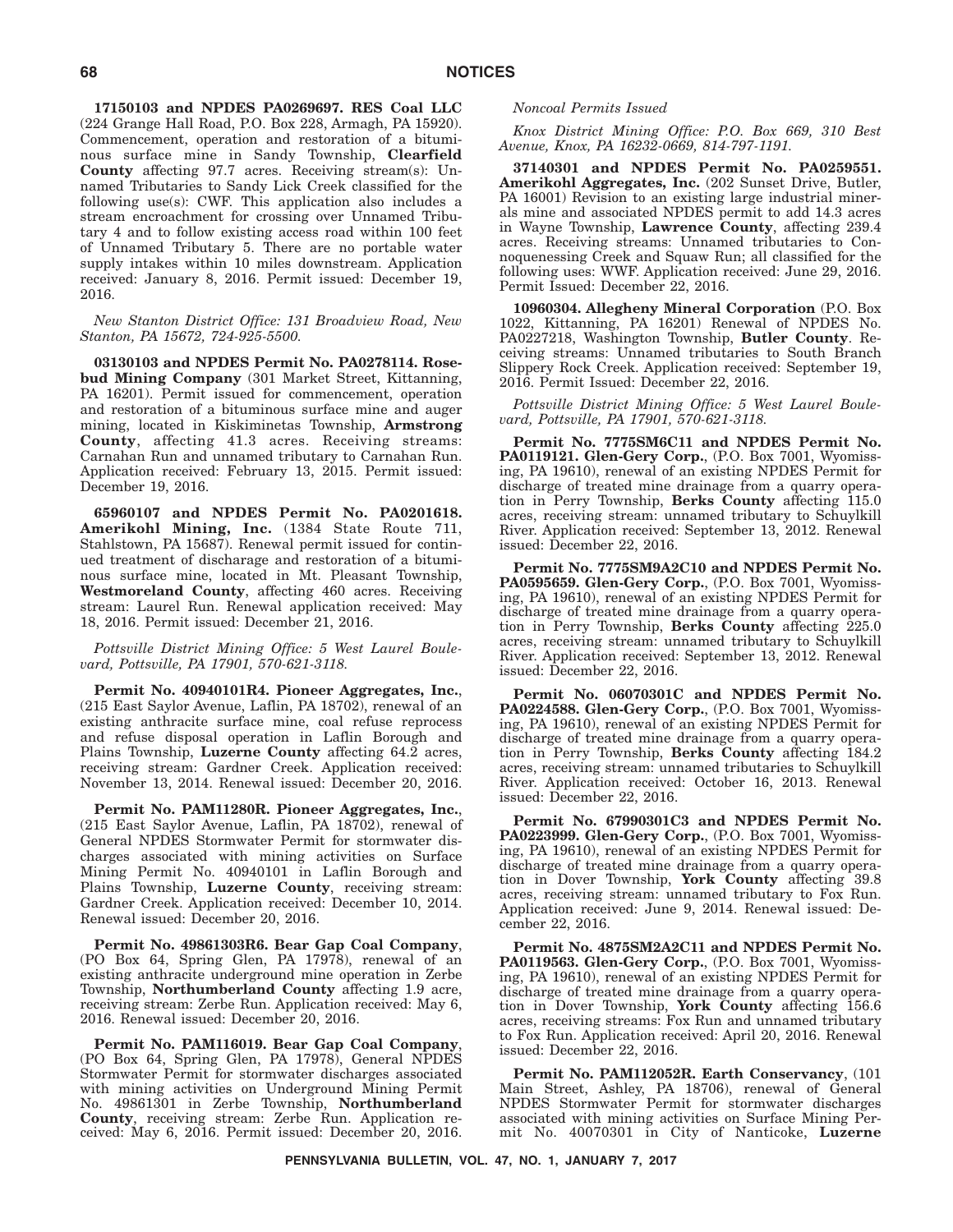**County**. Receiving stream: Susquehanna River Watershed. Application received: November 4, 2016. Permit issued: December 22, 2016.

**Permit No. PAM112020R. New Enterprise Stone & Lime Co., Inc., d/b/a Eastern Industries, Inc.**, (3724 Crescent Court West, Suite 200, Whitehall, PA 18052), renewal of General NPDES Stormwater Permit for stormwater discharges associated with mining activities on Surface Mining Permit No. 6175SM3 in Coal Township, **Northumberland County**. Receiving stream: Shamokin Creek. Application received: November 4, 2016. Permit issued: December 22, 2016.

#### **ACTIONS ON BLASTING ACTIVITY APPLICATIONS**

**Actions on applications under the Explosives Acts of 1937 and 1957 and 25 Pa. Code § 211.124. Blasting activity performed as part of a coal or noncoal mining activity will be regulated by the mining permit for that coal or noncoal mining activity.**

#### *Blasting Permits Issued*

*Moshannon District Mining Office: 186 Enterprise Drive, Philipsburg, PA 16866, 814-342-8200.*

**14164110. Douglas Explosives, Inc.** (2052 Philipsburg-Bigler Highway, Philipsburg, PA 16866). Blasting for residential development in Harris Township, **Centre County** with expiration date of December 30, 2017. Permit issued: December 21, 2016.

*Pottsville District Mining Office: 5 West Laurel Boulevard, Pottsville, PA 17901, 570-621-3118.*

**Permit No. 45164111. Explosive Services, Inc.**, (7 Pine Street, Bethany, PA 18431), construction blasting for Eagle Ridge in Smithfield Township, **Monroe County** with an expiration date of December 14, 2017. Permit issued: December 19, 2016.

### **FEDERAL WATER POLLUTION CONTROL ACT SECTION 401**

The Department has taken the following actions on previously received permit applications, requests for Environmental Assessment approval and requests for Water Quality Certification under section 401 of the Federal Water Pollution Control Act (FWPCA) (33 U.S.C.A. § 1341).

Except as otherwise noted, the Department has granted 401 Water Quality Certification certifying that the construction and operation described will comply with sections 301—303, 306 and 307 of the FWPCA (33 U.S.C.A. §§ 1311—1313, 1316 and 1317) and that the construction will not violate applicable Federal and State water quality standards.

Persons aggrieved by an action may appeal that action to the Environmental Hearing Board (Board) under section 4 of the Environmental Hearing Board Act and 2 Pa.C.S. §§ 501—508 and 701—704. The appeal should be sent to the Environmental Hearing Board, Second Floor, Rachel Carson State Office Building, 400 Market Street, PO Box 8457, Harrisburg, PA 17105-8457, (717) 787-3483. TDD users may contact the Board through the Pennsylvania AT&T Relay Service, (800) 654-5984. Appeals must be filed with the Board within 30 days of publication of this notice in the *Pennsylvania Bulletin* unless the appropriate statute provides a different time period. Copies of the appeal form and the Board's rules of practice and procedure may be obtained from the Board. The appeal form and the Board's rules of practice and procedure are also available in Braille or on audiotape from the Secretary to the Board at (717) 787-3483. This paragraph does not, in and of itself, create a right of appeal beyond that permitted by applicable statutes and decisional law.

For individuals who wish to challenge an action, the appeal must reach the Board within 30 days. A lawyer is not needed to file an appeal with the Board.

Important legal rights are at stake, however, so individuals should show this notice to a lawyer at once. Persons who cannot afford a lawyer may qualify for free pro bono representation. Call the Secretary to the Board at (717) 787-3483 for more information.

**Actions on applications for the following activities filed under the Dam Safety and Encroachments Act (32 P.S. §§ 693.1—693.27), section 302 of the Flood Plain Management Act (32 P.S. § 679.302) and The Clean Streams Law and Notice of Final Action for Certification under section 401 of the FWPCA.**

*Permits, Environmental Assessments and 401 Water Quality Certifications Issued:*

#### **WATER OBSTRUCTIONS AND ENCROACHMENTS**

*Southeast Region: Waterway and Wetlands Program Manager, 2 East Main Street, Norristown, PA 19401, Telephone 484-250-5900.*

**E23-533. PA Department of Transportation**, 7000 Geerdes Blvd, King of Prussia, Concord, Bethel and Upper Chichester Townships, **Delaware County**; ACOE Philadelphia District.

To perform the below-listed water obstruction and encroachment activities associated with the Pennsylvania Department of Transportation's (PennDOT) proposal to address deficiencies associated of the existing U.S. Route 322 (U.S. 322) roadway in Concord, Bethel, and Upper Chichester Townships, Delaware County. The overall planned improvement is for three sections (101, 102, and MIT) along the project corridor. This Permit Application Package is for the improvements and associated impacts along Section 101 which involves the widening of the existing two lane roadway to four lanes from its intersection with U.S. Route 1 to just beyond Featherbed Road in the vicinity of Clayton Park for a distance of 2.92 miles. Specific Water Obstructions and Encroachment are:

1. To replace and maintain the existing bridge carrying S.R. 322 (Conchester Road) over SEPTA rail and Webb Creek (WWF/MF).

2. To replace, extend, and maintain eight existing stream crossings at several points along the proposed design segment of the route that do not require Hydrology and Hydraulics Analysis.

3. To permanently impact 0.21-acre of wetlands and temporarily impact 0.413-acre of wetlands at several points along the proposed route as per the wetland delineation submission.

4. Reconstruct and maintain an existing stormwater outfall.

The proposed project will permanently impact 0.24-acre of wetlands and 1,991 linear feet of watercourses, and temporarily impact 0.13-acre of wetlands and 423 linear feet of watercourses. The project commences from intersection U.S. Route 322 and U.S. Route 1 to just beyond Featherbed Road in the vicinity of Clayton Park, and passes through Concord, Bethel, and Upper Chichester Townships, Delaware County (USGS Quadrangle, PA Marcus Hook—Latitude: 40°04'17", Longitude: 75°17'50").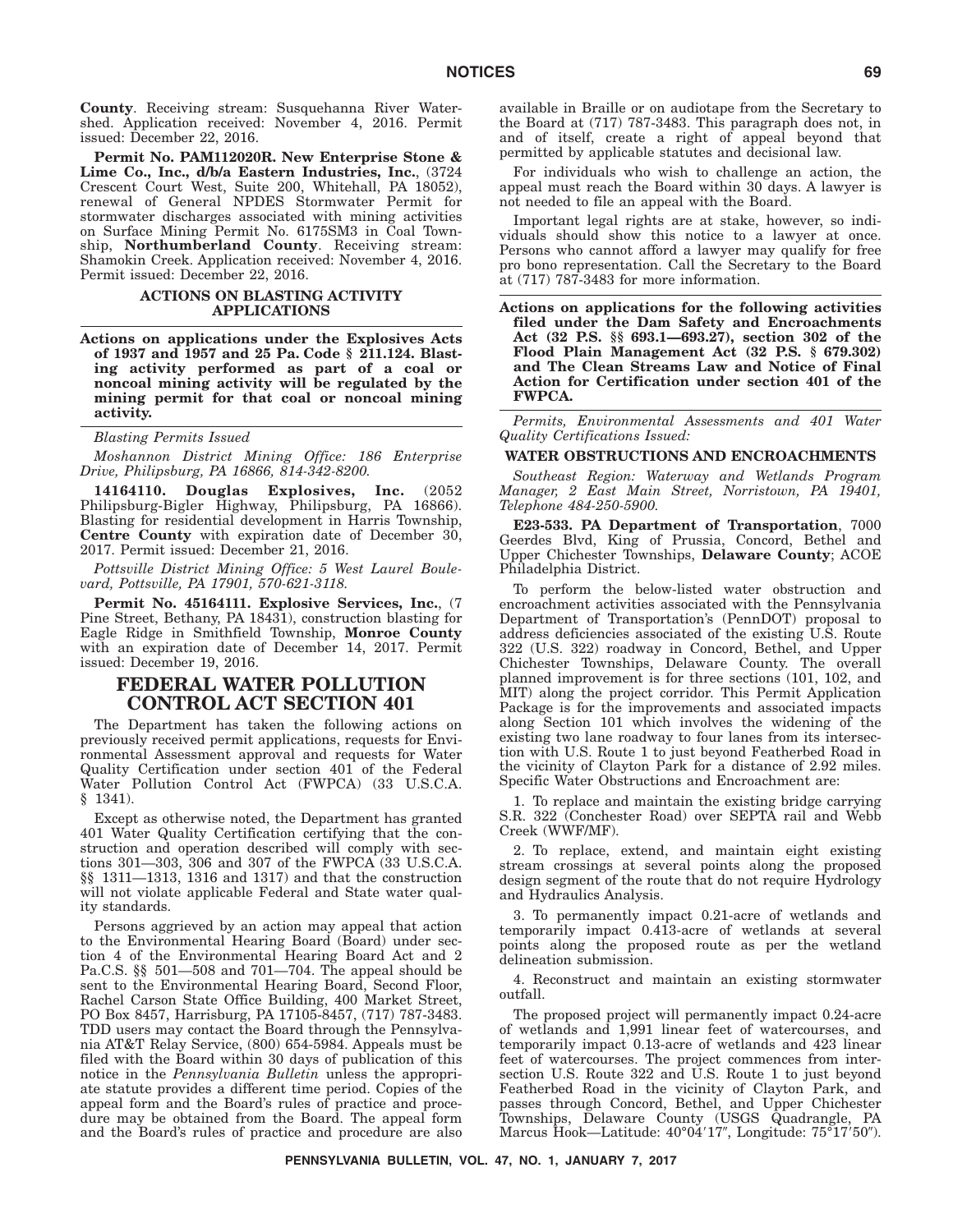Wetland Mitigation will be provided at the Patterson Tract site located along the East Branch of Chester Creek in Thornbury Township. Stream Mitigation will be provided through a cooperative effort with the Pennsylvania Fish and Boat Commission to fund the removal of the Downing Ridge Dam on the East Branch of Brandywine Creek near Downingtown. Details regarding the wetland and watercourse resources and impacts are described in the Environmental Assessment Form and details regarding the proposed mitigation are provided in the Wetland and Stream Mitigation Report. The mitigation sites were permitted under the S.R. 0322, Sec MIT section of this project (E23-505).

The issuance of this permit also constitutes approval of a Water Quality Certification under Section 401 of the Federal Water Pollution Control Act (33 U.S.C.A.  $§$  1341(a)).

*Northcentral Region: Waterways & Wetlands Program Manager, 208 West Third Street, Williamsport, PA 17701, 570-327-3636.*

The project proposes to have the following impacts *ID Steam Name Chapter 93 Class. Temporary Wetland Impact area* Building in Floodway WB Susquehanna River

The project will have approximately 3,353 SF of permanent floodway impacts.

The proposed crossings will not permanently impact cultural or archaeological resources, national/state/local parks, forests recreational areas, landmarks wildlife refuge, or historical sites. Susquehanna River is classified with a designated use of Warm Water Fishery (WWF).

*Southwest Region: Waterways and Wetlands Program Manager, 400 Waterfront Drive, Pittsburgh, PA 15222- 4745.*

**E03-464, South Buffalo Township**, 384 Iron Bridge Road, Freeport, PA 16229, South Buffalo Township, **Armstrong County**, Pittsburgh ACOE District.

Has been given consent to:

Remove a portion of the existing T-372 (White Rocks Road), approximately  $18 \times 330$  Ft., and restore the area as a riparian buffer. Remove the existing 15 L.F. of 24 Inch Corrugated Plastic Pipe and stabilize it with rock. Construct, Operate, and Maintain a new section of T-372, located north of the existing T-372, partially located in the floodplain of the Allegheny River. Construct, Operate, and Maintain a 52 L.F. 5 × 5 Ft. Single Cell Concrete Box Culvert. The proposed Box Culvert will have a Normal Span of 5 Ft., Skew of 85°, Low Chord of 777.10 Ft., Underclearance of 4.0 Ft., and a Roadway Width of 18 Ft. The proposed Concrete Box Culvert will be depressed one foot and include baffles in accordance with the BD-632M. The project will include R-6 Rip Rap Scour Protection at the inlet and outlet. The outlet Scour Protection will extend downstream through the area of restored T-372. Construct, Operate, and Maintain 90 L.F. of 24 Inch Corrugated Plastic Pipe on a slope of 5.21% with 12 L.F. of R-4 Rip Rap outlet Scour Protection. The project is located within the Floodplain of the Allegheny River over two Unnamed Tributaries to the Allegheny River. The proposed project will impact 0.19 Acre of Jurisdictional

**E41-677. Sunoco Pipeline, LP**, 535 Fritztown Road, Sinking Spring, PA 19608-1509. Williamsport DRA Project in Armstrong Township, **Lycoming County**, ACOE Baltimore District (Montoursville, South, PA Quadrangle Lat:  $41^{\circ}$   $14'$   $10''$ ; Long: -76°  $57'$   $3'$ ).

Sunoco has applied for a Small Projects-Joint Permit Application to construct, operate and maintain existing pump station along West Branch Susquehanna River in Armstrong Township, Lycoming County. The project will include an access drive, pipes and piping equipment and associated buildings. The proposed project involves elevating and connecting a drag reducing agent (DRA) injection unit that will inject DRA into the pipelines to improve flow conditions within the pipeline. The unit will be contained in a  $20'$  x  $8'$  housing inside the fenced pump station and will be installed six feet above an existing gravel pad. The unit will be installed above the flood elevation in compliance with the local floodplain management ordinance.

| hapter!<br>3 Class. | Temporary<br>Wetland<br><i>Impact area</i> | Permanent<br>Wetland<br><i>Impact area</i> | Temporary<br><i>Stream</i><br><i>Impact area</i> | Permanent<br><i>Stream</i><br><i>Impact area</i> | Latitude/<br>Longitude                         |
|---------------------|--------------------------------------------|--------------------------------------------|--------------------------------------------------|--------------------------------------------------|------------------------------------------------|
| WWF                 | $0S$ F                                     | $0S$ F                                     | $0S$ F                                           | $0S$ F                                           | $41^{\circ}$ 14' $10''$<br>$76^{\circ}$ 57' 3" |

Wetlands, which will be mitigated at the Armstrong County Wetland Mitigation System. The Unnamed Tributaries to the Allegheny River are classified as a Warm Water Fishery by Title 25, Chapter 93 Water Quality Standards. (Leechburg, PA Quadrangle, N 40° 42′ 20″ W  $-79^{\circ}$   $35'$   $48'$ ).

#### **EROSION AND SEDIMENT CONTROL**

The following Erosion and Sediment Control permits have been issued.

Persons aggrieved by an action may appeal that action to the Environmental Hearing Board (Board) under section 4 of the Environmental Hearing Board Act and 2 Pa.C.S. §§ 501—508 and 701—704. The appeal should be sent to the Environmental Hearing Board, Second Floor, Rachel Carson State Office Building, 400 Market Street, PO Box 8457, Harrisburg, PA 17105-8457, (717) 787-3483. TDD users may contact the Board through the Pennsylvania AT&T Relay Service, (800) 654-5984. Appeals must be filed with the Board within 30 days of publication of this notice in the *Pennsylvania Bulletin* unless the appropriate statute provides a different time period. Copies of the appeal form and the Board's rules of practice and procedure may be obtained from the Board. The appeal form and the Board's rules of practice and procedure are also available in Braille or on audiotape from the Secretary to the Board at (717) 787-3483. This paragraph does not, in and of itself, create a right of appeal beyond that permitted by applicable statutes and decisional law.

For individuals who wish to challenge an action, the appeal must reach the Board within 30 days. A lawyer is not needed to file an appeal with the Board.

Important legal rights are at stake, however, so individuals should show this notice to a lawyer at once. Persons who cannot afford a lawyer may qualify for free pro bono representation. Call the Secretary to the Board at (717) 787-3483 for more information.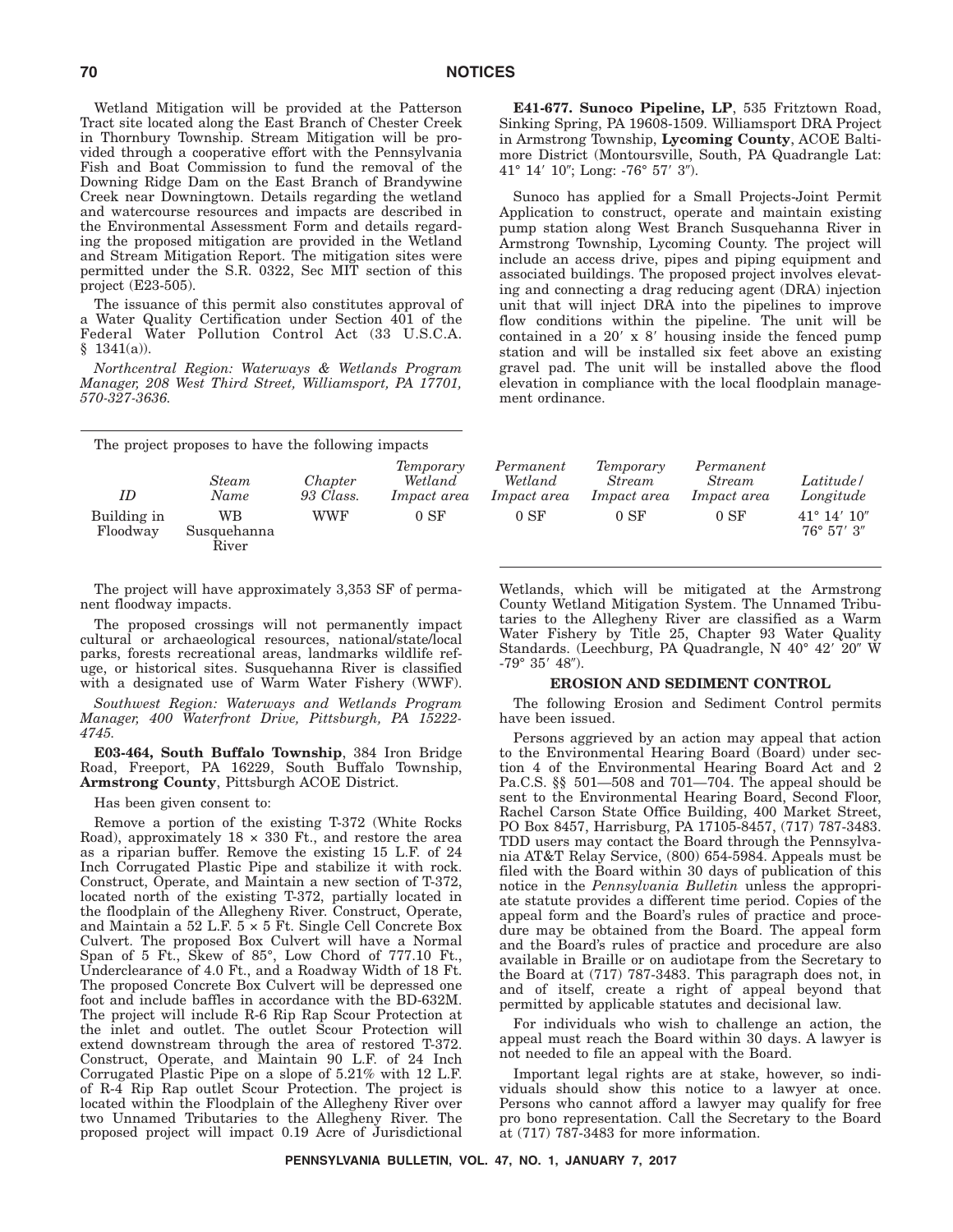*Southwest District: Oil & Gas Management Program Manager, 400 Waterfront Drive, Pittsburgh, PA 15222.* ESCGP-2 # ESX16-059-0012 Applicant Name Chevron Appalachia, LLC Contact Person Branden Weimer Address 800 Mountain View Drive City, State, Zip Smithfield, PA 15478 County Greene County Township(s) Jefferson Township Receiving Stream(s) and Classification(s) UNTs to Muddy Creek (WWF), Pumpkin Run *Northwest Region: Oil and Gas Program Manager, 230 Chestnut St., Meadville, PA 16335.* ESCGP-2 # ESX11-065-0027—Renewal—Gustafson Pad Applicant EXCO Resources PA LLC Contact Brian Rushe Address 260 Executive Drive, Suite 100 City Cranberry Township State PA Zip Code 16066 County Jefferson Townships Snyder and Washington Receiving Stream(s) and Classification(s) Rattlesnake Run/Rattlesnake Creek ESCGP-2 # ESG14-019-0031D & ESG14-019-0031E Applicant EM Energy Pipeline, Pennsylvania, LLC Contact Tom Glisson Address 7000 Stonewood Drive, Suite 351 City Wexford State PA Zip Code 15090 County Butler Township(s) Jackson, Forward, Connoquennesing, Bulter, Center, Oakland & Concord Receiving Stream(s) and Classification(s) Connoquenessing Creek, Unnamed Tributaries (UNTs) to Connoquenessing Creek, Little Connoquenessing Creek, UNTs to Little Connoquenessing Creek, Crooked Run,

UNT to Crooked Run, Stony run, UNT to Stony Run, Sullivan Run, Pine Run, UNT to Pine Run ESCGP-2 # ESG15-019-0050A—Major Modification Applicant Mountain Gathering, LLC Contact Dewey Chalos Address 810 Houston Street City Fort Worth State TX Zip Code 76102 County Butler Township Penn Township Receiving Stream(s) and Classification(s) Thorn Creek (CWF)/Connoquenessing Creek ESCGP-2 # ESX16-031-0001 Applicant Laurel Mountain Production, LLC Contact Mr. Joel Hoffman Address 61 McMurray Road, Suite 300 City Pittsburgh State PA Zip Code 15241 County Clarion Township(s) Perry Receiving Stream(s) and Classification(s) UNT to Dunlap Creek (WWF) Allegheny River (WWF) UNT to Allegheny River (WWF) Allegheny River (WWF) ESCGP-2 # ESG15-019-0059 Applicant Clarion Midstream LLC Contact David Nicklas Address 61 McMurray Road, Suite 300 City Pittsburgh State PA Zip Code 15241-01633 County Butler Township(s) Parker County Clarion Township(s) Perry County Armstrong Township(s) Perry Township & Parker City Receiving Stream(s) and Classification(s) UNT to N Branch Bear Creek CWF, UNT to Bear Creek CWF, UNT to Allegheny River WWF, UNT to Dunlap Creek WWF, N Branch Bear Creek CWF, Bear Creek CWF, Dunlap Creek WWF, Allegheny River WWF

### **STORAGE TANKS SITE-SPECIFIC INSTALLATION PERMITS**

**The following Storage Tank Site-Specific Installation Permits, under the authority of the Storage Tank Spill Prevention Act (35 P.S. §§ 6021.304, 6021.504, 6021.1101—6021.1102) and under 25 Pa. Code Chapter 245, Subchapter C, have been issued by the Bureau of Environmental Cleanup and Brownfields, Director, PO Box 8763, Harrisburg, PA 17105-8763.**

| <b>SSIP</b><br>Permit No. | Applicant Name &<br>Address                                                                             | County    | Municipality   | Tank<br>Type                                                           | Tank<br>Capacity          |
|---------------------------|---------------------------------------------------------------------------------------------------------|-----------|----------------|------------------------------------------------------------------------|---------------------------|
| 16-02-040                 | Buckeye Terminals, LLC<br>One Greenway Plaza,<br>Suite 600<br>Houston, TX 77046<br>Attn: John Sydlowski | Allegheny | Moon Township  | 1 AST storing<br>biodiesel                                             | $102,800$ gallons         |
| 16-40-013                 | Moxie Freedom LLC<br>565 Fifth Avenue, 29th Floor<br>New York, NY 10017<br>Attn: Thomas A. Grace        | Luzerne   | Salem Township | 3 ASTs storing<br>hazardous<br>substances and<br>petroleum<br>products | $22,150$ gallons<br>total |

### **SPECIAL NOTICES**

**Mining; Request for an Informal Conference**

*Knox District Mining Office: P.O. Box 669, 310 Best Avenue, Knox, PA 16232-0669, 814-797-1191.*

**Amerikohl Aggregates, Inc.**,C&K Mine, **Surface Mining Application No. 16150302**, Richland Township, **Clarion County**: Knox District Mining Office has received a request for an informal conference concerning the application for theC&K Mine. An informal conference has been scheduled for January 25, 2017 at 1:00 pm at the Knox District Mining Office, 310 Best Avenue, Knox, PA. A copy of the application, plans and other data concerning the permit are available at the Clarion County Conservation District, 214 South 7th Avenue, Room 106A, Clarion, PA and at the Knox District Mining Office during regular business hours of 8:00 am to 4:00 pm, Monday through Friday.

[Pa.B. Doc. No. 17-16. Filed for public inspection January 6, 2017, 9:00 a.m.]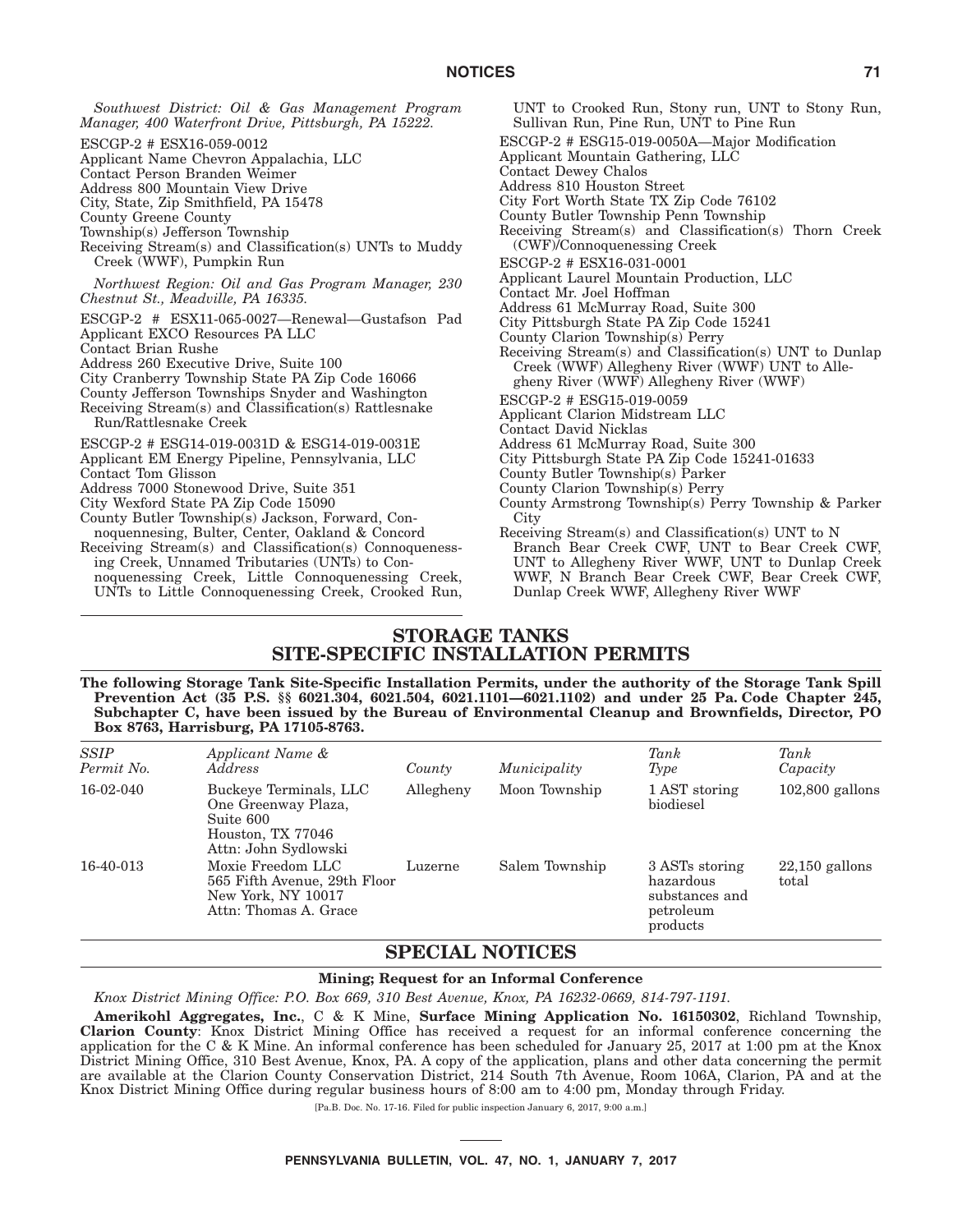### **Bid Opportunity**

**EC 259159516, Environmental Cleanup Project, Removal and Disposal of One Underground Storage Tank, Moon Meadows, Greenfield Township, Erie County.** The principal items of work and approximate quantities include: Department of Environmental Protection-certified "UMR" oversight; excavation and removal of tank and piping; removal and disposal of residual liquids two drums; disposal of steel tank with FRP jacket one tank; soil sampling five samples; water sampling (if encountered) two samples; backfill 100 tons; and closure report completion.

This bid issues on January 20, 2017, and bids will be opened on February 23, 2017, at 2 p.m.

There will be a mandatory prebid site inspection at 11 a.m. on February 7, 2017, at 9915 Station Road, Erie, PA 16510. Failure to attend the mandatory prebid site inspection will be cause for rejection of the bid.

Bid documents, including drawings in PDF format and Auto-Cad Map 3D format, may be downloaded for free beginning on the issue date from the Department of Environmental Protection's web site at www.dep.pa.gov/ ConstructionContracts. Contact the Construction Contracts Section at (717) 787-7820 or RA-ConstructionContr@pa. gov for more information on this bid.

> PATRICK McDONNELL, *Acting Secretary*

[Pa.B. Doc. No. 17-17. Filed for public inspection January 6, 2017, 9:00 a.m.]

### **Bid Opportunity**

**D23:009-101.1, Broomall Lake Dam Breach Project, Borough of Media, Delaware County.** The principal items of work and approximate quantities include: mobilization and demobilization lump sum; E & S sediment pollution control plan lump sum; clearing and grubbing lump sum; steam diversion and dewatering lump sum; contractor adjustments lump sum; excavation 4,314 cubic yards; removal of concrete/masonry structures 100 cubic yards; removal of existing pavement 730 square yards; causeway construction 2,100 tons; R-4 rip rap 519 square yards; R-8 dumped rock 907 tons; geotextile 944 square yards; erosion control blanket 1,031 square yards; topsoil 344 cubic yards; seeding lump sum; and traffic control lump sum.

This bid issues on January 6, 2017, and bids will be opened on February 7, 2017, at 2 p.m.

There is a mandatory prebid conference that all bidders are required to attend on January 25, 2017, at 10 a.m. at the Media Swimming and Rowing Club parking lot, Media Borough, Delaware County. The parking lot entrance is located at the intersection of West Street and West Third Street. A Mapquest address for the site is 501 West 3rd Street, Media, PA 19063. Failure to attend the prebid conference will be a cause for rejection of the bid.

Bid documents, including drawings in PDF format and Auto-Cad Map 3D format, may be downloaded for free beginning on the issue date from the Department of Environmental Protection's web site at www.dep.pa.gov/

ConstructionContracts. Contact the Construction Contracts Section at (717) 787-7820 or RA-ConstructionContr@pa. gov for more information on this bid.

PATRICK McDONNELL,

*Acting Secretary*

[Pa.B. Doc. No. 17-18. Filed for public inspection January 6, 2017, 9:00 a.m.]

### **Technical Advisory Committee on Diesel-Powered Equipment Rescheduled Meeting**

The Technical Advisory Committee on Diesel-Powered Equipment meeting originally scheduled for Wednesday, January 11, 2017, is rescheduled for Wednesday, January 18, 2017, at 10 a.m. in the Department of Environmental Protection, New Stanton Office Building, 131 Broadview Road, New Stanton, PA.

Questions concerning the meeting can be directed to Peggy Scheloske, Bureau of Mine Safety at (724) 404- 3143 or mscheloske@pa.gov. The agenda and meeting materials will be available on the Department of Environmental Protection's (Department) web site at www.dep. pa.gov (select "Public Participation," then "Advisory Committees,'' then ''Mining Advisory Committees,'' then ''Technical Advisory Committee on Diesel Powered Equipment").

Persons in need of accommodations as provided for in the Americans with Disabilities Act of 1990 should contact Peggy Scheloske directly at (724) 404-3143, or through the Pennsylvania AT&T Relay Service at (800) 654-5984 (TDD), or (800) 654-5988 (voice users) to discuss how the Department may accommodate their needs.

> PATRICK McDONNELL, *Acting Secretary*

[Pa.B. Doc. No. 17-19. Filed for public inspection January 6, 2017, 9:00 a.m.]

# **DEPARTMENT OF GENERAL SERVICES**

### **Real Estate for Sale Lawrence County**

The Department of General Services (Department) will accept bids for the purchase of the former New Castle Youth Development Center, consisting of  $143.34 \pm \text{acres}$  of land and  $13$  buildings totaling  $236,444 \pm$  square feet, located at 1745 Frew Mill Road, New Castle, Shenango Township, Lawrence County. Bids are due Wednesday, March 22, 2017. Interested parties wishing to receive a copy of Solicitation No. 94864 should view the Department' web site at www.dgs.pa.gov or call Andrew Lick at (717) 772-8842.

> CURTIS M. TOPPER, *Secretary*

[Pa.B. Doc. No. 17-20. Filed for public inspection January 6, 2017, 9:00 a.m.]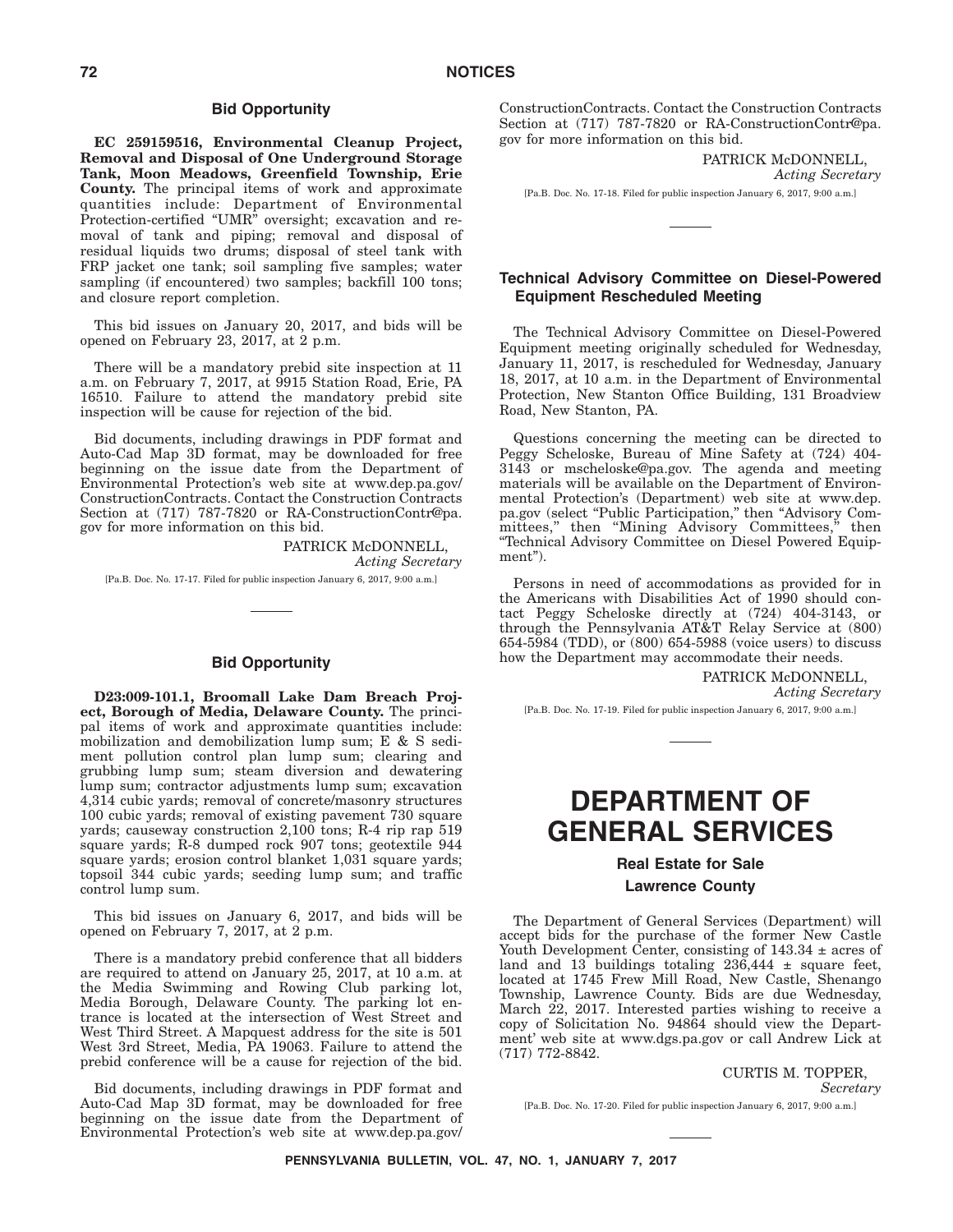# **DEPARTMENT OF HEALTH**

## **Medical Marijuana Program; Availability of Permit Applications, Number and Locations of Permits to be Issued in Phase I**

Notice is hereby given that the Department of Health (Department) intends to implement Phase I of the Medical Marijuana Program (Program), which includes the availability of permit applications for growers/processors and dispensaries, the time frame during which permit applications will be accepted by the Department, and the number and location of permits in each medical marijuana region.

## *Availability of Permit Applications and Submission Deadline*

Notice is hereby given, as required by 28 Pa. Code § 1141.29(a) (relating to initial permit application), that on January 17, 2017, the Department intends to make available, on its web site, grower/processor and dispensary permit applications to implement Phase I of the Program. The Department will accept grower/processor and dispensary permit applications that are complete, including the required fees, starting on February 20, 2017, through March 20, 2017. The Department will consider any application sent by United States Mail to be received on the date it is deposited in the mail as long as a stamped United States Postal Form 3817 Certificate of Mailing is included with the application. The Department will return a permit application that is postmarked after the March 20, 2017, deadline. An applicant must submit a permit application by mail in an electronic format that is listed in the instructions of the permit application to the Office of Medical Marijuana, Department of Health, Room 628, Health and Welfare Building, 625 Forester Street, Harrisburg, PA 17120.

### *Total Number of Permits to be Issued in Phase I*

Under section 616 of the Medical Marijuana Act (35 P.S. § 10231.616), the Department may not initially issue permits to more than 25 growers/processors and more than 50 dispensaries. A person who is issued both a grower/processor permit and a dispensary permit by the Department has permits that are vertically integrated.

The Department, in Phase I of the implementation of the Program, intends to issue the following total number of permits:

1. Up to 12 grower/processor permits.

2. Up to 27 dispensary permits.

For Phase I, the Department will not issue a person more than one grower/processor permit. The Department also will not issue a person more than one dispensary permit.

### *Number and Locations of Permits in Each Medical Marijuana Region*

Notice is hereby given, as required by 28 Pa. Code § 1141.33(b) (relating to review of initial permit applications), that the Department intends to issue, in Phase I, the following number of permits in the following targeted locations in each medical marijuana region:

1. The Department intends to issue no more than two grower/processor permits for each of the six medical marijuana regions.

2. The Department intends to issue up to 27 dispensary permits, with at least 1 dispensary permit being issued in each of the 6 medical marijuana regions. Each dispensary permit that is issued will list the primary dispensary location. The Department intends to issue the following number of dispensary permits in the following targeted counties within each medical marijuana region:

| Medical Marijuana Region 1-The Southeast District    |                      |
|------------------------------------------------------|----------------------|
| Counties                                             | Number of Permits-10 |
| <b>Berks</b>                                         | 1                    |
| <b>Bucks</b>                                         | 1                    |
| Chester                                              | 1                    |
| Delaware                                             | 1                    |
| Lancaster                                            | 1                    |
| Montgomery                                           | $\overline{2}$       |
| Philadelphia                                         | 3                    |
| Medical Marijuana Region 2-The Northeast District    |                      |
| Counties                                             | Number of Permits-4  |
| Lackawanna                                           | 1                    |
| Lehigh                                               | 1                    |
| Luzerne                                              | 1                    |
| Northampton                                          | 1                    |
| Medical Marijuana Region 3—The Southcentral District |                      |
| Counties                                             | Number of Permits-4  |
| Blair                                                | 1                    |
| Cumberland                                           | 1                    |
| Dauphin                                              | 1                    |
| York                                                 | 1                    |
| Medical Marijuana Region 4-The Northcentral District |                      |
| Counties                                             | Number of Permits-2  |
| $\operatorname{Centre}$                              | 1                    |
| Lycoming                                             | 1                    |
| Medical Marijuana Region 5-The Southwest District    |                      |
| Counties                                             | Number of Permits-5  |
| Allegheny                                            | 2                    |
| <b>Butler</b>                                        | 1                    |
| Washington                                           | 1                    |
| Westmoreland                                         | 1                    |
| Medical Marijuana Region 6-The Northwest District    |                      |
| Counties                                             | Number of Permits-2  |
| Erie                                                 | 1                    |
| McKean                                               | 1                    |

An applicant has the option of listing two additional dispensary locations on the permit application for approval by the Department. The second and third dispensary locations must be located within the same medical marijuana region as the primary dispensary location listed in the dispensary permit. The second and third dispensary locations are not permitted to be located in the same county as the primary dispensary location listed in the dispensary permit. In addition, the second and third dispensary locations are not permitted to be located in the same county.

With respect to Region 1 (Southeast District), for each of the seven dispensary permits that are located outside of Philadelphia County, a dispensary applicant may only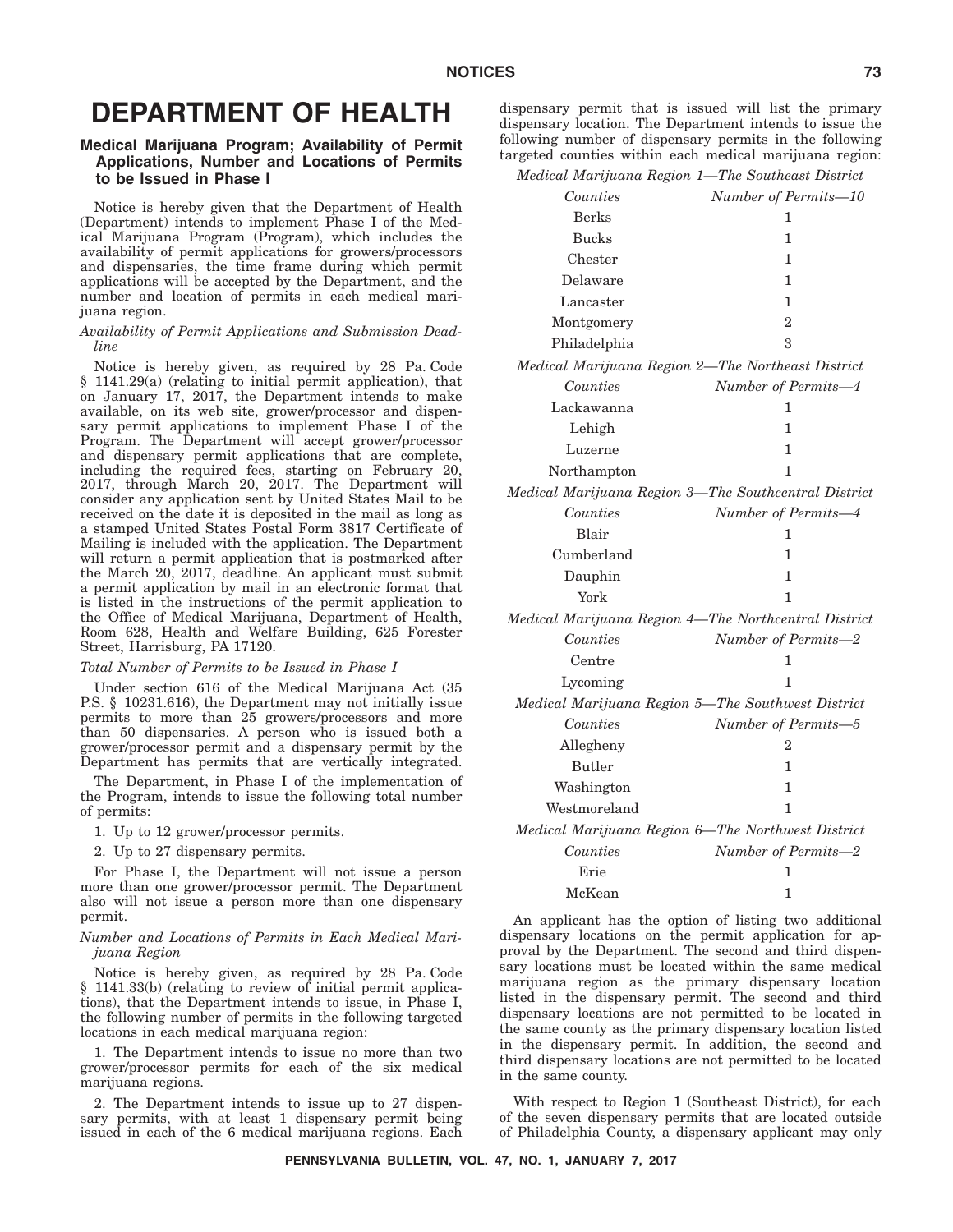identify either a second or third dispensary location within Philadelphia County.

With respect to Region 5 (Southwest District), for each of the three dispensary permits that are located outside of Allegheny County, a dispensary applicant may only identify either a second or third dispensary location within Allegheny County.

Interested persons are invited to submit written comments, suggestions or objections regarding this notice to John J. Collins, Office of Medical Marijuana, Department of Health, Room 628, Health and Welfare Building, 625 Forester Street, Harrisburg, PA 17120, (717) 787-4366, RA-DHMedMarijuana@pa.gov.

Persons with a disability who wish to submit comments, suggestions or objections regarding the issuing of permits and permit applications or who require an alternative format of this notice (for example, large print, audiotape, Braille), may do so by using the previous contact information, or for speech and/or hearing impaired persons, V/TT (717) 783-6514 or the Pennsylvania AT&T Relay Service (800) 654-5984 (TT).

> KAREN M. MURPHY, PhD, RN, *Secretary*

[Pa.B. Doc. No. 17-21. Filed for public inspection January 6, 2017, 9:00 a.m.]

# **Medical Marijuana Program; Establishment of Medical Marijuana Regions**

Notice is hereby given, as required by section 604 of the Medical Marijuana Act (act) (35 P.S. § 10231.604), of the establishment of medical marijuana regions. The Department of Health (Department) may issue grower/processor permits and dispensary permits as set forth in the act in each of six medical marijuana regions. The six medical marijuana regions are as follows:

*Region 1*—The Department's Southeast District comprised of the following counties: Berks, Bucks, Chester, Delaware, Lancaster, Montgomery, Philadelphia and Schuylkill.

*Region 2*—The Department's Northeast District comprised of the following counties: Carbon, Lackawanna, Lehigh, Luzerne, Monroe, Northampton, Pike, Susquehanna, Wayne and Wyoming.

*Region 3*—The Department's Southcentral District comprised of the following counties: Adams, Bedford, Blair, Cumberland, Dauphin, Franklin, Fulton, Huntingdon, Juniata, Lebanon, Mifflin, Perry and York.

*Region 4*—The Department's Northcentral District comprised of the following counties: Bradford, Centre, Clinton, Columbia, Lycoming, Montour, Northumberland, Potter, Snyder, Sullivan, Tioga and Union.

*Region 5*—The Department's Southwest District comprised of the following counties: Allegheny, Armstrong, Beaver, Butler, Cambria, Fayette, Greene, Indiana, Somerset, Washington and Westmoreland.

*Region 6*—The Department's Northwest District comprised of the following counties: Cameron, Clarion, Clearfield, Crawford, Elk, Erie, Forest, Jefferson, Lawrence, McKean, Mercer, Venango and Warren.

The Department may change the number or geographical boundaries of the medical marijuana regions every 2 years upon publication of notice of the adjustment in the *Pennsylvania Bulletin*.

Interested persons are invited to submit written comments, suggestions or objections regarding this notice to John J. Collins, Office of Medical Marijuana, Department of Health, Room 628, Health and Welfare Building, 625 Forester Street, Harrisburg, PA 17120, (717) 787-4366, RA-DHMedMarijuana@pa.gov.

Persons with a disability who wish to submit comments, suggestions or objections regarding this notice or who require an alternative format of this notice (for example, large print, audiotape, Braille) may do so by using the previous contact information, or for speech and/or hearing impaired persons, V/TT (717) 783-6514 or the Pennsylvania AT&T Relay Service (800) 654-5984 (TT).

> KAREN M. MURPHY, PhD, RN, *Secretary*

[Pa.B. Doc. No. 17-22. Filed for public inspection January 6, 2017, 9:00 a.m.]

# **HEALTH CARE COST CONTAINMENT COUNCIL**

# **Meetings Scheduled**

The Health Care Cost Containment Council (Council) has scheduled the following meetings: Wednesday, January 11, 2017—Executive Committee meeting at 1:30 p.m. and Thursday, January 12, 2017—Council meeting at 10 a.m.

The meetings will be accessible at 225 Market Street, Suite 400, Harrisburg, PA 17101. The public is invited to attend. Persons who need accommodation due to a disability and want to attend should contact Reneé Greenawalt, (717) 232-6787 at least 24 hours in advance so that arrangements can be made.

JOE MARTIN,

*Executive Director*

[Pa.B. Doc. No. 17-23. Filed for public inspection January 6, 2017, 9:00 a.m.]

# **INSURANCE DEPARTMENT**

## **Appeal of Transamerica Life Insurance Company; Doc. No. RT16-11-012**

Under sections 307—315 of the Accident and Health Filing Reform Act (40 P.S. §§ 3801.307—3801.315), Transamerica Life Insurance Company has filed an application for a hearing seeking review of the disapproval of its rate increase filing. The proceedings in this matter will be governed by 2 Pa.C.S. §§ 501—508, 561—588 and 701—704 (relating to Administrative Agency Law), 1 Pa. Code Part II (relating to General Rules of Administrative Practice and Procedure) and 31 Pa. Code Chapter 56 (relating to Special Rules of Administrative Practice and Procedure).

A hearing shall occur on April 24, 2017, through April 28, 2017, beginning at 9:30 a.m. each morning in the Administrative Hearings Office, Capitol Associates Building, Room 200, 901 North Seventh Street, Harrisburg, PA 17102.

**PENNSYLVANIA BULLETIN, VOL. 47, NO. 1, JANUARY 7, 2017**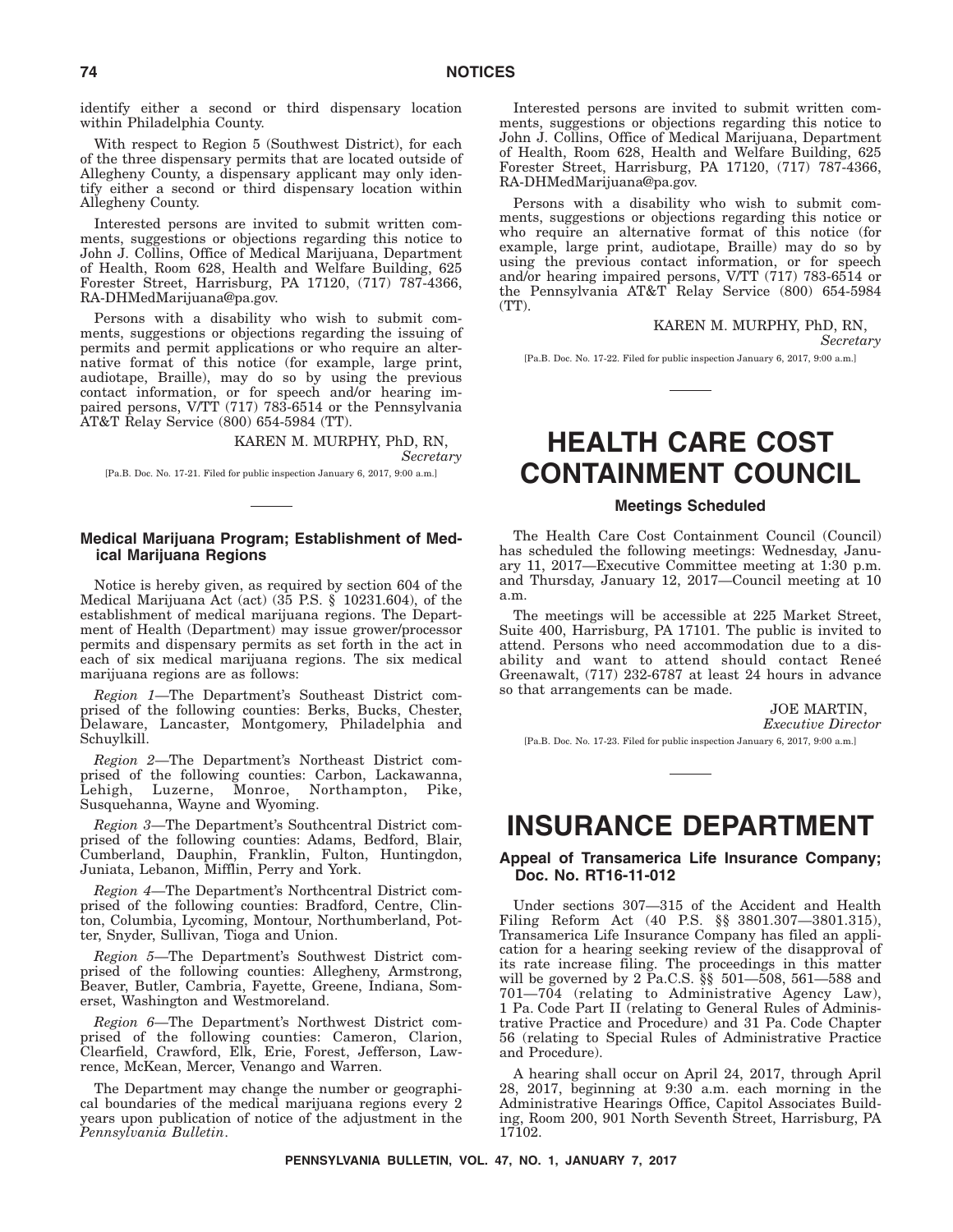Persons with a disability who wish to attend the previously-referenced administrative proceeding and require an auxiliary aid, service or other accommodation to participate in the hearing, should contact Donna R. Fleischauer, Human Resources Director at (717) 705- 4194.

TERESA D. MILLER, *Insurance Commissioner* [Pa.B. Doc. No. 17-24. Filed for public inspection January 6, 2017, 9:00 a.m.]

## **Fernando Arturo Suarez; License Denial Appeal; Doc. No. AG16-12-015**

Under sections 601-A—699.1-A of The Insurance Department Act of 1921 (40 P.S. §§ 310.1—310.99a), Fernando Arturo Suarez has appealed the denial of an application for an insurance producer's license. The proceedings in this matter will be governed by 2 Pa.C.S. §§ 501—508, 561—588 and 701—704 (relating to Administrative Agency Law), 1 Pa. Code Part II (relating to General Rules of Administrative Practice and Procedure) and 31 Pa. Code Chapter 56 (relating to Special Rules of Administrative Practice and Procedure).

A prehearing telephone conference initiated by this office is scheduled for February 1, 2017, at 10 a.m. Each party shall provide the Hearings Administrator a telephone number to be used for the telephone conference on or before January 30, 2017. A date for a hearing shall be determined, if necessary, at the prehearing/settlement conference.

Motions preliminary to those at hearing, protests, petitions to intervene or notices of intervention, if any, must be filed on or before January 17, 2017, with the Hearings Administrator, Administrative Hearings Office, Capitol Associates Building, Room 200, 901 North Seventh Street, Harrisburg, PA 17102. Answer to petitions to intervene, if any shall be filed on or before January 30, 2017.

Persons with a disability who wish to attend the previously-referenced administrative hearing and require an auxiliary aid service or other accommodations to participate in the hearing, should contact Donna R. Fleischauer, Human Resources Director at (717) 705- 4194.

> TERESA D. MILLER, *Insurance Commissioner*

[Pa.B. Doc. No. 17-25. Filed for public inspection January 6, 2017, 9:00 a.m.]

## **Increase in the Accident Surcharge Dollar Threshold (Cap) to \$1,700; Notice 2017-01**

Insurers writing private passenger automobile insurance in this Commonwealth may not, by law, penalize their policyholders (for example, apply rate surcharges or otherwise increase premiums) whose aggregate claim cost over a 3-year period does not exceed a certain threshold (cap). This threshold (cap) applies to any person injured or property damaged, and is measured in excess of any deductible or self-insured retention. Effective July 1, 2017, the Insurance Department (Department) has increased the threshold (cap) to \$1,700.

Section 1799.3(a) of 75 Pa.C.S. (relating to limit on cancellations, refusals to renew, refusals to write, surcharges, rate penalties and point assignments) does not allow an insurer to "cancel or refuse to renew a policy or apply any surcharge, rate penalty or driver record point assignment'' when the threshold (cap) is not exceeded.

By law, the Department is required to adjust the amount of the threshold (cap) at least once every 3 years. Section 1799.3(e) of 75 Pa.C.S. stipulates the adjustment be made relative to changes in the Consumer Price Index for medical care and automobile maintenance and repair costs, and may be rounded to the nearest \$50. The previous adjustment to the threshold (cap) was effective July 1, 2014, when the threshold (cap) increased to \$1,550.

Each individual insurer and rating organization should file the previously-discussed change for prior approval by April 1, 2017, and specify an effective date of no later than July 1, 2017.

To expedite the review process, companies are advised to limit their rate/rule filings to the required threshold revision only. Any unrelated changes, revisions and manual pages should not be included in the filing. Additionally, "surcharge disclosure plan(s)" required under 75 Pa.C.S. § 1793(b) (relating to special provisions relating to premiums) do not require the Department's review and prior approval and should not be submitted in response to this notice.

Questions regarding this notice may be directed to James Di Santo, Actuarial Review Division, Insurance Department, 1311 Strawberry Square, Harrisburg, PA 17120, (717) 783-2118, jadisanto@pa.gov.

TERESA D. MILLER,

*Insurance Commissioner*

[Pa.B. Doc. No. 17-26. Filed for public inspection January 6, 2017, 9:00 a.m.]

## **Review Procedure Hearings under the Unfair Insurance Practices Act**

The following insureds have requested a hearing as authorized by section 8 of the Unfair Insurance Practices Act (act) (40 P.S. § 1171.8) in connection with the companies' termination of the insureds' homeowners policies. The hearings will be held in accordance with the requirements of the act; 1 Pa. Code Part II (relating to General Rules of Administrative Practice and Procedure); and 31 Pa. Code Chapter 56 (relating to Special Rules of Administrative Practice and Procedure). The administrative hearings will be held in the Insurance Department's regional offices in Harrisburg and Philadelphia, PA. Failure by the appellants to appear at the scheduled hearing may result in dismissal with prejudice.

The following hearing will be held in the Administrative Hearings Office, Capitol Associates Building, Room 200, 901 North Seventh Street, Harrisburg, PA 17102.

Appeal of Robert E. Krall; File No. 16-116-201801; Lititz Mutual Insurance Company; Doc. No. P16-11-010; February 2, 2017, 10 a.m.

The following hearings will be held at Strawbridge and Clothier, Justice Hearing Room No. 4030, 801 Market Street, Philadelphia, PA 19107.

Appeal of Gary and Linda Brock; File No. 16-130- 200833; Bankers Standard Insurance Company; Doc. No. P16-10-009; February 6, 2017, 11 a.m.

**PENNSYLVANIA BULLETIN, VOL. 47, NO. 1, JANUARY 7, 2017**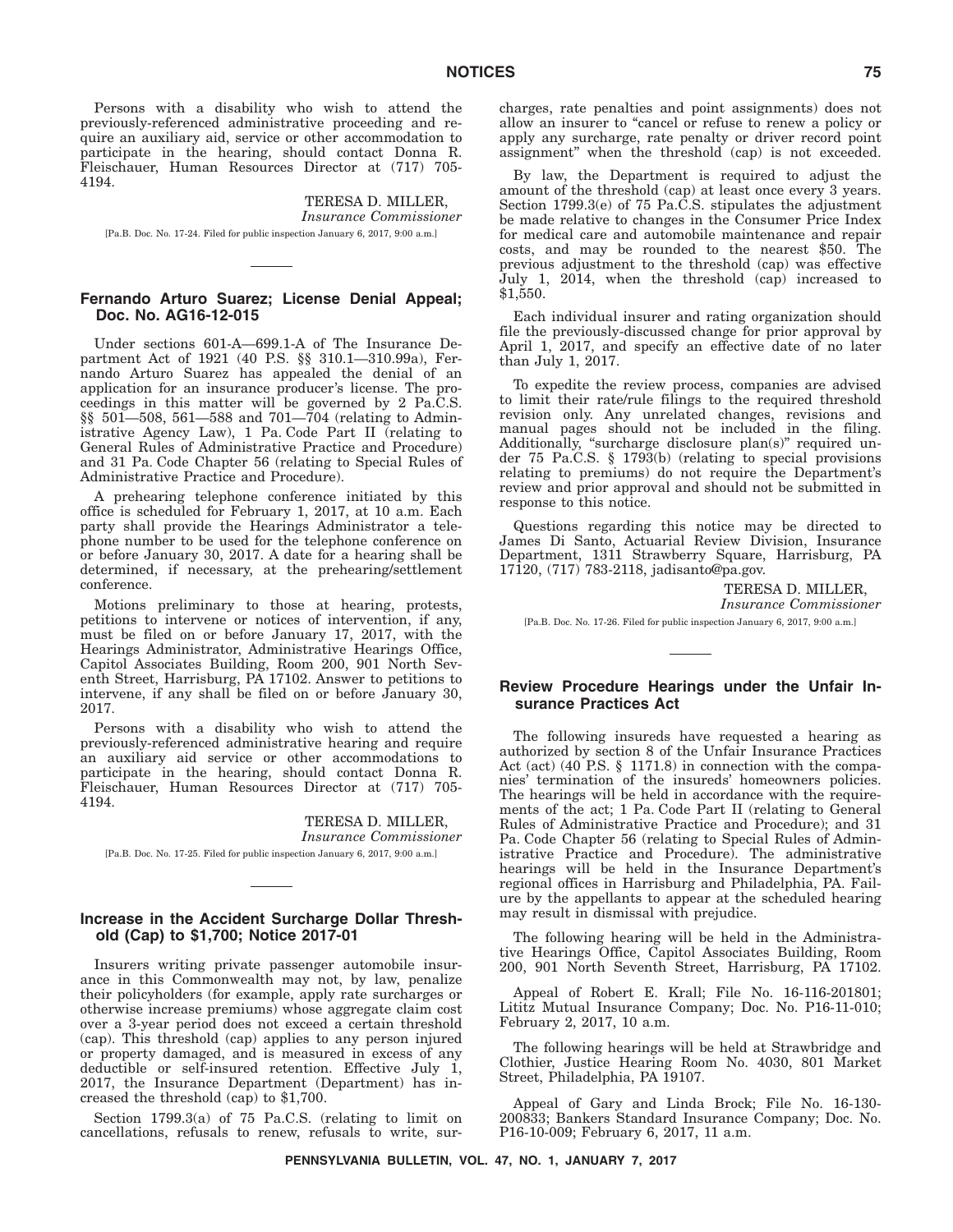Appeal of Carol Fratrik and James Tyksinski; File No. 16-116-201874; State Farm Fire & Casualty Insurance Company; Doc. No. P16-10-013; February 7, 2017, 2 p.m.

Following the hearing and receipt of the stenographic transcript, the Insurance Commissioner (Commissioner) will issue a written order resolving the factual issues presented at the hearing and stating what remedial action, if any, is required. The Commissioner's Order will be sent to those persons participating in the hearing or their designated representatives. The Order of the Commissioner may be subject to judicial review by the Commonwealth Court.

Persons with a disability who wish to attend a previously-referenced administrative hearing and require an auxiliary aid, service or other accommodation to participate in the hearing, should contact Donna R. Fleischauer, Human Resources Director at (717) 705- 4194.

TERESA D. MILLER, *Insurance Commissioner* [Pa.B. Doc. No. 17-27. Filed for public inspection January 6, 2017, 9:00 a.m.]

## **Walter R. Johnson; Order to Show Cause; Doc. No. SC16-12-001**

The proceedings in this matter will be governed by 2 Pa.C.S. §§ 501—508, 561—588 and 701—704 (relating to Administrative Agency Law), 1 Pa. Code Part II (relating to General Rules of Administrative Practice and Procedure) and 31 Pa. Code Chapter 56 (relating to Special Rules of Administrative Practice and Procedure).

A prehearing telephone conference initiated by this office is scheduled for February 14, 2017, at 9:30 a.m. Each party shall provide the Hearings Administrator a telephone number to be used for the telephone conference on or before February 9, 2017. A date for a hearing shall be determined, if necessary, at the prehearing telephone conference.

Motions preliminary to those at hearing, protests, petitions to intervene or notices of intervention, if any, must be filed on or before January 26, 2017, with the Hearings Administrator, Administrative Hearings Office, Capitol Associates Building, Room 200, 901 North Seventh Street, Harrisburg, PA 17102. Answers to petitions to intervene, if any, shall be filed on or before February 9, 2017.

> TERESA D. MILLER, *Insurance Commissioner*

[Pa.B. Doc. No. 17-28. Filed for public inspection January 6, 2017, 9:00 a.m.]

# **PENNSYLVANIA PUBLIC UTILITY COMMISSION**

**Electric Generation Supplier License Cancellations of Companies with an Expired Financial Security**

> Public Meeting held December 22, 2016

*Commissioners Present*: Gladys M. Brown, Chairperson; Andrew G. Place, Vice Chairperson; John F. Coleman, Jr.; Robert F. Powelson; David W. Sweet

*Electric Generation Supplier License Cancellations of Companies with an Expired Financial Security; M-2015-2490383*

### **Tentative Order**

### *By the Commission*:

The Commission's regulations at 52 Pa. Code  $\S$  54.40(a) state that an Electric Generation Supplier (EGS) license will not be issued or remain in force until the licensee furnishes a bond or other security approved by the Commission. In addition, 52 Pa. Code § 54.40(d) states that the maintenance of an EGS license is contingent on the licensee providing proof to the Commission that a bond or other approved security in the amount directed by the Commission has been obtained.

Each EGS must file an original bond, letter of credit, continuation certificate, amendment, or other approved financial instrument with Rosemary Chiavetta, Secretary, Pennsylvania Public Utility Commission, 400 North Street, Harrisburg, PA 17120 prior to the EGS's current security expiration date. Each financial instrument must be an original document that displays a ''wet'' signature or digital signature, preferable in blue ink, and displays a "raised seal" or original notary stamp. The name of the principal on the original financial instrument must match exactly with the name that appears on the EGS's license issued by the Commission.

Failure to file before the financial security's expiration date may cause Commission staff to initiate a formal proceeding that may lead to the following: cancellation of each company's electric supplier license, removal of each company's information from the Commission's website and notification to all electric distribution companies, in which each company is licensed to do business, of the cancellation of the license.

As of December 13, 2016, each EGS listed in the Supplier Table below has not provided proof to the Commission that it has a bond or other approved security in the amount directed by the Commission, to replace its expired bond as noted in the table below.

*Docket Number Company Name Exp. Date* A-2011-2257348 5LINX ENTERPRISES, INC. 12/8/16 A-2015-2516193 BPO GREEN, LLC 11/30/16 A-2015-2513618 GERM PATROL, LLC 11/1/16 A-2012-2337856 NORTHEASTERN ENERGY CONSULTANTS, LLC 11/4/16

**PENNSYLVANIA BULLETIN, VOL. 47, NO. 1, JANUARY 7, 2017**

*Supplier Table—List of Electric Generation Suppliers*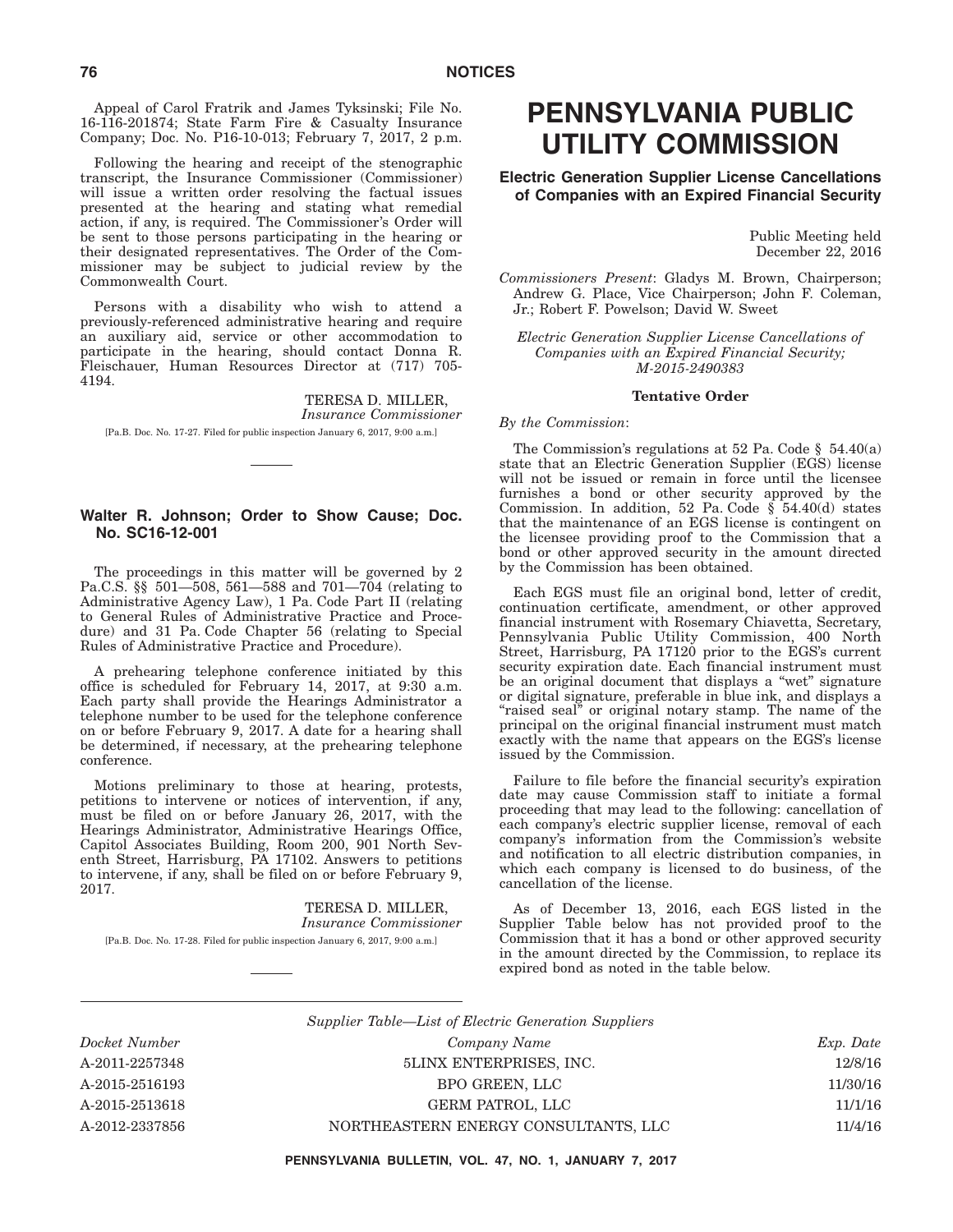## **NOTICES 77**

*Docket Number Company Name Exp. Date* A-2010-2151569 PLATINUM ADVERTISING II, LLC 12/1/16 A-2009-2150016 RELIABLE POWER ALTERNATIVES CORPORATION 12/1/16 A-2010-2211708 ROSENTHAL ENERGY ADVISORS, INC. 11/30/16 A-2010-2214106 **TRANE ENERGY CHOICE, LLC** 11/1/16 A-2009-2146207 TYBEC ENERGY MANAGEMENT SPECIALISTS, INC. 11/30/16 A-2013-2341976 US POWER TRADE, LLC 12/1/16 \*Taking title to electricity

As part of its EGS license validation procedures, the Commission's Bureau of Technical Utility Services sent a 60-day Security Renewal Notice Letter to each entity in the Supplier Table above stating that original documentation of a bond, or other approved security, must be filed within 30 days prior to each entity's security expiration date. None of the companies listed in the Supplier Table provided the required documentation.

Based on the above facts, we tentatively conclude that the EGSs listed in the Supplier Table are not in compliance with 52 Pa. Code  $\S$  54.40(a) and (d) and therefore it is appropriate to initiate the cancellation process for each EGS license of each company listed in the Supplier Table, without the necessity of a formal complaint, as being in the public interest; *Therefore*,

## *It Is Ordered That*:

1. Cancellation of the Electric Generation Supplier Licenses of each company listed in the Supplier Table is hereby tentatively approved as being in the public interest.

2. The Secretary serve a copy of this Tentative Order upon the Office of Consumer Advocate, the Office of Small Business Advocate, the Bureau of Investigation & Enforcement, Department of Revenue—Bureau of Corporation Taxes, all electric distribution companies, all of the Electric Generation Suppliers in the Supplier Table and also cause a copy of this Tentative Order to be published in the *Pennsylvania Bulletin* with a 30-day comment period.

3. Absent the filing of adverse public comment or the filing of approved security within 30 days after publication in the *Pennsylvania Bulletin*, the Bureau of Technical Utility Services shall prepare a Final Order for entry by the Secretary.

4. Upon entry of the Final Order described in Ordering Paragraph No. 3 above, each company listed in the Supplier Table will be stricken from all active utility lists maintained by the Commission's Bureau of Technical Utility Services and the Assessment Section of the Bureau of Administration, removed from the Commission's website, and notifications be sent to all electric distribution companies in which the Electric Generation Suppliers are licensed to do business.

5. Upon entry of the Final Order described in Ordering Paragraph No. 3, each electric distribution company in which the Electric Generation Suppliers are licensed to do business, shall return the customers of the Electric Generation Suppliers to default service.

## ROSEMARY CHIAVETTA, *Secretary*

[Pa.B. Doc. No. 17-29. Filed for public inspection January 6, 2017, 9:00 a.m.]

## **Service of Notice of Motor Carrier Applications**

The following temporary authority and/or permanent authority applications for the right to render service as a common carrier or contract carrier in this Commonwealth have been filed with the Pennsylvania Public Utility Commission. Formal protests and petitions to intervene must be filed in accordance with 52 Pa. Code (relating to public utilities). A protest shall indicate whether it applies to the temporary authority application, the permanent authority application, or both. Filings must be made with the Secretary, Pennsylvania Public Utility Commission, P.O. Box 3265, Harrisburg, PA 17105-3265, with a copy served on the applicant by January 23, 2017. Documents filed in support of the applications are available for inspection and copying at the Office of the Secretary between 8 a.m. and 4:30 p.m., Monday through Friday, and at the business address of the respective applicant.

### **Applications of the following for approval to** *begin* **operating as** *common carriers* **for transportation of** *persons* **as described under each application.**

**A-2016-2578830. Regional EMS and Critical Care, Inc., t/a Regional Community Transit** (P.O. Box 191, Lehighton, Carbon County, PA 18235-0191) for the right to begin to transport, as a common carrier, by motor vehicle, persons in paratransit service, in wheelchairs or in need of mobility assistance, or both, from points in the Counties of Carbon, Lancaster, Lebanon, Lehigh, Monroe, Northampton and Schuylkill, in the City of Hazleton and west of Route 309 and south of Interstate 80 in Luzerne County, and to or from the Laurel Center (or any future facility located at 125 Holly Road, Tilden Township), Berks County, to points in Pennsylvania, and return; *Subject to the following conditions and limitations*: That no right power or privilege is sought or shall be granted: 1) to originate service within the Boroughs of Wilson and West Easton, the Townships of Palmer and Bethlehem, and the City of Easton, all in Northampton County; 2) to provide any service to or from any point in Luzerne County that is located within an airline distance of 10 statute miles of the limits of the Borough of Berwick, Columbia County; or 3) to originate service in the following communities, located in Lancaster County—Adamstown Borough, Akron Borough, Brecknock Township, Caernarvon Township, Terre Hill Borough, Denver Borough, East Cocalico Township, Ephrata Borough, Ephrata Township, Clay Township, West Cocalico Township, West Earl Township, Manheim Township and west of the Conestoga River in Earl Township. *Attorney*: Christina M. Mellott, Esquire, Page, Wolfberg & Wirth, LLC, 5010 East Trindle Road, Suite 202, Mechanicsburg, PA 17050.

**A-2016-2580985. Compassion Transport Services, LLC** (6100 Old Hanover Road, Spring Grove, York County, PA 17362) for the right to transport as a common carrier, by motor vehicle, persons in paratransit service,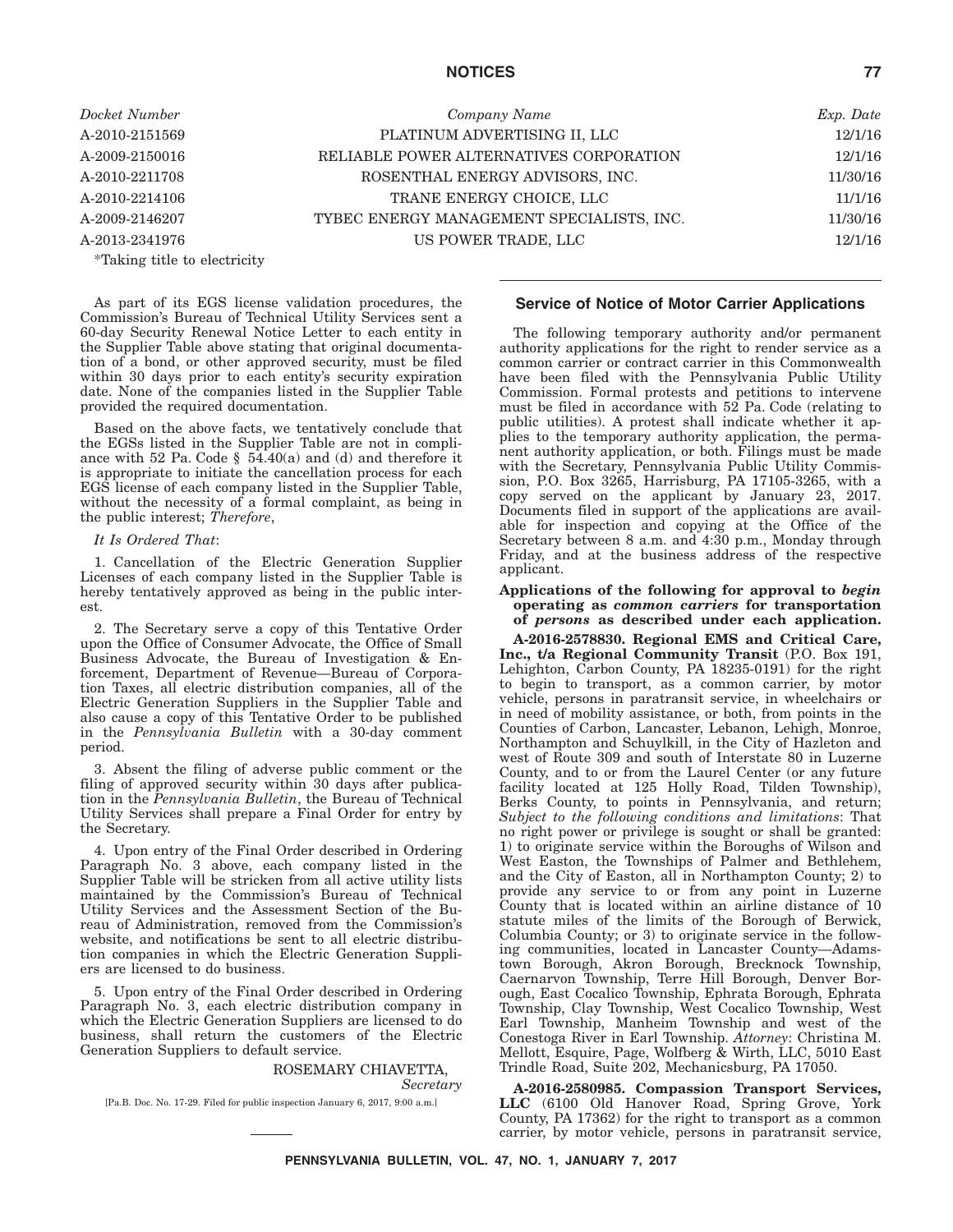from points in Adams County, to points in Pennsylvania, and return; *As follows*: limited to persons whose personal convictions prevent them from owning or operating motor vehicles from Adams County; persons on work release from Adams County correctional facilities; and persons 18 years of age or older with special needs who are unable to drive from Adams County.

# ROSEMARY CHIAVETTA,

*Secretary*

[Pa.B. Doc. No. 17-30. Filed for public inspection January 6, 2017, 9:00 a.m.]

## **Telecommunications**

**A-2016-2580806. Commonwealth Telephone Company, LLC d/b/a Frontier Communications and US LEC of Pennsylvania, LLC.** Joint petition of Commonwealth Telephone Company, LLC d/b/a Frontier Communications and US LEC of Pennsylvania, LLC for approval of an interconnection opt-in agreement under section 252(i) of the Telecommunications Act of 1996.

Commonwealth Telephone Company, LLC d/b/a Frontier Communications and US LEC of Pennsylvania, LLC, by their counsel, filed on December 21, 2016, at the Pennsylvania Public Utility Commission (Commission), a joint petition for approval of an interconnection opt-in agreement under sections 251 and 252 of the Telecommunications Act of 1996.

Interested parties may file comments concerning the petition and agreement with the Secretary, Pennsylvania Public Utility Commission, P.O. Box 3265, Harrisburg, PA 17105-3265. Comments are due on or before 10 days after the date of publication of this notice. The documents filed in support of Commonwealth Telephone Company, LLC d/b/a Frontier Communications and US LEC of Pennsylvania, LLC joint petition are available for inspection and copying at the Office of the Secretary between 8 a.m. and 4:30 p.m., Monday through Friday, at the Commission's web site at www.puc.pa.gov and at the applicant's business address.

The contact person is Cheryl Walker Davis, Director, Office of Special Assistants, (717) 787-1827.

> ROSEMARY CHIAVETTA, *Secretary*

[Pa.B. Doc. No. 17-31. Filed for public inspection January 6, 2017, 9:00 a.m.]

### **Wastewater System Assets and Service**

**A-2016-2580061. Aqua Pennsylvania Wastewater, Inc.** Application of Aqua Pennsylvania Wastewater, Inc., for approval of: 1) the acquisition by Aqua Pennsylvania Wastewater, Inc. of the wastewater system assets of the New Garden Township and the New Garden Township Sewer Authority situated within portions of New Garden and Kennett Townships, Chester County; 2) the right of Aqua Pennsylvania Wastewater, Inc. to begin to offer, render, furnish and supply wastewater service to the public in portions of New Garden and Kennett Townships, Chester County; and 3) for an order approving the acquisition that includes the ratemaking rate base of the

New Garden wastewater system assets under 66 Pa.C.S.  $§$  1329(c)(2) (relating to valuation of acquired water and wastewater systems).

Formal protests and petitions to intervene must be filed in accordance with 52 Pa. Code (relating to public utilities) on or before January 23, 2017. Filings must be made with the Secretary of the Pennsylvania Public Utility Commission, P.O. Box 3265, Harrisburg, PA 17105-3265, with a copy served on the applicant. The documents filed in support of the application are available for inspection and copying at the Office of the Secretary between 8 a.m. and 4:30 p.m., Monday through Friday, on the Pennsylvania Public Utility Commission's web site at www.puc.pa. gov and at the applicant's business address.

*Applicant*: Aqua Pennsylvania Wastewater, Inc.

*Through and By Counsel*: Thomas T. Niesen, Esq., Thomas, Niesen and Thomas, LLC, 212 Locust Street, Suite 600, Harrisburg, PA 17101

#### ROSEMARY CHIAVETTA,

*Secretary*

[Pa.B. Doc. No. 17-32. Filed for public inspection January 6, 2017, 9:00 a.m.]

## **Water Service**

**A-2016-2580791. Aqua Pennsylvania, Inc.** Application of Aqua Pennsylvania, Inc. for approval to begin to offer, render, furnish and supply water service to the public in an additional portion of Charlestown Township, Chester County.

Formal protests and petitions to intervene must be filed in accordance with 52 Pa. Code (relating to public utilities) on or before January 23, 2017. Filings must be made with the Secretary of the Pennsylvania Public Utility Commission, P.O. Box 3265, Harrisburg, PA 17105-3265, with a copy served on the applicant. The documents filed in support of the application are available for inspection and copying at the Office of the Secretary between 8 a.m. and 4:30 p.m., Monday through Friday, on the Pennsylvania Public Utility Commission's web site at www.puc.pa. gov and at the applicant's business address.

*Applicant*: Aqua Pennsylvania, Inc.

*Through and By Counsel*: Thomas T. Niesen, Esq., Thomas, Niesen and Thomas, LLC, 212 Locust Street, Suite 600, Harrisburg, PA 17101

> ROSEMARY CHIAVETTA, *Secretary*

[Pa.B. Doc. No. 17-33. Filed for public inspection January 6, 2017, 9:00 a.m.]

# **PHILADELPHIA PARKING AUTHORITY**

## **Request for Bids**

The Philadelphia Parking Authority will accept sealed bids for Bid No. 16-32, Proposed Parking Lots at Ben Franklin Bridge and Third Street, on Friday, February 3, 2017. Information and important dates for this procurement can be obtained from the web site www.

**PENNSYLVANIA BULLETIN, VOL. 47, NO. 1, JANUARY 7, 2017**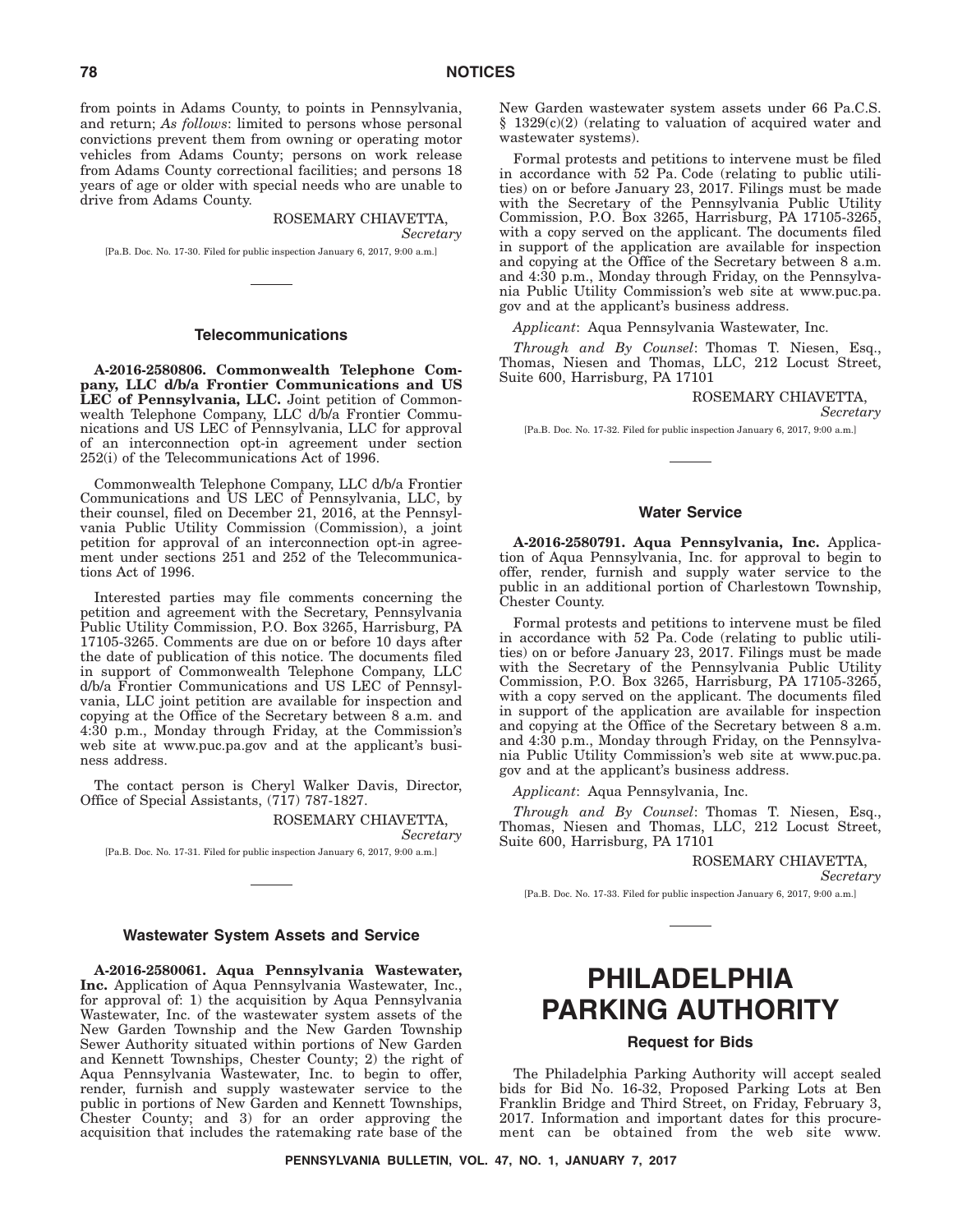philapark.org or by contacting Mary Wheeler, (215) 683- 9665, mwheeler@philapark.org.

> CLARENA TOLSON, *Executive Director*

[Pa.B. Doc. No. 17-34. Filed for public inspection January 6, 2017, 9:00 a.m.]

# **Request for Bids**

The Philadelphia Parking Authority will accept sealed bids for Bid No. 16-33, Ticketing Rolls, Paper Tickets and Ticketing Envelopes, until 2:30 p.m. on Friday, February 3, 2017. Information can be obtained from the web site www.philapark.org or by calling Mary Wheeler at (215) 683-9665.

> CLARENA TOLSON, *Executive Director*

[Pa.B. Doc. No. 17-35. Filed for public inspection January 6, 2017, 9:00 a.m.]

## **Request for Information**

The Philadelphia Parking Authority will accept responses to this request for information, RFI No. 16-36, Single Space Parking Meters, until 2 p.m. on Friday, February 3, 2017. Information can be obtained from the web site www.philapark.org or by calling Mary Wheeler at (215) 683-9665.

CLARENA TOLSON, *Executive Director* [Pa.B. Doc. No. 17-36. Filed for public inspection January 6, 2017, 9:00 a.m.]

## **Service of Notice of Motor Carrier Applications in the City of Philadelphia**

The following permanent authority applications to render service as a common carrier in the City of Philadelphia have been filed with the Philadelphia Parking Authority's (PPA) Taxicab and Limousine Division (TLD). Formal protests must be filed in accordance with 52 Pa. Code Part II (relating to Philadelphia Parking Authority) with the TLD's Office of the Clerk, 2415 South Swanson Street, Philadelphia, PA 19148, no later than January 23, 2017. The nonrefundable protest filing fee is \$5,000 payable to the PPA by certified check or money order. The applications are available for inspection at the TLD with Administrative Counsel between 9 a.m. and 4 p.m., Monday through Friday (contact Christine Kirlin, Esq. at  $(215)$  683-9653 to make an appointment) or may be inspected at the business address of the respective applicant.

**Doc. No. A-16-11-01. Road Trans, Inc.** (13039 Blakeslee Court, Philadelphia, PA 19116): An application for a medallion taxicab certificate of public convenience (CPC) to transport persons in taxicab service between points within the City of Philadelphia and from points in the City of Philadelphia to points in Pennsylvania, and return. *Attorney*: David R. Alperstein, Esq., 1080 North Delaware Avenue, Suite 505, Philadelphia, PA 19125.

**Doc. No. A-16-11-02. D&I Cab, Inc.** (13039 Blakeslee Court, Philadelphia, PA 19116): An application for a medallion taxicab CPC to transport persons in taxicab service between points within the City of Philadelphia and from points in the City of Philadelphia to points in Pennsylvania, and return. *Attorney*: David R. Alperstein, Esq., 1080 North Delaware Avenue, Suite 505, Philadelphia, PA 19125.

**Doc. No. A-16-11-03. D&I Cab, Inc.** (13039 Blakeslee Court, Philadelphia, PA 19116): An application for a medallion taxicab CPC to transport persons in taxicab service between points within the City of Philadelphia and from points in the City of Philadelphia to points in Pennsylvania, and return. *Attorney*: David R. Alperstein, Esq., 1080 North Delaware Avenue, Suite 505, Philadelphia, PA 19125.

CLARENA TOLSON,

*Executive Director*

[Pa.B. Doc. No. 17-37. Filed for public inspection January 6, 2017, 9:00 a.m.]

## **Service of Notice of Transportation Network Company Applications in the City of Philadelphia**

The following applications to render service as a transportation network company in the City of Philadelphia under 53 Pa.C.S. Chapter 57A (relating to transportation network companies) have been filed with the Philadelphia Parking Authority's Taxicab and Limousine Division. Protests or objections to the following applications are prohibited. See 53 Pa.C.S. § 57A05(f) (relating to license issuance and appeal of denial).

**Doc. No. A-16-12-03. Lyft, Inc.**: An application for a transportation network company license to provide transportation network service in the City of Philadelphia using a digital network through the Lyft, Inc. application that matches a passenger and transportation network driver in advance of a prearranged ride. *Attorney*: Calli J. Padilla, Esq., Cozen O'Connor, One Liberty Place, 1650 Market Street, Philadelphia, PA 19103.

**Doc. No. A-16-12-04. Rasier-PA, LLC**: An application for a transportation network company license to provide transportation network service in the City of Philadelphia using a digital network through the Uber Technologies, Inc. application that matches a passenger and transportation network driver in advance of a prearranged ride. *Attorney*: David P. Temple, Esq., Gallagher & Turchi, PC, 1600 Market Street, Suite 1320, Philadelphia, PA 19103.

> CLARENA TOLSON, *Executive Director*

[Pa.B. Doc. No. 17-38. Filed for public inspection January 6, 2017, 9:00 a.m.]

# **STATE BOARD OF MASSAGE THERAPY**

## **Bureau of Professional and Occupational Affairs v. Shixin Zhang; Doc. No. 1271-72-14**

On October 19, 2016, Shixin Zhang, unlicensed, last known of Reading, Berks County, was ordered to cease and desist employing unlicensed individuals to perform massage therapy and assessed a \$1,000 civil penalty plus \$553.12 costs of investigation.